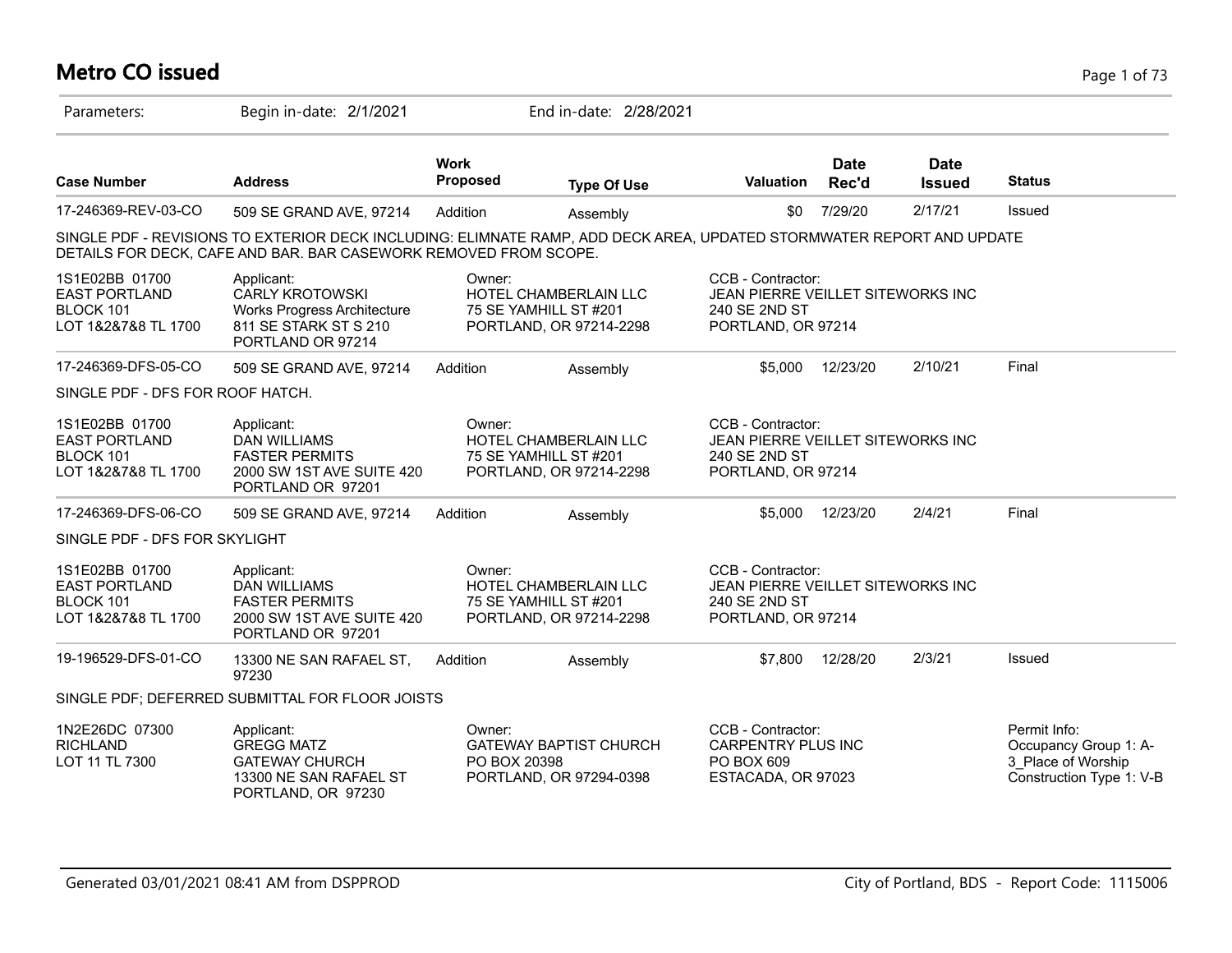# **Metro CO issued** Page 2 of 73

| Parameters:                                                                                                  | Begin in-date: 2/1/2021                                                                              |                                | End in-date: 2/28/2021                        |                                                                                                                        |                      |                              |                                                                                                        |
|--------------------------------------------------------------------------------------------------------------|------------------------------------------------------------------------------------------------------|--------------------------------|-----------------------------------------------|------------------------------------------------------------------------------------------------------------------------|----------------------|------------------------------|--------------------------------------------------------------------------------------------------------|
| <b>Case Number</b>                                                                                           | <b>Address</b>                                                                                       | <b>Work</b><br><b>Proposed</b> | <b>Type Of Use</b>                            | <b>Valuation</b>                                                                                                       | <b>Date</b><br>Rec'd | <b>Date</b><br><b>Issued</b> | <b>Status</b>                                                                                          |
| 17-160516-DFS-01-CO                                                                                          | 5613 SE 82ND AVE, 97206                                                                              | Addition                       | Assembly                                      | \$3,500                                                                                                                | 1/21/21              | 2/24/21                      | Issued                                                                                                 |
| SINGLE PDF - DFS FOR CANOPIES AND TRELLIS                                                                    |                                                                                                      |                                |                                               |                                                                                                                        |                      |                              |                                                                                                        |
| 1S2E17DA 01800                                                                                               | Applicant:<br>NATHAN ARNOLD<br><b>FASTER PERMITS</b><br>2000 SW 1ST AVE #420<br>PORTLAND OR 97201    | Owner:<br>PO BOX 182571        | <b>MC DONALD'S CORP</b><br>COLUMBUS, OH 43218 | CCB - Contractor:<br><b>CHAD ELLIOT</b><br>RICH DUNCAN CONSTRUCTION INC<br>2295 RURAL AVE SE<br><b>SALEM, OR 97302</b> |                      |                              | Permit Info:<br>Occupancy Group 1: A-<br>2 Restaurant<br>Construction Type 1: V-B                      |
| 17-160516-REV-02-CO                                                                                          | 5613 SE 82ND AVE, 97206                                                                              | Addition                       | Assembly                                      |                                                                                                                        | $$0$ $1/21/21$       | 2/11/21                      | Issued                                                                                                 |
|                                                                                                              | SINGLE PDF - REVISE STRUCTURAL DETAILS TO MATCH REQUIRMENTS FOR DFS TRELLIS ATTACHMENT.              |                                |                                               |                                                                                                                        |                      |                              |                                                                                                        |
| 1S2E17DA 01800                                                                                               | Applicant:<br>NATHAN ARNOLD<br><b>FASTER PERMITS</b><br>2000 SW 1ST AVE #420<br>PORTLAND OR 97201    | Owner:<br>PO BOX 182571        | MC DONALD'S CORP<br>COLUMBUS, OH 43218        | CCB - Contractor:<br><b>CHAD ELLIOT</b><br>RICH DUNCAN CONSTRUCTION INC<br>2295 RURAL AVE SE<br><b>SALEM, OR 97302</b> |                      |                              | Permit Info:<br>Occupancy Group 1: A-<br>2 Restaurant<br>Construction Type 1: V-B                      |
| 19-209050-DFS-04-CO                                                                                          | 2525 E BURNSIDE ST, 97214 Addition                                                                   |                                | <b>Business</b>                               | \$1,000                                                                                                                | 12/10/20             | 2/23/21                      | Issued                                                                                                 |
|                                                                                                              | SINGLE PDF; DEFERRED SUBMITTAL FOR CLT SPINE.                                                        |                                |                                               |                                                                                                                        |                      |                              |                                                                                                        |
| 1N1E36CB 05200<br><b>ETNA</b><br><b>BLOCK 5</b><br>W 40' OF LOT 15 EXC PT PORTLAND, OR 97201<br>IN ST        | Applicant:<br>MIKE COYLE<br><b>FASTER PERMITS</b><br>LOT 13&14 EXC PT IN ST 2000 SW 1ST AVE, STE 420 | Owner:<br>P7 LLC               | 2525 E BURNSIDE ST<br>PORTLAND, OR 97214      | CCB - Contractor:<br>JOSEPH HUGHES CONSTRUCTION INC<br>11125 SW BARBUR BLVD<br>PORTLAND, OR 97219                      |                      |                              | Permit Info:<br>Occupancy Group 1:<br>B Bank, Off., Med.Off.,<br>Pub.Bldg.<br>Construction Type 1: V-B |
| 19-209050-DFS-05-CO                                                                                          | 2525 E BURNSIDE ST, 97214 Addition                                                                   |                                | <b>Business</b>                               | \$1,000                                                                                                                | 1/30/21              | 2/24/21                      | Issued                                                                                                 |
| SINGLE PDF - DFS FOR FALL PROTECTION.                                                                        |                                                                                                      |                                |                                               |                                                                                                                        |                      |                              |                                                                                                        |
| 1N1E36CB 05200<br><b>ETNA</b><br><b>BLOCK 5</b><br>W 40' OF LOT 15 EXC PT PORTLAND, OR 97201<br><b>IN ST</b> | Applicant:<br>MIKE COYLE<br><b>FASTER PERMITS</b><br>LOT 13&14 EXC PT IN ST 2000 SW 1ST AVE, STE 420 | Owner:<br>P7 LLC               | 2525 E BURNSIDE ST<br>PORTLAND, OR 97214      | CCB - Contractor:<br>JOSEPH HUGHES CONSTRUCTION INC<br>11125 SW BARBUR BLVD<br>PORTLAND, OR 97219                      |                      |                              |                                                                                                        |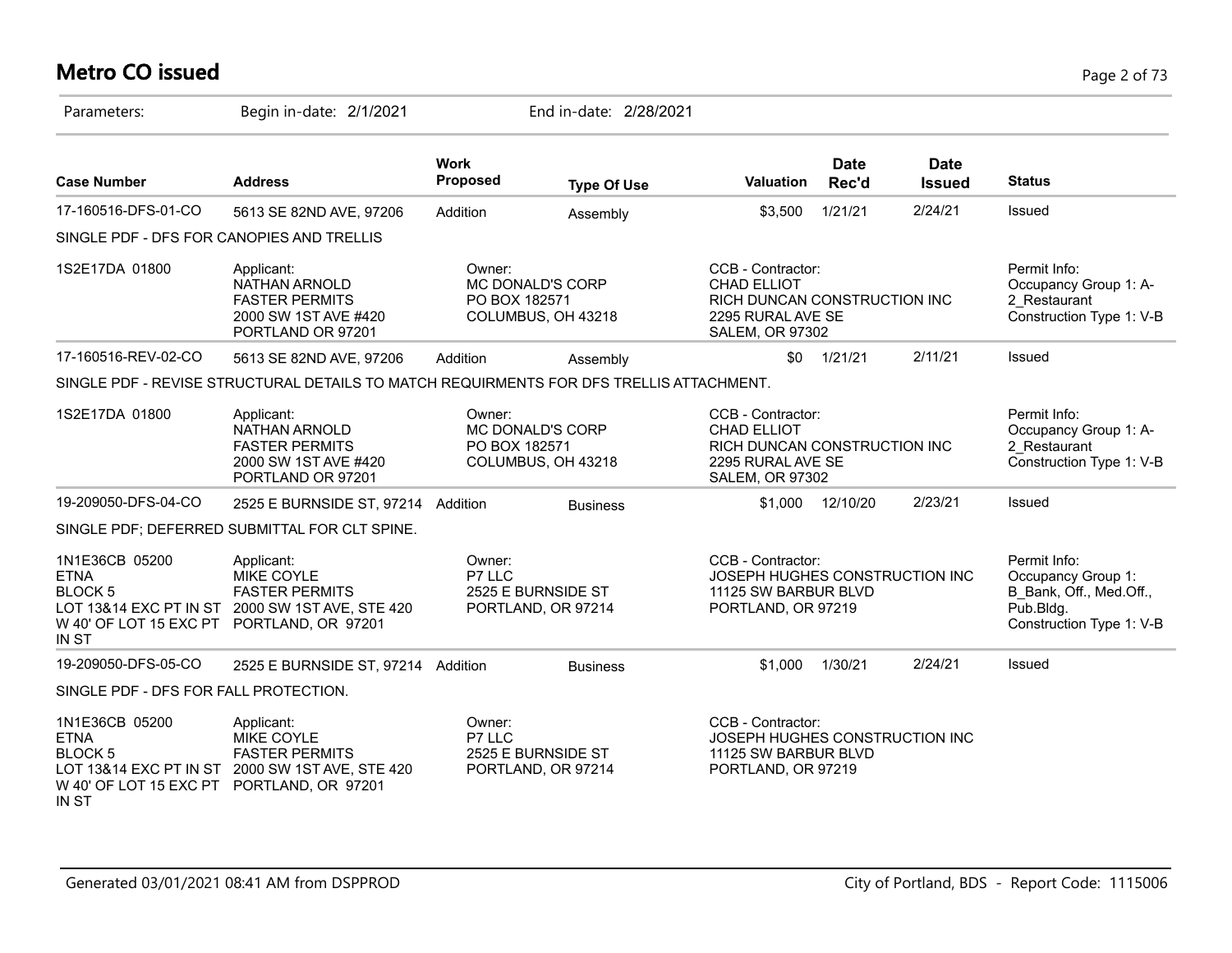# **Metro CO issued** Page 3 of 73

| Parameters:                                                                                                      | Begin in-date: 2/1/2021                                                                                                                                   |                       | End in-date: 2/28/2021                                              |                                                                                                   |                      |                              |                                                                                                                                                                |
|------------------------------------------------------------------------------------------------------------------|-----------------------------------------------------------------------------------------------------------------------------------------------------------|-----------------------|---------------------------------------------------------------------|---------------------------------------------------------------------------------------------------|----------------------|------------------------------|----------------------------------------------------------------------------------------------------------------------------------------------------------------|
| <b>Case Number</b>                                                                                               | <b>Address</b>                                                                                                                                            | Work<br>Proposed      | <b>Type Of Use</b>                                                  | <b>Valuation</b>                                                                                  | <b>Date</b><br>Rec'd | <b>Date</b><br><b>Issued</b> | <b>Status</b>                                                                                                                                                  |
| 17-192135-REV-01-CO                                                                                              | 808 SE ALDER ST, 97214                                                                                                                                    | Addition              | <b>Business</b>                                                     | \$0                                                                                               | 2/22/21              | 2/23/21                      | Issued                                                                                                                                                         |
| BASEMENT. w/17-192142-REV-01-MT                                                                                  | PDOX PS - REVISION TO REMOVE PARITIONS, AND SHAFTS SIMPLIFY AND ELIMINATE FIRE PROTECTION OF BASEMENT, MOVE GENERATOR TO                                  |                       |                                                                     |                                                                                                   |                      |                              |                                                                                                                                                                |
| 1S1E02BB 03900<br><b>EAST PORTLAND</b><br>BLOCK 179<br>LOT 1&2&7&8 TL 3900                                       | Applicant:<br>NATHAN ARNOLD<br><b>FASTER PERMITS</b><br>2000 SW 1ST AVE #420<br>PORTLAND OR 97201                                                         | Owner:                | PWP BORROWER LLC<br>2 CENTERPOINTE DR #500<br>LAKE OSWEGO, OR 97035 | CCB - Contractor:<br>FORTIS CONSTRUCTION INC<br>1705 SW TAYLOR ST SUITE 200<br>PORTLAND, OR 97205 |                      |                              | Permit Info:<br>Occupancy Group 1:<br>B_Bank, Off., Med.Off.,<br>$P$ ub.Bldg.<br>Construction Type 1: III-B<br>Construction Type 2<br>(formerly Type 1): III-B |
| 19-116412-DFS-33-CO                                                                                              | 2735 NE 82ND AVE, 97220                                                                                                                                   | Addition              | Educational                                                         | \$215,000                                                                                         | 2/3/21               | 2/4/21                       | Issued                                                                                                                                                         |
|                                                                                                                  | MADISON HIGH SCHOOL - DFS 33 - Sound reflecting ceiling panels                                                                                            |                       |                                                                     |                                                                                                   |                      |                              |                                                                                                                                                                |
| 1N2E29AD 03200<br><b>GLENHAVEN PK &amp; SUB</b><br><b>BLOCK 7-9 TL 3200</b><br>SPLIT MAP R101730<br>(R009301000) | Applicant:<br><b>AUSTIN ARMSTRONG</b><br><b>FORTIS CONSTRUCTION</b><br>1705 SW Taylor Street<br>Portland, OR 97203                                        | Owner:<br>PO BOX 3107 | SCHOOL DISTRICT NO 1<br>PORTLAND, OR 97208-3107                     | CCB - Contractor:<br>FORTIS CONSTRUCTION INC<br>1705 SW TAYLOR ST SUITE 200<br>PORTLAND, OR 97205 |                      |                              |                                                                                                                                                                |
| 19-116412-REV-06-CO                                                                                              | 2735 NE 82ND AVE, 97220                                                                                                                                   | Addition              | Educational                                                         | \$0                                                                                               | 2/2/21               | 2/2/21                       | Issued                                                                                                                                                         |
| type 5                                                                                                           | MADISON H.S. - REV 06 - (Revision to DFS 12) - Revision to attachment method for vertical glass fins that attach to curtain wall system in Sector C frame |                       |                                                                     |                                                                                                   |                      |                              |                                                                                                                                                                |
| 1N2E29AD 03200<br><b>GLENHAVEN PK &amp; SUB</b><br><b>BLOCK 7-9 TL 3200</b><br>SPLIT MAP R101730<br>(R009301000) | Applicant:<br><b>JACOB GERARD</b><br><b>FORTIS CONSTRUCTION</b><br>1705 SW TAYLOR ST STE 200<br>PORTLAND OR 97205                                         | Owner:<br>PO BOX 3107 | SCHOOL DISTRICT NO 1<br>PORTLAND, OR 97208-3107                     | CCB - Contractor:<br>FORTIS CONSTRUCTION INC<br>1705 SW TAYLOR ST SUITE 200<br>PORTLAND, OR 97205 |                      |                              | Permit Info:<br>Occupancy Group 1:<br>E School<br>Construction Type 1: I-B<br>Construction Type 2<br>(formerly Type 1): I-B                                    |
| 19-116412-REV-05-CO                                                                                              | 2735 NE 82ND AVE, 97220                                                                                                                                   | Addition              | Educational                                                         | \$0                                                                                               | 2/18/21              | 2/19/21                      | Issued                                                                                                                                                         |
|                                                                                                                  | MADISON H.S. - REV 05 - (Revision to DFS 04) - Redesign north wall in Main Gym G200 to account for telescoping bleacher attachment                        |                       |                                                                     |                                                                                                   |                      |                              |                                                                                                                                                                |
| 1N2E29AD 03200<br><b>GLENHAVEN PK &amp; SUB</b><br><b>BLOCK 7-9 TL 3200</b><br>SPLIT MAP R101730<br>(R009301000) | Applicant:<br><b>AUSTIN ARMSTRONG</b><br>FORTIS CONSTRUCTION<br>1705 SW Taylor Street<br>Portland, OR 97203                                               | Owner:<br>PO BOX 3107 | SCHOOL DISTRICT NO 1<br>PORTLAND, OR 97208-3107                     | CCB - Contractor:<br>FORTIS CONSTRUCTION INC<br>1705 SW TAYLOR ST SUITE 200<br>PORTLAND, OR 97205 |                      |                              | Permit Info:<br>Occupancy Group 1:<br>E School<br>Construction Type 1: I-B<br>Construction Type 2<br>(formerly Type 1): I-B                                    |

Generated 03/01/2021 08:41 AM from DSPPROD City of Portland, BDS - Report Code: 1115006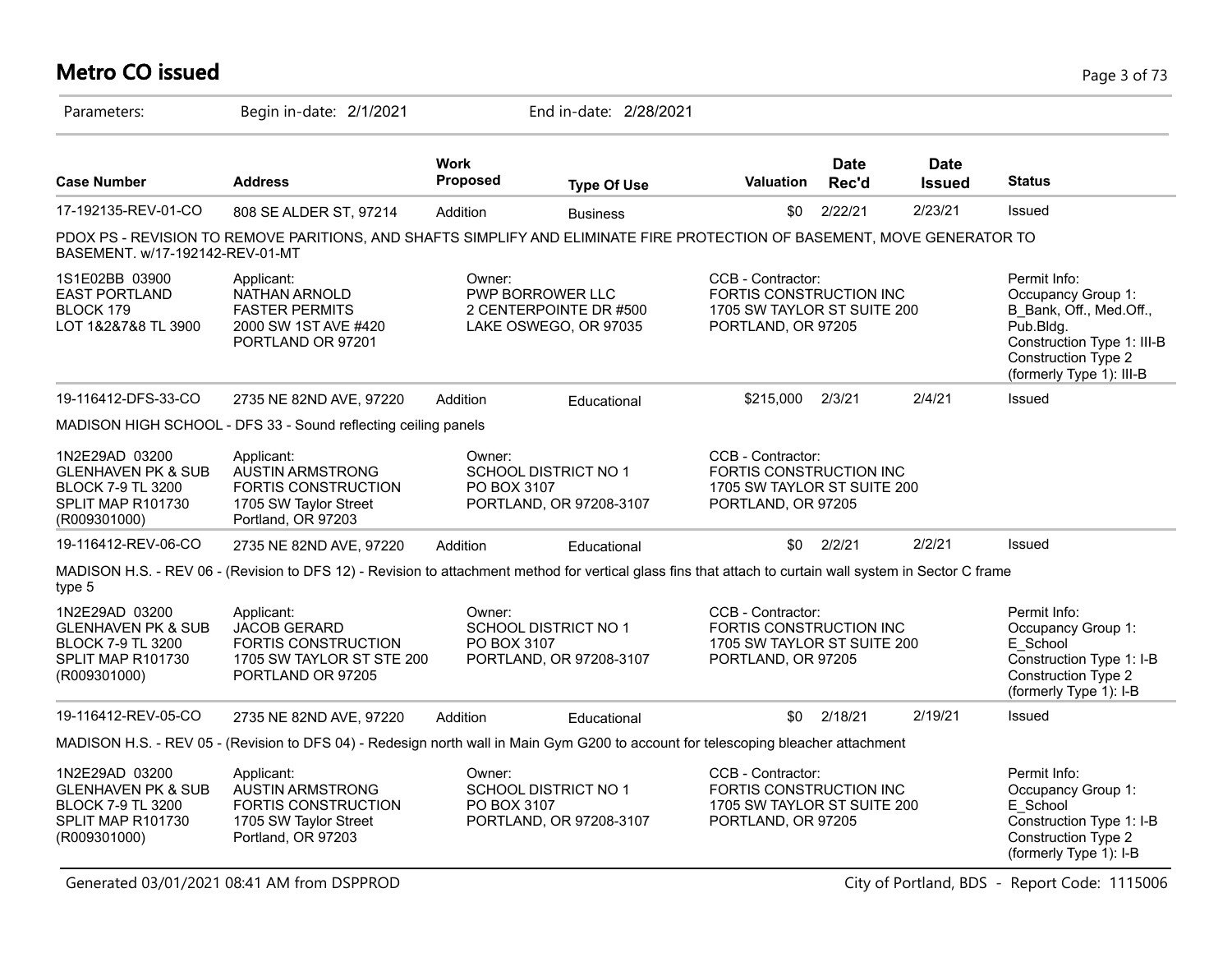### **Metro CO issued** Page 4 of 73

| Parameters:                                                                                                                                                                         | Begin in-date: 2/1/2021                                                                                                                                                                                                                                                                                   |                                | End in-date: 2/28/2021                                              |                                                                                                                       |                      |                              |                                                                                                                                                                                                                            |
|-------------------------------------------------------------------------------------------------------------------------------------------------------------------------------------|-----------------------------------------------------------------------------------------------------------------------------------------------------------------------------------------------------------------------------------------------------------------------------------------------------------|--------------------------------|---------------------------------------------------------------------|-----------------------------------------------------------------------------------------------------------------------|----------------------|------------------------------|----------------------------------------------------------------------------------------------------------------------------------------------------------------------------------------------------------------------------|
| <b>Case Number</b>                                                                                                                                                                  | <b>Address</b>                                                                                                                                                                                                                                                                                            | <b>Work</b><br><b>Proposed</b> | <b>Type Of Use</b>                                                  | Valuation                                                                                                             | <b>Date</b><br>Rec'd | <b>Date</b><br><b>Issued</b> | <b>Status</b>                                                                                                                                                                                                              |
| 16-209832-DFS-03-CO                                                                                                                                                                 | SW JEFFERSON ST, 97201                                                                                                                                                                                                                                                                                    | Addition                       | Factory/Industrial                                                  | \$5,000                                                                                                               | 2/1/21               | 2/1/21                       | Issued                                                                                                                                                                                                                     |
|                                                                                                                                                                                     | WASHINGTON PARK RES - DFS-03 - Attaching electrical panel to concrete pad                                                                                                                                                                                                                                 |                                |                                                                     |                                                                                                                       |                      |                              |                                                                                                                                                                                                                            |
| 1N1E33C 00300<br>SECTION 33 1N 1E<br>TL 300 20.71 ACRES                                                                                                                             | Applicant:<br><b>BILL WALSH</b><br><b>CHERRY CITY ELECTRIC</b><br>2501 SE COLUMBIA WAY SUITE<br>240<br>VANCOUVER WA 98661                                                                                                                                                                                 | Owner:<br>PORTLAND CITY OF     | 1120 SW 5TH AVE #405<br>PORTLAND, OR 97204-1912                     | CCB - Contractor:<br><b>TRACE THOMPSON</b><br>MORROW MEADOWS CORPORATION<br>1596 22ND ST SE<br><b>SALEM, OR 97302</b> |                      |                              |                                                                                                                                                                                                                            |
| 20-206673-000-00-CO                                                                                                                                                                 | 15550 N LOMBARD ST, 97203 Addition                                                                                                                                                                                                                                                                        |                                | Factory/Industrial                                                  | \$2,360,000                                                                                                           | 10/26/20             | 2/17/21                      | Issued                                                                                                                                                                                                                     |
| RIVERGATE INDUSTRIAL TIM VAN WORMER<br><b>DIS</b><br>BLOCK 10&12&E TL 500<br><b>LAND ONLY SEE</b><br>R646396 (R708881941)<br>FOR MACH & EQUIP<br>SPLIT LEVY R256241<br>(R708881584) | <b>MOTT MACDONALD</b><br>111 SW COLUMBIA ST., STE 945<br>PORTLAND, OR 97201                                                                                                                                                                                                                               |                                | PORT OF PORTLAND<br>2300 SW 1ST AVE #200<br>PORTLAND, OR 97201-5047 |                                                                                                                       |                      |                              |                                                                                                                                                                                                                            |
| 20-204595-000-00-CO                                                                                                                                                                 | 135 SE MAIN ST, 97214                                                                                                                                                                                                                                                                                     | Addition                       | Factory/Industrial                                                  | \$50,000                                                                                                              | 10/23/20             | 2/23/21                      | Issued                                                                                                                                                                                                                     |
|                                                                                                                                                                                     | SINGLE PDF - TENANT IMPROVEMENT AND PARTIAL CHANGE OF OCCUPANCY FROM F-1 TO S-1 AND B, NEW OPENING IN DEMISING WALL, NEW<br>INTERIOR STAIRS, ADD WINDOWS ON NORTH ELEVATION. ADDITION ON EAST ELEVATION TO CREATE STAIRS AND LOADING DOCK IN PUBLIC<br>RIGHT-OF-WAY, CONNECTING TO EXISTING LOADING DOOR. |                                |                                                                     |                                                                                                                       |                      |                              |                                                                                                                                                                                                                            |
| 1S1E03AD 03200<br><b>EAST PORTLAND</b><br>BLOCK 49<br><b>LOT 1-8</b>                                                                                                                | Applicant:<br><b>BEN KING</b><br><b>STEM ARCHITECTURE</b><br>PO BOX 17034<br>PORTLAND, OR 97217                                                                                                                                                                                                           | Owner:                         | KALBERER COMPANY<br>321 SW 4TH AVE #800<br>PORTLAND, OR 97204-2330  | CCB - Contractor:<br><b>JACOB FLORY</b><br><b>BD MACK INC</b><br>5016 NE 11TH AVE<br>PORTLAND, OR 97211               |                      |                              | Permit Info:<br>Occupancy Group 1: S-<br>1 Storage - Moderate<br>Hazard, Warehouse<br>Construction Type 1: III-B<br><b>Construction Type 2</b><br>(formerly Type 1): III-B<br>Total Square Footage -<br>Display Only: 1180 |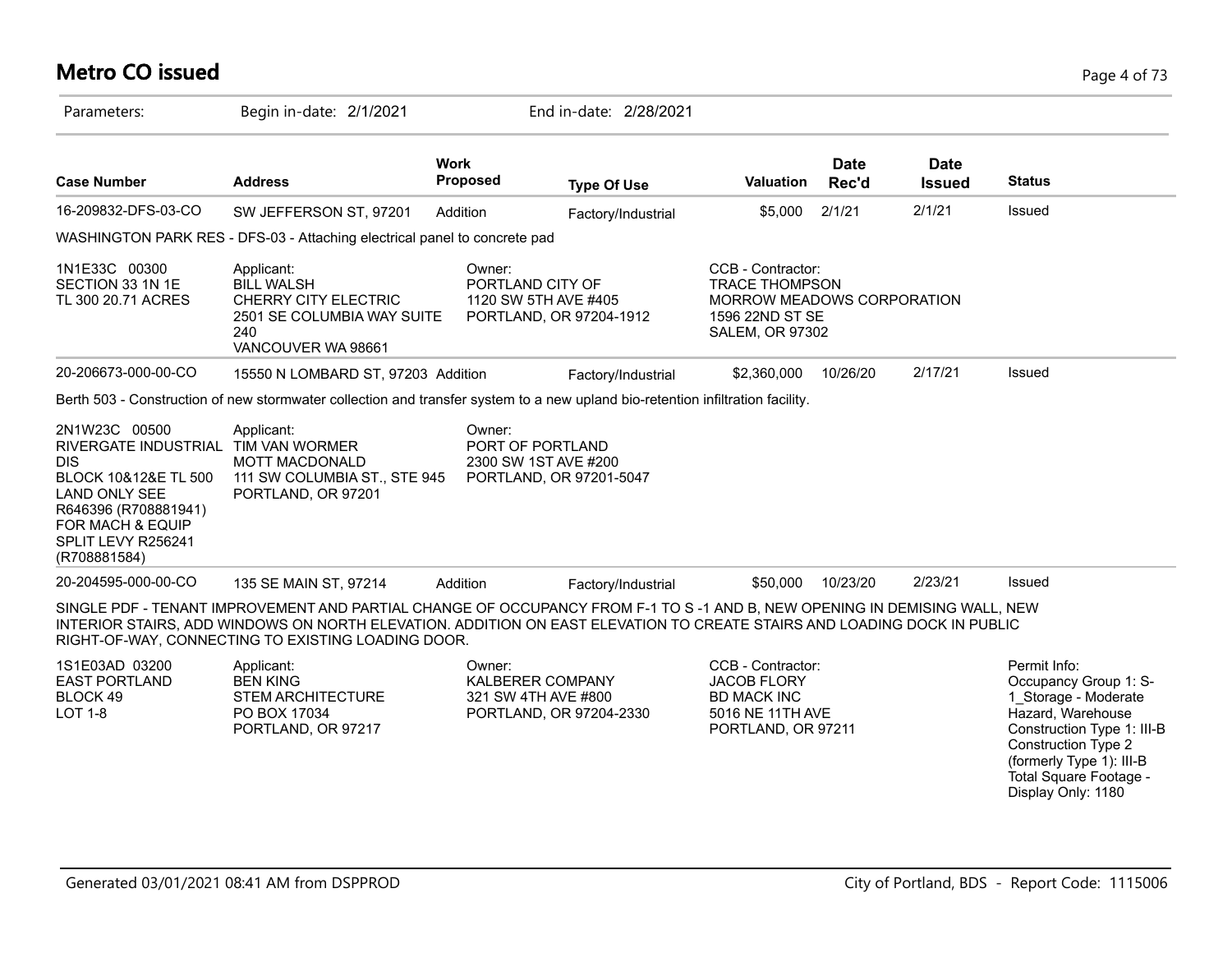# **Metro CO issued** Page 5 of 73

| Parameters:                                                              | Begin in-date: 2/1/2021                                                                                     |                                | End in-date: 2/28/2021                                                     |                                                                                                                                    |                      |                              |               |  |
|--------------------------------------------------------------------------|-------------------------------------------------------------------------------------------------------------|--------------------------------|----------------------------------------------------------------------------|------------------------------------------------------------------------------------------------------------------------------------|----------------------|------------------------------|---------------|--|
| <b>Case Number</b>                                                       | <b>Address</b>                                                                                              | <b>Work</b><br>Proposed        | <b>Type Of Use</b>                                                         | <b>Valuation</b>                                                                                                                   | <b>Date</b><br>Rec'd | <b>Date</b><br><b>Issued</b> | <b>Status</b> |  |
| 19-267986-DFS-02-CO                                                      | 226 SE MADISON ST, 97214                                                                                    | Addition                       | Factory/Industrial                                                         | \$8,500                                                                                                                            | 12/15/20             | 2/8/21                       | Issued        |  |
|                                                                          | SINGLE PDF; DEFERRED FOR STAIR / RAILINGS, Building B, Stair main to basement.                              |                                |                                                                            |                                                                                                                                    |                      |                              |               |  |
| 1S1E03AD 06000<br><b>EAST PORTLAND</b><br>BLOCK 52<br><b>LOT 7&amp;8</b> | Applicant:<br><b>ZAC HORTON</b><br><b>FASTER PERMITS</b><br>2000 SW 1ST AVE SUITE 420<br>PORTLAND, OR 97201 | Owner:                         | 210 SE MADISON OZ LLC<br>210 SE MADISON ST #19<br>PORTLAND, OR 97214       | CCB - Contractor:<br>TRUEBECK CONSTRUCTION INC<br>951 MARINERS ISLAND BLVD 700<br>SAN MATEO, CA 94404                              |                      |                              |               |  |
| 19-267986-REV-01-CO                                                      | 226 SE MADISON ST, 97214                                                                                    | Addition                       | Factory/Industrial                                                         | \$0                                                                                                                                | 12/8/20              | 2/5/21                       | Issued        |  |
| SINGLE PDF - REVISE WATER SERVICE                                        |                                                                                                             |                                |                                                                            |                                                                                                                                    |                      |                              |               |  |
| 1S1E03AD 06000<br><b>EAST PORTLAND</b><br>BLOCK 52<br><b>LOT 7&amp;8</b> | Applicant:<br><b>ZAC HORTON</b><br><b>FASTER PERMITS</b><br>2000 SW 1ST AVE SUITE 420<br>PORTLAND, OR 97201 | Owner:                         | 210 SE MADISON OZ LLC<br>210 SE MADISON ST #19<br>PORTLAND, OR 97214       | CCB - Contractor:<br>TRUEBECK CONSTRUCTION INC<br>951 MARINERS ISLAND BLVD 700<br>SAN MATEO, CA 94404                              |                      |                              |               |  |
| 19-267986-DFS-03-CO                                                      | 226 SE MADISON ST, 97214                                                                                    | Addition                       | Factory/Industrial                                                         | \$86,925                                                                                                                           | 1/8/21               | 2/26/21                      | Issued        |  |
| SINGLE PDF; DFS FOR STOREFRONT SYSTEM.                                   |                                                                                                             |                                |                                                                            |                                                                                                                                    |                      |                              |               |  |
| 1S1E03AD 06000<br><b>EAST PORTLAND</b><br>BLOCK 52<br><b>LOT 7&amp;8</b> | Applicant:<br><b>ZAC HORTON</b><br><b>FASTER PERMITS</b><br>2000 SW 1ST AVE SUITE 420<br>PORTLAND, OR 97201 | Owner:                         | 210 SE MADISON OZ LLC<br>210 SE MADISON ST #19<br>PORTLAND, OR 97214       | CCB - Contractor:<br>TRUEBECK CONSTRUCTION INC<br>951 MARINERS ISLAND BLVD 700<br>SAN MATEO, CA 94404                              |                      |                              |               |  |
| 17-232759-DFS-33-CO                                                      | 2835 N KERBY AVE, 97227                                                                                     | Addition                       | Institutional                                                              | \$20,000                                                                                                                           | 2/19/21              | 2/19/21                      | Issued        |  |
| DFS 33 - Interior Glass Storefront                                       |                                                                                                             |                                |                                                                            |                                                                                                                                    |                      |                              |               |  |
| 1N1E27AC 00700<br><b>ABENDS ADD</b><br><b>BLOCK1</b><br>LOT 1-9 TL 700   | Applicant:<br><b>JONATHAN LARSON</b><br>ANDERSEN CONSTRUCTION<br>6712 N CUTTER CIR<br>PORTLAND, OR 97217    | Owner:<br><b>HEALTH CENTER</b> | LEGACY EMANUEL HOSPITAL &<br>1919 NW LOVEJOY ST<br>PORTLAND, OR 97209-1503 | CCB - Contractor:<br><b>MICHAEL CARRIGG</b><br>ANDERSEN CONSTRUCTION COMPANY<br>OF OREGON LLC<br>PO BOX 6712<br>PORTLAND, OR 97228 |                      |                              |               |  |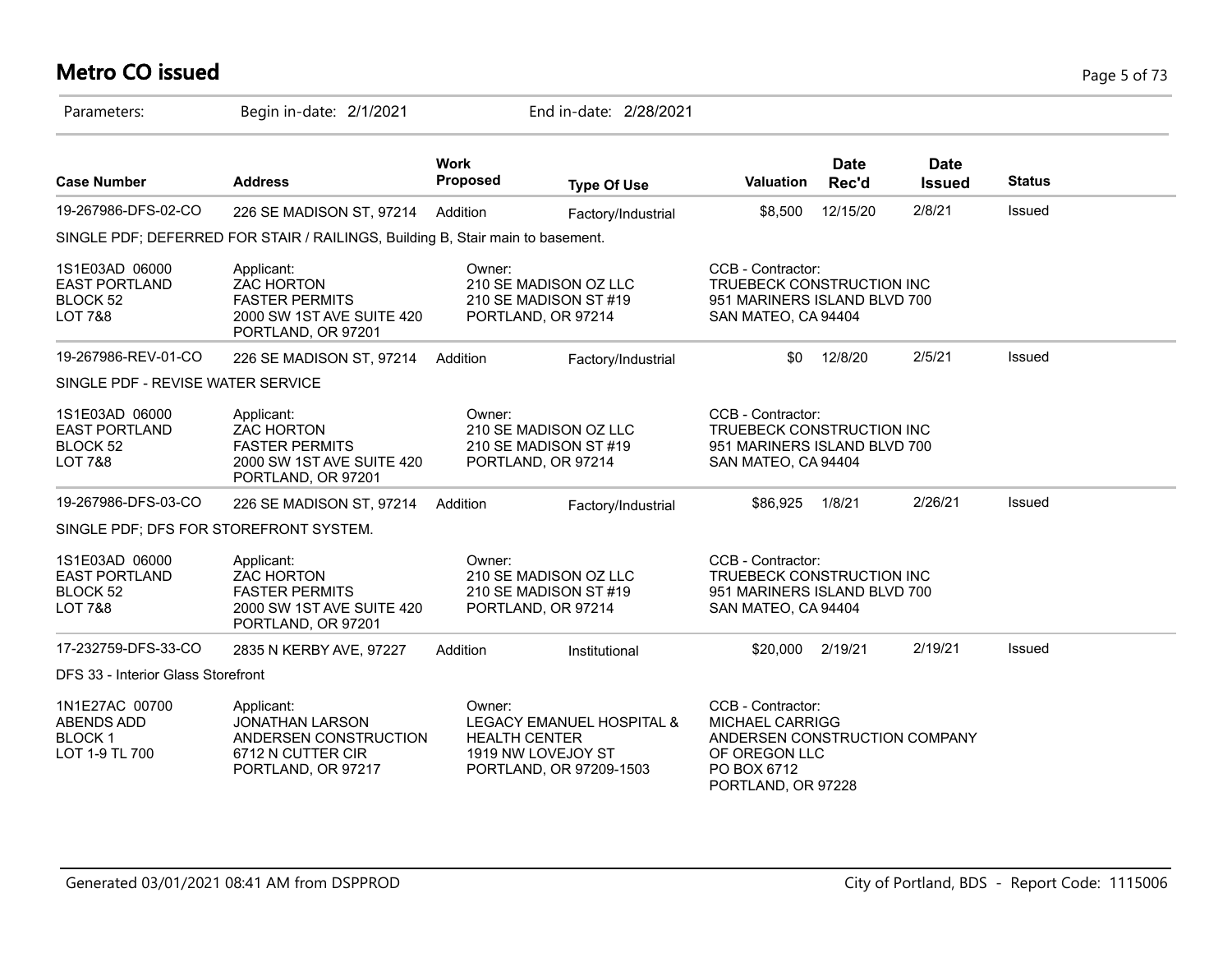# **Metro CO issued** Page 6 of 73

| Parameters:                                                                               | Begin in-date: 2/1/2021                                                                                                     |                                 | End in-date: 2/28/2021                                                      |                                                                                                                               |                      |                              |                                                                                                                                                                                                                  |
|-------------------------------------------------------------------------------------------|-----------------------------------------------------------------------------------------------------------------------------|---------------------------------|-----------------------------------------------------------------------------|-------------------------------------------------------------------------------------------------------------------------------|----------------------|------------------------------|------------------------------------------------------------------------------------------------------------------------------------------------------------------------------------------------------------------|
| <b>Case Number</b>                                                                        | <b>Address</b>                                                                                                              | <b>Work</b><br><b>Proposed</b>  | <b>Type Of Use</b>                                                          | Valuation                                                                                                                     | <b>Date</b><br>Rec'd | <b>Date</b><br><b>Issued</b> | <b>Status</b>                                                                                                                                                                                                    |
| 20-197939-000-00-CO                                                                       | 3033 NW YEON AVE, 97210                                                                                                     | Addition                        | Storage                                                                     | \$50,000                                                                                                                      | 10/8/20              | 2/17/21                      | Issued                                                                                                                                                                                                           |
|                                                                                           | SINGLE PDF - ADDITION TO CREATE VESTIBULE ON EAST ENTRANCE                                                                  |                                 |                                                                             |                                                                                                                               |                      |                              |                                                                                                                                                                                                                  |
| 1N1E29AD 00100<br>SECTION 29 1N 1E<br>TL 100 2.68 ACRES                                   | Applicant:<br><b>AMY TALLENT</b><br><b>VLMK ENGINEERING + DESIGN</b><br>3933 S KELLY AVE<br>PORTLAND OR 97239<br><b>USA</b> | Owner:<br><b>PROPERTIES LLC</b> | <b>HARSCH INVESTMENT</b><br>1121 SW SALMON ST STE 500<br>PORTLAND, OR 97205 | CCB - Contractor:<br><b>ALAN VOLM</b><br>PACIFIC CREST STRUCTURES INC<br>17750 SW UPPER BOONES FRY RD 190<br>DURHAM, OR 97224 |                      |                              | Permit Info:<br>Occupancy Group 1:<br>B Bank, Off., Med.Off.,<br>Pub.Bldg.<br>Construction Type 1: III-B<br><b>Construction Type 2</b><br>(formerly Type 1): III-B<br>Total Square Footage -<br>Display Only: 69 |
| 18-162600-REV-05-CO                                                                       | 7000 NE AIRPORT WAY,<br>97218                                                                                               | Addition                        | Storage                                                                     | \$0                                                                                                                           | 2/1/21               | 2/2/21                       | Issued                                                                                                                                                                                                           |
|                                                                                           | PACR - P1/P2 - REV-05 to DFS-13 - Revision to add or modify different types of braces due to field conditions               |                                 |                                                                             |                                                                                                                               |                      |                              |                                                                                                                                                                                                                  |
| 1N2E08B 00400<br>SECTION 08 1N 2E<br>TL 400 7.39 ACRES<br>SEE SUB ACCOUNT<br>R705697 (R - | Applicant:<br>Mike Coyle<br><b>Faster Permits</b><br>2000 SW 1st Avenue, Suite 420<br>Portland, OR 97201                    | Owner:<br>PO BOX 3529           | PORT OF PORTLAND<br>PORTLAND, OR 97208-3529                                 | CCB - Contractor:<br>JE DUNN CONSTRUCTION COMPANY<br>1001 LOCUST<br>KANSAS CITY, MO 64106                                     |                      |                              | Permit Info:<br>Occupancy Group 1: A-<br>3 Assembly - General<br>Construction Type 1: II-B<br><b>Construction Type 2</b><br>(formerly Type 1): II-B                                                              |
| 18-162600-DFS-20-CO                                                                       | 7000 NE AIRPORT WAY,<br>97218                                                                                               | Addition                        | Storage                                                                     | \$190,000                                                                                                                     | 2/1/21               | 2/8/21                       | Issued                                                                                                                                                                                                           |
| PACR - P1/P2 - DFS-20 - Glazing system                                                    |                                                                                                                             |                                 |                                                                             |                                                                                                                               |                      |                              |                                                                                                                                                                                                                  |
| 1N2E08B 00400<br>SECTION 08 1N 2E<br>TL 400 7.39 ACRES<br>SEE SUB ACCOUNT                 | Applicant:<br>Mike Coyle<br><b>Faster Permits</b><br>2000 SW 1st Avenue, Suite 420<br>Portland, OR 97201                    | Owner:<br>PO BOX 3529           | PORT OF PORTLAND<br>PORTLAND, OR 97208-3529                                 | CCB - Contractor:<br>JE DUNN CONSTRUCTION COMPANY<br>1001 LOCUST<br>KANSAS CITY, MO 64106                                     |                      |                              | Permit Info:<br>Occupancy Group 1: A-<br>3_Assembly - General<br>Construction Type 1: II-B<br>Construction Type 2<br>(formerly Type 1): II-B                                                                     |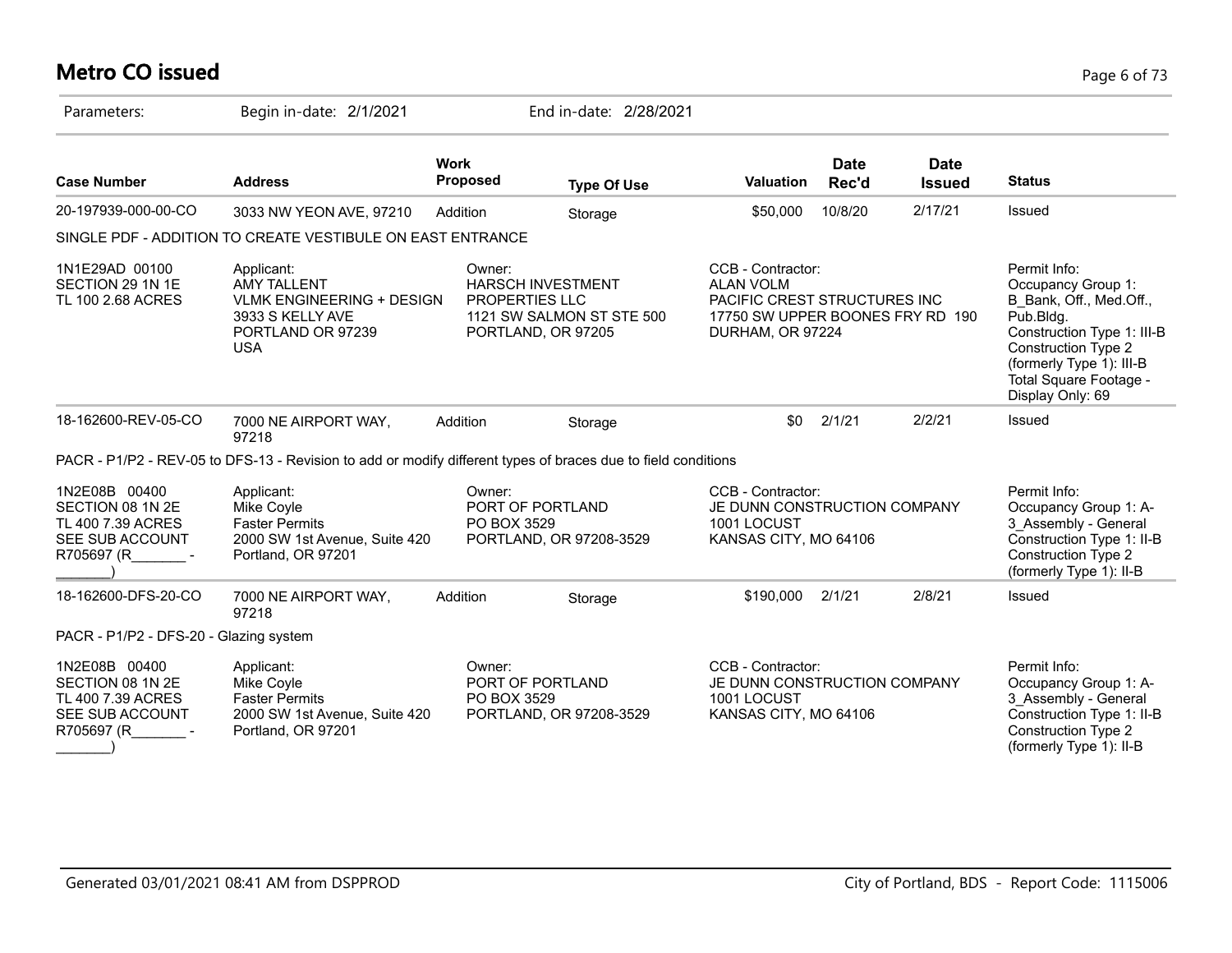### **Metro CO issued** Page 7 of 73

| Parameters:                                                                               | Begin in-date: 2/1/2021                                                                                                 |                           | End in-date: 2/28/2021                                                             |                                                                                                 |                      |                              |                                                                                                                                                                    |
|-------------------------------------------------------------------------------------------|-------------------------------------------------------------------------------------------------------------------------|---------------------------|------------------------------------------------------------------------------------|-------------------------------------------------------------------------------------------------|----------------------|------------------------------|--------------------------------------------------------------------------------------------------------------------------------------------------------------------|
| <b>Case Number</b>                                                                        | <b>Address</b>                                                                                                          | <b>Work</b><br>Proposed   | <b>Type Of Use</b>                                                                 | Valuation                                                                                       | <b>Date</b><br>Rec'd | <b>Date</b><br><b>Issued</b> | <b>Status</b>                                                                                                                                                      |
| 18-162600-DFS-18-CO                                                                       | 7000 NE AIRPORT WAY,<br>97218                                                                                           | Addition                  | Storage                                                                            | \$30,000                                                                                        | 1/26/21              | 2/2/21                       | Issued                                                                                                                                                             |
|                                                                                           | PACR - P1/P2 - DFS-18 - Exterior cold formed framing                                                                    |                           |                                                                                    |                                                                                                 |                      |                              |                                                                                                                                                                    |
| 1N2E08B 00400<br>SECTION 08 1N 2E<br>TL 400 7.39 ACRES<br>SEE SUB ACCOUNT<br>R705697 (R   | Applicant:<br>Mike Coyle<br><b>Faster Permits</b><br>2000 SW 1st Avenue, Suite 420<br>Portland, OR 97201                | Owner:<br>PO BOX 3529     | PORT OF PORTLAND<br>PORTLAND, OR 97208-3529                                        | CCB - Contractor:<br>JE DUNN CONSTRUCTION COMPANY<br>1001 LOCUST<br>KANSAS CITY, MO 64106       |                      |                              |                                                                                                                                                                    |
| 18-162600-DFS-19-CO                                                                       | 7000 NE AIRPORT WAY,<br>97218                                                                                           | Addition                  | Storage                                                                            | \$15,000                                                                                        | 1/28/21              | 2/8/21                       | <b>Issued</b>                                                                                                                                                      |
|                                                                                           | PACR - P1/P2 - DFS-19 - Standing metal seam roof                                                                        |                           |                                                                                    |                                                                                                 |                      |                              |                                                                                                                                                                    |
| 1N2E08B 00400<br>SECTION 08 1N 2E<br>TL 400 7.39 ACRES<br>SEE SUB ACCOUNT<br>R705697 (R - | Applicant:<br>Mike Coyle<br><b>Faster Permits</b><br>2000 SW 1st Avenue, Suite 420<br>Portland, OR 97201                | Owner:<br>PO BOX 3529     | PORT OF PORTLAND<br>PORTLAND, OR 97208-3529                                        | CCB - Contractor:<br>JE DUNN CONSTRUCTION COMPANY<br>1001 LOCUST<br>KANSAS CITY, MO 64106       |                      |                              |                                                                                                                                                                    |
| Total # of CO Addition permits issued: 24                                                 |                                                                                                                         |                           |                                                                                    |                                                                                                 |                      |                              | Total valuation of CO Addition permits issued: \$3,053,725                                                                                                         |
| 20-183053-000-00-CO                                                                       | 618 NW 12TH AVE                                                                                                         | Alteration                | Apartments/Condos<br>(3 or more units)                                             | \$2,415,000                                                                                     | 9/17/20              | 2/5/21                       | Under Inspection                                                                                                                                                   |
| 4. MODIFY PARAPET.                                                                        | SINGLE PDF - REPLACE FAILED EIFS CLADDING WITH NEW STUCCO ON 3RD AND 4TH FLOORS; REPLACE WINDOWS AND DOORS ON LEVELS 2- |                           |                                                                                    |                                                                                                 |                      |                              |                                                                                                                                                                    |
| 1N1E34BC 70000                                                                            | Applicant:<br><b>ERIK LAWRENCE</b><br>RDH BUILDING SCIENCES<br>5331 SW MACADAM, #314<br>PORTLAND, OR 97239              | Owner:<br>618 NW 12TH AVE | HOYT COMMONS CONDOMINIUMS JEFF MILLIS<br>OWNERS' ASSOCIATION<br>PORTLAND, OR 97209 | CCB - Contractor:<br>GORES CONSTRUCTION INC<br>5831 SE INTERNATIONAL WAY<br>MILWAUKIE, OR 97222 |                      |                              | Permit Info:<br>Occupancy Group 1:<br>B Bank, Off., Med.Off.,<br>Pub.Bldg.<br>Construction Type 1: III-A<br><b>Construction Type 2</b><br>(formerly Type 1): III-A |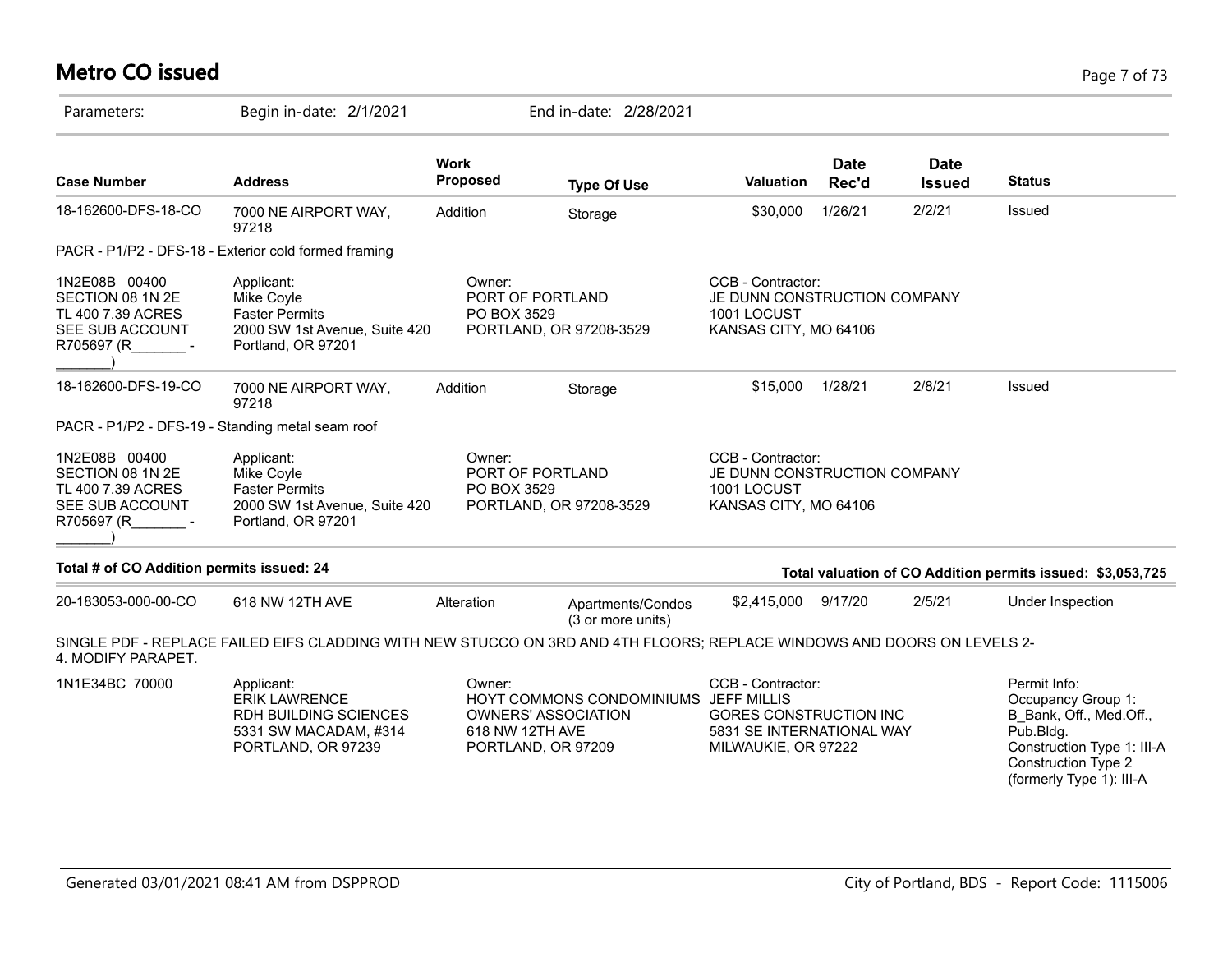# **Metro CO issued** Page 8 of 73

| Parameters:                                               | Begin in-date: 2/1/2021                                                                                                                                                                                       |                                                     | End in-date: 2/28/2021                                      |                                                                                                             |                      |                              |                                                                                                     |
|-----------------------------------------------------------|---------------------------------------------------------------------------------------------------------------------------------------------------------------------------------------------------------------|-----------------------------------------------------|-------------------------------------------------------------|-------------------------------------------------------------------------------------------------------------|----------------------|------------------------------|-----------------------------------------------------------------------------------------------------|
| <b>Case Number</b>                                        | <b>Address</b>                                                                                                                                                                                                | <b>Work</b><br>Proposed                             | <b>Type Of Use</b>                                          | <b>Valuation</b>                                                                                            | <b>Date</b><br>Rec'd | <b>Date</b><br><b>Issued</b> | <b>Status</b>                                                                                       |
| 20-127869-000-00-CO                                       | 14932 E BURNSIDE ST, 97233 Alteration                                                                                                                                                                         |                                                     | Apartments/Condos<br>(3 or more units)                      | \$37,617                                                                                                    | 3/9/20               | 2/12/21                      | Issued                                                                                              |
|                                                           | CHANGE OF OCCUPANCY FROM S TO R2 FOR EXISTING BUILDING. INCLUDES REMOVING INTERIOR PARTITION WALLS, ADD NEW FIRE<br>PARTITIONS AND CLOSET HEADER TO CREATE TOTAL 4 UNITS ON GROUND FLOOR. NO EXTERIOR CHANGE. |                                                     |                                                             |                                                                                                             |                      |                              |                                                                                                     |
| 1N2E36CD 04500<br>ASCOT AC<br>LOT 245&246 TL 4500         | Applicant:<br>RAPHAEL GOODBLATT<br>AHHA ARCHITECT INC<br>6663 SW BEAVERTON<br>HILLSDALE HWY #222<br>PORTLAND, OR 97225                                                                                        | Owner:<br>661 SE 162ND AVE                          | <b>GREENFAIRE APARTMENTS INC</b><br>PORTLAND, OR 97233-3999 | CCB - Contractor:<br><b>CRAIG A YOUNG</b><br>PINACLE CONSTRUCTION INC<br>661 SE 162ND<br>PORTLAND, OR 97233 |                      |                              | Permit Info:<br>Occupancy Group 1: R-<br>2 Residential Multi-<br>family<br>Construction Type 1: V-B |
| 20-153081-000-00-CO                                       | 1612 NE MULTNOMAH ST,<br>97232                                                                                                                                                                                | Alteration                                          | Apartments/Condos<br>(3 or more units)                      | \$12,000                                                                                                    | 6/23/20              | 2/4/21                       | Issued                                                                                              |
|                                                           | PDOX PS - CHANGE OF OCCUPANCY TO CONVERT EXISTING HOTEL TO 12 UNIT APARTMENT BUILDING                                                                                                                         |                                                     |                                                             |                                                                                                             |                      |                              |                                                                                                     |
| 1N1E35A 00100                                             | Applicant:<br><b>CHARLES KIDWELL</b><br><b>LEEB ARCHITECTS</b><br>308 SW FIRST AVE #200<br>PORTLAND OR 97204                                                                                                  | Owner:<br><b>GPAI RIDGE LLC</b><br>DENVER, CO 80237 | 4582 S ULSTER ST PKWY #1200                                 | CCB - Contractor:<br><b>LMC INC</b><br>19200 SW TETON AVE<br>TUALATIN, OR 97062                             |                      |                              | Permit Info:<br>Occupancy Group 1: R-<br>2 Residential Multi-<br>family<br>Construction Type 1: V-A |
| 20-159617-000-00-CO                                       | 10751 NE WEIDLER ST, 97220 Alteration                                                                                                                                                                         |                                                     | Apartments/Condos<br>(3 or more units)                      | \$62,034                                                                                                    | 6/30/20              | 2/11/21                      | Issued                                                                                              |
|                                                           | Single PDF - REPLACE ROOFING, SHEATHING, AND INSULATION.                                                                                                                                                      |                                                     |                                                             |                                                                                                             |                      |                              |                                                                                                     |
| 1N2E27CD 11200<br>SECTION 27 1N 2E<br>TL 11200 1.48 ACRES | Applicant:<br>Jordan Morelli<br>Interstate Roofing<br>15065 SW 74th Avenue                                                                                                                                    | Owner:<br>ABLEY, TAEKO TR                           | 2004 CALLE DE LOS ALAMOS<br>SAN CLEMENTE, CA 92672          | CCB - Contractor:<br><b>INTERSTATE ROOFING INC</b><br>15065 SW 74TH AV<br>PORTLAND, OR 97224-7906           |                      |                              | Permit Info:<br>Occupancy Group 1: R-<br>2 Residential Multi-<br>family                             |
|                                                           |                                                                                                                                                                                                               | Owner:<br>ABLEY, BERT A TR                          | 2004 CALLE DE LOS ALAMOS<br>SAN CLEMENTE, CA 92672          |                                                                                                             |                      |                              |                                                                                                     |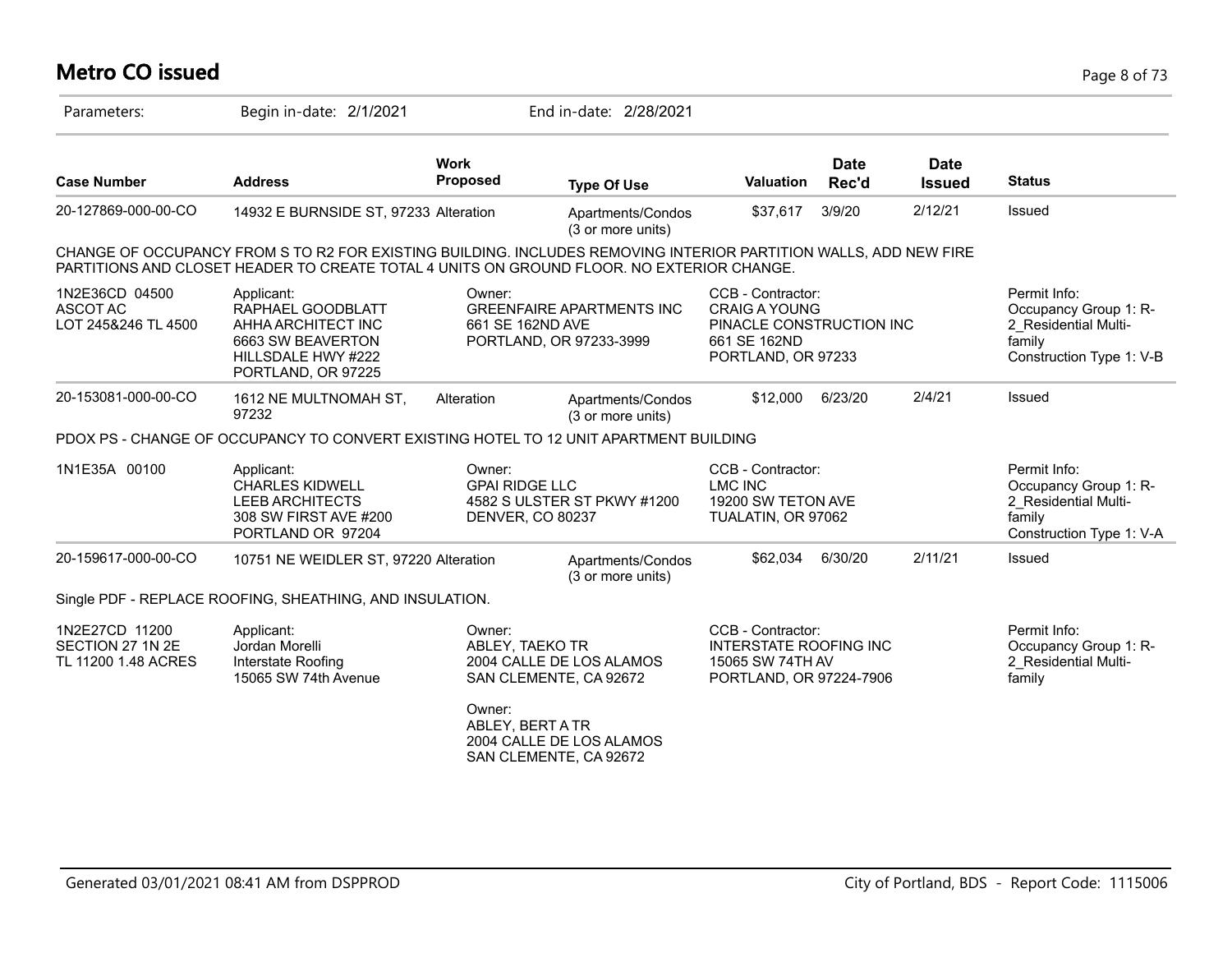# **Metro CO issued** Page 9 of 73

| Parameters:         | Begin in-date: 2/1/2021                                                                                      |                                                     | End in-date: 2/28/2021                 |                                                                                 |                      |                              |                                                                                                     |
|---------------------|--------------------------------------------------------------------------------------------------------------|-----------------------------------------------------|----------------------------------------|---------------------------------------------------------------------------------|----------------------|------------------------------|-----------------------------------------------------------------------------------------------------|
| <b>Case Number</b>  | <b>Address</b>                                                                                               | <b>Work</b><br>Proposed                             | <b>Type Of Use</b>                     | Valuation                                                                       | <b>Date</b><br>Rec'd | <b>Date</b><br><b>Issued</b> | <b>Status</b>                                                                                       |
| 20-153092-000-00-CO | 1622 NE MULTNOMAH ST,<br>97232                                                                               | Alteration                                          | Apartments/Condos<br>(3 or more units) | \$24,000                                                                        | 6/23/20              | 2/4/21                       | Issued                                                                                              |
|                     | PDOX PS - CHANGE OF OCCUPANCY TO CONVERT EXISTING HOTEL TO 24 UNIT APARTMENT BUILDING                        |                                                     |                                        |                                                                                 |                      |                              |                                                                                                     |
| 1N1E35A 00100       | Applicant:<br><b>CHARLES KIDWELL</b><br><b>LEEB ARCHITECTS</b><br>308 SW FIRST AVE #200<br>PORTLAND OR 97204 | Owner:<br><b>GPAI RIDGE LLC</b><br>DENVER, CO 80237 | 4582 S ULSTER ST PKWY #1200            | CCB - Contractor:<br><b>LMC INC</b><br>19200 SW TETON AVE<br>TUALATIN, OR 97062 |                      |                              | Permit Info:<br>Occupancy Group 1: R-<br>2 Residential Multi-<br>family<br>Construction Type 1: V-A |
| 20-153093-000-00-CO | 1620 NE MULTNOMAH ST,<br>97232                                                                               | Alteration                                          | Apartments/Condos<br>(3 or more units) | \$24,000                                                                        | 6/23/20              | 2/4/21                       | Issued                                                                                              |
|                     | PDOX PS - CHANGE OF OCCUPANCY TO CONVERT EXISTING HOTEL TO 24 UNIT APARTMENT BUILDING                        |                                                     |                                        |                                                                                 |                      |                              |                                                                                                     |
| 1N1E35A 00100       | Applicant:<br><b>CHARLES KIDWELL</b><br><b>LEEB ARCHITECTS</b><br>308 SW FIRST AVE #200<br>PORTLAND OR 97204 | Owner:<br><b>GPAI RIDGE LLC</b><br>DENVER, CO 80237 | 4582 S ULSTER ST PKWY #1200            | CCB - Contractor:<br><b>LMC INC</b><br>19200 SW TETON AVE<br>TUALATIN, OR 97062 |                      |                              | Permit Info:<br>Occupancy Group 1: R-<br>2 Residential Multi-<br>family<br>Construction Type 1: V-A |
| 20-153078-000-00-CO | 1610 NE MULTNOMAH ST,<br>97232                                                                               | Alteration                                          | Apartments/Condos<br>(3 or more units) | \$12,000                                                                        | 6/23/20              | 2/4/21                       | Issued                                                                                              |
|                     | PDOX PS- CHANGE OF OCCUPANCY TO CONVERT EXISTING HOTEL TO 12 UNIT APARTMENTS                                 |                                                     |                                        |                                                                                 |                      |                              |                                                                                                     |
| 1N1E35A 00100       | Applicant:<br><b>CHARLES KIDWELL</b><br><b>LEEB ARCHITECTS</b><br>308 SW FIRST AVE #200<br>PORTLAND OR 97204 | Owner:<br><b>GPAI RIDGE LLC</b><br>DENVER, CO 80237 | 4582 S ULSTER ST PKWY #1200            | CCB - Contractor:<br><b>LMC INC</b><br>19200 SW TETON AVE<br>TUALATIN, OR 97062 |                      |                              | Permit Info:<br>Occupancy Group 1: R-<br>2_Residential Multi-<br>family<br>Construction Type 1: V-A |
| 20-153112-000-00-CO | 1722 NE MULTNOMAH ST,<br>97232                                                                               | Alteration                                          | Apartments/Condos<br>(3 or more units) | \$24,000                                                                        | 6/23/20              | 2/4/21                       | Under Inspection                                                                                    |
|                     | PDOX PS - CHANGE OF OCCUPANCY OF EXISTING HOTEL TO 24 UNIT APARTMENT BUILDING                                |                                                     |                                        |                                                                                 |                      |                              |                                                                                                     |
| 1N1E35A 00100       | Applicant:<br><b>CHARLES KIDWELL</b><br><b>LEEB ARCHITECTS</b><br>308 SW FIRST AVE #200<br>PORTLAND OR 97204 | Owner:<br><b>GPAI RIDGE LLC</b><br>DENVER, CO 80237 | 4582 S ULSTER ST PKWY #1200            | CCB - Contractor:<br><b>LMC INC</b><br>19200 SW TETON AVE<br>TUALATIN, OR 97062 |                      |                              | Permit Info:<br>Occupancy Group 1: R-<br>2 Residential Multi-<br>family<br>Construction Type 1: V-A |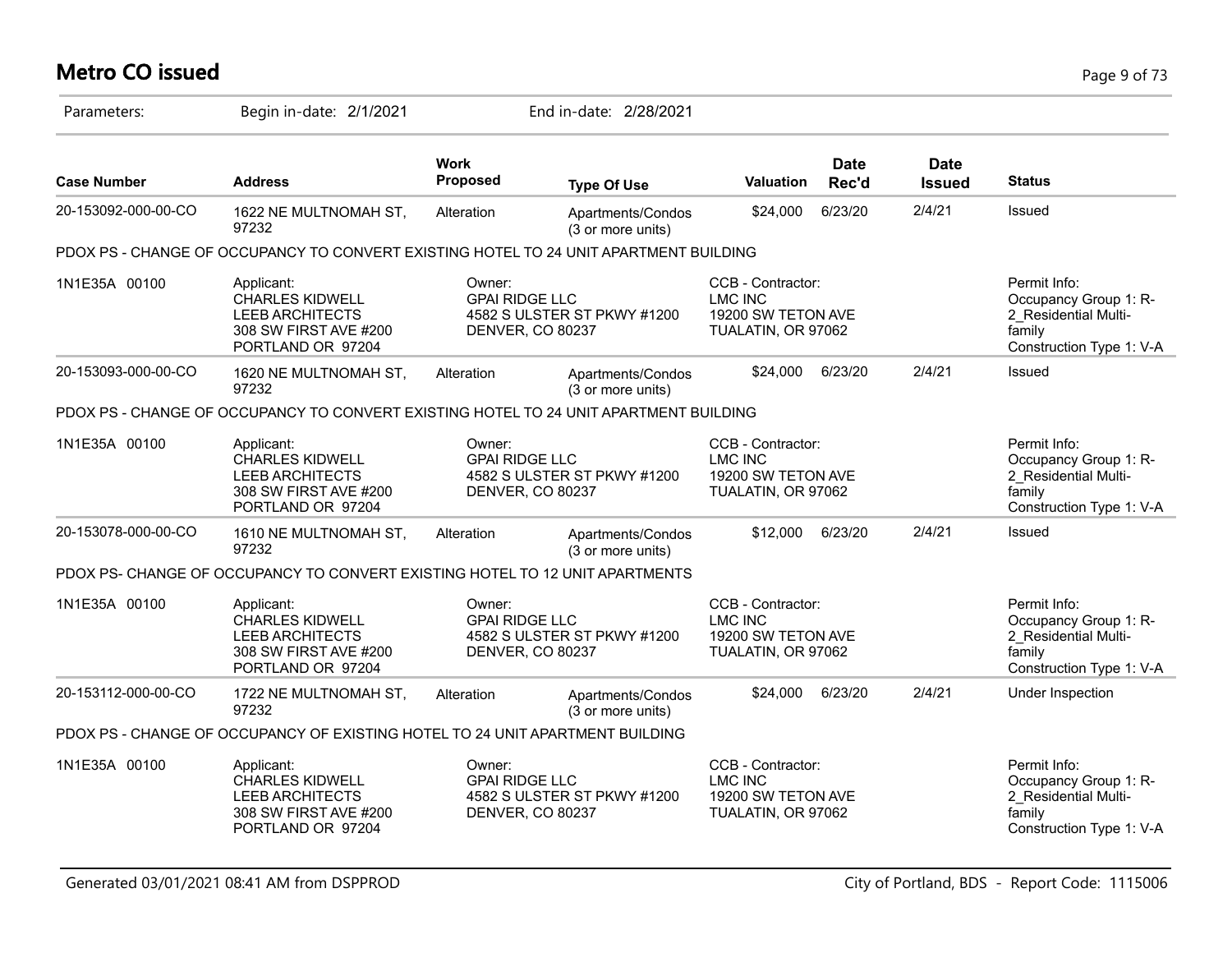# **Metro CO issued** Page 10 of 73

| Parameters:         | Begin in-date: 2/1/2021                                                                                      |                                                            | End in-date: 2/28/2021                 |                                                                                                                                         |                      |                              |                                                                                                                                                             |
|---------------------|--------------------------------------------------------------------------------------------------------------|------------------------------------------------------------|----------------------------------------|-----------------------------------------------------------------------------------------------------------------------------------------|----------------------|------------------------------|-------------------------------------------------------------------------------------------------------------------------------------------------------------|
| <b>Case Number</b>  | <b>Address</b>                                                                                               | <b>Work</b><br>Proposed                                    | <b>Type Of Use</b>                     | <b>Valuation</b>                                                                                                                        | <b>Date</b><br>Rec'd | <b>Date</b><br><b>Issued</b> | <b>Status</b>                                                                                                                                               |
| 20-163440-000-00-CO | 6370 NE 42ND AVE, 97218                                                                                      | Alteration                                                 | Apartments/Condos<br>(3 or more units) | \$66,473                                                                                                                                | 7/15/20              | 2/9/21                       | Under Inspection                                                                                                                                            |
|                     | Single PDF - SOLAR - ROOF MOUNTED BALLASTED PV ARRAY, 95.26 KW - NON-PRESCRIPTIVE                            |                                                            |                                        |                                                                                                                                         |                      |                              |                                                                                                                                                             |
| 1N2E18CB 09000      | Applicant:<br><b>ERIK BEEMAN</b><br><b>DPI SOLAR</b><br>20345 SW PACIFIC HWY STE 103<br>SHERWOOD OR 97140    | Owner:<br>HOLMAN 42 LP<br>3416 VIA OPORTO #301             | NEWPORT BEACH, CA 92660                | CCB - Contractor:<br><b>JOSH KOPCZYNSKI</b><br>DYNAMIC POWER INNOVATION LLC<br>20345 SW PACIFIC HIGHWAY SUITE 103<br>SHERWOOD, OR 97140 |                      |                              | Permit Info:<br>Occupancy Group 1: R-<br>2 Residential Multi-<br>family<br>Construction Type 1: V-B<br><b>Construction Type 2</b><br>(formerly Type 1): V-B |
| 20-153123-000-00-CO | 1812 NE MULTNOMAH ST,<br>97232                                                                               | Alteration                                                 | Apartments/Condos<br>(3 or more units) | \$24,000                                                                                                                                | 6/23/20              | 2/4/21                       | <b>Issued</b>                                                                                                                                               |
|                     | PDOX PS - CHANGE OF OCCUPANCY TO CONVERT EXISTING HOTEL TO 24 UNIT APARTMENT BUILDING                        |                                                            |                                        |                                                                                                                                         |                      |                              |                                                                                                                                                             |
| 1N1E35A 00100       | Applicant:<br><b>CHARLES KIDWELL</b><br><b>LEEB ARCHITECTS</b><br>308 SW FIRST AVE #200<br>PORTLAND OR 97204 | Owner:<br><b>GPAI RIDGE LLC</b><br>DENVER, CO 80237        | 4582 S ULSTER ST PKWY #1200            | CCB - Contractor:<br>LMC INC<br>19200 SW TETON AVE<br>TUALATIN, OR 97062                                                                |                      |                              | Permit Info:<br>Occupancy Group 1: R-<br>2 Residential Multi-<br>family<br>Construction Type 1: V-A                                                         |
| 20-153116-000-00-CO | 1720 NE MULTNOMAH ST.<br>97232                                                                               | Alteration                                                 | Apartments/Condos<br>(3 or more units) | \$24,000                                                                                                                                | 6/23/20              | 2/4/21                       | <b>Issued</b>                                                                                                                                               |
|                     | PDOX PS - CHANGE OF OCCUPANCY OF EXISTING HOTEL TO 24 UNIT APARTMENT BUILDING                                |                                                            |                                        |                                                                                                                                         |                      |                              |                                                                                                                                                             |
| 1N1E35A 00100       | Applicant:<br><b>CHARLES KIDWELL</b><br><b>LEEB ARCHITECTS</b><br>308 SW FIRST AVE #200<br>PORTLAND OR 97204 | Owner:<br><b>GPAI RIDGE LLC</b><br><b>DENVER, CO 80237</b> | 4582 S ULSTER ST PKWY #1200            | CCB - Contractor:<br><b>LMC INC</b><br>19200 SW TETON AVE<br>TUALATIN, OR 97062                                                         |                      |                              | Permit Info:<br>Occupancy Group 1: R-<br>2 Residential Multi-<br>family<br>Construction Type 1: V-A                                                         |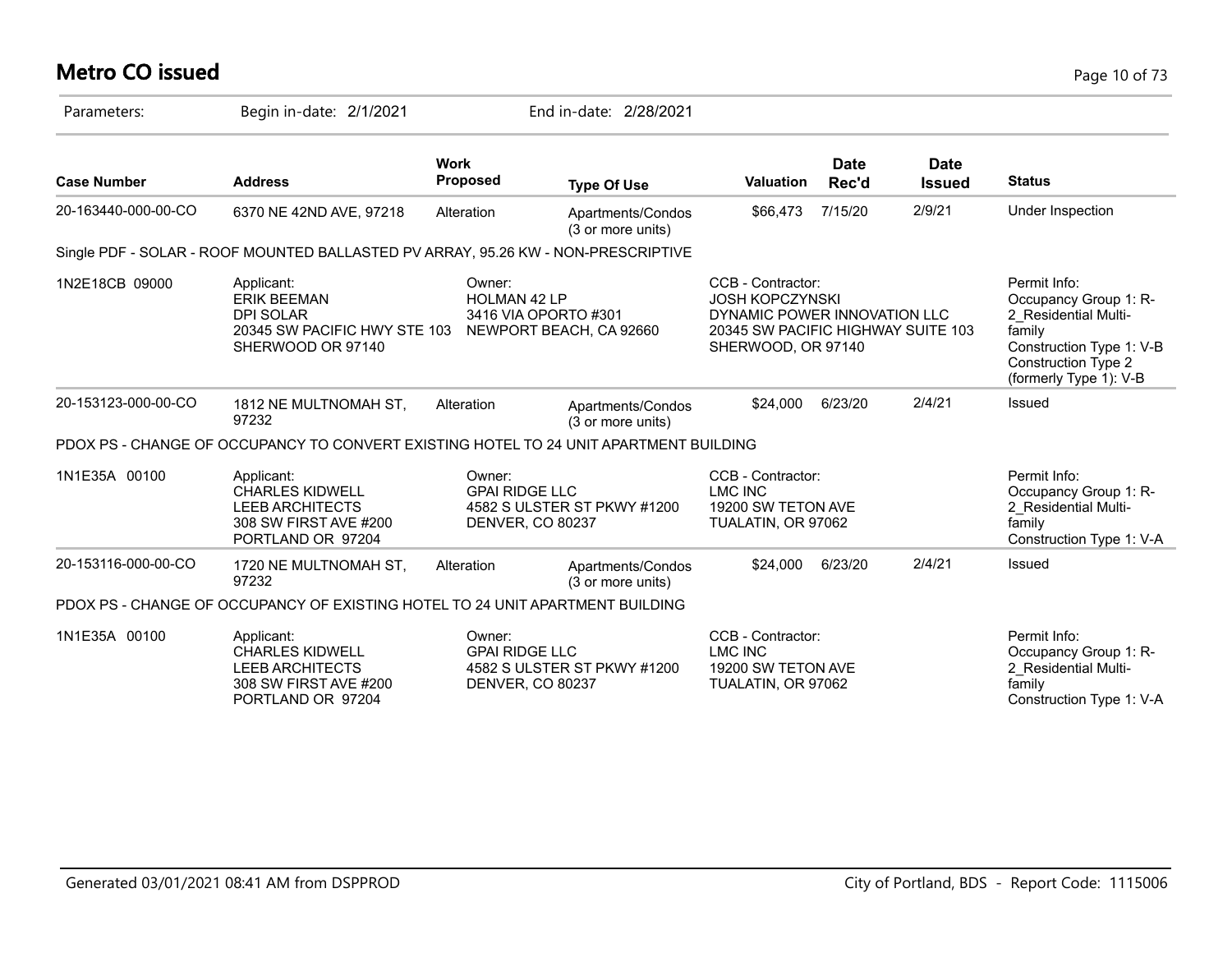### **Metro CO issued** Page 11 of 73

| Parameters:                                                                                                     | Begin in-date: 2/1/2021                                                                                                                                                                                |                                                                     | End in-date: 2/28/2021                                |                                                                                                                          |                      |                              |                                                                                                     |
|-----------------------------------------------------------------------------------------------------------------|--------------------------------------------------------------------------------------------------------------------------------------------------------------------------------------------------------|---------------------------------------------------------------------|-------------------------------------------------------|--------------------------------------------------------------------------------------------------------------------------|----------------------|------------------------------|-----------------------------------------------------------------------------------------------------|
| <b>Case Number</b>                                                                                              | <b>Address</b>                                                                                                                                                                                         | <b>Work</b><br><b>Proposed</b>                                      | <b>Type Of Use</b>                                    | <b>Valuation</b>                                                                                                         | <b>Date</b><br>Rec'd | <b>Date</b><br><b>Issued</b> | <b>Status</b>                                                                                       |
| 20-153118-000-00-CO                                                                                             | 1810 NE MULTNOMAH ST,<br>97232                                                                                                                                                                         | Alteration                                                          | Apartments/Condos<br>(3 or more units)                | \$24,000                                                                                                                 | 6/23/20              | 2/4/21                       | <b>Issued</b>                                                                                       |
|                                                                                                                 | PDOX PS - CHANGE OF OCCUPANCY TO CONVERT EXISTING HOTEL TO 24 UNIT APARTMENT BUILDING                                                                                                                  |                                                                     |                                                       |                                                                                                                          |                      |                              |                                                                                                     |
| 1N1E35A 00100                                                                                                   | Applicant:<br><b>CHARLES KIDWELL</b><br><b>LEEB ARCHITECTS</b><br>308 SW FIRST AVE #200<br>PORTLAND OR 97204                                                                                           | Owner:<br><b>GPAI RIDGE LLC</b><br><b>DENVER, CO 80237</b>          | 4582 S ULSTER ST PKWY #1200                           | CCB - Contractor:<br><b>LMC INC</b><br>19200 SW TETON AVE<br>TUALATIN, OR 97062                                          |                      |                              | Permit Info:<br>Occupancy Group 1: R-<br>2 Residential Multi-<br>family<br>Construction Type 1: V-A |
| 19-197862-REV-02-CO                                                                                             | 2611 NW UPSHUR ST, 97210 Alteration                                                                                                                                                                    |                                                                     | Apartments/Condos<br>(3 or more units)                | \$40,000                                                                                                                 | 11/17/20             | 2/4/21                       | Issued                                                                                              |
|                                                                                                                 | SINGLE PDF - VALUE ADDED REVISION TO REPLACE 4 WATER DAMAGED BEAMS IN PARKING GARAGE. REPLACE WATER DAMAGED ROOF AT<br>TOWER AT SE CORNER, FRAMING REPAIR, FULL STUD REPLACEMTN ON EXTERIOR WEST WALL. |                                                                     |                                                       |                                                                                                                          |                      |                              |                                                                                                     |
| 1N1E29DD 80000<br><b>LATORRE</b><br><b>CONDOMINIUM</b><br><b>GENERAL COMMON</b><br><b>ELEMENTS</b>              | Applicant:<br><b>Scott Proffitt</b><br>2527 N Hayden Island Dr<br>Portland OR 97217                                                                                                                    | Owner:<br>1901 NW 26TH AVE<br>PORTLAND, OR 97210                    | ASSOCIATION OF UNIT OWNERS<br>OF LA TORRE CONDOMINIUM | CCB - Contractor:<br><b>GREG BOSAZ</b><br>PORTER CONSTRUCTION INC I<br>PO BOX 31140<br>SEATTLE, WA 98103                 |                      |                              | Permit Info:<br>Occupancy Group 1: R-<br>2_Residential Multi-<br>family<br>Construction Type 1: V-A |
| 19-140279-REV-02-CO                                                                                             | 4920 NE GLISAN ST, 97213                                                                                                                                                                               | Alteration                                                          | Apartments/Condos<br>(3 or more units)                | \$20,000                                                                                                                 | 11/3/20              | 2/23/21                      | Issued                                                                                              |
|                                                                                                                 | SINGLE PDF - VALUE ADDED REVISION TO UPGRADE DECK HANDRAILS.                                                                                                                                           |                                                                     |                                                       |                                                                                                                          |                      |                              |                                                                                                     |
| 1N2E31CA 00500<br><b>CENTER ADD</b><br><b>BLOCK4</b><br>5-10 EXC PT IN ST<br>E 22.14' OF LOT 11 EXC<br>PT IN ST | Applicant:<br><b>ERIN FORMBY</b><br><b>DCI ENGINEERS</b><br>921 SW WASHINGTON ST STE<br>560<br>PORTLAND OR 97205                                                                                       | Owner:<br>CATALINA AVALON LLC<br>PO BOX 13327<br>PORTLAND, OR 97213 |                                                       | CCB - Contractor:<br><b>NICK HILL</b><br>D & R MASONRY RESTORATION INC<br>8890 SE MCLOUGHLIN BLVD<br>MILWAUKIE, OR 97222 |                      |                              |                                                                                                     |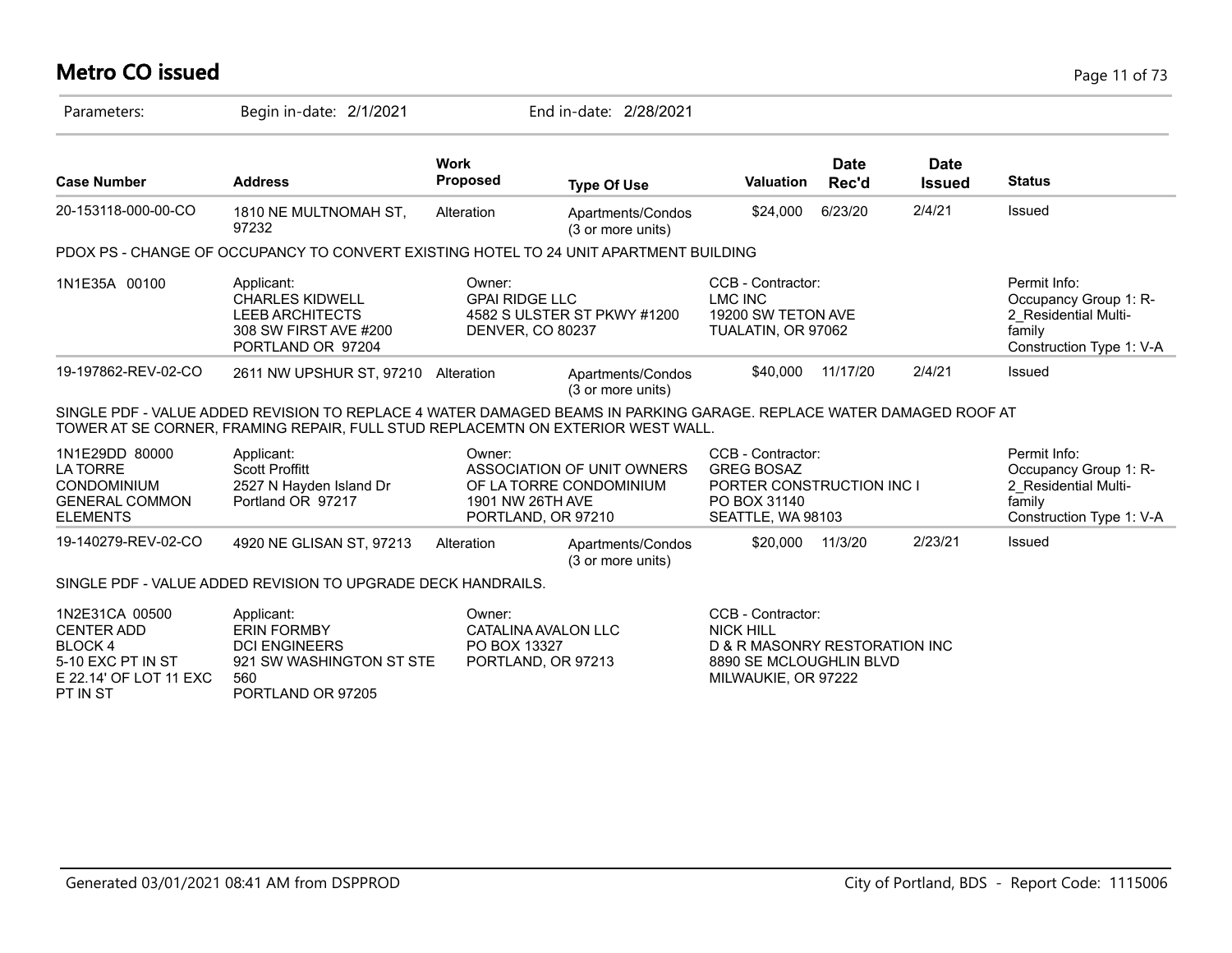# **Metro CO issued** Page 12 of 73

| Parameters:         | Begin in-date: 2/1/2021                                                                                                 |                                             | End in-date: 2/28/2021                                                           |                                                                                                                        |                      |                              |                                                                                                     |
|---------------------|-------------------------------------------------------------------------------------------------------------------------|---------------------------------------------|----------------------------------------------------------------------------------|------------------------------------------------------------------------------------------------------------------------|----------------------|------------------------------|-----------------------------------------------------------------------------------------------------|
| <b>Case Number</b>  | <b>Address</b>                                                                                                          | <b>Work</b><br>Proposed                     | <b>Type Of Use</b>                                                               | <b>Valuation</b>                                                                                                       | <b>Date</b><br>Rec'd | <b>Date</b><br><b>Issued</b> | <b>Status</b>                                                                                       |
| 20-212396-000-00-CO | 908 SW GAINES ST, 97239                                                                                                 | Alteration                                  | Apartments/Condos<br>(3 or more units)                                           | \$8,000                                                                                                                | 11/20/20             | 2/17/21                      | Issued                                                                                              |
| 143076/7-RL.        | SINGLE PDF - REMOVE EXISTING SHEATHING AND INSTALL NEW SHEATHING, PLYWOOD, POLYGLASS. ASSOCIATED WITH REROOF LABELS 20- |                                             |                                                                                  |                                                                                                                        |                      |                              |                                                                                                     |
| 1S1E09DB 90000      | Applicant:<br>Marina Olekas<br>Carlson Roofing Company, Inc.<br>P.O. Box 1695<br>Hillsboro, OR 97123                    | Owner:<br><b>ASSOCIATION</b><br>294 PAGE ST | MARQUAM COURT CONDOMINIUM CARLSON ROOFING COMPANY INC<br>SAN FRANCISCO, CA 94102 | CCB - Contractor:<br>PO BOX 1695<br>HILLSBORO, OR 97123                                                                |                      |                              | Permit Info:<br>Occupancy Group 1: R-<br>2 Residential Multi-<br>family<br>Construction Type 1: V-B |
| 20-198457-000-00-CO | 4922 SE 28TH AVE, 97202                                                                                                 | Alteration                                  | Apartments/Condos<br>(3 or more units)                                           | \$24,500                                                                                                               | 12/18/20             | 2/17/21                      | Issued                                                                                              |
|                     | PDOX PS - REBUILD ELEVATED DECKS, REPAIR WATER DAMAGED EXTERIOR WALLS, REPLACE SLIDING GLASS DOORS.                     |                                             |                                                                                  |                                                                                                                        |                      |                              |                                                                                                     |
| 1S1E13BB 03500      | Applicant:<br><b>BRYAN COSTA</b><br>MORRISON HERSHFIELD<br>5100 SW MACADAM AVE, UNIT<br>500<br>PORTLAND OR 97239        | Owner:                                      | PRIME WIMBLEDON SPE LLC<br>600 MONTGOMERY ST #1700<br>SAN FRANCISCO, CA 94111    | CCB - Contractor:<br>AFFORDABLE NORTHWEST<br><b>CONTRACTORS INC</b><br>6787 SW FIRLOCK WAY APT 2<br>PORTLAND, OR 97223 |                      |                              | Permit Info:<br>Occupancy Group 1: R-<br>2 Residential Multi-<br>family<br>Construction Type 1: V-A |
| 20-198117-000-00-CO | 4812 SE 28TH AVE, 97202                                                                                                 | Alteration                                  | Apartments/Condos<br>(3 or more units)                                           | \$24,500                                                                                                               | 12/18/20             | 2/18/21                      | Issued                                                                                              |
|                     | PDOX PS - REBUILD ELEVATED DECKS, REPAIR WATER DAMAGED EXTERIOR WALLS, REPLACE SLIDING GLASS DOORS.                     |                                             |                                                                                  |                                                                                                                        |                      |                              |                                                                                                     |
| 1S1E13BB 03500      | Applicant:<br><b>BRYAN COSTA</b><br><b>MORRISON HERSHFIELD</b><br>5100 SW MACADAM AVE, UNIT<br>500<br>PORTLAND OR 97239 | Owner:                                      | PRIME WIMBLEDON SPE LLC<br>600 MONTGOMERY ST #1700<br>SAN FRANCISCO, CA 94111    | CCB - Contractor:<br>AFFORDABLE NORTHWEST<br><b>CONTRACTORS INC</b><br>6787 SW FIRLOCK WAY APT 2<br>PORTLAND, OR 97223 |                      |                              | Permit Info:<br>Occupancy Group 1: R-<br>2 Residential Multi-<br>family<br>Construction Type 1: V-A |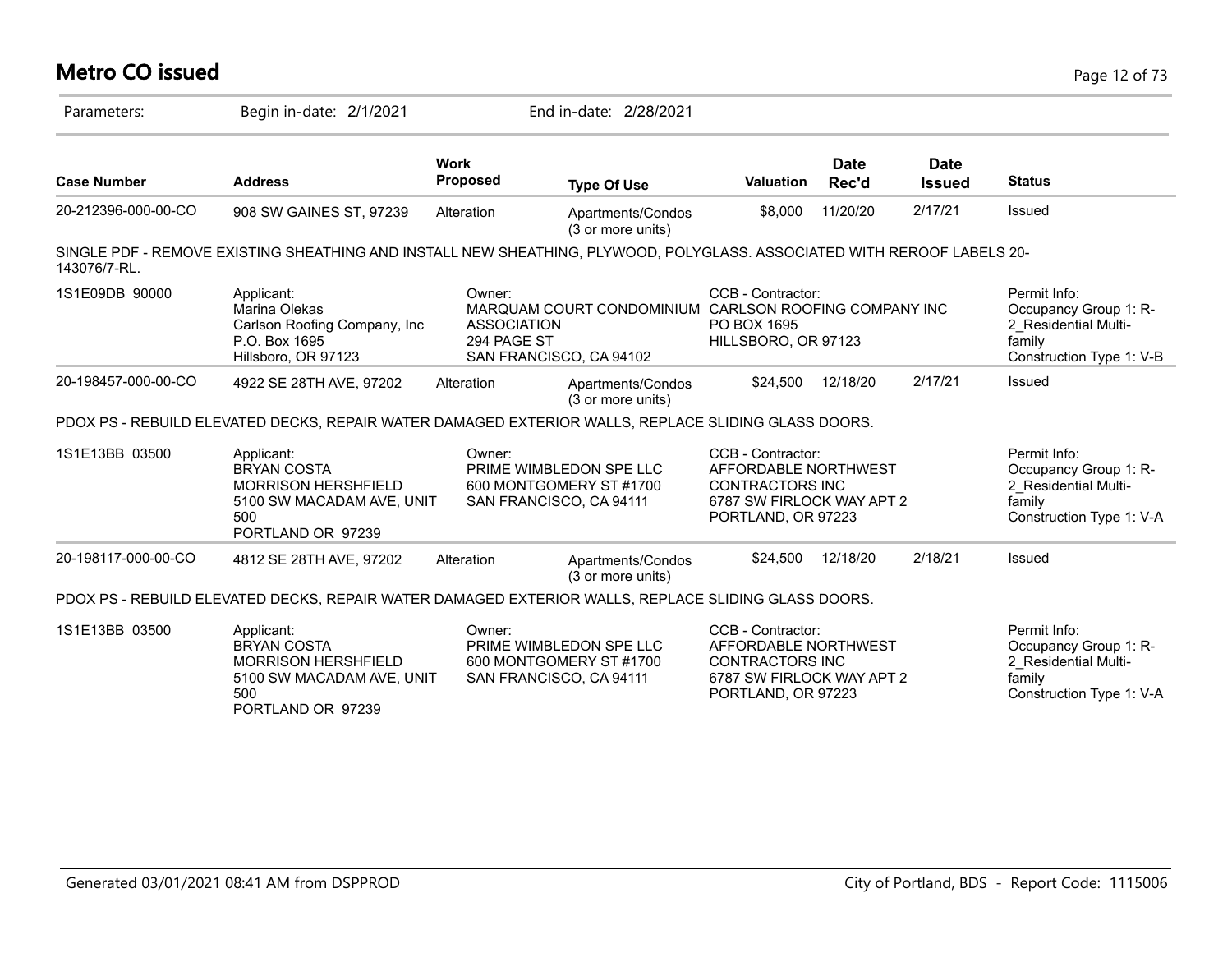# **Metro CO issued** Page 13 of 73

| Parameters:                                                         | Begin in-date: 2/1/2021                                                                                                 |                                                                    | End in-date: 2/28/2021                             |                                                                                                                        |                      |                              |                                                                                                     |
|---------------------------------------------------------------------|-------------------------------------------------------------------------------------------------------------------------|--------------------------------------------------------------------|----------------------------------------------------|------------------------------------------------------------------------------------------------------------------------|----------------------|------------------------------|-----------------------------------------------------------------------------------------------------|
| <b>Case Number</b>                                                  | <b>Address</b>                                                                                                          | <b>Work</b><br>Proposed                                            | <b>Type Of Use</b>                                 | <b>Valuation</b>                                                                                                       | <b>Date</b><br>Rec'd | <b>Date</b><br><b>Issued</b> | <b>Status</b>                                                                                       |
| 20-198138-000-00-CO                                                 | 4922 SE 28TH AVE, 97202                                                                                                 | Alteration                                                         | Apartments/Condos<br>(3 or more units)             | \$24,500                                                                                                               | 12/18/20             | 2/18/21                      | Issued                                                                                              |
|                                                                     | PDOX PS - REBUILD ELEVATED DECKS, REPAIR WATER DAMAGED EXTERIOR WALLS, REPLACE SLIDING GLASS DOORS.                     |                                                                    |                                                    |                                                                                                                        |                      |                              |                                                                                                     |
| 1S1E13BB 03500                                                      | Applicant:<br><b>BRYAN COSTA</b><br><b>MORRISON HERSHFIELD</b><br>5100 SW MACADAM AVE, UNIT<br>500<br>PORTLAND OR 97239 | Owner:<br>SAN FRANCISCO, CA 94111                                  | PRIME WIMBLEDON SPE LLC<br>600 MONTGOMERY ST #1700 | CCB - Contractor:<br>AFFORDABLE NORTHWEST<br><b>CONTRACTORS INC</b><br>6787 SW FIRLOCK WAY APT 2<br>PORTLAND, OR 97223 |                      |                              | Permit Info:<br>Occupancy Group 1: R-<br>2 Residential Multi-<br>family<br>Construction Type 1: V-A |
| 20-198460-000-00-CO                                                 | 4942 SE 28TH AVE, 97202                                                                                                 | Alteration                                                         | Apartments/Condos<br>(3 or more units)             | \$24,500                                                                                                               | 12/18/20             | 2/18/21                      | Issued                                                                                              |
|                                                                     | PDOX PS - REBUILD ELEVATED DECKS, REPAIR WATER DAMAGED EXTERIOR WALLS, REPLACE SLIDING GLASS DOORS.                     |                                                                    |                                                    |                                                                                                                        |                      |                              |                                                                                                     |
| 1S1E13B 00200                                                       | Applicant:<br><b>BRYAN COSTA</b><br><b>MORRISON HERSHFIELD</b><br>5100 SW MACADAM AVE, UNIT<br>500<br>PORTLAND OR 97239 | Owner:<br>SAN FRANCISCO, CA 94111                                  | PRIME WIMBLEDON SPE LLC<br>600 MONTGOMERY ST #1700 | CCB - Contractor:<br>AFFORDABLE NORTHWEST<br><b>CONTRACTORS INC</b><br>6787 SW FIRLOCK WAY APT 2<br>PORTLAND, OR 97223 |                      |                              | Permit Info:<br>Occupancy Group 1: R-<br>2 Residential Multi-<br>family<br>Construction Type 1: V-A |
| 20-224702-000-00-CO                                                 | 2634 SE YAMHILL ST, 97214                                                                                               | Alteration                                                         | Apartments/Condos<br>(3 or more units)             | \$2,000                                                                                                                | 12/21/20             | 2/1/21                       | Final                                                                                               |
|                                                                     | SINGLE PDF - FIRE ESCAPE LOAD TESTING AND REPAIR FOR CERTIFICATION.                                                     |                                                                    |                                                    |                                                                                                                        |                      |                              |                                                                                                     |
| 1S1E01BC 06800<br>HANSONS ADD & 2ND<br>BLOCK 11<br>E 60' OF LOT 7&8 | Applicant:<br><b>DONIA BRADEN</b><br>NJP CONSTRUCTION, LLC<br>PO BOX 3804<br>TUALATIN, OR 97062                         | Owner:<br><b>LLC</b><br>3225 MCLEOD DR #100<br>LAS VEGAS, NV 89121 | LONE JUNIPER CAPITAL-YAMHILL                       | CCB - Contractor:<br><b>BRADEN ENTERPRISE CORP</b><br>PO BOX 3804<br>TUALATIN, OR 97062                                |                      |                              |                                                                                                     |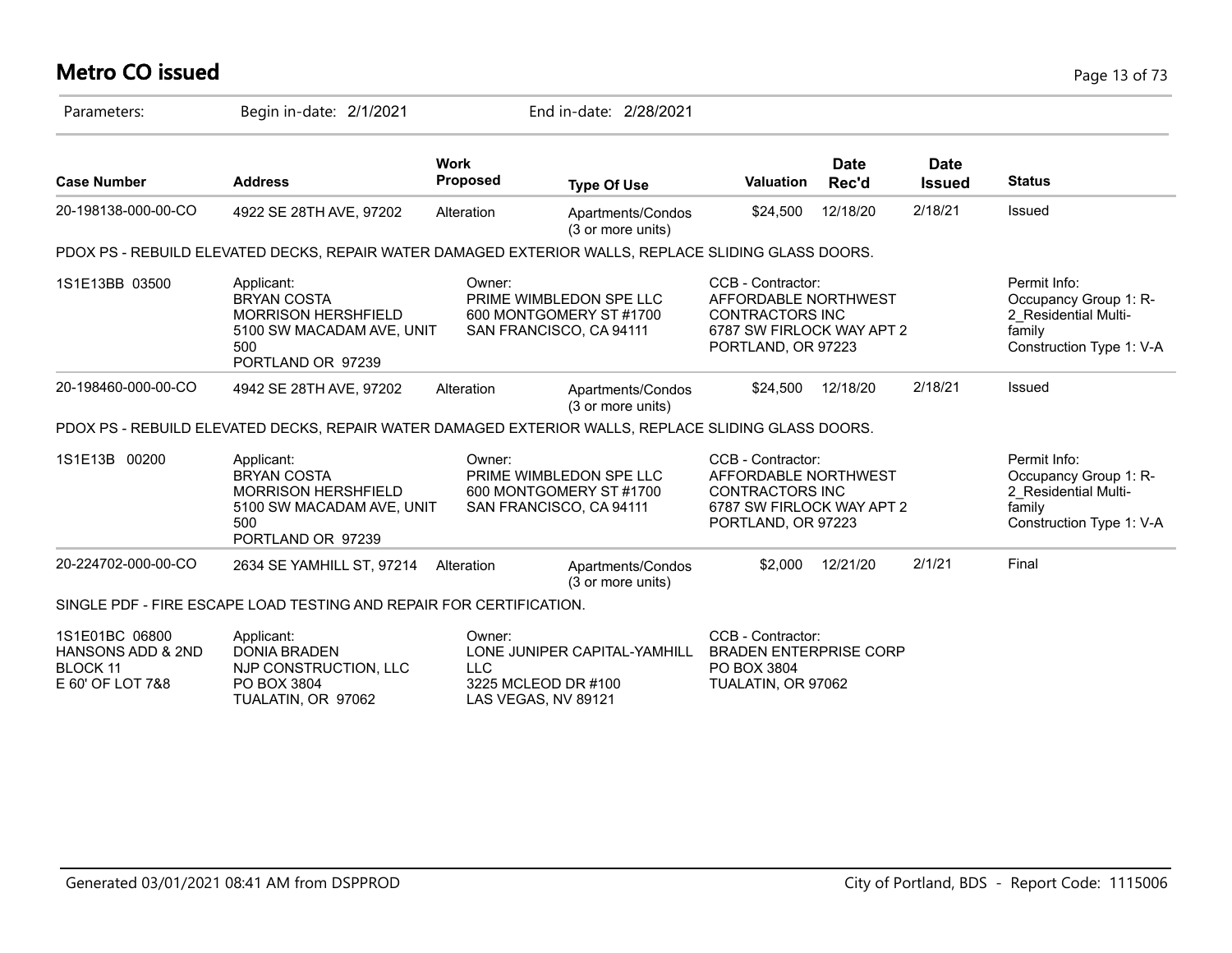# **Metro CO issued** Page 14 of 73

| Parameters:         | Begin in-date: 2/1/2021                                                                                                 |                                   | End in-date: 2/28/2021                             |                                                                                                                        |                      |                              |                                                                                                     |
|---------------------|-------------------------------------------------------------------------------------------------------------------------|-----------------------------------|----------------------------------------------------|------------------------------------------------------------------------------------------------------------------------|----------------------|------------------------------|-----------------------------------------------------------------------------------------------------|
| <b>Case Number</b>  | <b>Address</b>                                                                                                          | <b>Work</b><br><b>Proposed</b>    | <b>Type Of Use</b>                                 | Valuation                                                                                                              | <b>Date</b><br>Rec'd | <b>Date</b><br><b>Issued</b> | <b>Status</b>                                                                                       |
| 20-198118-000-00-CO | 4812 SE 28TH AVE, 97202                                                                                                 | Alteration                        | Apartments/Condos<br>(3 or more units)             | \$24,500                                                                                                               | 12/18/20             | 2/18/21                      | <b>Issued</b>                                                                                       |
|                     | PDOX PS - REBUILD ELEVATED DECKS, REPAIR WATER DAMAGED EXTERIOR WALLS, REPLACE SLIDING GLASS DOORS.                     |                                   |                                                    |                                                                                                                        |                      |                              |                                                                                                     |
| 1S1E13BB 03500      | Applicant:<br><b>BRYAN COSTA</b><br><b>MORRISON HERSHFIELD</b><br>5100 SW MACADAM AVE, UNIT<br>500<br>PORTLAND OR 97239 | Owner:<br>SAN FRANCISCO, CA 94111 | PRIME WIMBLEDON SPE LLC<br>600 MONTGOMERY ST #1700 | CCB - Contractor:<br>AFFORDABLE NORTHWEST<br><b>CONTRACTORS INC</b><br>6787 SW FIRLOCK WAY APT 2<br>PORTLAND, OR 97223 |                      |                              | Permit Info:<br>Occupancy Group 1: R-<br>2 Residential Multi-<br>family<br>Construction Type 1: V-A |
| 20-198112-000-00-CO | 4808 SE 28TH AVE, 97202                                                                                                 | Alteration                        | Apartments/Condos<br>(3 or more units)             | \$24,500                                                                                                               | 12/18/20             | 2/18/21                      | Issued                                                                                              |
|                     | PDOX PS - REBUILD ELEVATED DECKS, REPAIR WATER DAMAGED EXTERIOR WALLS, REPLACE SLIDING GLASS DOORS.                     |                                   |                                                    |                                                                                                                        |                      |                              |                                                                                                     |
|                     | Applicant:<br><b>BRYAN COSTA</b><br><b>MORRISON HERSHFIELD</b><br>5100 SW MACADAM AVE, UNIT<br>500<br>PORTLAND OR 97239 | Owner:<br>SAN FRANCISCO, CA 94111 | PRIME WIMBLEDON SPE LLC<br>600 MONTGOMERY ST #1700 | CCB - Contractor:<br>AFFORDABLE NORTHWEST<br><b>CONTRACTORS INC</b><br>6787 SW FIRLOCK WAY APT 2<br>PORTLAND, OR 97223 |                      |                              | Permit Info:<br>Occupancy Group 1: R-<br>2 Residential Multi-<br>family<br>Construction Type 1: V-A |
| 20-198134-000-00-CO | 4916 SE 28TH AVE, 97202                                                                                                 | Alteration                        | Apartments/Condos<br>(3 or more units)             | \$24,500                                                                                                               | 12/18/20             | 2/18/21                      | Issued                                                                                              |
|                     | PDOX PS - REBUILD ELEVATED DECKS, REPAIR WATER DAMAGED EXTERIOR WALLS, REPLACE SLIDING GLASS DOORS.                     |                                   |                                                    |                                                                                                                        |                      |                              |                                                                                                     |
| 1S1E13BB 03500      | Applicant:<br><b>BRYAN COSTA</b><br><b>MORRISON HERSHFIELD</b><br>5100 SW MACADAM AVE, UNIT<br>500<br>PORTLAND OR 97239 | Owner:<br>SAN FRANCISCO, CA 94111 | PRIME WIMBLEDON SPE LLC<br>600 MONTGOMERY ST #1700 | CCB - Contractor:<br>AFFORDABLE NORTHWEST<br><b>CONTRACTORS INC</b><br>6787 SW FIRLOCK WAY APT 2<br>PORTLAND, OR 97223 |                      |                              | Permit Info:<br>Occupancy Group 1: R-<br>2 Residential Multi-<br>family<br>Construction Type 1: V-A |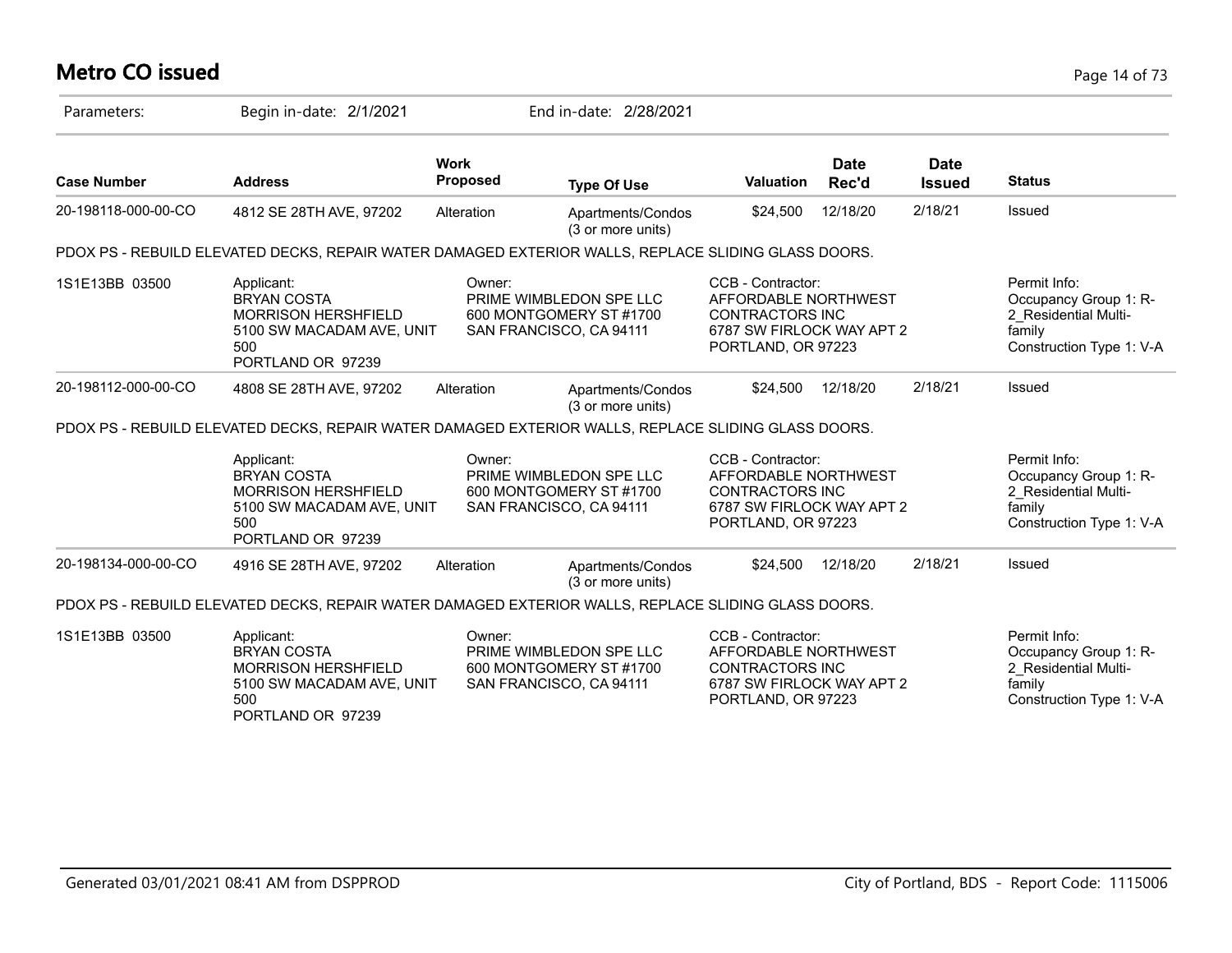# **Metro CO issued** Page 15 of 73

| Parameters:                                                                                                                  | Begin in-date: 2/1/2021                                                                                                               |                                                                           | End in-date: 2/28/2021                 |                                                                                             |                      |                              |                                                                                                       |
|------------------------------------------------------------------------------------------------------------------------------|---------------------------------------------------------------------------------------------------------------------------------------|---------------------------------------------------------------------------|----------------------------------------|---------------------------------------------------------------------------------------------|----------------------|------------------------------|-------------------------------------------------------------------------------------------------------|
| <b>Case Number</b>                                                                                                           | <b>Address</b>                                                                                                                        | <b>Work</b><br><b>Proposed</b>                                            | <b>Type Of Use</b>                     | Valuation                                                                                   | <b>Date</b><br>Rec'd | <b>Date</b><br><b>Issued</b> | <b>Status</b>                                                                                         |
| 19-225086-REV-03-CO                                                                                                          | 929 SW SALMON ST, 97205                                                                                                               | Alteration                                                                | Apartments/Condos<br>(3 or more units) | \$0                                                                                         | 2/9/21               | 2/9/21                       | Issued                                                                                                |
|                                                                                                                              | REV 03 - Revisions to drawings in response to Checksheet #1 for 19-225086-DFS-01-CO.                                                  |                                                                           |                                        |                                                                                             |                      |                              |                                                                                                       |
| 1S1E04AA 01600                                                                                                               | Applicant:<br><b>HALLA HOFFER</b><br>PETER MEIJER ARCHITECT PC<br>605 NE 21ST AVE STE 200<br>PORTLAND OR 97232                        | Owner:<br>FP2 LP<br>135 SW ASH ST<br>PORTLAND, OR 97204                   |                                        | CCB - Contractor:<br>LORENTZ BRUUN CO INC<br>3611 SE 20TH AVE STE 300<br>PORTLAND, OR 97202 |                      |                              |                                                                                                       |
| 20-194206-000-00-CO                                                                                                          | 2387 NW NORTHRUP ST -<br><b>UNIT 4, 97210</b>                                                                                         | Alteration                                                                | Apartments/Condos<br>(3 or more units) | \$10,000                                                                                    | 9/25/20              | 2/11/21                      | Issued                                                                                                |
|                                                                                                                              | SINGLE PDF - NEW FIXTURES AND FINISHES TO CREATE BATHROOM. CH 13 BUILDING                                                             |                                                                           |                                        |                                                                                             |                      |                              |                                                                                                       |
| 1N1E33BB 90004<br><b>GRACE CONDOMINIUMS</b><br>LOT <sub>4</sub>                                                              | Applicant:<br><b>ALEC PEMBERTON</b><br>4772 N LOMBARD ST<br>PORTLAND OR 97203                                                         | Owner:<br><b>JORDAN CAREY</b><br>PORTLAND, OR 97210<br>Owner:             | 2387 NW NORTHRUP ST #4                 | CCB - Contractor:<br>ALEC PEMBERTON LLC<br>4772 N LOMBARD ST<br>PORTLAND, OR 97203          |                      |                              | Permit Info:<br>Occupancy Group 1: R-<br>2 Residential Multi-<br>family<br>Construction Type 1: III-B |
|                                                                                                                              |                                                                                                                                       | <b>ERIN MCDONNELL</b><br>PORTLAND, OR 97210                               | 2387 NW NORTHRUP ST #4                 |                                                                                             |                      |                              |                                                                                                       |
| 19-124824-REV-02-CO                                                                                                          | 11200 SE HOLGATE BLVD,<br>97266                                                                                                       | Alteration                                                                | Apartments/Condos<br>(3 or more units) | \$8,350                                                                                     | 10/21/20             | 2/11/21                      | Issued                                                                                                |
|                                                                                                                              | SINGLE PDF - VALUE ADDED REVISION TO ADD TWO NEW PARKING SPACES TO EXISTING PARKING LOT WEST OF BUILDING C.                           |                                                                           |                                        |                                                                                             |                      |                              |                                                                                                       |
| 1S2E15AB 10000<br>SECTION 15 1S 2E<br>TL 10000 3.83 ACRES<br><b>LAND ONLY SEE</b><br>R702714 (R992153321)<br><b>FOR IMPS</b> | Applicant:<br><b>JENELLE ANDREW</b><br><b>MERRYMAN BARNES</b><br><b>ARCHITECTS</b><br>4713 N ALBINA ST, STE 304<br>PORTLAND, OR 97217 | Owner:<br><b>HOUSING AUTHORITY OF</b><br><b>PORTLAND</b><br>135 SW ASH ST | PORTLAND, OR 97204-3540                | CCB - Contractor:<br><b>LMC INC</b><br>19200 SW TETON AVE<br>TUALATIN, OR 97062             |                      |                              | Permit Info:<br>Occupancy Group 1: R-<br>2 Residential Multi-<br>family<br>Construction Type 1: V-B   |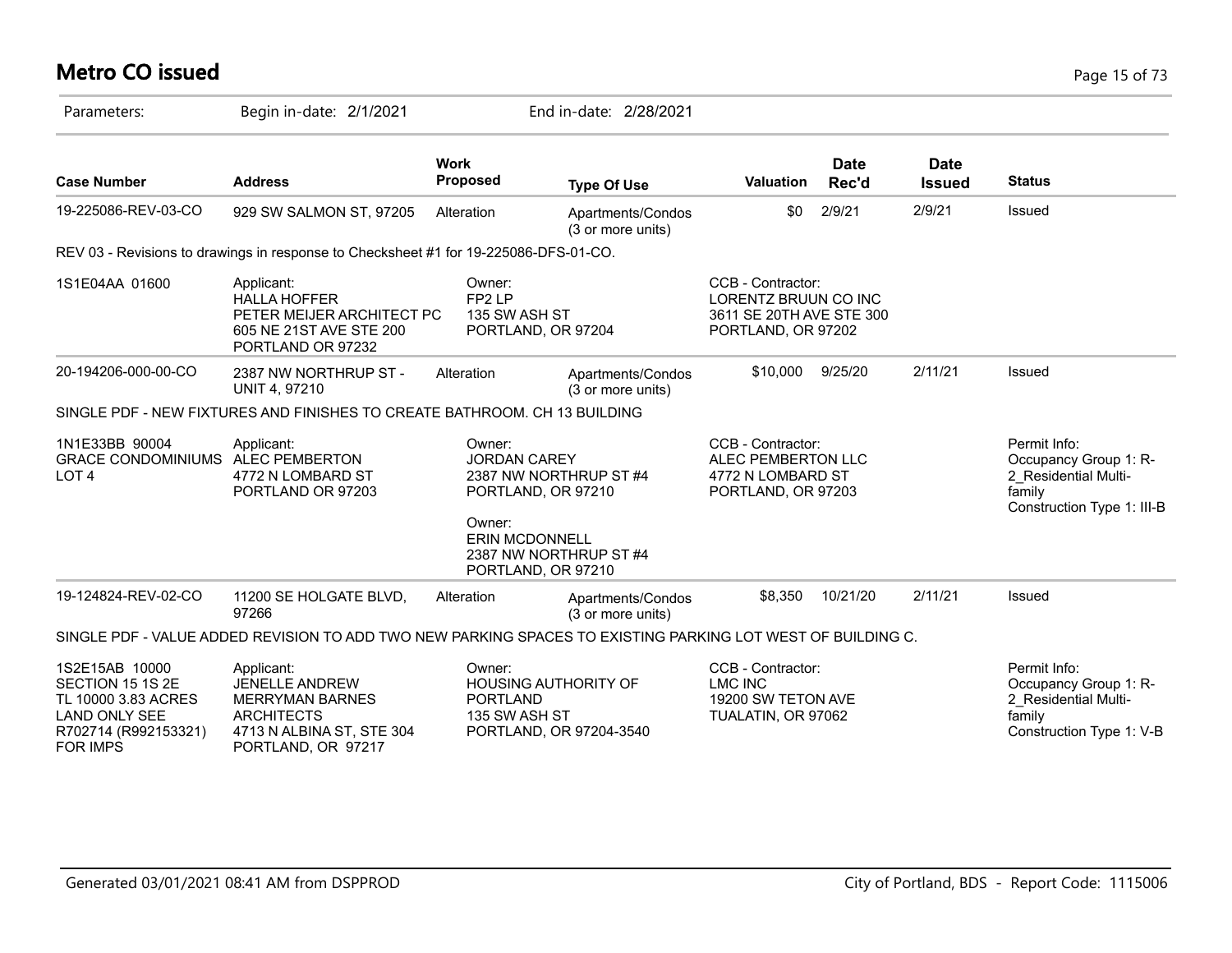# **Metro CO issued** Page 16 of 73

| Parameters:                                                                                                                         | Begin in-date: 2/1/2021                                                                                                 |                                                     | End in-date: 2/28/2021                             |                                                                                                                        |                      |                              |                                                                                                     |
|-------------------------------------------------------------------------------------------------------------------------------------|-------------------------------------------------------------------------------------------------------------------------|-----------------------------------------------------|----------------------------------------------------|------------------------------------------------------------------------------------------------------------------------|----------------------|------------------------------|-----------------------------------------------------------------------------------------------------|
| <b>Case Number</b>                                                                                                                  | <b>Address</b>                                                                                                          | <b>Work</b><br>Proposed                             | <b>Type Of Use</b>                                 | <b>Valuation</b>                                                                                                       | <b>Date</b><br>Rec'd | <b>Date</b><br><b>Issued</b> | <b>Status</b>                                                                                       |
| 20-198110-000-00-CO                                                                                                                 | 4808 SE 28TH AVE, 97202                                                                                                 | Alteration                                          | Apartments/Condos<br>(3 or more units)             | \$24,500                                                                                                               | 12/18/20             | 2/18/21                      | Issued                                                                                              |
|                                                                                                                                     | PDOX PS - REBUILD ELEVATED DECKS, REPAIR WATER DAMAGED EXTERIOR WALLS, REPLACE SLIDING GLASS DOORS.                     |                                                     |                                                    |                                                                                                                        |                      |                              |                                                                                                     |
|                                                                                                                                     | Applicant:<br><b>BRYAN COSTA</b><br><b>MORRISON HERSHFIELD</b><br>5100 SW MACADAM AVE, UNIT<br>500<br>PORTLAND OR 97239 | Owner:<br>SAN FRANCISCO, CA 94111                   | PRIME WIMBLEDON SPE LLC<br>600 MONTGOMERY ST #1700 | CCB - Contractor:<br>AFFORDABLE NORTHWEST<br><b>CONTRACTORS INC</b><br>6787 SW FIRLOCK WAY APT 2<br>PORTLAND, OR 97223 |                      |                              | Permit Info:<br>Occupancy Group 1: R-<br>2 Residential Multi-<br>family<br>Construction Type 1: V-A |
| 20-189994-000-00-CO                                                                                                                 | 1634 SE HAWTHORNE BLVD, Alteration<br>97214                                                                             |                                                     | Apartments/Condos<br>(3 or more units)             | \$39.984                                                                                                               | 9/15/20              | 2/17/21                      | Issued                                                                                              |
|                                                                                                                                     | SINGLE PDF - VOLUNTARY REPAIR TO EXISTING FOUNDATION - INSTALL HELICAL ANCHORS.                                         |                                                     |                                                    |                                                                                                                        |                      |                              |                                                                                                     |
| 1S1E02DB 11400<br><b>LADDS ADD</b><br>BLOCK 19<br>W 1/2 OF LOT 16 EXC PT PO BOX 11701<br>IN ST<br>E 37.5' OF LOT 19 EXC<br>PT IN ST | Applicant:<br><b>KELSEA ROSSOW</b><br><b>RAM JACK WEST</b><br>EUGENE OR 97440                                           | Owner:<br>201 17TH ST NW #1700<br>ATLANTA, GA 30363 | <b>GALLATIN HAWTHORNE LLC</b>                      | CCB - Contractor:<br>Abby Drummond<br><b>KEM LLC</b><br>PO BOX 11701<br>EUGENE, OR 97440                               |                      |                              | Permit Info:<br>Occupancy Group 1: R-<br>2 Residential Multi-<br>family                             |
| 20-198114-000-00-CO                                                                                                                 | 4808 SE 28TH AVE, 97202                                                                                                 | Alteration                                          | Apartments/Condos<br>(3 or more units)             | \$24,500                                                                                                               | 12/18/20             | 2/18/21                      | Issued                                                                                              |
|                                                                                                                                     | PDOX PS - REBUILD ELEVATED DECKS, REPAIR WATER DAMAGED EXTERIOR WALLS, REPLACE SLIDING GLASS DOORS.                     |                                                     |                                                    |                                                                                                                        |                      |                              |                                                                                                     |
|                                                                                                                                     | Applicant:<br><b>BRYAN COSTA</b><br><b>MORRISON HERSHFIELD</b><br>5100 SW MACADAM AVE, UNIT<br>500<br>PORTLAND OR 97239 | Owner:<br>SAN FRANCISCO, CA 94111                   | PRIME WIMBLEDON SPE LLC<br>600 MONTGOMERY ST #1700 | CCB - Contractor:<br>AFFORDABLE NORTHWEST<br><b>CONTRACTORS INC</b><br>6787 SW FIRLOCK WAY APT 2<br>PORTLAND, OR 97223 |                      |                              | Permit Info:<br>Occupancy Group 1: R-<br>2 Residential Multi-<br>family<br>Construction Type 1: V-A |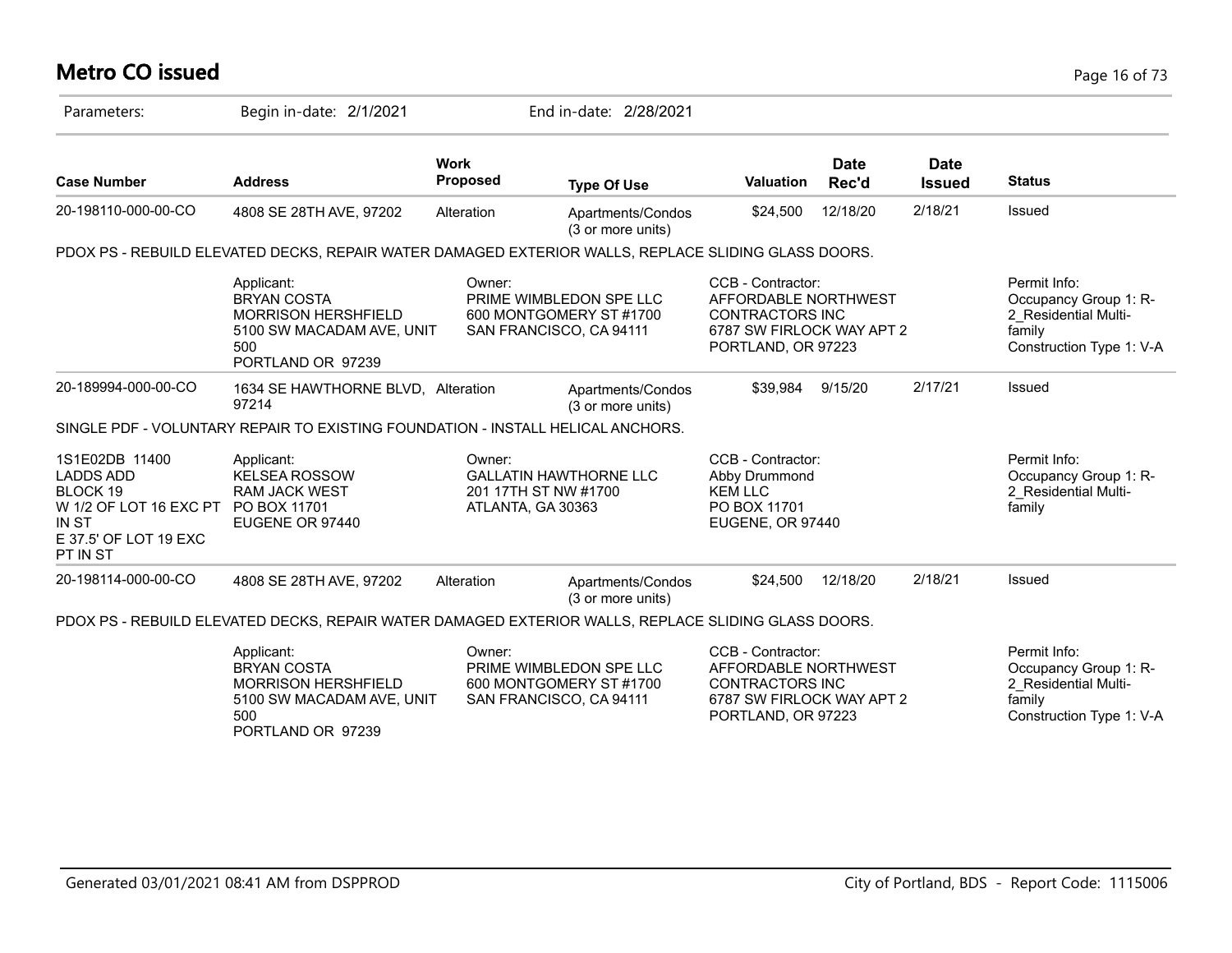# **Metro CO issued** Page 17 of 73

| Parameters:                                                                                                                   | Begin in-date: 2/1/2021                                                                                                 |                                                     | End in-date: 2/28/2021                             |                                                                                                                         |                      |                              |                                                                                                                                                             |
|-------------------------------------------------------------------------------------------------------------------------------|-------------------------------------------------------------------------------------------------------------------------|-----------------------------------------------------|----------------------------------------------------|-------------------------------------------------------------------------------------------------------------------------|----------------------|------------------------------|-------------------------------------------------------------------------------------------------------------------------------------------------------------|
| <b>Case Number</b>                                                                                                            | <b>Address</b>                                                                                                          | <b>Work</b><br><b>Proposed</b>                      | <b>Type Of Use</b>                                 | <b>Valuation</b>                                                                                                        | <b>Date</b><br>Rec'd | <b>Date</b><br><b>Issued</b> | <b>Status</b>                                                                                                                                               |
| 20-198083-000-00-CO                                                                                                           | 2813 SE COLT DR, 97202                                                                                                  | Alteration                                          | Apartments/Condos<br>(3 or more units)             | \$24,500                                                                                                                | 12/18/20             | 2/18/21                      | Issued                                                                                                                                                      |
|                                                                                                                               | PDOX PS - REBUILD ELEVATED DECKS, REPAIR WATER DAMAGED EXTERIOR WALLS, REPLACE SLIDING GLASS DOORS.                     |                                                     |                                                    |                                                                                                                         |                      |                              |                                                                                                                                                             |
| 1S1E13BB 03500                                                                                                                | Applicant:<br><b>BRYAN COSTA</b><br><b>MORRISON HERSHFIELD</b><br>5100 SW MACADAM AVE, UNIT<br>500<br>PORTLAND OR 97239 | Owner:<br>SAN FRANCISCO, CA 94111                   | PRIME WIMBLEDON SPE LLC<br>600 MONTGOMERY ST #1700 | CCB - Contractor:<br>AFFORDABLE NORTHWEST<br><b>CONTRACTORS INC</b><br>6787 SW FIRLOCK WAY APT 2<br>PORTLAND, OR 97223  |                      |                              | Permit Info:<br>Occupancy Group 1: R-<br>2 Residential Multi-<br>family<br>Construction Type 1: V-A                                                         |
| 20-198131-000-00-CO                                                                                                           | 4906 SE 28TH AVE, 97202                                                                                                 | Alteration                                          | Apartments/Condos<br>(3 or more units)             | \$24,500                                                                                                                | 12/18/20             | 2/18/21                      | Issued                                                                                                                                                      |
|                                                                                                                               | PDOX PS - REBUILD ELEVATED DECKS, REPAIR WATER DAMAGED EXTERIOR WALLS, REPLACE SLIDING GLASS DOORS.                     |                                                     |                                                    |                                                                                                                         |                      |                              |                                                                                                                                                             |
| 1S1E13BB 03500                                                                                                                | Applicant:<br><b>BRYAN COSTA</b><br>MORRISON HERSHFIELD<br>5100 SW MACADAM AVE, UNIT<br>500<br>PORTLAND OR 97239        | Owner:<br>SAN FRANCISCO, CA 94111                   | PRIME WIMBLEDON SPE LLC<br>600 MONTGOMERY ST #1700 | CCB - Contractor:<br>AFFORDABLE NORTHWEST<br>CONTRACTORS INC<br>6787 SW FIRLOCK WAY APT 2<br>PORTLAND, OR 97223         |                      |                              | Permit Info:<br>Occupancy Group 1: R-<br>2 Residential Multi-<br>family<br>Construction Type 1: V-A                                                         |
| 20-215955-000-00-CO                                                                                                           | 1634 SE HAWTHORNE BLVD, Alteration<br>97214                                                                             |                                                     | Apartments/Condos<br>(3 or more units)             | \$10,000                                                                                                                | 11/19/20             | 2/26/21                      | Issued                                                                                                                                                      |
|                                                                                                                               | SINGLE PDF - REPURPOSE EXISTING MAINTENANCE CLOSET INTO MAINTENANCE BATHROOM                                            |                                                     |                                                    |                                                                                                                         |                      |                              |                                                                                                                                                             |
| 1S1E02DB 11400<br><b>LADDS ADD</b><br>BLOCK 19<br>W 1/2 OF LOT 16 EXC PT<br><b>IN ST</b><br>E 37.5' OF LOT 19 EXC<br>PT IN ST | Applicant:<br><b>EMILY MORAN</b><br><b>CREATIVE CONTRACTING</b><br>25027 SE HIGHWAY 224<br><b>BORING, OR 97009</b>      | Owner:<br>201 17TH ST NW #1700<br>ATLANTA, GA 30363 | <b>GALLATIN HAWTHORNE LLC</b>                      | CCB - Contractor:<br><b>LINDSAY THORNTON</b><br>CREATIVE CONTRACTING INC<br>25027 SE HWY 224<br><b>BORING, OR 97009</b> |                      |                              | Permit Info:<br>Occupancy Group 1: R-<br>2 Residential Multi-<br>family<br>Construction Type 1: V-A<br><b>Construction Type 2</b><br>(formerly Type 1): V-A |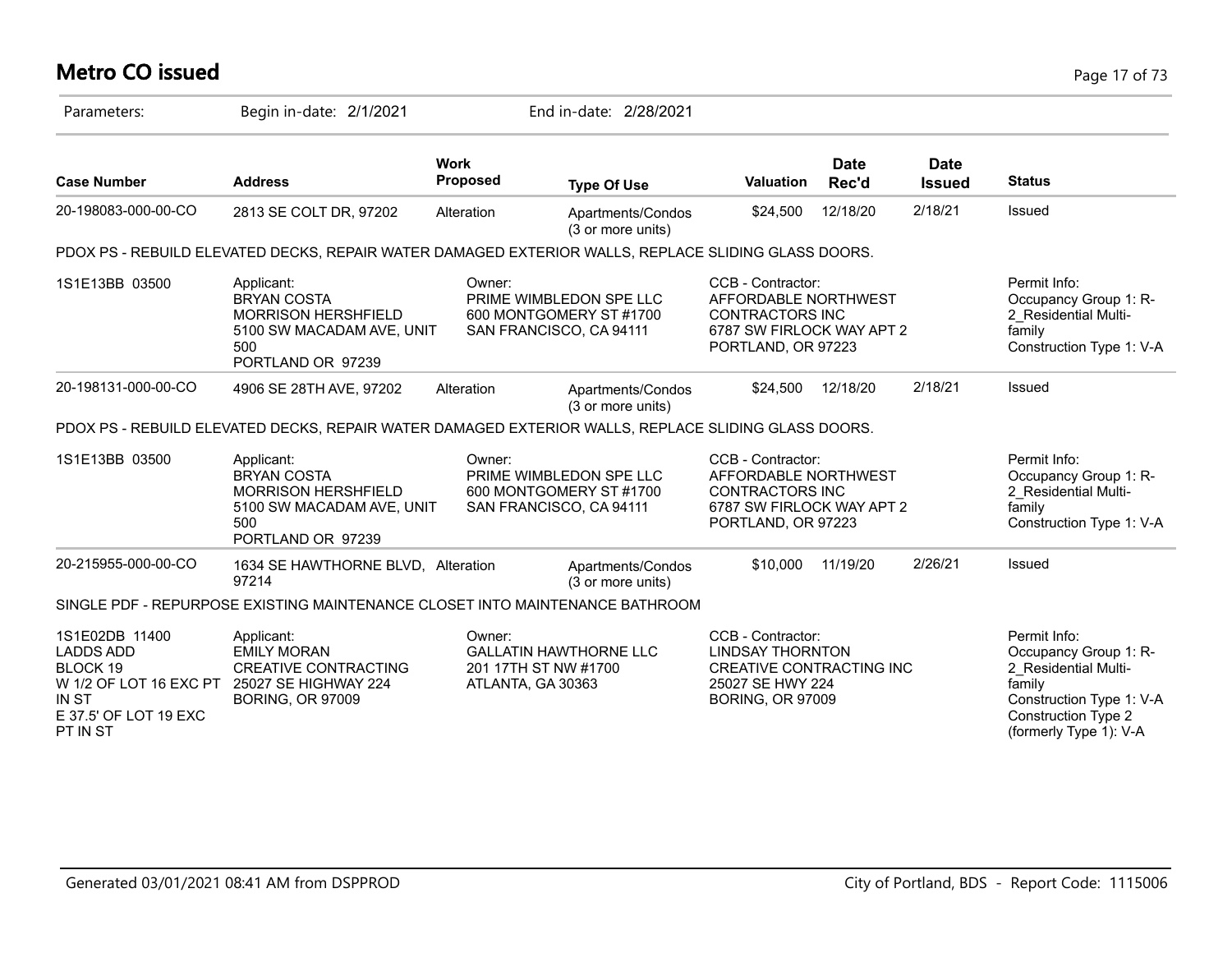# **Metro CO issued** Page 18 of 73

| Parameters:                                                       | Begin in-date: 2/1/2021                                                                                                 |                                                                                  | End in-date: 2/28/2021                                                                       |                                                                                                                        |                      |                              |                                                                                                                                                                 |
|-------------------------------------------------------------------|-------------------------------------------------------------------------------------------------------------------------|----------------------------------------------------------------------------------|----------------------------------------------------------------------------------------------|------------------------------------------------------------------------------------------------------------------------|----------------------|------------------------------|-----------------------------------------------------------------------------------------------------------------------------------------------------------------|
| <b>Case Number</b>                                                | <b>Address</b>                                                                                                          | <b>Work</b><br><b>Proposed</b>                                                   | <b>Type Of Use</b>                                                                           | Valuation                                                                                                              | <b>Date</b><br>Rec'd | <b>Date</b><br><b>Issued</b> | <b>Status</b>                                                                                                                                                   |
| 19-225086-DFS-01-CO                                               | 929 SW SALMON ST, 97205                                                                                                 | Alteration                                                                       | Apartments/Condos<br>(3 or more units)                                                       | \$159,900                                                                                                              | 11/30/20             | 2/22/21                      | Issued                                                                                                                                                          |
|                                                                   | SINGLE PDF; DEFERRED SUBMITTAL FOR COREBRACE BUCKLING RESTRAINED BRACES (BRBS)                                          |                                                                                  |                                                                                              |                                                                                                                        |                      |                              |                                                                                                                                                                 |
| 1S1E04AA 01600                                                    | Applicant:<br><b>CLAYTON PARRISH</b><br><b>LORENTZ BRUUN</b><br><b>CONSTRUCTION</b><br>PORTLAND OR<br><b>USA</b>        | Owner:<br>FP <sub>2</sub> LP<br>135 SW ASH ST<br>PORTLAND, OR 97204              |                                                                                              | CCB - Contractor:<br>LORENTZ BRUUN CO INC<br>3611 SE 20TH AVE STE 300<br>PORTLAND, OR 97202                            |                      |                              | Permit Info:<br>Occupancy Group 1: R-<br>2 Residential Multi-<br>family<br>Construction Type 1: III-B<br><b>Construction Type 2</b><br>(formerly Type 1): III-B |
| 20-198089-000-00-CO                                               | 2827 SE COLT DR, 97202                                                                                                  | Alteration                                                                       | Apartments/Condos<br>(3 or more units)                                                       | \$24,500                                                                                                               | 12/18/20             | 2/18/21                      | <b>Issued</b>                                                                                                                                                   |
|                                                                   | PDOX PS - REBUILD ELEVATED DECKS, REPAIR WATER DAMAGED EXTERIOR WALLS, REPLACE SLIDING GLASS DOORS.                     |                                                                                  |                                                                                              |                                                                                                                        |                      |                              |                                                                                                                                                                 |
| 1S1E13BB 03500                                                    | Applicant:<br><b>BRYAN COSTA</b><br><b>MORRISON HERSHFIELD</b><br>5100 SW MACADAM AVE, UNIT<br>500<br>PORTLAND OR 97239 | Owner:                                                                           | PRIME WIMBLEDON SPE LLC<br>600 MONTGOMERY ST #1700<br>SAN FRANCISCO, CA 94111                | CCB - Contractor:<br>AFFORDABLE NORTHWEST<br><b>CONTRACTORS INC</b><br>6787 SW FIRLOCK WAY APT 2<br>PORTLAND, OR 97223 |                      |                              | Permit Info:<br>Occupancy Group 1: R-<br>2_Residential Multi-<br>family<br>Construction Type 1: V-A                                                             |
| 20-213515-000-00-CO                                               | 2509 NE WEIDLER ST, 97232 Alteration                                                                                    |                                                                                  | Apartments/Condos<br>(3 or more units)                                                       | \$60,000                                                                                                               | 11/12/20             | 2/4/21                       | Under Inspection                                                                                                                                                |
|                                                                   | SINGLE PDF - REPLACE DAMAGED DECK FRAMING, RAILING, AND FINISHES.                                                       |                                                                                  |                                                                                              |                                                                                                                        |                      |                              |                                                                                                                                                                 |
| 1N1E25CC 14900<br>CARTERS ADD TO E P<br><b>BLOCK 5</b><br>LOT 5&6 | Applicant:<br><b>ROBERT HAYDEN</b><br><b>PDS LLC</b><br>3344 NE 25TH AVE<br>PORTLAND, OR 97212                          | Owner:<br>305 OAK CK BLVD<br>Owner:<br><b>GARTNER, DON TR</b><br>305 OAK CK BLVD | <b>GARTNER, DONELLE E TR</b><br>SCOTTS VALLEY, CA 95066-4576<br>SCOTTS VALLEY, CA 95066-4576 |                                                                                                                        |                      |                              | Permit Info:<br>Occupancy Group 1: R-<br>2 Residential Multi-<br>family<br>Construction Type 1: V-B                                                             |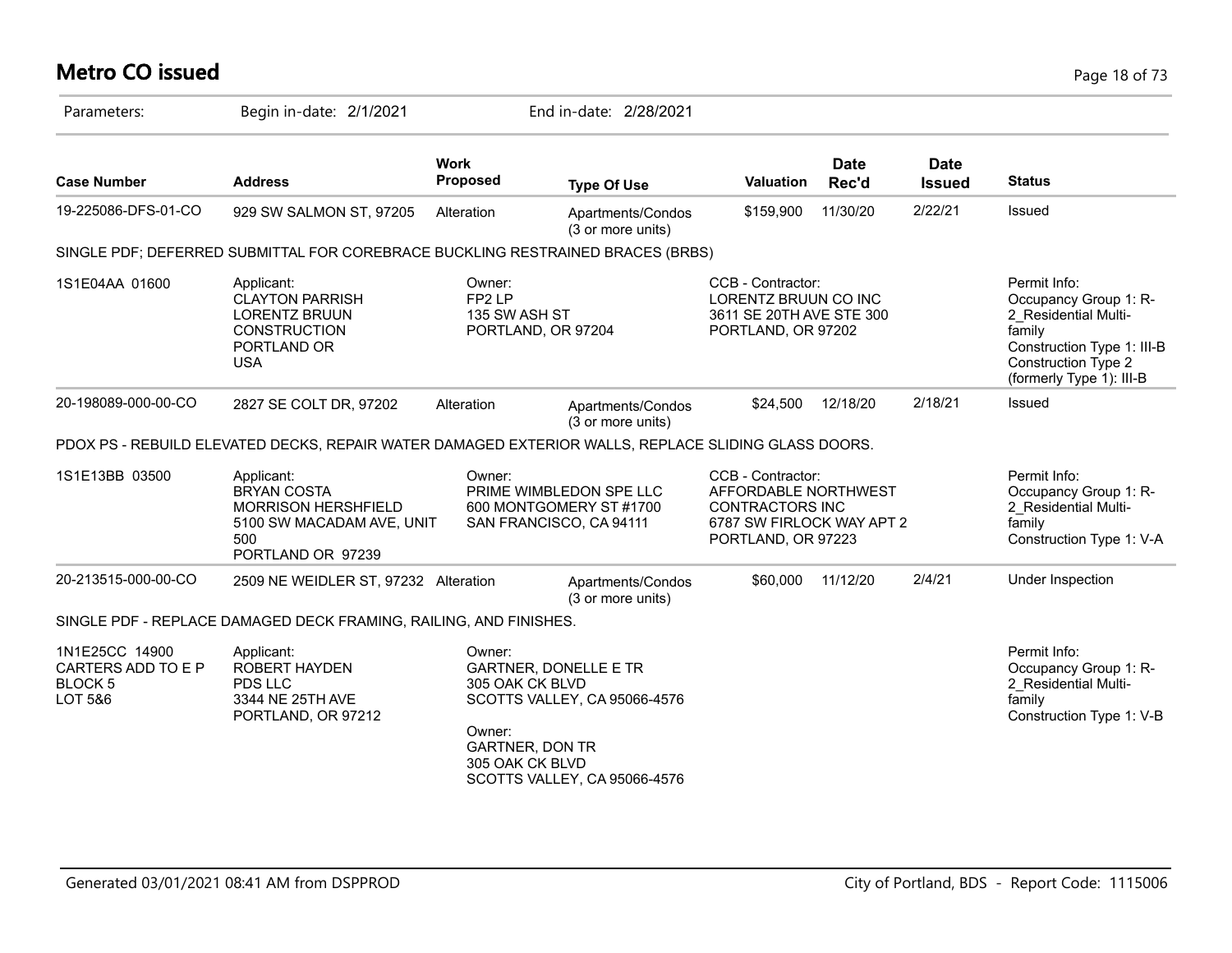# **Metro CO issued** Page 19 of 73

| Parameters:                                                                  | Begin in-date: 2/1/2021                                                                                                 |                                                       | End in-date: 2/28/2021                             |                                                                                                                        |                      |                              |                                                                                                     |
|------------------------------------------------------------------------------|-------------------------------------------------------------------------------------------------------------------------|-------------------------------------------------------|----------------------------------------------------|------------------------------------------------------------------------------------------------------------------------|----------------------|------------------------------|-----------------------------------------------------------------------------------------------------|
| <b>Case Number</b>                                                           | <b>Address</b>                                                                                                          | <b>Work</b><br><b>Proposed</b>                        | <b>Type Of Use</b>                                 | Valuation                                                                                                              | <b>Date</b><br>Rec'd | <b>Date</b><br><b>Issued</b> | <b>Status</b>                                                                                       |
| 20-198087-000-00-CO                                                          | 2813 SE COLT DR, 97202                                                                                                  | Alteration                                            | Apartments/Condos<br>(3 or more units)             | \$24,500                                                                                                               | 12/18/20             | 2/18/21                      | Issued                                                                                              |
|                                                                              | PDOX PS - REBUILD ELEVATED DECKS, REPAIR WATER DAMAGED EXTERIOR WALLS, REPLACE SLIDING GLASS DOORS.                     |                                                       |                                                    |                                                                                                                        |                      |                              |                                                                                                     |
| 1S1E13BB 03500                                                               | Applicant:<br><b>BRYAN COSTA</b><br><b>MORRISON HERSHFIELD</b><br>5100 SW MACADAM AVE, UNIT<br>500<br>PORTLAND OR 97239 | Owner:<br>SAN FRANCISCO, CA 94111                     | PRIME WIMBLEDON SPE LLC<br>600 MONTGOMERY ST #1700 | CCB - Contractor:<br>AFFORDABLE NORTHWEST<br><b>CONTRACTORS INC</b><br>6787 SW FIRLOCK WAY APT 2<br>PORTLAND, OR 97223 |                      |                              | Permit Info:<br>Occupancy Group 1: R-<br>2 Residential Multi-<br>family<br>Construction Type 1: V-A |
| 20-198467-000-00-CO                                                          | 4942 SE 28TH AVE, 97202                                                                                                 | Alteration                                            | Apartments/Condos<br>(3 or more units)             | \$24,500                                                                                                               | 12/18/20             | 2/18/21                      | Issued                                                                                              |
|                                                                              | PDOX PS - REBUILD ELEVATED DECKS, REPAIR WATER DAMAGED EXTERIOR WALLS, REPLACE SLIDING GLASS DOORS.                     |                                                       |                                                    |                                                                                                                        |                      |                              |                                                                                                     |
| 1S1E13B 00200                                                                | Applicant:<br><b>BRYAN COSTA</b><br><b>MORRISON HERSHFIELD</b><br>5100 SW MACADAM AVE, UNIT<br>500<br>PORTLAND OR 97239 | Owner:<br>SAN FRANCISCO, CA 94111                     | PRIME WIMBLEDON SPE LLC<br>600 MONTGOMERY ST #1700 | CCB - Contractor:<br>AFFORDABLE NORTHWEST<br><b>CONTRACTORS INC</b><br>6787 SW FIRLOCK WAY APT 2<br>PORTLAND, OR 97223 |                      |                              | Permit Info:<br>Occupancy Group 1: R-<br>2 Residential Multi-<br>family<br>Construction Type 1: V-A |
| 20-223037-000-00-CO                                                          | 2520 SE MADISON ST, 97214 Alteration                                                                                    |                                                       | Apartments/Condos<br>(3 or more units)             | \$6.350                                                                                                                | 12/11/20             | 2/10/21                      | Under Inspection                                                                                    |
|                                                                              | SINGLE PDF: REPLACE ROTTING WOOD STAIR WITH CONCRETE STAIR ON FRONT OF BUILDING.                                        |                                                       |                                                    |                                                                                                                        |                      |                              |                                                                                                     |
| 1S1E01BC 10101<br>PARTITION PLAT 2012-35 JEFFREY MCCAFFREY<br><b>LOT 1-3</b> | Applicant:<br>THREE SISTERS ON MADISON<br><b>LLC</b><br>1404 SE 26TH AVE<br>PORTLAND OR 97214                           | Owner:<br>1404 SE 26TH AVE<br>PORTLAND, OR 97214-2900 | THREE SISTERS ON MADISON LLC JOHN ZUBER            | CCB - Contractor:<br>JOHN H ZUBER CONSTRUCTION INC<br>14978 SE TERRITORY DR<br>CLACKAMAS, OR 97015                     |                      |                              | Permit Info:<br>Occupancy Group 1: R-<br>2 Residential Multi-<br>family<br>Construction Type 1: V-B |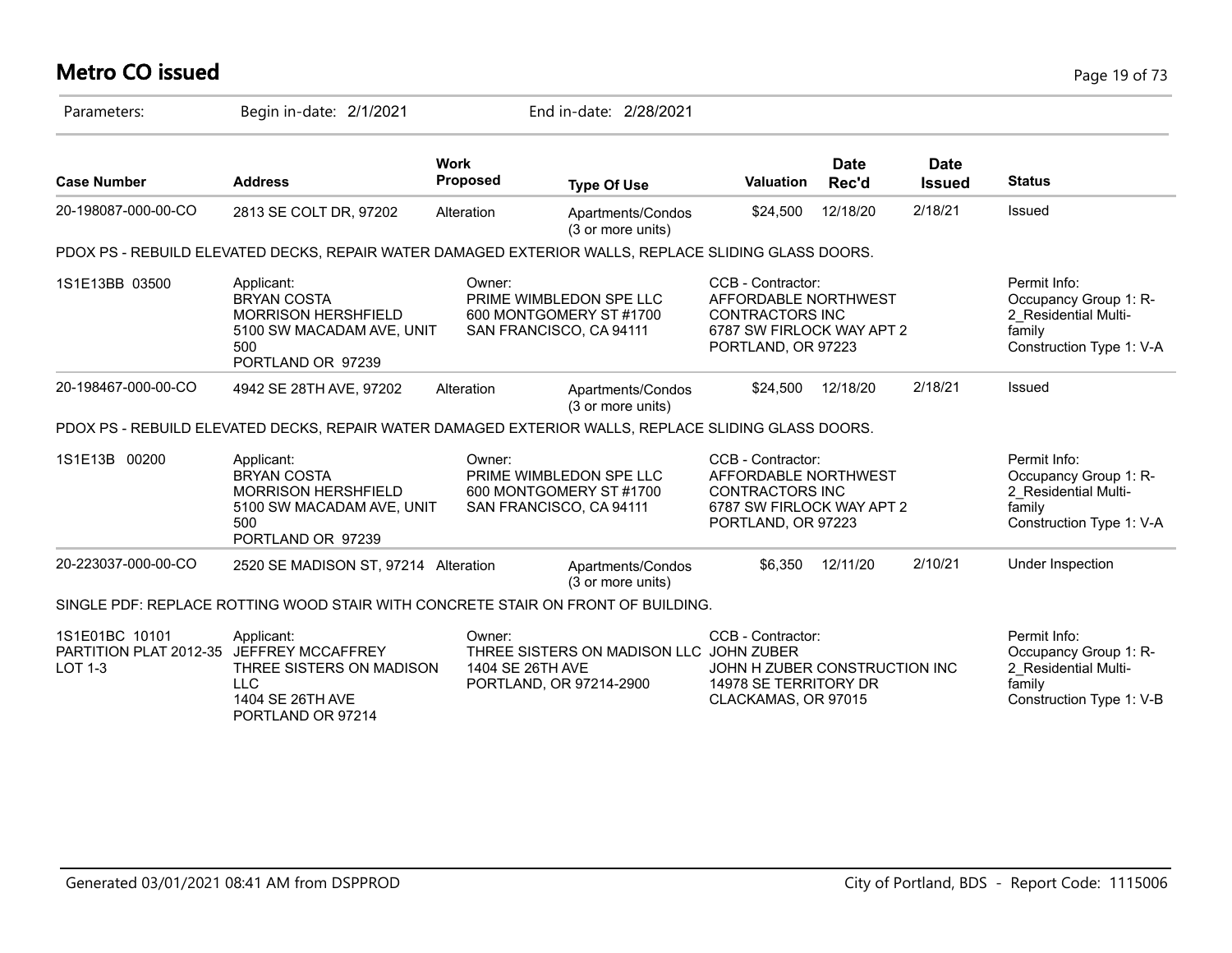# **Metro CO issued** Page 20 of 73

| Parameters:                                                | Begin in-date: 2/1/2021                                                                                                                |                                                                               | End in-date: 2/28/2021                                                                 |                                                                                                                                 |                      |                              |                                                                                                       |
|------------------------------------------------------------|----------------------------------------------------------------------------------------------------------------------------------------|-------------------------------------------------------------------------------|----------------------------------------------------------------------------------------|---------------------------------------------------------------------------------------------------------------------------------|----------------------|------------------------------|-------------------------------------------------------------------------------------------------------|
| <b>Case Number</b>                                         | <b>Address</b>                                                                                                                         | <b>Work</b><br><b>Proposed</b>                                                | <b>Type Of Use</b>                                                                     | <b>Valuation</b>                                                                                                                | <b>Date</b><br>Rec'd | <b>Date</b><br><b>Issued</b> | <b>Status</b>                                                                                         |
| 20-198464-000-00-CO                                        | 4942 SE 28TH AVE, 97202                                                                                                                | Alteration                                                                    | Apartments/Condos<br>(3 or more units)                                                 | \$24,500                                                                                                                        | 12/18/20             | 2/18/21                      | Issued                                                                                                |
|                                                            | PDOX PS - REBUILD ELEVATED DECKS, REPAIR WATER DAMAGED EXTERIOR WALLS, REPLACE SLIDING GLASS DOORS.                                    |                                                                               |                                                                                        |                                                                                                                                 |                      |                              |                                                                                                       |
| 1S1E13B 00200                                              | Applicant:<br><b>BRYAN COSTA</b><br><b>MORRISON HERSHFIELD</b><br>5100 SW MACADAM AVE, UNIT<br>500<br>PORTLAND OR 97239                | Owner:<br>SAN FRANCISCO, CA 94111                                             | PRIME WIMBLEDON SPE LLC<br>600 MONTGOMERY ST #1700                                     | CCB - Contractor:<br>AFFORDABLE NORTHWEST<br><b>CONTRACTORS INC</b><br>6787 SW FIRLOCK WAY APT 2<br>PORTLAND, OR 97223          |                      |                              | Permit Info:<br>Occupancy Group 1: R-<br>2 Residential Multi-<br>family<br>Construction Type 1: V-A   |
| 20-224418-000-00-CO                                        | 1829 NW LOVEJOY ST                                                                                                                     | Alteration                                                                    | Apartments/Condos<br>(3 or more units)                                                 | \$1,200                                                                                                                         | 12/18/20             | 2/18/21                      | Issued                                                                                                |
|                                                            | SINGLE PDF - REPAIR STAIRS IN NW CORNER AND BRING UP TO CODE.                                                                          |                                                                               |                                                                                        |                                                                                                                                 |                      |                              |                                                                                                       |
| 1N1E33AB 70000                                             | Applicant:<br><b>WILLIAM BURNS</b><br><b>SUMMIT RECONSTRUCTION &amp;</b><br><b>RESTORATION</b><br>7215 SW BONITA RD<br>TIGARD OR 97224 | Owner:<br><b>ASSOCIATION</b><br>721 SW OAK ST #100<br>PORTLAND, OR 97205-3717 | ROYAL ARMS CONDOMINIUM                                                                 | CCB - Contractor:<br><b>SUMMIT RWP INC</b><br>7215 SW BONITA RD<br><b>TIGARD, OR 97224</b>                                      |                      |                              | Permit Info:<br>Occupancy Group 1: R-<br>2 Residential Multi-<br>family<br>Construction Type 1: III-B |
| 19-198547-REV-02-CO                                        | 3461 SW BARBUR BLVD,<br>97239                                                                                                          | Alteration                                                                    | Apartments/Condos<br>(3 or more units)                                                 | \$0                                                                                                                             | 11/3/20              | 2/24/21                      | Issued                                                                                                |
|                                                            | SINGLE PDF - REVISION TO CHANGE DECK RAILING SYSTEM FROM GLASS TO PICKET RAILING. W/ 19-198561/69-REV-02-CO                            |                                                                               |                                                                                        |                                                                                                                                 |                      |                              |                                                                                                       |
| 1S1E10BC 80000<br><b>GENERAL COMMON</b><br><b>ELEMENTS</b> | Applicant:<br>MIKE MONTGOMERY<br><b>IBI BUILDING CONSULTANTS</b><br><b>15240 SE 82ND DRIVE</b><br>CLACKAMAS, OR 97015                  | Owner:<br>PORTLAND, OR 97239-6436                                             | ASSOCIATION OF UNIT OWNERS<br>OF LAIR HILL HEIGHTS CONDO<br>4380 S MACADAM AVE STE 295 | CCB - Contractor:<br><b>NICK PIATKOFF</b><br><b>I &amp; E CONSTRUCTION INC</b><br>27375 SW PARKWAY AVE<br>WILSONVILLE, OR 97070 |                      |                              |                                                                                                       |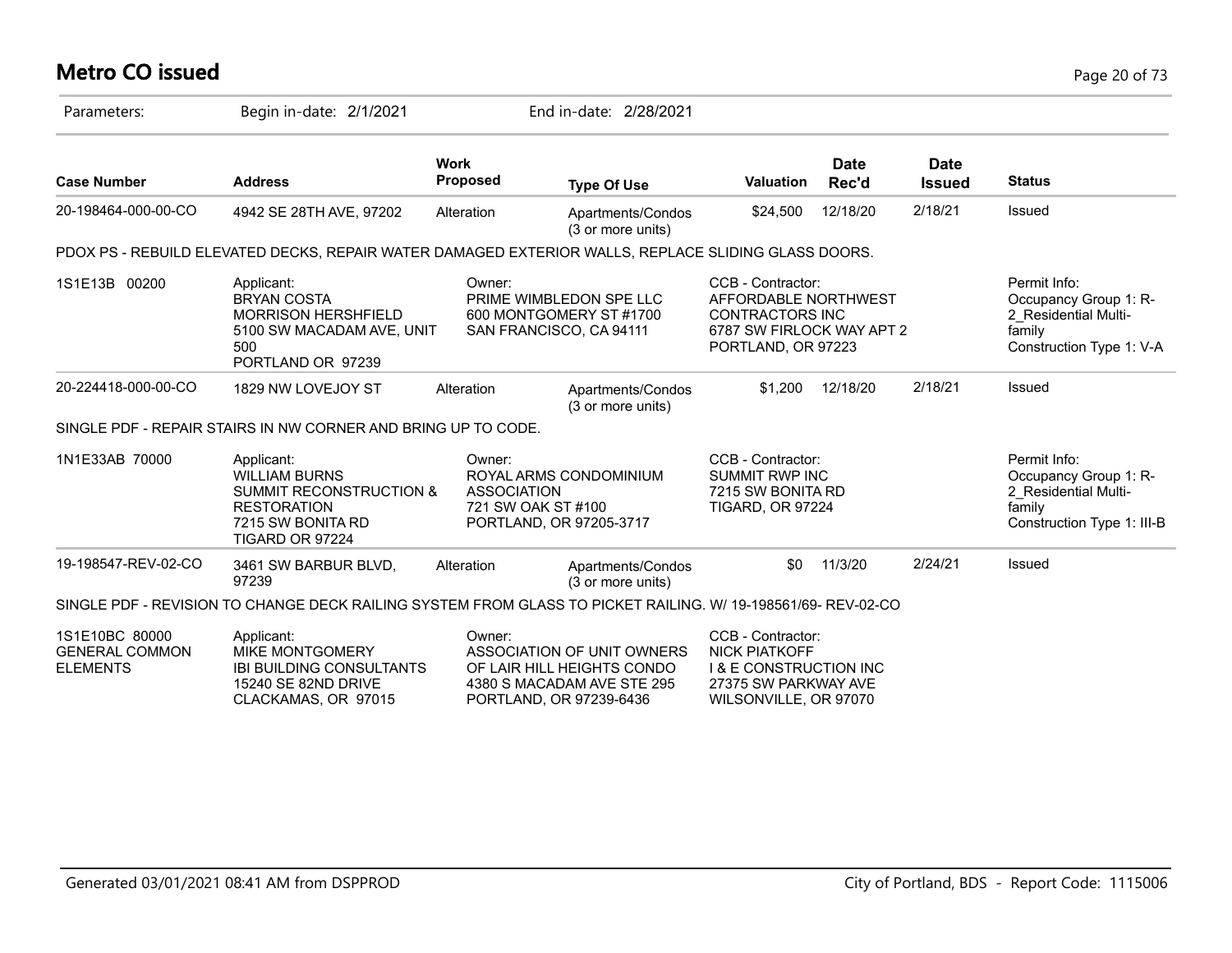# **Metro CO issued** Page 21 of 73

| Parameters:                                                               | Begin in-date: 2/1/2021                                                                                                        |                                                                                                                              | End in-date: 2/28/2021                                                                            |                                                                                                  |                      |                              |                                                                                                     |
|---------------------------------------------------------------------------|--------------------------------------------------------------------------------------------------------------------------------|------------------------------------------------------------------------------------------------------------------------------|---------------------------------------------------------------------------------------------------|--------------------------------------------------------------------------------------------------|----------------------|------------------------------|-----------------------------------------------------------------------------------------------------|
| <b>Case Number</b>                                                        | <b>Address</b>                                                                                                                 | <b>Work</b><br><b>Proposed</b>                                                                                               | <b>Type Of Use</b>                                                                                | <b>Valuation</b>                                                                                 | <b>Date</b><br>Rec'd | <b>Date</b><br><b>Issued</b> | <b>Status</b>                                                                                       |
| 20-198287-000-00-CO                                                       | 624 NW WESTOVER TER,<br>97210                                                                                                  | Alteration                                                                                                                   | Apartments/Condos<br>(3 or more units)                                                            | \$137,000                                                                                        | 10/30/20             | 2/5/21                       | Issued                                                                                              |
|                                                                           | SINGLE PDF - INTERIOR REMODEL OF CONDO UNIT ON 3RD FLOOR.                                                                      |                                                                                                                              |                                                                                                   |                                                                                                  |                      |                              |                                                                                                     |
| 1N1E32AD 90021<br>THE TERRACES<br><b>CONDOMINIUM</b><br>LOT <sub>21</sub> | Applicant:<br>John McCutchen<br>Don Young and Associates<br>PO Box 10857<br>Portland, OR 97296                                 | Owner:<br>727 NW WESTOVER TER<br>Owner:<br><b>SHELLEY LAURANCE TR</b><br>624 NW WESTOVER TER<br>PORTLAND, OR 97210<br>Owner: | ASSOCIATION OF UNIT OWNERS<br>OF THE TERRACES CONDOMINIUM PO BOX 10857<br>PORTLAND, OR 97210-3135 | CCB - Contractor:<br>DON YOUNG & ASSOCIATES INC<br>PORTLAND, OR 97296-0857                       |                      |                              | Permit Info:<br>Occupancy Group 1: R-<br>2 Residential Multi-<br>family<br>Construction Type 1: V-B |
|                                                                           |                                                                                                                                | 624 NW WESTOVER TER<br>PORTLAND, OR 97210                                                                                    | ROBERT A STERNBERG TR                                                                             |                                                                                                  |                      |                              |                                                                                                     |
| 20-192193-000-00-CO                                                       | 6036 S RIVERPOINT LN,<br>97239                                                                                                 | Alteration                                                                                                                   | Apartments/Condos<br>(3 or more units)                                                            | \$15,000                                                                                         | 9/29/20              | 2/2/21                       | Under Inspection                                                                                    |
|                                                                           | SINGLE PDF - INTERIOR REMODEL TO REMOVE WALLS AT KITCHEN.                                                                      |                                                                                                                              |                                                                                                   |                                                                                                  |                      |                              |                                                                                                     |
| 1S1E15D 90008<br><b>RIVERPOINT</b><br><b>CONDOMINIUM</b><br>LOT 8         | Applicant:<br><b>DEANA MCGUIRE</b><br><b>CWD CONSTRUCTION INC</b><br>2050 BEAVERCREEK RD #101-<br>101<br>OREGON CITY, OR 97045 | Owner:<br><b>TERI BARICHELLO</b><br>6036 S RIVERPOINT LN                                                                     | PORTLAND, OR 97239-5906                                                                           | CCB - Contractor:<br><b>CWD CONSTRUCTION INC</b><br>14571 S KELMSLEY DR<br>OREGON CITY, OR 97045 |                      |                              | Permit Info:<br>Occupancy Group 1: R-<br>2 Residential Multi-<br>family<br>Construction Type 1: V-B |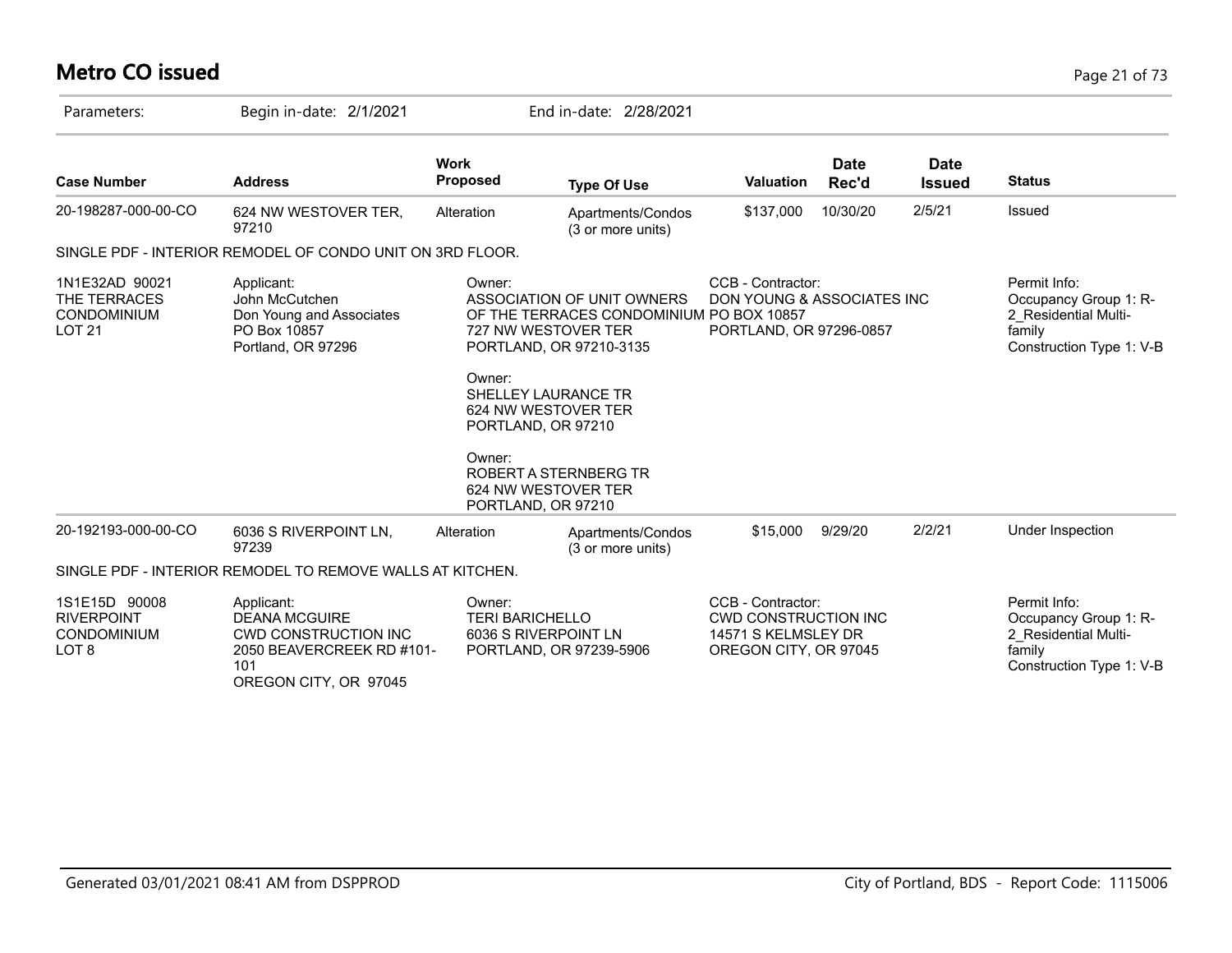# **Metro CO issued** Page 22 of 73

| Parameters:                                                               | Begin in-date: 2/1/2021                                                                                          |                            | End in-date: 2/28/2021                                                                                                |                                                                                                                           |                      |                       |                                                                                                     |
|---------------------------------------------------------------------------|------------------------------------------------------------------------------------------------------------------|----------------------------|-----------------------------------------------------------------------------------------------------------------------|---------------------------------------------------------------------------------------------------------------------------|----------------------|-----------------------|-----------------------------------------------------------------------------------------------------|
| <b>Case Number</b>                                                        | <b>Address</b>                                                                                                   | Work<br>Proposed           | <b>Type Of Use</b>                                                                                                    | <b>Valuation</b>                                                                                                          | <b>Date</b><br>Rec'd | Date<br><b>Issued</b> | <b>Status</b>                                                                                       |
| 20-198104-000-00-CO                                                       | 4808 SE 28TH AVE, 97202                                                                                          | Alteration                 | Apartments/Condos<br>(3 or more units)                                                                                | \$24,500                                                                                                                  | 12/18/20             | 2/18/21               | <b>Issued</b>                                                                                       |
|                                                                           | PDOX PS - REBUILD ELEVATED DECKS, REPAIR WATER DAMAGED EXTERIOR WALLS, REPLACE SLIDING GLASS DOORS.              |                            |                                                                                                                       |                                                                                                                           |                      |                       |                                                                                                     |
|                                                                           | Applicant:<br><b>BRYAN COSTA</b><br>MORRISON HERSHFIELD<br>5100 SW MACADAM AVE, UNIT<br>500<br>PORTLAND OR 97239 | Owner:                     | PRIME WIMBLEDON SPE LLC<br>600 MONTGOMERY ST #1700<br>SAN FRANCISCO, CA 94111                                         | CCB - Contractor:<br>AFFORDABLE NORTHWEST<br><b>CONTRACTORS INC</b><br>6787 SW FIRLOCK WAY APT 2<br>PORTLAND, OR 97223    |                      |                       | Permit Info:<br>Occupancy Group 1: R-<br>2 Residential Multi-<br>family<br>Construction Type 1: V-A |
| 21-001658-000-00-CO                                                       | 1717 SW PARK AVE, 97201                                                                                          | Alteration                 | Apartments/Condos<br>(3 or more units)                                                                                | \$2.000                                                                                                                   | 1/7/21               | 2/21/21               | Issued                                                                                              |
|                                                                           | SINGLE PDF: STRUCTURAL REPAIR AND FIRE ESCAPE TESTING ON EAST AND WEST SIDE OF EXISTING BUULDING.                |                            |                                                                                                                       |                                                                                                                           |                      |                       |                                                                                                     |
| 1S1E04AD 08600<br><b>PORTLAND</b><br>BLOCK 228<br><b>LOT 1-8</b>          | Applicant:<br><b>DONIA BRADEN</b><br>NJP CONSTRUCTION, LLC<br>PO BOX 3804<br>TUALATIN, OR 97062                  | Owner:<br><b>OWNER LLC</b> | <b>VUE APARTMENTS PROPERTY</b><br>11766 WILSHIRE BLVD #1500<br>LOS ANGELES, CA 90025                                  | CCB - Contractor:<br><b>BRADEN ENTERPRISE CORP</b><br>PO BOX 3804<br>TUALATIN, OR 97062                                   |                      |                       |                                                                                                     |
| 20-227680-000-00-CO                                                       | 1221 SW 10TH AVE - UNIT<br>212, 97205                                                                            | Alteration                 | Apartments/Condos<br>(3 or more units)                                                                                | \$1.500                                                                                                                   | 1/13/21              | 2/17/21               | Under Inspection                                                                                    |
|                                                                           | SINGLE PDF - DRYWALL REPAIR TO FIRE RATED ASSEMBLIES, DUE TO WATER DAMAGE.                                       |                            |                                                                                                                       |                                                                                                                           |                      |                       |                                                                                                     |
| 1S1E04AA 70025<br><b>ELIOT TOWER</b><br><b>CONDOMINIUMS</b><br>LOT 212    | Applicant:<br><b>DAVID GERBER</b><br><b>KENNEDY RESTORATION</b><br>13909 NE AIRPORT WAY<br>PORTLAND OR 97230     | Owner:<br><b>LLC</b>       | AU REAL ESTATE ENTERPRISES<br>15656 SE CHELSEA MORNING DR<br>HAPPY VALLEY, OR 97086                                   | CCB - Contractor:<br><b>JOSH SMITH</b><br>STANLEY C KENNEDY ENTERPRISES INC<br>13909 NE AIRPORT WAY<br>PORTLAND, OR 97230 |                      |                       | Permit Info:<br>Occupancy Group 1: R-<br>2 Residential Multi-<br>family<br>Construction Type 1: I-A |
| 20-172355-REV-01-CO                                                       | 1516 NE HANCOCK ST, 97212 Alteration                                                                             |                            | Apartments/Condos<br>(3 or more units)                                                                                | \$0                                                                                                                       | 1/13/21              | 2/4/21                | <b>Issued</b>                                                                                       |
|                                                                           | SINGLE PDF - REVISION TO REFLECT ON-SITE CONDITIONS. SEE STRUCTURAL DETAILS.                                     |                            |                                                                                                                       |                                                                                                                           |                      |                       |                                                                                                     |
| 1N1E26DC 10800<br><b>HOLLADAYS ADD</b><br>BLOCK 260<br><b>LOT 1&amp;2</b> | Applicant:<br><b>JEFF LEWIS</b><br><b>WEST COAST FORENSICS</b><br>3835 SW KELLY AVE<br>PORTLAND, OR 97239        | Owner:<br><b>LLC</b>       | <b>IRVINGTON GARDEN APARTMENTS HOFF CONSTRUCTION GROUP LLC</b><br>13467 NW COUNTRYVIEW WAY<br>PORTLAND, OR 97229-4467 | CCB - Contractor:<br>735 SW 158TH AVE<br>BEAVERTON, OR 97006                                                              |                      |                       | Permit Info:<br>Occupancy Group 1: R-<br>2 Residential Multi-<br>family<br>Construction Type 1: V-A |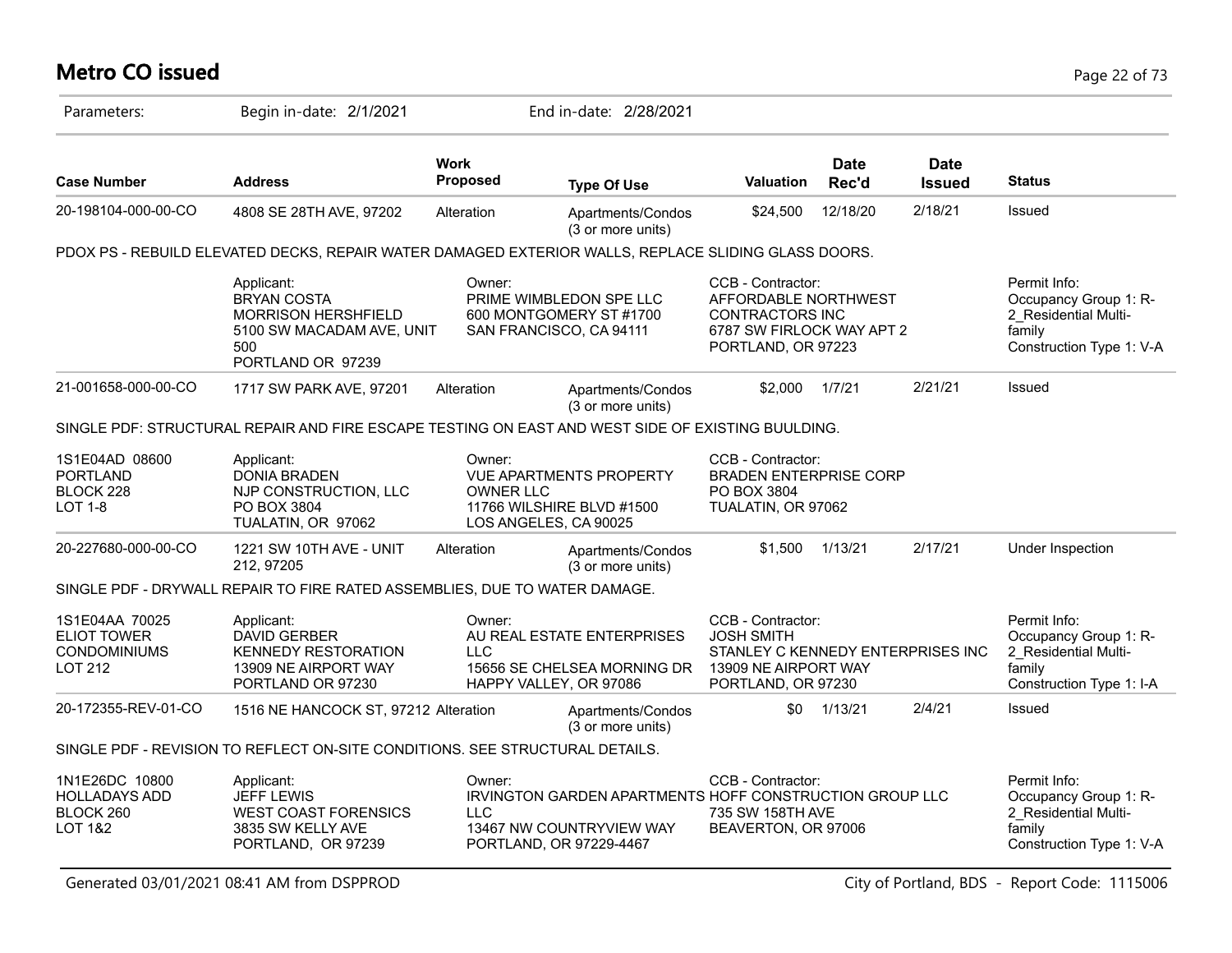# **Metro CO issued** Page 23 of 73

| Parameters:                                                                                                                                     | Begin in-date: 2/1/2021                                                                                                                                                                                                                                                                                                                                           |                                                  | End in-date: 2/28/2021                                                   |                                                                                                       |                      |                              |                                                                                                                                           |
|-------------------------------------------------------------------------------------------------------------------------------------------------|-------------------------------------------------------------------------------------------------------------------------------------------------------------------------------------------------------------------------------------------------------------------------------------------------------------------------------------------------------------------|--------------------------------------------------|--------------------------------------------------------------------------|-------------------------------------------------------------------------------------------------------|----------------------|------------------------------|-------------------------------------------------------------------------------------------------------------------------------------------|
| <b>Case Number</b>                                                                                                                              | <b>Address</b>                                                                                                                                                                                                                                                                                                                                                    | <b>Work</b><br>Proposed                          | <b>Type Of Use</b>                                                       | <b>Valuation</b>                                                                                      | <b>Date</b><br>Rec'd | <b>Date</b><br><b>Issued</b> | <b>Status</b>                                                                                                                             |
| 19-267744-REV-01-CO                                                                                                                             | 8005 N WILLAMETTE BLVD,<br>97203                                                                                                                                                                                                                                                                                                                                  | Alteration                                       | Apartments/Condos<br>(3 or more units)                                   | \$0                                                                                                   | 2/3/21               | 2/24/21                      | Final                                                                                                                                     |
|                                                                                                                                                 | SINGLE PDF - REVISION TO REMOVE SPECIAL INSPECTION REQUIREMENT                                                                                                                                                                                                                                                                                                    |                                                  |                                                                          |                                                                                                       |                      |                              |                                                                                                                                           |
| 1N1W12AC 07400<br>ADAMS ADD<br><b>BLOCK2</b><br>LOT <sub>4</sub>                                                                                | Applicant:<br>DANIEL VASQUEZ<br><b>RAREBIRD INC</b><br>800 NE BROADWAY ST<br>PORTLAND, OR 97232                                                                                                                                                                                                                                                                   | Owner:<br><b>RAREBIRD INC</b><br>800 NE BROADWAY | PORTLAND, OR 97232-1216                                                  | CCB - Contractor:<br>CASCADE HOME ENHANCEMENT LLC<br>21774 SW FULLER DR<br>TUALATIN, OR 97012         |                      |                              | Permit Info:<br>Occupancy Group 1: R-<br>2 Residential Multi-<br>family<br>Construction Type 1: V-B                                       |
| 21-001462-000-00-CO                                                                                                                             | 1415 SW 11TH AVE, 97201                                                                                                                                                                                                                                                                                                                                           | Alteration                                       | Apartments/Condos<br>(3 or more units)                                   | \$2,000                                                                                               | 1/7/21               | 2/4/21                       | Issued                                                                                                                                    |
|                                                                                                                                                 | SINGLE PDF - FIRE ESCAPE LOAD TESTING AND REPAIR FOR CERTIFICATION                                                                                                                                                                                                                                                                                                |                                                  |                                                                          |                                                                                                       |                      |                              |                                                                                                                                           |
| 1S1E04AD 02100<br><b>PORTLAND</b><br>BLOCK 265<br>LOT <sub>2</sub>                                                                              | Applicant:<br>DONIA BRADEN-PARRISH<br>PORTLAND OR<br><b>USA</b>                                                                                                                                                                                                                                                                                                   | Owner:                                           | HIDWELL APARTMENTS LLC<br>1631 NE BROADWAY PMB 133<br>PORTLAND, OR 97232 | CCB - Contractor:<br><b>BRADEN ENTERPRISE CORP</b><br>PO BOX 3804<br>TUALATIN, OR 97062               |                      |                              |                                                                                                                                           |
| 20-138844-REV-04-CO                                                                                                                             | 4619 N MICHIGAN AVE, 97217 Alteration                                                                                                                                                                                                                                                                                                                             |                                                  | Apartments/Condos<br>(3 or more units)                                   | \$0                                                                                                   | 2/11/21              | 2/11/21                      | Issued                                                                                                                                    |
|                                                                                                                                                 | PATTON HOME - REV 4 to relocate irrigation service, water meter and backflow assembly.                                                                                                                                                                                                                                                                            |                                                  |                                                                          |                                                                                                       |                      |                              |                                                                                                                                           |
| 1N1E22BC 02500<br>M PATTONS ADD & 2ND<br>BLOCK 22<br>POTENTIAL ADDITIONAL 70 NW COUCH ST #401<br><b>TAX</b>                                     | Applicant:<br><b>BILL LANNING</b><br>MWA ARCHITECTS INC<br>PORTLAND OR 97209                                                                                                                                                                                                                                                                                      | Owner:                                           | CDP PATTON HOME LP<br>126 NE ALBERTA ST #202<br>PORTLAND, OR 97211       | CCB - Contractor:<br><b>LMC INC</b><br>19200 SW TETON AVE<br>TUALATIN, OR 97062                       |                      |                              | Permit Info:<br>Occupancy Group 1: R-<br>2_Residential Multi-<br>family<br>Construction Type 1: III-B                                     |
| 20-146115-000-00-CO                                                                                                                             | 2400 NE BROADWAY, 97232 Alteration                                                                                                                                                                                                                                                                                                                                |                                                  | Assembly                                                                 | \$1,500,000                                                                                           | 5/28/20              | 2/9/21                       | Under Inspection                                                                                                                          |
| RECOVERING ROOF.                                                                                                                                | PDOX PS - TI FOR NEW TENANT; CHANGE OF OCCUPANCY FROM A-3, CHURCH TO A-2, RESTAURANT; SITE WORK TO INCLUDE REMOVING<br>RETAINING WALL, INSTALL PAVING, BIKE RACKS, AND LANDSCAPING; NEW WALLS IN BASEMENT INCLUDES VESTIBLE, BREWERY, MILL ROOM,<br>RESTROOMS, KITCHEN, TRASH, AND OFFICE; NEW WALLS ON MAIN FLOOR TO CREATE TAPROOM, LOUNGE, STORAGE, AND ENTRY. |                                                  |                                                                          |                                                                                                       |                      |                              |                                                                                                                                           |
| 1N1E25CC 14300<br>CARTERS ADD TO E P<br>BLOCK <sub>2</sub><br>W 1' OF LOT 2 EXC PT IN 208 NW 21ST AVE #201<br><b>ST</b><br>LOT 3&4 EXC PT IN ST | Applicant:<br>REBECCA MORELLO<br>OPEN CONCEPT ARCHITECTURE PO BOX 18098<br>PORTLAND OR 97209                                                                                                                                                                                                                                                                      | Owner:<br><b>HARDER DAY LLC</b>                  | PORTLAND, OR 97218                                                       | CCB - Contractor:<br>SWINERTON BUILDERS INC<br>2001 CLAYTON ROAD 7TH FLOOR LEGAL<br>CONCORD, CA 94520 |                      |                              | Permit Info:<br>Occupancy Group 1: A-<br>2 Restaurant<br>Construction Type 1: V-B<br><b>Construction Type 2</b><br>(formerly Type 1): V-B |

Generated 03/01/2021 08:41 AM from DSPPROD City of Portland, BDS - Report Code: 1115006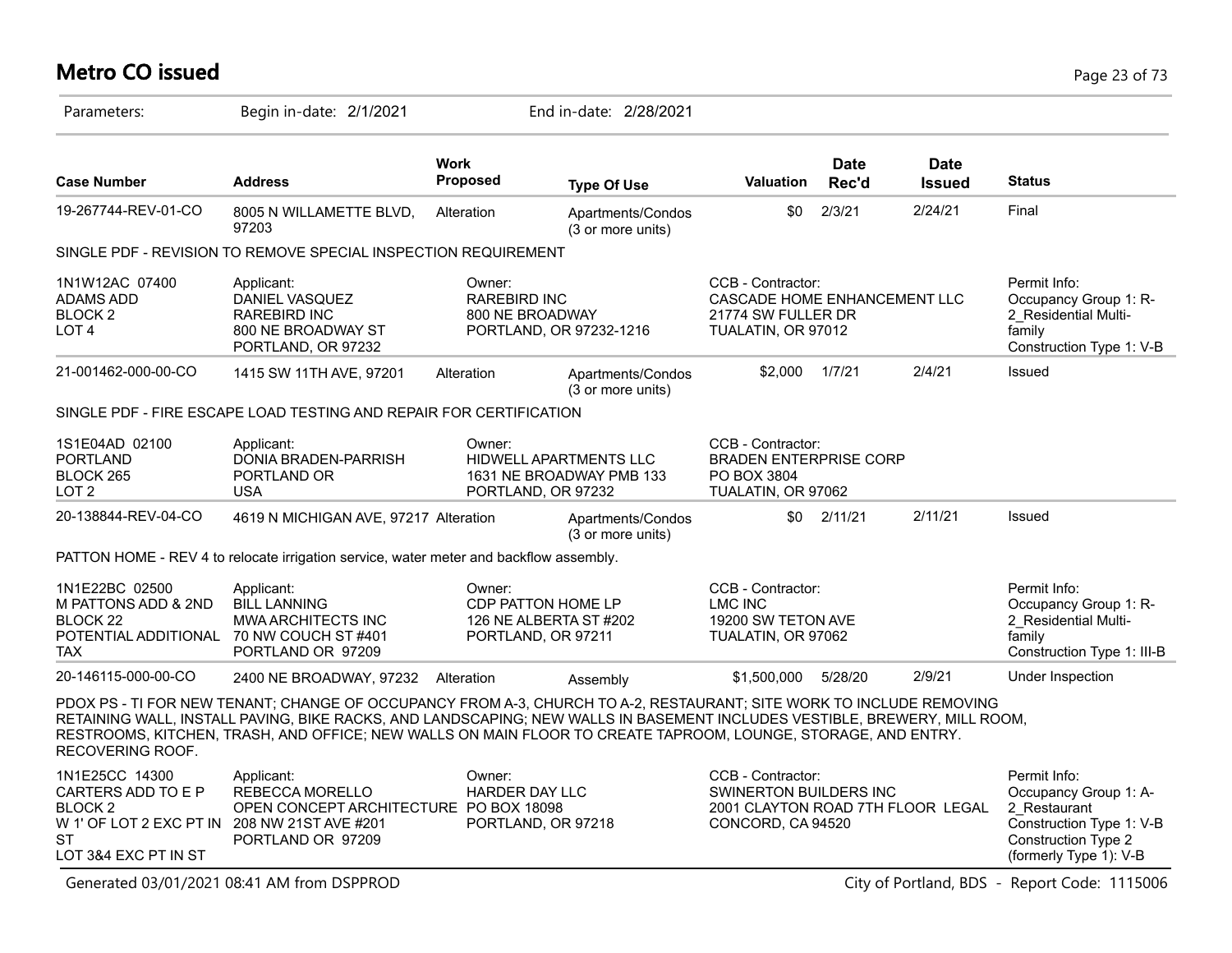# **Metro CO issued** Page 24 of 73

| Parameters:                                                                                                                                      | Begin in-date: 2/1/2021                                                                                                                                                                                                               |                                                      | End in-date: 2/28/2021                                                      |                                                                                                                                                |                      |                              |                                                                                                                                               |
|--------------------------------------------------------------------------------------------------------------------------------------------------|---------------------------------------------------------------------------------------------------------------------------------------------------------------------------------------------------------------------------------------|------------------------------------------------------|-----------------------------------------------------------------------------|------------------------------------------------------------------------------------------------------------------------------------------------|----------------------|------------------------------|-----------------------------------------------------------------------------------------------------------------------------------------------|
| <b>Case Number</b>                                                                                                                               | <b>Address</b>                                                                                                                                                                                                                        | <b>Work</b><br>Proposed                              | <b>Type Of Use</b>                                                          | <b>Valuation</b>                                                                                                                               | <b>Date</b><br>Rec'd | <b>Date</b><br><b>Issued</b> | <b>Status</b>                                                                                                                                 |
| 20-153098-000-00-CO                                                                                                                              | 1610 NE MULTNOMAH ST,<br>97232                                                                                                                                                                                                        | Alteration                                           | Assembly                                                                    | \$600,000                                                                                                                                      | 6/23/20              | 2/4/21                       | Under Inspection                                                                                                                              |
|                                                                                                                                                  | PDOX PS - REMODEL OF EXISTING CLUBHOUSE WITH ASSOCATED SITE WORK FOR PROJECT                                                                                                                                                          |                                                      |                                                                             |                                                                                                                                                |                      |                              |                                                                                                                                               |
| 1N1E35A 00100<br><b>HOLLADAYS ADD</b><br><b>BLOCK</b><br>180&181&192&193 TL<br>100                                                               | Applicant:<br><b>CHARLES KIDWELL</b><br><b>LEEB ARCHITECTS</b><br>308 SW FIRST AVE #200<br>PORTLAND OR 97204                                                                                                                          | Owner:<br><b>GPAI RIDGE LLC</b><br>DENVER, CO 80237  | 4582 S ULSTER ST PKWY #1200                                                 | CCB - Contractor:<br><b>LMC INC</b><br>19200 SW TETON AVE<br>TUALATIN, OR 97062                                                                |                      |                              | Permit Info:<br>Occupancy Group 1: A-<br>3 Assembly - General<br>Construction Type 1: V-B                                                     |
| 19-130166-DFS-02-CO                                                                                                                              | 538 SE ASH ST, 97214                                                                                                                                                                                                                  | Alteration                                           | Assembly                                                                    | \$10,000                                                                                                                                       | 2/26/20              | 2/22/21                      | Issued                                                                                                                                        |
| DFS FOR STOREFRONT ENGINEERING CALC.                                                                                                             |                                                                                                                                                                                                                                       |                                                      |                                                                             |                                                                                                                                                |                      |                              |                                                                                                                                               |
| 1N1E35CC 06600<br><b>EAST PORTLAND</b><br>BLOCK 119<br>E 1/2 OF LOT 7&8                                                                          | Applicant:<br><b>BRIAN MELTON</b><br>DILORETO ARCHITECTURE<br>200 NE 20TH AVE STE 200<br>PORTLAND, OR 97232                                                                                                                           | Owner:<br><b>TVOA LLC</b><br>PO BOX 12145            | PORTLAND, OR 97212                                                          | CCB - Contractor:<br>ROLLAND WALTERS<br><b>BULLDOG MECHANICAL &amp; REMODELING</b><br><b>INC</b><br>3307 NE 39TH STREET<br>VANCOUVER, WA 98661 |                      |                              |                                                                                                                                               |
| 20-220962-000-00-CO                                                                                                                              | 310 NW GLISAN ST, 97209                                                                                                                                                                                                               | Alteration                                           | Assembly                                                                    | \$8,800                                                                                                                                        | 12/4/20              | 2/17/21                      | Issued                                                                                                                                        |
|                                                                                                                                                  | SINGLE PDF - TI FOR EXISTING TENANT - NO CHANGE OF OCCUPANCY - INSTALL SECURITY SCREEN BETWEEN EXISTING KITCHEN AND DINING<br>AREA. INSTALL INTERIOR COMMUNICATION WINDOW AT NORTH VESTIBULE. NON-PROFIT HOSPITALITY.                 |                                                      |                                                                             |                                                                                                                                                |                      |                              |                                                                                                                                               |
| 1N1E34CA 00300<br><b>COUCHS ADD</b><br>BLOCK <sub>25</sub><br><b>LOT 5&amp;8</b>                                                                 | Applicant:<br><b>JOSHUA LUPKIN</b><br><b>SERA DESIGN &amp;</b><br>ARCHITECTURE, INC<br>338 NW 5TH AVE<br>PORTLAND OR 97209                                                                                                            | Owner:<br><b>NEW RILEY HOUSE</b><br>310 NW GLISAN ST | PORTLAND, OR 97209                                                          | CCB - Contractor:<br>ROBERT D TAYLOR<br>ROBERT DENNIS TAYLOR<br>3033 NE 160TH DR<br>PORTLAND, OR 97230                                         |                      |                              | Permit Info:<br>Occupancy Group 1: A-<br>2 Restaurant<br>Construction Type 1: II-B                                                            |
| 20-190930-000-00-CO                                                                                                                              | 5716 SE 92ND AVE, 97266                                                                                                                                                                                                               | Alteration                                           | Assembly                                                                    | \$175,120                                                                                                                                      | 10/19/20             | 2/24/21                      | Issued                                                                                                                                        |
|                                                                                                                                                  | SINGLE PDF - TI ON 1ST AND 2ND FLOORS, PARTIAL CHANGE OF OCCUPANCY ON 1ST FLOOR FROM S-1 TO A-2, PARTIAL CHANGE OF<br>OCCUPANCY ON 2ND FLOOR FROM M TO A-2 AND B. DEMO INTERIOR WALLS, NEW WALLS TO CREATE RESTROOMS, FOOD POD AREAS. |                                                      |                                                                             |                                                                                                                                                |                      |                              |                                                                                                                                               |
| 1S2E16DB 07300<br><b>CLEMSON ADD</b><br><b>BLOCK 2 TL 7300</b><br><b>ENTERPISE ZONE</b><br>POTENTIAL ADDITIONAL PORTLAND, OR 97214<br><b>TAX</b> | Applicant:<br><b>MICHELLE JERESEK</b><br><b>IVON STREET STUDIO</b><br>1028 SE WATER AVE #260                                                                                                                                          | Owner:                                               | <b>GENERATION PARTNERS LLC</b><br>412 NW 5TH AVE #200<br>PORTLAND, OR 97209 | CCB - Contractor:<br>PACIFICAP CONSTRUCTION LLC<br>412 NW 5TH AVE SUITE 200<br>PORTLAND, OR 97209                                              |                      |                              | Permit Info:<br>Occupancy Group 1: A-<br>2 Restaurant<br>Construction Type 1: III-B<br><b>Construction Type 2</b><br>(formerly Type 1): III-B |

Generated 03/01/2021 08:41 AM from DSPPROD City of Portland, BDS - Report Code: 1115006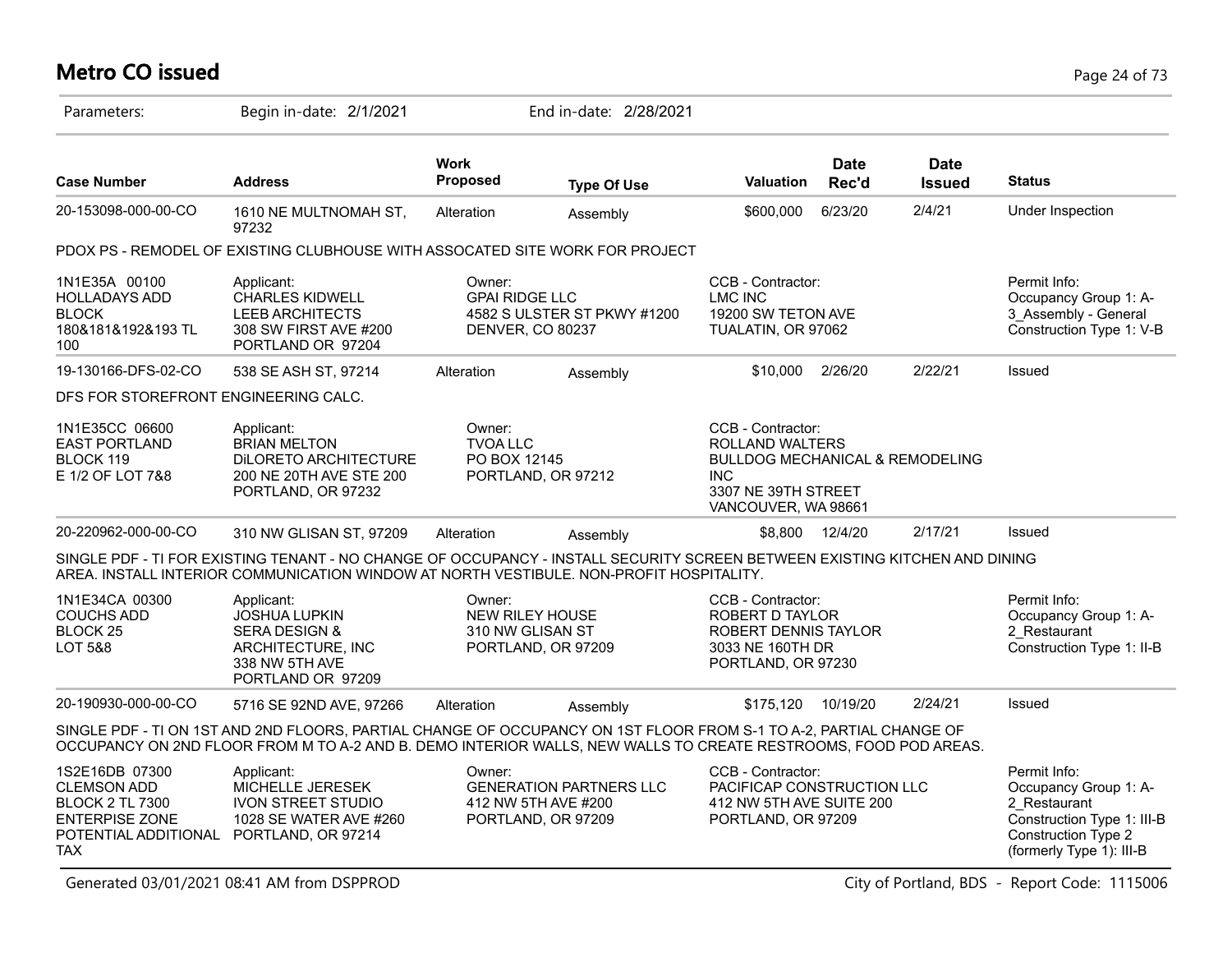# **Metro CO issued** Page 25 of 73

| Parameters:                                                               | Begin in-date: 2/1/2021                                                                                                                                                                                                           |                                                | End in-date: 2/28/2021                                                     |                                                                                                                                 |                      |                              |                                                                                           |
|---------------------------------------------------------------------------|-----------------------------------------------------------------------------------------------------------------------------------------------------------------------------------------------------------------------------------|------------------------------------------------|----------------------------------------------------------------------------|---------------------------------------------------------------------------------------------------------------------------------|----------------------|------------------------------|-------------------------------------------------------------------------------------------|
| <b>Case Number</b>                                                        | <b>Address</b>                                                                                                                                                                                                                    | <b>Work</b><br>Proposed                        | <b>Type Of Use</b>                                                         | <b>Valuation</b>                                                                                                                | <b>Date</b><br>Rec'd | <b>Date</b><br><b>Issued</b> | <b>Status</b>                                                                             |
| 19-135162-REV-03-CO                                                       | 1525 SW PARK AVE, 97201                                                                                                                                                                                                           | Alteration                                     | Assembly                                                                   | \$150,000                                                                                                                       | 10/22/20             | 2/4/21                       | Issued                                                                                    |
|                                                                           | SINGLE PDF - VALUE ADDED REVISION FOR EXTENSIVE DEMO AND RECONSTRUCTION OF POOL STRUCTURE. REPLACE POOL DECK<br>FOUNDATION AND SUPPORT STRUCTURE. REMOVAL OF SPA AND ASSOCIATED AREA. SEE PROJECT NARRATIVE FOR COMPLETE DETAILS. |                                                |                                                                            |                                                                                                                                 |                      |                              |                                                                                           |
| 1S1E04AD 04200<br>PORTLAND<br>BLOCK 226<br><b>LOT 1-8</b>                 | Applicant:<br>ZAC HORTON<br><b>FASTER PERMITS</b><br>2000 SW 1ST AVE SUITE 420<br>PORTLAND, OR 97201                                                                                                                              | Owner:<br>PO BOX 847                           | TR SOUTHPARK SQUARE CORP<br>CARLSBAD, CA 92018                             | CCB - Contractor:<br>JR JOHNSON LLC<br>9425 N BURRAGE AVE<br>PORTLAND, OR 97217                                                 |                      |                              |                                                                                           |
| 20-218578-000-00-CO                                                       | 5725 NE PRESCOTT ST,<br>97218                                                                                                                                                                                                     | Alteration                                     | Assembly                                                                   | \$4,890                                                                                                                         | 12/9/20              | 2/4/21                       | Under Inspection                                                                          |
|                                                                           | SINGLE PDF - TENANT IMPROVEMENT, PARTIAL CHANGE OF OCCUPANY FROM DINING ROOM (A-2) TO OFFICES (B). NEW WALLS AND DOORS TO<br>CREATE (2) OFFICES IN EXISTING DINING ROOM AREA.                                                     |                                                |                                                                            |                                                                                                                                 |                      |                              |                                                                                           |
| 1N2E19AD 10700<br><b>BERRY AC</b><br><b>BLOCK 1</b><br>LOT 16&17 TL 10700 | Applicant:<br><b>JOHN MACKINNON</b><br>NORTHWEST ARCHITECTURE &<br><b>DESIGN</b><br>515 NW SALTZMAN RD #727<br>PORTLAND OR 97229                                                                                                  | Owner:<br><b>HEALTHCARE INC</b><br>PO BOX 8459 | CASCADIA BEHAVIORAL<br>PORTLAND, OR 97207-8459                             | CCB - Contractor:<br>AMERCO REGLAZING & PAINTING<br><b>SERVICES LLC</b><br>8630 SW SCHOLLS FERRY RD #131<br>BEAVERTON, OR 97008 |                      |                              | Permit Info:<br>Occupancy Group 1: A-<br>2 Restaurant<br>Construction Type 1: V-A         |
| 20-227278-000-00-CO                                                       | 1945 SE WATER AVE, 97214                                                                                                                                                                                                          | Alteration                                     | Assembly                                                                   | \$210,000                                                                                                                       | 1/4/21               | 2/18/21                      | Under Inspection                                                                          |
|                                                                           | SINGLE PDF - TENANT IMPROVEMENT, INTERIOR REMODEL TO EXISTING RESTROOMS.                                                                                                                                                          |                                                |                                                                            |                                                                                                                                 |                      |                              |                                                                                           |
| 1S1E03D 00300<br>SECTION 03 1S 1E<br>TL 300 7.01 ACRES                    | Applicant:<br>STEVE DANGERMOND<br>DANGERMOND KEANE<br>ARCHITECTURE LLC<br>1921 NW KEARNEY ST<br>PORTLAND, OR 97209                                                                                                                | Owner:<br><b>INDUSTRY</b>                      | OREGON MUSEUM OF SCIENCE &<br>1945 SE WATER AVE<br>PORTLAND, OR 97214-3356 | CCB - Contractor:<br><b>TOM MITCHELL</b><br>WALSH CONSTRUCTION CO OREGON<br>2905 SW 1ST AVE<br>PORTLAND, OR 97201-4705          |                      |                              | Permit Info:<br>Occupancy Group 1: A-<br>3 Assembly - General<br>Construction Type 1: I-B |
| 19-183522-DFS-01-CO                                                       | 12017 NE GLISAN ST, 97220 Alteration                                                                                                                                                                                              |                                                | Assembly                                                                   | \$900                                                                                                                           | 1/7/21               | 2/26/21                      | Issued                                                                                    |
|                                                                           | SINGLE PDF - DFS FOR 3 METAL CANOPIES. SIGNS ARE A SEPARATE PERMIT.                                                                                                                                                               |                                                |                                                                            |                                                                                                                                 |                      |                              |                                                                                           |
| 1N2E34AD 01200<br><b>HAZELWOOD</b><br>LOT 8 TL 1200                       | Applicant:<br>Elizabeth Ninaise<br><b>SignCraft Premier Identity</b><br>Solutions, Inc.<br>PORTLAND OR<br>USA                                                                                                                     | Owner:<br>840 CONGER ST<br>EUGENE, OR 97402    | WEBER COASTAL BELLS LP                                                     | CCB - Contractor:<br>SIGNCRAFT PREMIER IDENTITY<br>SOLUTIONS LLC<br>20 ROYAL OAKS<br>ROSEBURG, OR 97470                         |                      |                              | Permit Info:<br>Occupancy Group 1: A-<br>2 Restaurant<br>Construction Type 1: V-B         |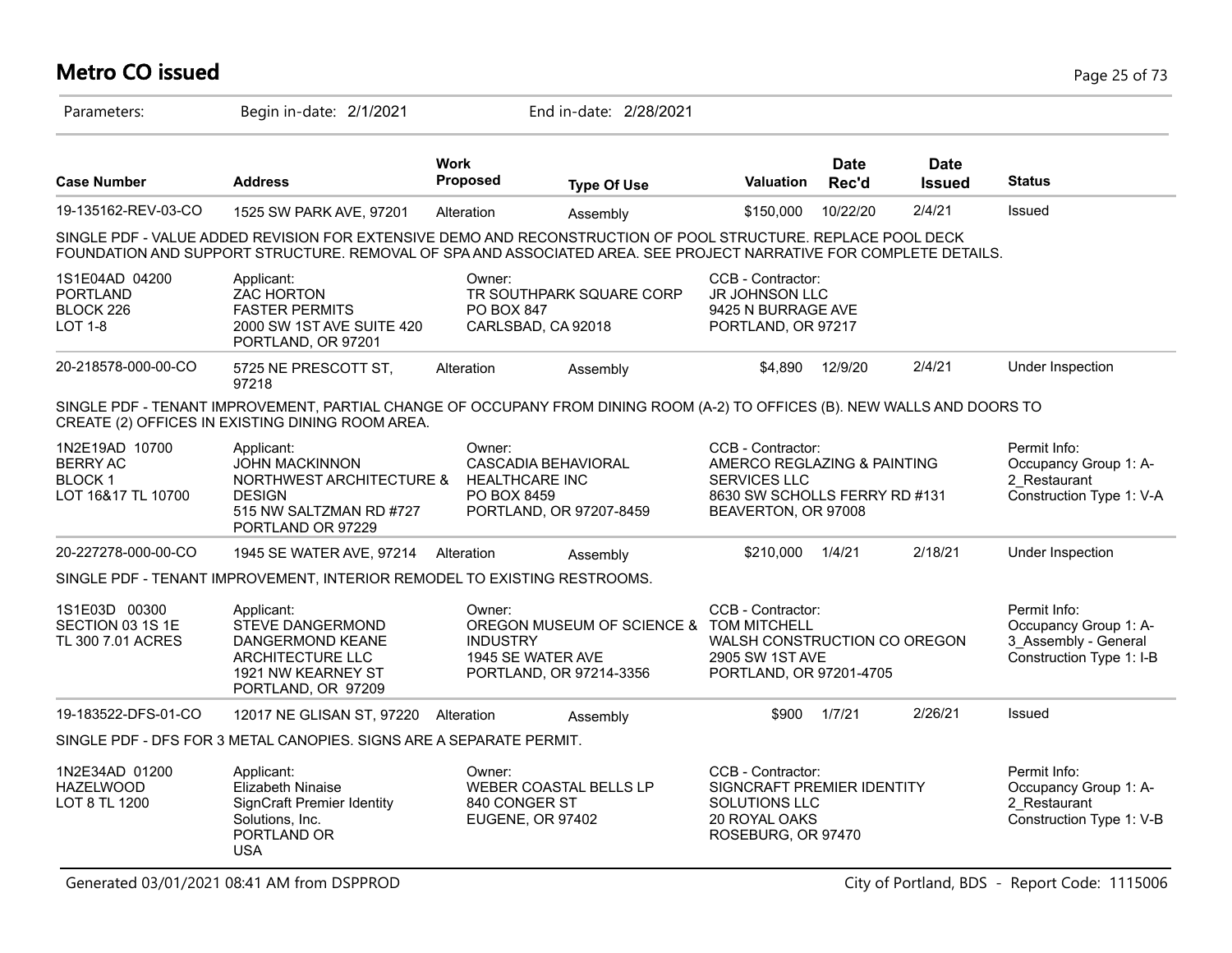# **Metro CO issued** Page 26 of 73

| Parameters:                                                                                                                                                        | Begin in-date: 2/1/2021                                                                                                  |                                                     | End in-date: 2/28/2021                       |                                                                                                     |                      |                              |                                                                                                        |
|--------------------------------------------------------------------------------------------------------------------------------------------------------------------|--------------------------------------------------------------------------------------------------------------------------|-----------------------------------------------------|----------------------------------------------|-----------------------------------------------------------------------------------------------------|----------------------|------------------------------|--------------------------------------------------------------------------------------------------------|
| <b>Case Number</b>                                                                                                                                                 | <b>Address</b>                                                                                                           | <b>Work</b><br>Proposed                             | <b>Type Of Use</b>                           | <b>Valuation</b>                                                                                    | <b>Date</b><br>Rec'd | <b>Date</b><br><b>Issued</b> | <b>Status</b>                                                                                          |
| 21-000336-000-00-CO                                                                                                                                                | 77 NE GRAND AVE, 97214                                                                                                   | Alteration                                          | Assembly                                     | \$24,366                                                                                            | 1/5/21               | 2/9/21                       | Under Inspection                                                                                       |
|                                                                                                                                                                    | SINGLE PDF - SHELL IMPROVEMENT, NEW ACCESSIBLE RESTROOM AND TOPPING SLAB. NO OCCUPANCY THIS PERMIT.                      |                                                     |                                              |                                                                                                     |                      |                              |                                                                                                        |
| 1N1E35CB 08900<br><b>EAST PORTLAND</b><br>BLOCK 107<br>LOT <sub>3</sub><br>LOT 4 EXC PT IN ST, LOT SHERWOOD, OR 97140<br>5 EXC PT IN STS, LOT 6-<br>8 EXC PT IN ST | Applicant:<br><b>DARIN BOUSKA</b><br>NW PRECISION DESIGN<br>17407 SW INKSTER DR                                          | Owner:<br>353 N CLARK ST<br>CHICAGO, IL 60654       | MFREVF III - BURNSIDE LLC                    | CCB - Contractor:<br><b>BNK CONSTRUCTION INC</b><br>45 82ND DR STE 53 B<br>GLADSTONE, OR 97027-2562 |                      |                              | Permit Info:<br>Occupancy Group 1: A-<br>2 Restaurant<br>Construction Type 1: I-A                      |
| 19-177562-REV-03-CO                                                                                                                                                | 407 NE 12TH AVE, 97232                                                                                                   | Alteration                                          | <b>Business</b>                              | \$30,000                                                                                            | 2/4/21               | 2/4/21                       | Final                                                                                                  |
|                                                                                                                                                                    | SINGLE PDF - VALUE ADDED REVISION TO REPLACE 1ST FLOOR WINDOWS.                                                          |                                                     |                                              |                                                                                                     |                      |                              |                                                                                                        |
| 1N1E35CA 00400                                                                                                                                                     | Applicant:<br><b>KELSEY LEWIS</b><br>407 NE 12TH AVE<br>PORTLAND, OR 97232                                               | Owner:<br><b>LUCKY LEWIS LLC</b><br>4224 SE OAK ST  | PORTLAND, OR 97215                           | CCB - Contractor:<br><b>BNK CONSTRUCTION INC</b><br>45 82ND DR STE 53 B<br>GLADSTONE, OR 97027-2562 |                      |                              |                                                                                                        |
| 18-282320-REV-01-CO                                                                                                                                                | 5842 SE FOSTER RD, 97206                                                                                                 | Alteration                                          | <b>Business</b>                              | \$50,000 9/14/20                                                                                    |                      | 2/26/21                      | Issued                                                                                                 |
| INSPECTOR.                                                                                                                                                         | SINGLE PDF - VALUE ADDED REVISION TO INSTALL NEW ROOF OVER 2-STORY PORTION OF BUILDING, AND STRUCTURAL UPGRADES NOTED BY |                                                     |                                              |                                                                                                     |                      |                              |                                                                                                        |
| 1S2E07DD 15100<br><b>MYRTLE PK</b><br><b>BLOCK1</b><br>FRAC LOT 15                                                                                                 | Applicant:<br>NICHOLAS PAPAEFTHIMIOU<br>8535 SE 9TH AVE<br>PORTLAND OR 97202                                             | Owner:<br><b>MAZEN KHOURY</b>                       | 1920 SW RIVER DR #E703<br>PORTLAND, OR 97201 | CCB - Contractor:<br><b>INFILL PDX LLC</b><br>8535 SE 9TH AVE<br>PORTLAND, OR 97202                 |                      |                              |                                                                                                        |
| 20-153103-000-00-CO                                                                                                                                                | 1712 NE MULTNOMAH ST,<br>97232                                                                                           | Alteration                                          | <b>Business</b>                              | \$500,000                                                                                           | 6/23/20              | 2/4/21                       | Issued                                                                                                 |
|                                                                                                                                                                    | PDOX PS - REMODEL OF EXISTING OFFICE BUILDING                                                                            |                                                     |                                              |                                                                                                     |                      |                              |                                                                                                        |
| 1N1E35A 00100                                                                                                                                                      | Applicant:<br><b>CHARLES KIDWELL</b><br><b>LEEB ARCHITECTS</b><br>308 SW FIRST AVE #200<br>PORTLAND OR 97204             | Owner:<br><b>GPAI RIDGE LLC</b><br>DENVER, CO 80237 | 4582 S ULSTER ST PKWY #1200                  | CCB - Contractor:<br><b>LMC INC</b><br>19200 SW TETON AVE<br>TUALATIN, OR 97062                     |                      |                              | Permit Info:<br>Occupancy Group 1:<br>B Bank, Off., Med.Off.,<br>Pub.Bldg.<br>Construction Type 1: V-B |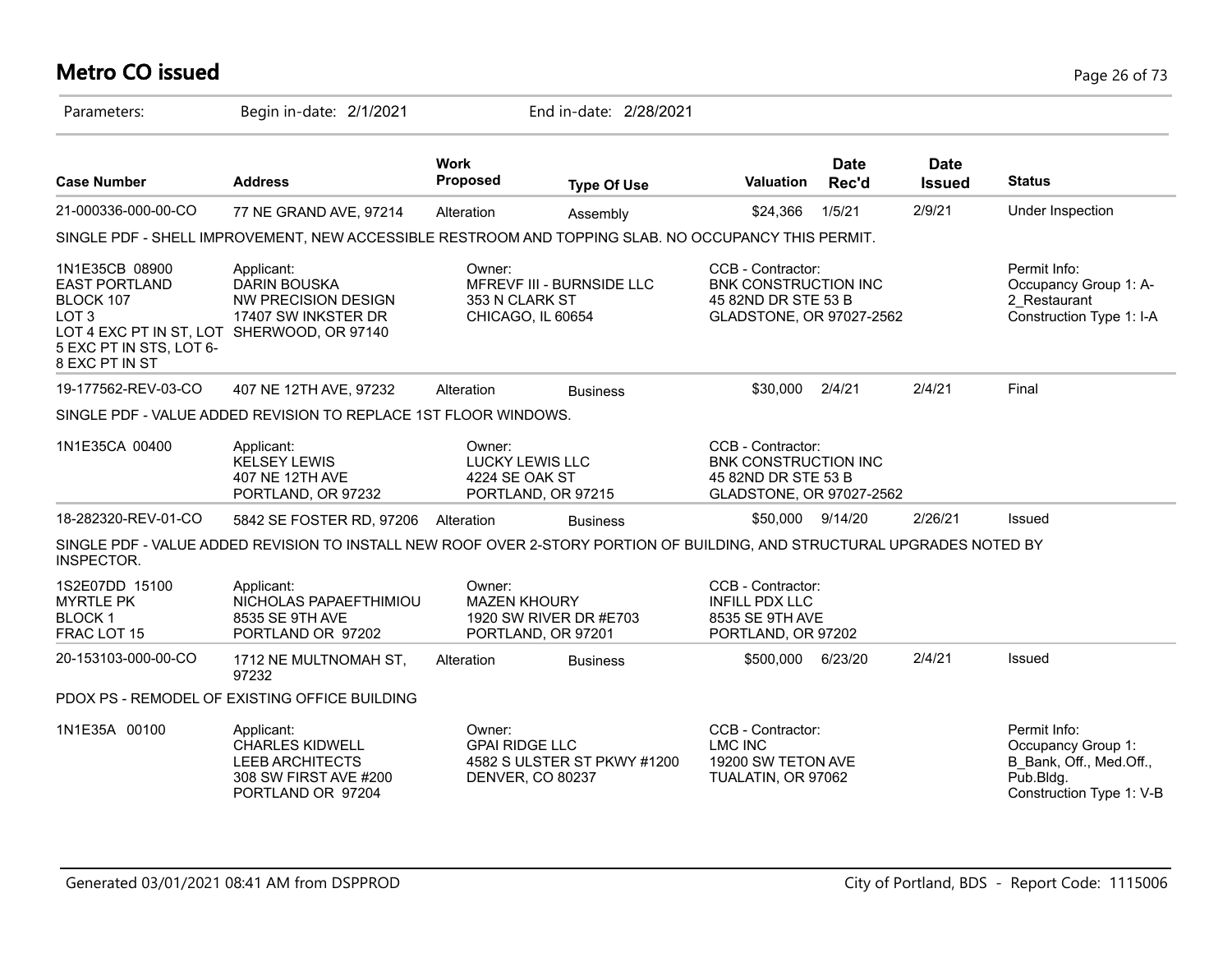# **Metro CO issued** Page 27 of 73

| Parameters:                                                                               | Begin in-date: 2/1/2021                                                                                                     |                         | End in-date: 2/28/2021                                                                                |                                                                                     |                      |                              |                                                                                                                                                             |
|-------------------------------------------------------------------------------------------|-----------------------------------------------------------------------------------------------------------------------------|-------------------------|-------------------------------------------------------------------------------------------------------|-------------------------------------------------------------------------------------|----------------------|------------------------------|-------------------------------------------------------------------------------------------------------------------------------------------------------------|
| <b>Case Number</b>                                                                        | <b>Address</b>                                                                                                              | <b>Work</b><br>Proposed | <b>Type Of Use</b>                                                                                    | Valuation                                                                           | <b>Date</b><br>Rec'd | <b>Date</b><br><b>Issued</b> | <b>Status</b>                                                                                                                                               |
| 19-269605-DFS-01-CO                                                                       | 3357 SE 22ND AVE, 97202                                                                                                     | Alteration              | <b>Business</b>                                                                                       | \$15,000                                                                            | 8/31/20              | 2/17/21                      | Final                                                                                                                                                       |
|                                                                                           | SINGLE PDF; DEFERRED SUBMITTAL FOR RACKING                                                                                  |                         |                                                                                                       |                                                                                     |                      |                              |                                                                                                                                                             |
| 1S1E11AD 18800<br>SMITHS SUB & ADD EP<br>BLOCK 10<br>S 33 1/3' OF LOT 7<br>N 40' OF LOT 8 | Applicant:<br><b>ZAC HORTON</b><br><b>FASTER PERMITS</b><br>2000 SW 1ST AVE SUITE 420<br>PORTLAND, OR 97201                 | Owner:                  | EASTSIDE BUSINESS CENTER LLC CHARTER CONSTRUCTION INC<br>3611 SE 20TH AVE #400<br>PORTLAND, OR 97202  | CCB - Contractor:<br>980 S HARNEY<br>SEATTLE, WA 98108                              |                      |                              | Permit Info:<br>Occupancy Group 1:<br>B Bank, Off., Med.Off.,<br>Pub.Bldg.<br>Construction Type 1: III-B<br>Construction Type 2<br>(formerly Type 1): III-B |
| 20-171533-000-00-CO                                                                       | 2612 NW VAUGHN ST. 97210 Alteration                                                                                         |                         | <b>Business</b>                                                                                       | \$123,760                                                                           | 7/30/20              | 2/22/21                      | <b>Issued</b>                                                                                                                                               |
|                                                                                           | SINGLE PDF - TI FOR (2) NEW TENANTS, RESTAURANT AND BAR. NEW INTERIOR WALLS TO CREATE OFFICE, WALK-IN COOLER, KITCHEN AREA. |                         |                                                                                                       |                                                                                     |                      |                              |                                                                                                                                                             |
| 1N1E29DD 03200                                                                            | Applicant:<br><b>MIKE COYLE</b><br><b>FASTER PERMITS</b><br>2000 SW 1ST AVE, STE 420<br>PORTLAND, OR 97201                  | Owner:                  | CONSTANCE RENEE ORLANDO IRA WHITE DOG CONSTRUCTION INC<br>12735 NW SKYLINE BLVD<br>PORTLAND, OR 97231 | CCB - Contractor:<br>1225 NE RUSSET ST<br>PORTLAND, OR 97211                        |                      |                              | Permit Info:<br>Occupancy Group 1:<br>B Bank, Off., Med.Off.,<br>Pub.Bldg.<br>Construction Type 1: V-B                                                      |
| 20-200913-000-00-CO                                                                       | 816 SE 8TH AVE, 97214                                                                                                       | Alteration              | <b>Business</b>                                                                                       | \$16,057                                                                            | 10/13/20             | 2/1/21                       | Issued                                                                                                                                                      |
|                                                                                           | SINGLE PDF - TENANT IMPROVEMENT FOR CAFE, DEMO INTERIOR WALL, NEW WALL AND DOOR.                                            |                         |                                                                                                       |                                                                                     |                      |                              |                                                                                                                                                             |
| 1S1E02BB 06500                                                                            | Applicant:<br>PAUL WOLFE<br>DOMINEK ARCHITECTURE, LLC<br>2246 E BURNSIDE ST, #A<br>PORTLAND, OR 97214                       | Owner:<br><b>LLC</b>    | CONCEPT REAL ESTATE-THREE<br>829 SE 9TH AVE #201<br>PORTLAND, OR 97214-2260                           | CCB - Contractor:<br>SHORE PACIFIC NW LLC<br>50776-5 DIKE RD<br>SCAPPOOSE, OR 97056 |                      |                              | Permit Info:<br>Occupancy Group 1:<br>B_Bank, Off., Med.Off.,<br>Pub.Bldg.<br>Construction Type 1: III-B                                                    |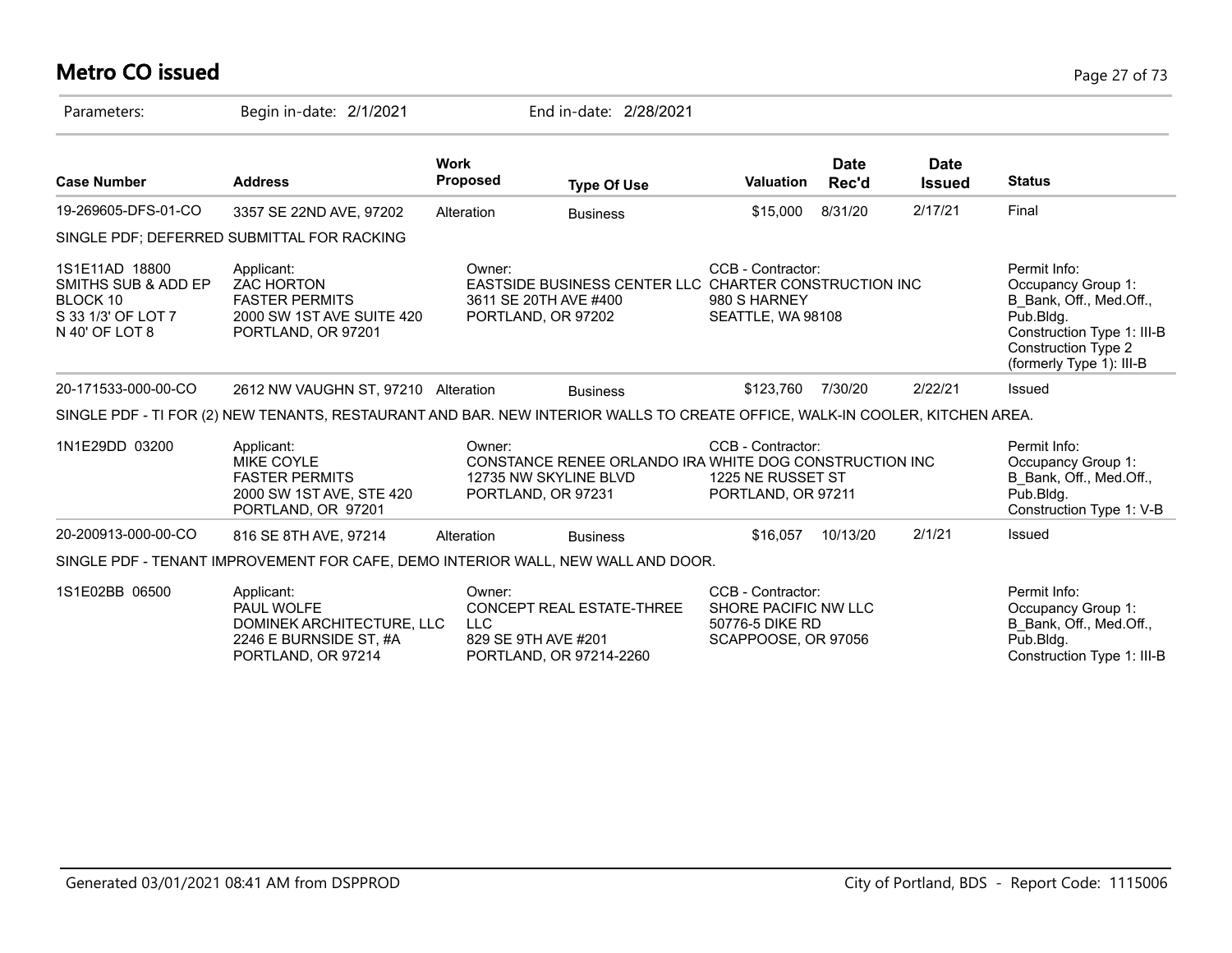# **Metro CO issued** Page 28 of 73

| Parameters:                                               | Begin in-date: 2/1/2021                                                                                                                                                                                          |                                | End in-date: 2/28/2021                                                                 |                                                                                                  |                      |                              |                                                                                                         |
|-----------------------------------------------------------|------------------------------------------------------------------------------------------------------------------------------------------------------------------------------------------------------------------|--------------------------------|----------------------------------------------------------------------------------------|--------------------------------------------------------------------------------------------------|----------------------|------------------------------|---------------------------------------------------------------------------------------------------------|
| <b>Case Number</b>                                        | <b>Address</b>                                                                                                                                                                                                   | <b>Work</b><br><b>Proposed</b> | <b>Type Of Use</b>                                                                     | <b>Valuation</b>                                                                                 | <b>Date</b><br>Rec'd | <b>Date</b><br><b>Issued</b> | <b>Status</b>                                                                                           |
| 20-219944-000-00-CO                                       | 3608 SE POWELL BLVD,<br>97202                                                                                                                                                                                    | Alteration                     | <b>Business</b>                                                                        | \$65,898                                                                                         | 12/4/20              | 2/19/21                      | Under Inspection                                                                                        |
|                                                           | SINGLE PDF: TI FOR NEW TENANT. INCLUDES MERGING TWO TENANT SPACES C AND D (PER SHELL) TO ONE. PARTIAL CHANGE OF<br>OCCUPANCY FROM M TO B, INTERIOR PARTITION WALLS TO CREATE OFFICE SPACES**SHELL 19-188234-CO** |                                |                                                                                        |                                                                                                  |                      |                              |                                                                                                         |
| 1S1E12DB 00300                                            | Permit Info:<br>Occupancy Group 1:<br>M Store, Service Station<br>Construction Type 1: V-B<br><b>Construction Type 2</b><br>(formerly Type 1): V-B                                                               |                                |                                                                                        |                                                                                                  |                      |                              |                                                                                                         |
| 20-221179-000-00-CO                                       | 4224 NE HALSEY ST, 97213                                                                                                                                                                                         | Alteration                     | <b>Business</b>                                                                        | \$206,825                                                                                        | 12/4/20              | 2/24/21                      | Issued                                                                                                  |
| NEW FINISHED THROUGHOUT FOR UNIT 330.                     | SINGLE PDF: TI FOR EXISTING TENANT. INCLUDES DEMO AND ADD PARTITION WALLS TO ADD ACCESSIBLE RESTROOM AND NEW EXAM ROOMS.                                                                                         |                                |                                                                                        |                                                                                                  |                      |                              |                                                                                                         |
| 1N2E31BB 04002<br>PARTITION PLAT 2016-87<br>LOT 1 TL 4002 | Applicant:<br><b>MICHAEL PARSHALL</b><br><b>WOODBLOCK ARCHITECTURE</b><br>827 SW 2ND AVE #300<br>PORTLAND OR 97204                                                                                               | Owner:<br><b>LLC</b>           | HOLLYWOOD STATION PARTNERS CHAD ELLIOT<br>1847 CENTINELA AVE<br>SANTA MONICA, CA 90404 | CCB - Contractor:<br>RICH DUNCAN CONSTRUCTION INC<br>2295 RURAL AVE SE<br><b>SALEM, OR 97302</b> |                      |                              | Permit Info:<br>Occupancy Group 1:<br>B Bank, Off., Med.Off.,<br>Pub.Bldg.<br>Construction Type 1: II-B |
| 19-211563-REV-01-CO                                       | 750 SE 122ND AVE, 97233                                                                                                                                                                                          | Alteration                     | <b>Business</b>                                                                        | \$150,000                                                                                        | 11/4/20              | 2/23/21                      | Issued                                                                                                  |
|                                                           | SINGLE PDF - VALUE ADDED REVISION TO RENOVATE BREAK ROOM AND RESTROOMS IN EXISTING TOYOTA AUTOMOTIVE DEALERSHIP.                                                                                                 |                                |                                                                                        |                                                                                                  |                      |                              |                                                                                                         |
| 1S2E02BB 01600<br>SECTION 02 1S 2E<br>TL 1600 6.80 ACRES  | Applicant:<br><b>ERIN UPHAM</b><br>AXIS DESIGN GROUP<br>11104 SE STARK ST<br>PORTLAND OR 97216                                                                                                                   | Owner:                         | TOMA PROPERTIES LLC<br>25300 SW PARKWAY AVE<br>WILSONVILLE, OR 97070                   | CCB - Contractor:<br><b>WALEN CONSTRUCTION LLC</b><br>PO BOX 2267<br>WILSONVILLE, OR 97070       |                      |                              |                                                                                                         |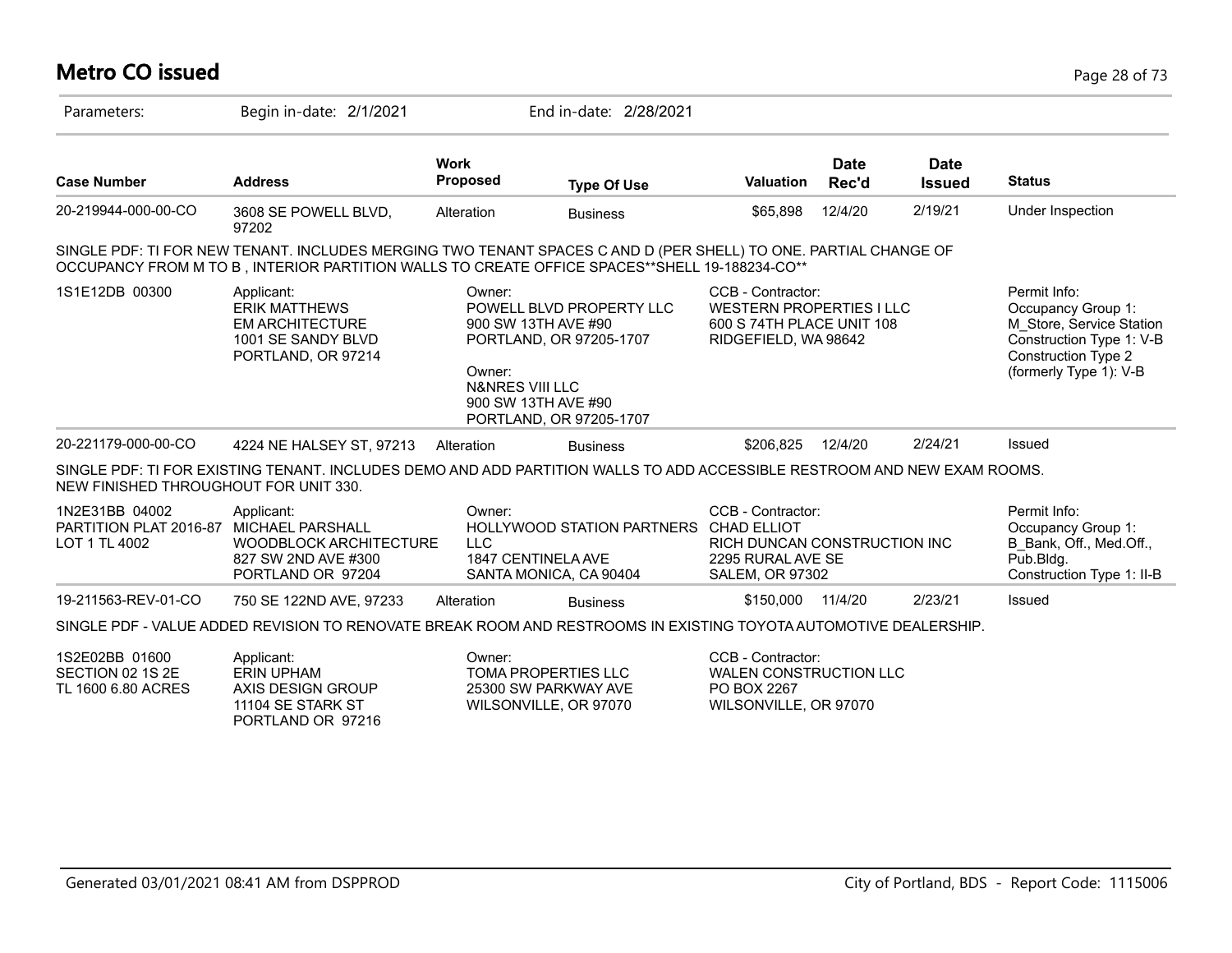# **Metro CO issued** Page 29 of 73

| Parameters:                                                                                                         | Begin in-date: 2/1/2021                                                                                           |                                                                                 | End in-date: 2/28/2021                                                                                     |                                                                                     |                      |                              |                                                                                                                     |
|---------------------------------------------------------------------------------------------------------------------|-------------------------------------------------------------------------------------------------------------------|---------------------------------------------------------------------------------|------------------------------------------------------------------------------------------------------------|-------------------------------------------------------------------------------------|----------------------|------------------------------|---------------------------------------------------------------------------------------------------------------------|
| <b>Case Number</b>                                                                                                  | <b>Address</b>                                                                                                    | <b>Work</b><br><b>Proposed</b>                                                  | <b>Type Of Use</b>                                                                                         | Valuation                                                                           | <b>Date</b><br>Rec'd | <b>Date</b><br><b>Issued</b> | <b>Status</b>                                                                                                       |
| 20-212016-000-00-CO                                                                                                 | 808 SW 3RD AVE, 97204                                                                                             | Alteration                                                                      | <b>Business</b>                                                                                            | \$24,405                                                                            | 11/10/20             | 2/17/21                      | Issued                                                                                                              |
|                                                                                                                     | SINGLE PDF - REPLACE BACKFLOW PREVENTERS AT BASEMENT LEVEL OF BUILDING AS AGREED UPON WITHIN PERMIT 20-144087-CO. |                                                                                 |                                                                                                            |                                                                                     |                      |                              |                                                                                                                     |
| 1S1E03BA 06000<br><b>PORTLAND</b><br>BLOCK 22<br><b>LOT 7&amp;8</b>                                                 | Applicant:<br><b>MATT FITZGERALD</b><br><b>GBD ARCHITECTS</b><br>1120 NW Couch, #1200<br>PORTLAND, OR 97209       | Owner:                                                                          | SN INVESTMENT PROPERTIES LLC VIKING AUTOMATIC SPRINKLER<br>1121 SW SALMON ST 5TH FLR<br>PORTLAND, OR 97205 | CCB - Contractor:<br><b>COMPANY</b><br>3245 NW FRONT AVE<br>PORTLAND, OR 97210-1580 |                      |                              |                                                                                                                     |
| 19-223266-REV-01-CO                                                                                                 | 11 NE M L KING BLVD, 97232 Alteration                                                                             |                                                                                 | <b>Business</b>                                                                                            |                                                                                     | \$54,221 12/14/20    | 2/11/21                      | Final                                                                                                               |
|                                                                                                                     | SINGLE PDF - VALUE ADDED REVISION. REVISE TI FROM (2) NEW PRIVATE OFFICES TO (8) NEW PRIVATE OFFICES              |                                                                                 |                                                                                                            |                                                                                     |                      |                              |                                                                                                                     |
| 1N1E34DA 03500<br><b>EAST PORTLAND</b><br>BLOCK 76<br>INC PT VAC ST LOT 5<br>EXC PT IN STS<br>LOT 6-8 EXC PT IN STS | Applicant:<br>WESTIN GLASS<br><b>GUERRILLA DEVELOPMENT</b><br>2500 NE SANDY BLVD., SUITE C<br>PORTLAND OR 97232   | Owner:                                                                          | THE FAIR-HAIRED DUMBBELL LLC<br>2500 NE SANDY BLVD # C<br>PORTLAND, OR 97232                               | CCB - Contractor:<br>READY2MARKET LLC<br>17 NE 56TH AVE<br>PORTLAND, OR 97213       |                      |                              | Permit Info:<br>Occupancy Group 1:<br>B Bank, Off., Med.Off.,<br>Pub.Bldg.<br>Construction Type 1: IV-<br><b>HT</b> |
| 20-189739-000-00-CO                                                                                                 | 3620 SE POWELL BLVD,<br>97202                                                                                     | Alteration                                                                      | <b>Business</b>                                                                                            | \$115,000                                                                           | 10/1/20              | 2/23/21                      | Issued                                                                                                              |
|                                                                                                                     | SINGLE PDF - TI FOR SUITES 100 AND 101, NEW INTERIOR WALLS TO CREATE OFFICES AND BATHROOMS.                       |                                                                                 |                                                                                                            |                                                                                     |                      |                              |                                                                                                                     |
| 1S1E12DA 00800<br>39TH ST ADD<br>BLOCK <sub>3</sub><br>LOT 2-5 TL 800                                               | Applicant:<br><b>RICHARD ADAMS</b><br><b>FASTER PERMITS</b><br>2000 SW 1ST AVENUE SUITE 420<br>PORTLAND, OR 97201 | Owner:<br><b>TAMPA, FL 33615</b><br>Owner:<br><b>LIEM DO</b><br>TAMPA, FL 33615 | PHUONG-OANH TRAN<br>5012 E LONGBOAT BLVD<br>5012 E LONGBOAT BLVD                                           | CCB - Contractor:<br>KISS CONSTRUCTION LLC<br>1674 SW 17TH ST<br>GRESHAM, OR 97080  |                      |                              | Permit Info:<br>Occupancy Group 1:<br>B_Bank, Off., Med.Off.,<br>Pub.Bldg.<br>Construction Type 1: V-B              |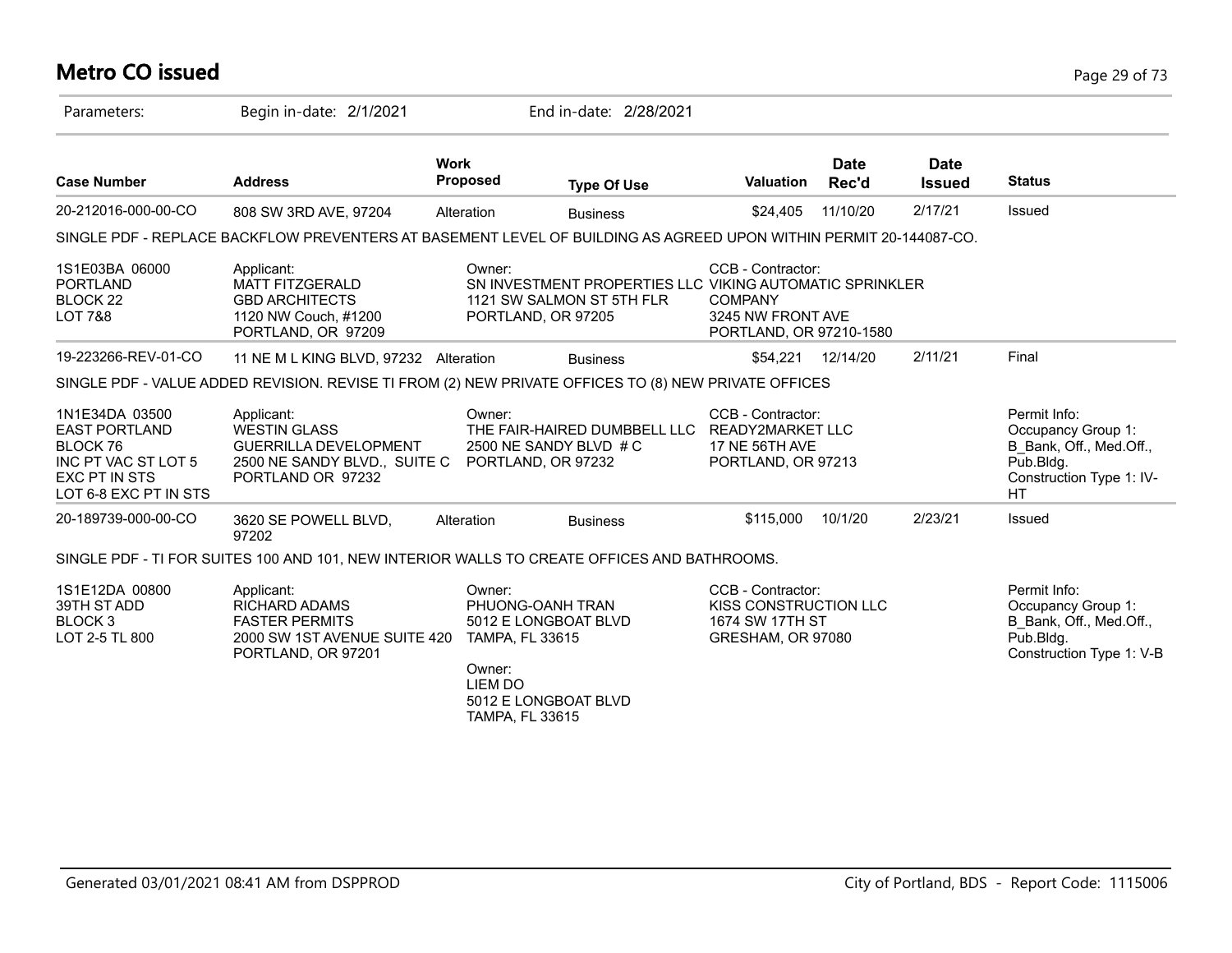# **Metro CO issued** Page 30 of 73

| Parameters:                                                                           | Begin in-date: 2/1/2021                                                                                                            |                                                                                  | End in-date: 2/28/2021    |                                                                                                             |                      |                              |                                                                                                          |
|---------------------------------------------------------------------------------------|------------------------------------------------------------------------------------------------------------------------------------|----------------------------------------------------------------------------------|---------------------------|-------------------------------------------------------------------------------------------------------------|----------------------|------------------------------|----------------------------------------------------------------------------------------------------------|
| <b>Case Number</b>                                                                    | <b>Address</b>                                                                                                                     | <b>Work</b><br>Proposed                                                          | <b>Type Of Use</b>        | <b>Valuation</b>                                                                                            | <b>Date</b><br>Rec'd | <b>Date</b><br><b>Issued</b> | <b>Status</b>                                                                                            |
| 19-252870-REV-01-CO                                                                   | 710 NE HOLLADAY ST, 97232 Alteration                                                                                               |                                                                                  | <b>Business</b>           | \$0                                                                                                         | 1/4/21               | 2/4/21                       | Issued                                                                                                   |
| MECHANICAL & PLUMBING PENETRATIONS.                                                   | SINGLE PDF - REVISION TO PLENUM WALL TYPES AND CHANGE OF CEILING CONSTRUCTION TO PROTECT FLOOR PENETRATIONS FOR                    |                                                                                  |                           |                                                                                                             |                      |                              |                                                                                                          |
| 1N1E35BC 00200<br><b>HOLLADAYS ADD</b><br>BLOCK 91&102 TL 200<br><b>TAX LIABILITY</b> | Applicant:<br><b>DUSTIN WHITE</b><br><b>GBD ARCHITECTS</b><br>DEFERRED ADDITIONAL 1120 NW COUCH ST, SUITE 300<br>PORTLAND OR 97209 | Owner:<br>AAT LLOYD DISTRICT LLC<br>SAN DIEGO, CA 92130-2047                     | 11455 EL CAMINO REAL #200 | CCB - Contractor:<br>SWINERTON BUILDERS INC<br>2001 CLAYTON ROAD 7TH FLOOR LEGAL<br>CONCORD, CA 94520       |                      |                              |                                                                                                          |
| 20-134204-DFS-02-CO                                                                   | 7150 NE AIRPORT WAY,<br>97218                                                                                                      | Alteration                                                                       | <b>Business</b>           | \$60,000                                                                                                    | 11/3/20              | 2/1/21                       | Issued                                                                                                   |
|                                                                                       | PDX - PACR - RCC - DFS-02 - Acoustic suspended ceiling                                                                             |                                                                                  |                           |                                                                                                             |                      |                              |                                                                                                          |
| 1N2E08 00300                                                                          | Applicant:<br><b>AUSTIN CHEADLE</b><br><b>FASTER PERMITS</b><br>2000 SW 1ST AVE SUITE 420<br>PORTLAND, OR 97201                    | Owner:<br>PORT OF PORTLAND<br>PO BOX 3529<br>PORTLAND, OR 97208-3529             |                           | CCB - Contractor:<br>JE DUNN CONSTRUCTION COMPANY<br>1001 LOCUST<br>KANSAS CITY, MO 64106                   |                      |                              |                                                                                                          |
| 20-213025-000-00-CO                                                                   | 2021 NW MILLER RD, 97229                                                                                                           | Alteration                                                                       | <b>Business</b>           | \$16,000                                                                                                    | 12/2/20              | 2/17/21                      | Issued                                                                                                   |
| AND ORDER COUNTER w/ 20-213029-MT                                                     | SINGLE PDF - TI FOR NEW TENANT: RECONFIGURE SEATING AREA AND KITCHEN CONFIGURATION: NEW TYPE I HOOD, GREASE INTERCEPTOR            |                                                                                  |                           |                                                                                                             |                      |                              |                                                                                                          |
| 1N1W26CC 00106                                                                        | Applicant:<br><b>RYAN PICKREL</b><br><b>FASTER PERMITS</b><br>2000 SW 1ST AVE #420<br>PORTLAND OR 97201                            | Owner:<br><b>GSP LLC</b><br>TIGARD, OR 97223-8388                                | 7128 SW GONZAGA ST #100   | CCB - Contractor:<br>RIVERWOOD CONSTRUCTION LLC<br>1734 SE 52ND AVE<br>PORTLAND, OR 97215                   |                      |                              | Permit Info:<br>Occupancy Group 1: A-<br>2 Restaurant<br>Construction Type 1: V-B                        |
| 20-222062-000-00-CO                                                                   | 2201 SE 11TH AVE, 97214                                                                                                            | Alteration                                                                       | <b>Business</b>           | \$2,500                                                                                                     | 12/10/20             | 2/11/21                      | Issued                                                                                                   |
|                                                                                       | SINGLE PDF - TENANT IMPROVEMENT, INSTALL INTERIOR WALL AND DOOR TO CREATE VESTIBULE.                                               |                                                                                  |                           |                                                                                                             |                      |                              |                                                                                                          |
| 1S1E02CD 14202<br>STEPHENS ADD<br>BLOCK 113<br><b>LOT 7&amp;8</b>                     | Applicant:<br><b>BRANDON PARKS</b><br>HUE ARCHITECTURE<br>20 NW THIRD ST<br>GRESHAM, OR 97030                                      | Owner:<br><b>LIONS VISIONGIFT</b><br>2201 SE 11TH AVE<br>PORTLAND, OR 97214-5303 |                           | CCB - Contractor:<br><b>STEVE BARTELL</b><br>P & C CONSTRUCTION CO<br>2133 NW YORK ST<br>PORTLAND, OR 97210 |                      |                              | Permit Info:<br>Occupancy Group 1:<br>B Bank, Off., Med.Off.,<br>Pub.Bldg.<br>Construction Type 1: III-B |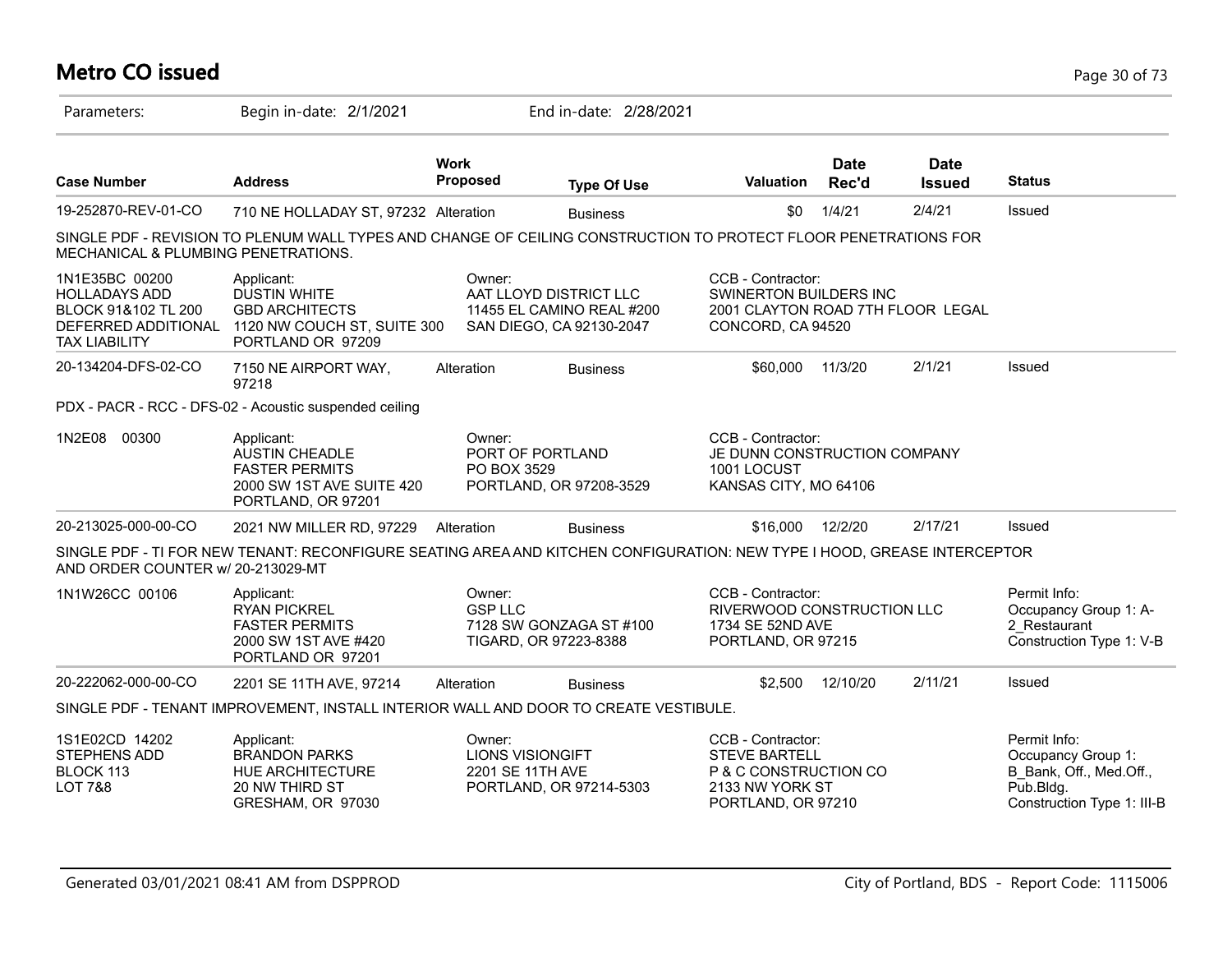# **Metro CO issued** Page 31 of 73

| Parameters:                                                                                                  | Begin in-date: 2/1/2021                                                                                                                                                                   |                                | End in-date: 2/28/2021                                                          |                                                                                                              |                      |                              |                                                                                                                  |
|--------------------------------------------------------------------------------------------------------------|-------------------------------------------------------------------------------------------------------------------------------------------------------------------------------------------|--------------------------------|---------------------------------------------------------------------------------|--------------------------------------------------------------------------------------------------------------|----------------------|------------------------------|------------------------------------------------------------------------------------------------------------------|
| <b>Case Number</b>                                                                                           | <b>Address</b>                                                                                                                                                                            | <b>Work</b><br><b>Proposed</b> | <b>Type Of Use</b>                                                              | <b>Valuation</b>                                                                                             | <b>Date</b><br>Rec'd | <b>Date</b><br><b>Issued</b> | <b>Status</b>                                                                                                    |
| 19-258524-DFS-01-CO                                                                                          | 3903 S KELLY AVE, 97239                                                                                                                                                                   | Alteration                     | <b>Business</b>                                                                 | \$5,400                                                                                                      | 12/11/20             | 2/25/21                      | Under Inspection                                                                                                 |
|                                                                                                              | SINGLE PDF; DEFERRED SUBMITTAL FOR STEEL GUARD RAILS                                                                                                                                      |                                |                                                                                 |                                                                                                              |                      |                              |                                                                                                                  |
| 1S1E10CA 03800<br><b>CARUTHERS ADD</b><br>BLOCK 178<br>LOT 1-3 TL 3800                                       | Applicant:<br>Sam Driver<br>Lorentz Bruun<br>3611 SE 20th Avenue<br>Portland, OR 97202                                                                                                    | Owner:<br>3903 S KELLY AVE     | KELLY STREET HOLDINGS LLC<br>PORTLAND, OR 97239-4393                            | CCB - Contractor:<br>LORENTZ BRUUN CO INC<br>3611 SE 20TH AVE STE 300<br>PORTLAND, OR 97202                  |                      |                              | Permit Info:<br>Occupancy Group 1:<br>B_Bank, Off., Med.Off.,<br>Pub.Bldg.<br>Construction Type 1: V-A           |
| 20-221106-000-00-CO                                                                                          | 11601 SE FOSTER RD, 97266 Alteration                                                                                                                                                      |                                | <b>Business</b>                                                                 | \$23,000                                                                                                     | 12/29/20             | 2/16/21                      | Issued                                                                                                           |
|                                                                                                              | SINGLE PDF - TI FOR EXISTING TENANT - NO CHANGE OF OCCUPANCY - NEW INTERIOR PARTITION IN OFFICE AT PLANT ENTRY. 3 NEW<br>HANDWASH SINKS. NEW SERVICE DOOR ALONG NORTH SIDE OF LUNCH ROOM. |                                |                                                                                 |                                                                                                              |                      |                              |                                                                                                                  |
| 1S2E15DC 01000                                                                                               | Applicant:<br><b>MIKE COYLE</b><br><b>FASTER PERMITS</b><br>2000 SW 1ST AVENUE, SUITE 420 PO BOX A3879<br>PORTLAND, OR 97201                                                              | Owner:<br><b>LLC</b>           | BRE JUPITER FOSTER COMMERCE R & H CONSTRUCTION CO<br>CHICAGO, IL 60690-3879     | CCB - Contractor:<br>2019 NW WILSON ST<br>PORTLAND, OR 97209                                                 |                      |                              | Permit Info:<br>Occupancy Group 1: F-<br>1 Industrial Plant -<br>Factory, Mod.Hazard<br>Construction Type 1: V-B |
| 19-252870-DFS-02-CO                                                                                          | 710 NE HOLLADAY ST, 97232 Alteration                                                                                                                                                      |                                | <b>Business</b>                                                                 | \$21,400                                                                                                     | 2/4/21               | 2/22/21                      | Issued                                                                                                           |
|                                                                                                              | SINGLE PDF; DEFERRED SUBMITTAL FOR SKYLIGHTS                                                                                                                                              |                                |                                                                                 |                                                                                                              |                      |                              |                                                                                                                  |
| 1N1E35BC 00200<br><b>HOLLADAYS ADD</b><br>BLOCK 91&102 TL 200<br>DEFERRED ADDITIONAL<br><b>TAX LIABILITY</b> | Applicant:<br>NATHAN CLARK<br><b>SWINERTON</b><br>PORTLAND OR<br><b>USA</b>                                                                                                               | Owner:                         | AAT LLOYD DISTRICT LLC<br>11455 EL CAMINO REAL #200<br>SAN DIEGO, CA 92130-2047 | CCB - Contractor:<br>SWINERTON BUILDERS INC<br>2001 CLAYTON ROAD 7TH FLOOR LEGAL<br>CONCORD, CA 94520        |                      |                              | Permit Info:<br>Occupancy Group 1:<br>B_Bank, Off., Med.Off.,<br>Pub.Bldg.<br>Construction Type 1: III-B         |
| 19-252870-DFS-01-CO                                                                                          | 710 NE HOLLADAY ST, 97232 Alteration                                                                                                                                                      |                                | <b>Business</b>                                                                 | \$8,500                                                                                                      | 2/19/21              | 2/28/21                      | Issued                                                                                                           |
|                                                                                                              | SINGLE PDF; DEFERRED SUBMITTAL FOR INTUMESCENT PAINT                                                                                                                                      |                                |                                                                                 |                                                                                                              |                      |                              |                                                                                                                  |
| 1N1E35BC 00200<br><b>HOLLADAYS ADD</b><br>BLOCK 91&102 TL 200<br>DEFERRED ADDITIONAL<br><b>TAX LIABILITY</b> | Applicant:<br><b>NATHAN CLARK</b><br><b>SWINERTON</b><br>PORTLAND OR<br><b>USA</b>                                                                                                        | Owner:                         | AAT LLOYD DISTRICT LLC<br>11455 EL CAMINO REAL #200<br>SAN DIEGO, CA 92130-2047 | CCB - Contractor:<br><b>SWINERTON BUILDERS INC</b><br>2001 CLAYTON ROAD 7TH FLOOR LEGAL<br>CONCORD, CA 94520 |                      |                              |                                                                                                                  |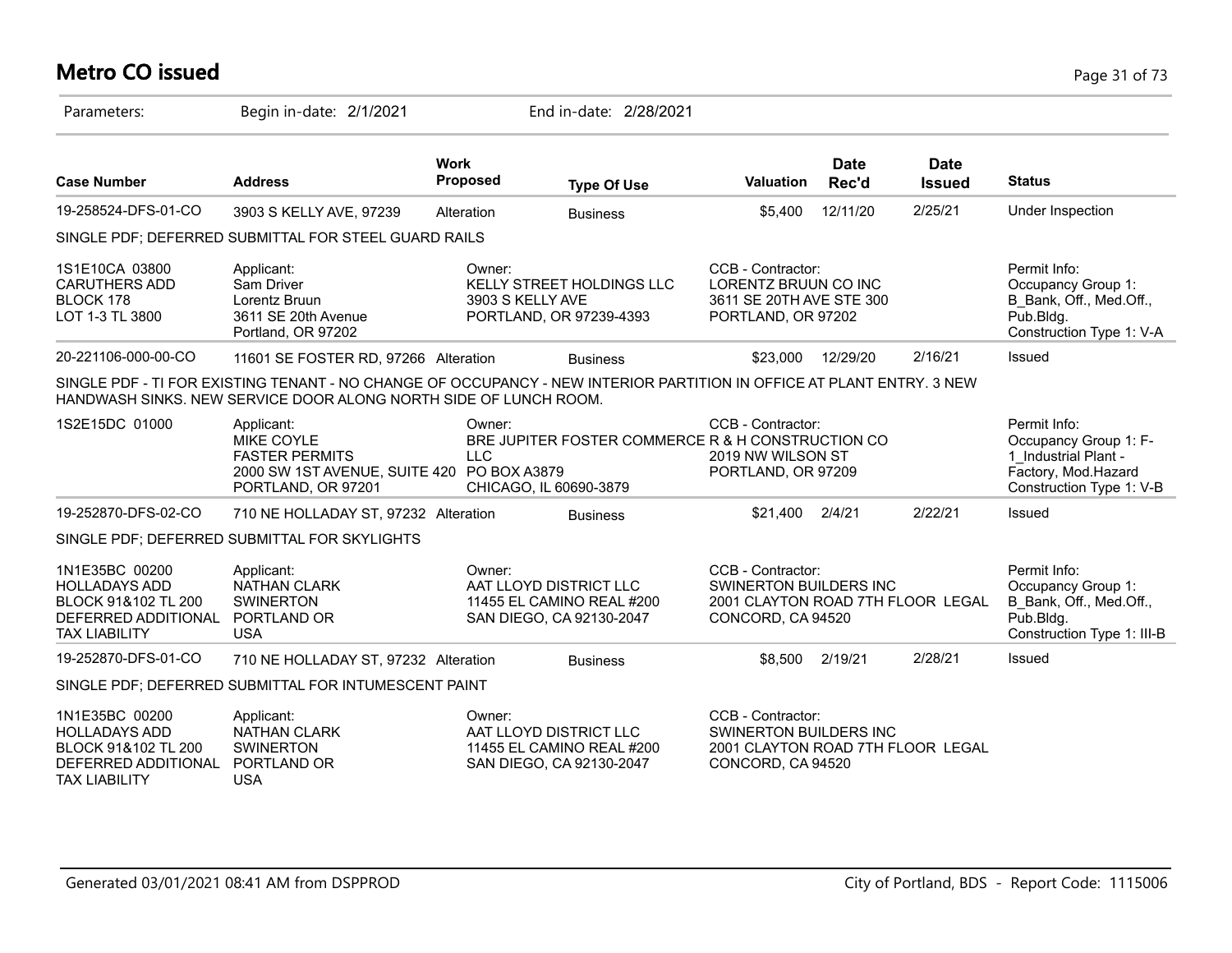# **Metro CO issued** Page 32 of 73

| Parameters:                                                             | Begin in-date: 2/1/2021                                                                                                                                                                                   |                                | End in-date: 2/28/2021                                                                 |                                                                                                                                                                  |                      |                                   |                                                                                                          |
|-------------------------------------------------------------------------|-----------------------------------------------------------------------------------------------------------------------------------------------------------------------------------------------------------|--------------------------------|----------------------------------------------------------------------------------------|------------------------------------------------------------------------------------------------------------------------------------------------------------------|----------------------|-----------------------------------|----------------------------------------------------------------------------------------------------------|
| <b>Case Number</b>                                                      | <b>Address</b>                                                                                                                                                                                            | <b>Work</b><br><b>Proposed</b> | <b>Type Of Use</b>                                                                     | Valuation                                                                                                                                                        | <b>Date</b><br>Rec'd | <b>Date</b><br><b>Issued</b>      | <b>Status</b>                                                                                            |
| 20-196426-000-00-CO                                                     | 401 SW 5TH AVE, 97204                                                                                                                                                                                     | Alteration                     | <b>Business</b>                                                                        | \$810,000                                                                                                                                                        | 10/8/20              | 2/4/21                            | Issued                                                                                                   |
|                                                                         | SINGLE PDF - TI FOR EXISTING TENANT - NO CHANGE OF OCCUPANCY. 1ST FLOOR: NEW TRACK LIGHTING, GLAZING ON INTERIOR OF<br>EXTERIOR WINDOWS. 3RD FLOOR: INSTALL SHELVING SYSTEM AND REMODEL KITCHEN.          |                                |                                                                                        |                                                                                                                                                                  |                      |                                   |                                                                                                          |
| 1N1E34CD 06900<br><b>PORTLAND</b><br>BLOCK 175<br><b>LOT 1&amp;2</b>    | Applicant:<br><b>BEN DEINES</b><br><b>ZGF ARCHITECTS</b><br>1223 SW WASHINGTON ST #200<br>PORTLAND OR 97205                                                                                               | Owner:<br>401 SW 5TH LLC       | 88 KEARNY ST #1600<br>SAN FRANCISCO, CA 94108-5543                                     | CCB - Contractor:<br>SWINERTON BUILDERS INC<br>CONCORD, CA 94520                                                                                                 |                      | 2001 CLAYTON ROAD 7TH FLOOR LEGAL | Permit Info:<br>Occupancy Group 1:<br>B_Bank, Off., Med.Off.,<br>Pub.Bldg.<br>Construction Type 1: III-B |
| 20-219673-000-00-CO                                                     | 210 SE M L KING BLVD, 97214 Alteration                                                                                                                                                                    |                                | <b>Business</b>                                                                        | \$81,162 12/4/20                                                                                                                                                 |                      | 2/16/21                           | Issued                                                                                                   |
|                                                                         | SINGLE PDF: TI FOR NEW TENANT INCLUDES CHANGE OF OCCUPANCY FROM A TO B. INTERIOR DEMO OF EXISTING KITCHEN, BAR AND<br>SEATING TO INSTALL SKI STORAGE, REPAIR TABLES AND SALES FLOOR. NO EXTERIOR CHANGES. |                                |                                                                                        |                                                                                                                                                                  |                      |                                   |                                                                                                          |
| 1N1E35CC 07700                                                          | Applicant:<br>PATRICK DONALDSON<br>HARKA ARCHITECTURE<br>107 NE WASHINGTON ST#740<br>PORTLAND OR 97214                                                                                                    | Owner:<br><b>HOLDINGS LLC</b>  | LEVAN BOISE REAL ESTATE<br>810 SE BELMONT ST #100<br>PORTLAND, OR 97214                | CCB - Contractor:<br>R & H CONSTRUCTION CO<br>2019 NW WILSON ST<br>PORTLAND, OR 97209                                                                            |                      |                                   | Permit Info:<br>Occupancy Group 1:<br>B Bank, Off., Med.Off.,<br>Pub.Bldg.<br>Construction Type 1: III-B |
| 20-228281-000-00-CO                                                     | 9820 NE CASCADES PKY                                                                                                                                                                                      | Alteration                     | <b>Business</b>                                                                        | \$80,000                                                                                                                                                         | 1/11/21              | 2/23/21                           | Issued                                                                                                   |
|                                                                         | SINGLE PDF - TENANT IMPROVEMENT ON GROUND FLOOR, REMOVE WALL SECTION BETWEEN CLEAN WORK ROOM AND SOILED WORK ROOM.<br>REMODEL BOTH ROOMS, CHANGE LAYOUT OF CABINETS AND COUNTERS.                         |                                |                                                                                        |                                                                                                                                                                  |                      |                                   |                                                                                                          |
| 1N2E16 00123                                                            | Applicant:<br><b>JANA TRIPLETT</b><br><b>GASTINGER WALKER &amp;</b><br>817 WYANDOTTE ST<br>KANSAS CITY, MO 64105                                                                                          | Owner:<br>CHICAGO, IL 60603    | PORT OF PORTLAND<br>20 SOUTH CLARK #3000                                               | CCB - Contractor:<br><b>MACKENZIE THAMES</b><br>TEAM CONSTRUCTION LLC A LIMITED<br>LIABILITY COMPANY OF WASHINGTON<br>6701 NE 42ND STREET<br>VANCOUVER, WA 98661 |                      |                                   | Permit Info:<br>Occupancy Group 1:<br>B Bank, Off., Med.Off.,<br>Pub.Bldg.<br>Construction Type 1: II-B  |
| 20-146722-DFS-01-CO                                                     | 421 SW OAK ST, 97204                                                                                                                                                                                      | Alteration                     | <b>Business</b>                                                                        | \$250,000 1/11/21                                                                                                                                                |                      | 2/1/21                            | Issued                                                                                                   |
| SINGLE PDF DFS FOR MICROPILES                                           |                                                                                                                                                                                                           |                                |                                                                                        |                                                                                                                                                                  |                      |                                   |                                                                                                          |
| 1N1E34CD 03000<br><b>PORTLAND</b><br><b>BLOCK 66 LOT 1&amp;2</b><br>7&8 | Applicant:<br>PETER KARP<br>PLI SYSTEMS<br>3045 SE 61ST CT<br>HILLSBORO OR 97123                                                                                                                          | Owner:                         | <b>G&amp;I VII FIVE OAK OWNER LLC</b><br>220 E 42ND ST, 27TH FLR<br>NEW YORK, NY 10017 | CCB - Contractor:<br>R & H CONSTRUCTION CO<br>2019 NW WILSON ST<br>PORTLAND, OR 97209                                                                            |                      |                                   | Permit Info:<br>Occupancy Group 1:<br>B Bank, Off., Med.Off.,<br>Pub.Bldg.<br>Construction Type 1: I-A   |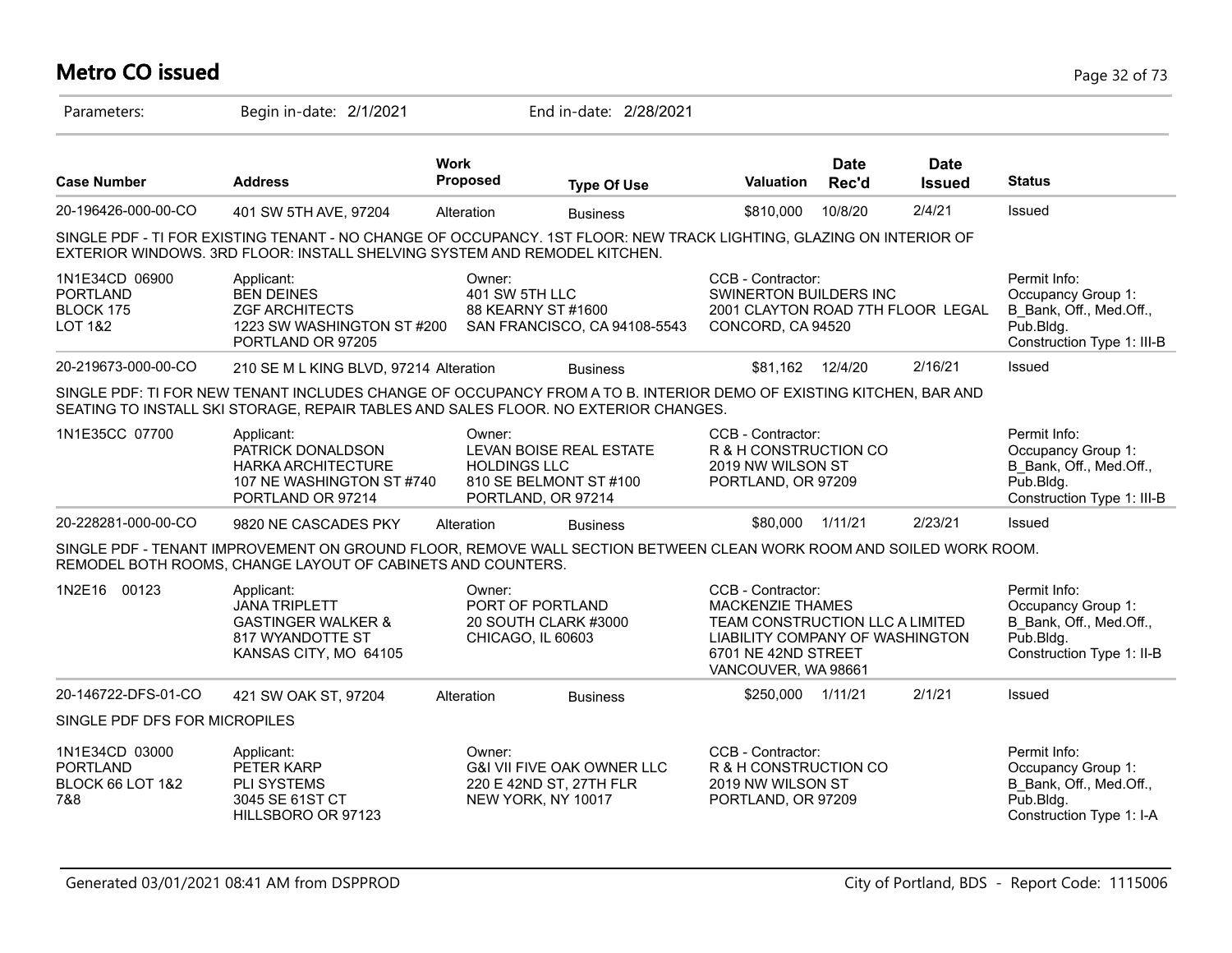### **Metro CO issued** Page 33 of 73 Parameters: Begin in-date: 2/1/2021 End in-date: 2/28/2021 **Work Case Number Address Proposed Type Of Use Valuation Status Date Rec'd Date Issued** 20-145860-REV-01-CO 606 SE 11TH AVE, 97214 Alteration Business 50 1/11/21 2/5/21 Issued Single PDF - REVISION TO MODIFY SUITE DEMISING, STAIR DETAILS, AND EQUIPMENT LOCATION. NO MODIFICATIONS TO CALCULATED CHANGE IN USE. 1S1E02BA 07200 Permit Info: Occupancy Group 1: B\_Bank, Off., Med.Off., Pub.Bldg. Construction Type 1: III-B Construction Type 2 (formerly Type 1): III-B CCB - Contractor: DON RUE JHC COMMERCIAL LLC 11125 SW BARBUR BLVD PORTLAND, OR 97219 Owner: 602 SE 11TH LLC 819 SE MORRISON ST #110 PORTLAND, OR 97214-6308 Applicant: MICHAEL PARSHALL WOODBLOCK ARCHITECTURE 827 SW 2ND AVE #300 PORTLAND OR 97204 19-157081-REV-01-CO 6212 NE 78TH CT, 97218 Alteration Business 50 1/19/21 2/4/21 Issued SINGLE PDF - REVISION TO REMOVE 4'X'3 LANDING, REPLACE TIMBER SILL WITH CONCRETE WALL, SHORTEN LENGTH OF STAIRCASE, CHANGED SIZE OF STAIR TREADS, CHANGED CHAIN BARRIER AT TOP OF STAIRCASE TO STEEL CROSS BAR, WELD HANDRAIL SUPPORT POSTS INSTEAD OF USING U-BOLTS, REMOVE UNUSED DETAILS AND SPECIFY CORRECT DETAIL TYPES. (SEE APPLICATION FOR COMPLETE DESCRIPTION) 1N2E17DA 00400 PORT-AIR BUSINESS **CENTER** BLOCK 2 LOT 10 EXC PT IN SLOUGH Owner: IVY,JERRY L TR 450 FERGUSON DR MOUNTAIN VIEW, CA 94043-5214 Applicant: MINDY WEIMER 1880 NE ELROD DR PORTLAND OR 97211 20-227302-000-00-CO 1237 NE ALBERTA ST, 97211 Alteration Business \$10,000 12/29/20 2/4/21 Issued SINGLE PDF - INFILL EXISTING WALLS IN BASEMENT AND 1ST FLOOR TO CREATE 2 SEPARATE SUITES. 1N1E23BA 23602 PARTITION PLAT 2007-17 CHELSEA RODGERS LOT 2 Permit Info: Occupancy Group 1: B\_Bank, Off., Med.Off., Pub.Bldg. Construction Type 1: V-B CCB - Contractor: BNK CONSTRUCTION INC 45 82ND DR STE 53 B GLADSTONE, OR 97027-2562 Owner: BURNS FAMILY PROPERTIES LLC ET AL 6335 NE 26TH AVE PORTLAND, OR 97211 Applicant: OBSIDIAN DESIGN 5921 SE CEDAR ST MILWAUKIE, OR 97222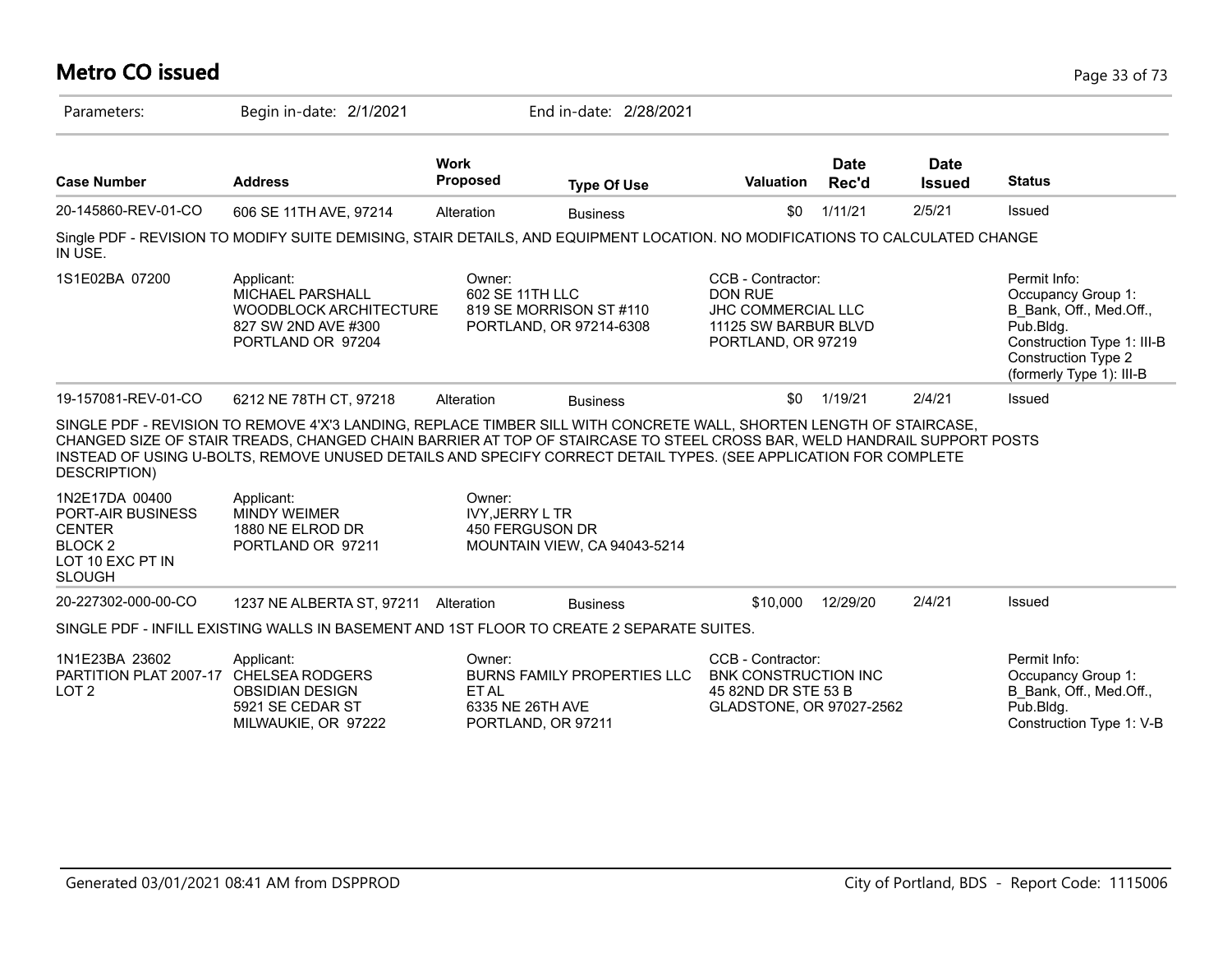# **Metro CO issued** Page 34 of 73

| Parameters:                                                                                                  | Begin in-date: 2/1/2021                                                                                              |                                | End in-date: 2/28/2021                                                  |                                                                                                                               |                      |                              |                                                                                                                                                                    |
|--------------------------------------------------------------------------------------------------------------|----------------------------------------------------------------------------------------------------------------------|--------------------------------|-------------------------------------------------------------------------|-------------------------------------------------------------------------------------------------------------------------------|----------------------|------------------------------|--------------------------------------------------------------------------------------------------------------------------------------------------------------------|
| <b>Case Number</b>                                                                                           | <b>Address</b>                                                                                                       | <b>Work</b><br><b>Proposed</b> | <b>Type Of Use</b>                                                      | <b>Valuation</b>                                                                                                              | <b>Date</b><br>Rec'd | <b>Date</b><br><b>Issued</b> | <b>Status</b>                                                                                                                                                      |
| 20-187356-REV-01-CO                                                                                          | 2460 NW 24TH AVE, 97210                                                                                              | Alteration                     | <b>Business</b>                                                         | \$0                                                                                                                           | 1/28/21              | 2/24/21                      | Issued                                                                                                                                                             |
|                                                                                                              | SINGLE PDF - REVISION TO REFLECT FRAMING CONDITIONS ENCOUNTERED IN FIELD AT LOCATION OF VEHICLE IMPACT DAMAGE        |                                |                                                                         |                                                                                                                               |                      |                              |                                                                                                                                                                    |
| 1N1E28CB 00500<br>SHERLOCKS ADD<br>BLOCK <sub>21</sub><br>INC STRIP W OF & ADJ<br>LOT 3&6&7<br><b>LOT 10</b> | Applicant:<br><b>JEFF LEWIS</b><br><b>WEST COAST FORENSICS</b><br>3835 SW KELLY AVE<br>PORTLAND, OR 97239            | Owner:                         | <b>JOHN ROSENFELD</b><br>415 SW EDGECLIFF RD<br>PORTLAND, OR 97219-8510 | CCB - Contractor:<br><b>JOSH SMITH</b><br>STANLEY C KENNEDY ENTERPRISES INC<br>13909 NE AIRPORT WAY<br>PORTLAND, OR 97230     |                      |                              |                                                                                                                                                                    |
| 20-134204-REV-04-CO                                                                                          | 7150 NE AIRPORT WAY,<br>97218                                                                                        | Alteration                     | <b>Business</b>                                                         | \$0                                                                                                                           | 2/18/21              | 2/25/21                      | Issued                                                                                                                                                             |
|                                                                                                              | PDX - PACR - RCC - REV-04 to DFS-07 - Revision to size of through bolt and associated calculations                   |                                |                                                                         |                                                                                                                               |                      |                              |                                                                                                                                                                    |
| 1N2E08 00300                                                                                                 | Applicant:<br><b>AUSTIN CHEADLE</b><br><b>FASTER PERMITS</b><br>2000 SW 1ST AVE SUITE 420<br>PORTLAND, OR 97201      | Owner:<br>PO BOX 3529          | PORT OF PORTLAND<br>PORTLAND, OR 97208-3529                             | CCB - Contractor:<br>JE DUNN CONSTRUCTION COMPANY<br>1001 LOCUST<br>KANSAS CITY, MO 64106                                     |                      |                              | Permit Info:<br>Occupancy Group 1:<br>B Bank, Off., Med.Off.,<br>Pub.Bldg.<br>Construction Type 1: II-B                                                            |
| 21-005314-000-00-CO                                                                                          | 8650 NE 47TH AVE, 97218                                                                                              | Alteration                     | <b>Business</b>                                                         | \$20,000                                                                                                                      | 1/21/21              | 2/25/21                      | Issued                                                                                                                                                             |
|                                                                                                              | SINGLE PDF - TI FOR EXISTING TENANT; NO CHANGE OF OCCUPANCY; ENLARGE WATER HEATER CLOSET TO ACCOMODATE NEW UV SYSTEM |                                |                                                                         |                                                                                                                               |                      |                              |                                                                                                                                                                    |
| 1N2E07 00300<br>SECTION 07 1N 2E<br>TL 300 1.50 ACRES                                                        | Applicant:<br><b>MACK PARNELL</b><br>PMB 130 11918 SE DIVISION ST.<br>PORTLAND, OR 97266-1037                        | Owner:<br>PO BOX 3529          | PORT OF PORTLAND<br>PORTLAND, OR 97208-3529                             | CCB - Contractor:<br>METAL ACOUSTIC COMMERCIAL KRAFT<br><b>LLC</b><br>PMB 130 11918 SE DIVISION ST<br>PORTLAND, OR 97266-1037 |                      |                              |                                                                                                                                                                    |
| 20-110368-REV-01-CO                                                                                          | 5314 NE IRVING ST, 97213                                                                                             | Alteration                     | <b>Business</b>                                                         | \$0                                                                                                                           | 2/11/21              | 2/18/21                      | Issued                                                                                                                                                             |
|                                                                                                              | SINGLE PDF - REVISION TO CHANGE ARCHITECT OF RECORD ONLY. NO DESIGN CHANGES. SEE COMMENT,                            |                                |                                                                         |                                                                                                                               |                      |                              |                                                                                                                                                                    |
| 1N2E31AC 05400                                                                                               | Applicant:<br><b>ZAC HORTON</b><br><b>FASTER PERMITS</b><br>2000 SW 1ST AVE SUITE 420<br>PORTLAND, OR 97201          | Owner:                         | <b>SEG SQUARED LLC</b><br>7305 NE GLISAN ST<br>PORTLAND, OR 97213       | CCB - Contractor:<br>CD REDDING CONSTRUCTION INC<br>2837 22ND ST SE SUITE 155<br><b>SALEM, OR 97302</b>                       |                      |                              | Permit Info:<br>Occupancy Group 1:<br>B Bank, Off., Med.Off.,<br>Pub.Bldg.<br>Construction Type 1: III-B<br><b>Construction Type 2</b><br>(formerly Type 1): III-B |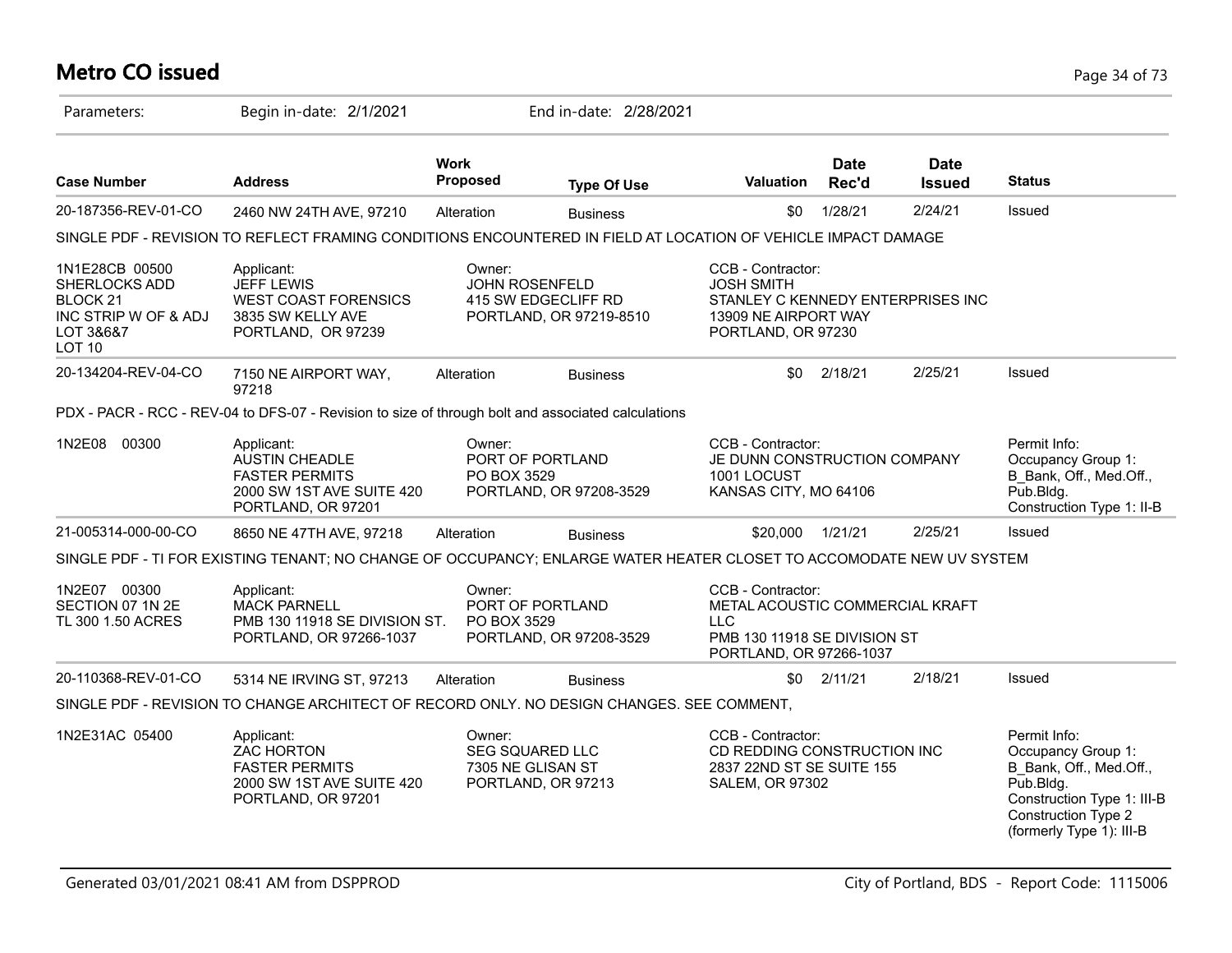### **Metro CO issued** Page 35 of 73

| Parameters:                                                                                                                                                                      | Begin in-date: 2/1/2021                                                                                                                                                                  |                                                             | End in-date: 2/28/2021       |                                                                                                                               |                      |                              |                                                                                                                                                                          |
|----------------------------------------------------------------------------------------------------------------------------------------------------------------------------------|------------------------------------------------------------------------------------------------------------------------------------------------------------------------------------------|-------------------------------------------------------------|------------------------------|-------------------------------------------------------------------------------------------------------------------------------|----------------------|------------------------------|--------------------------------------------------------------------------------------------------------------------------------------------------------------------------|
| <b>Case Number</b>                                                                                                                                                               | <b>Address</b>                                                                                                                                                                           | <b>Work</b><br><b>Proposed</b>                              | <b>Type Of Use</b>           | <b>Valuation</b>                                                                                                              | <b>Date</b><br>Rec'd | <b>Date</b><br><b>Issued</b> | <b>Status</b>                                                                                                                                                            |
| 20-173842-000-00-CO                                                                                                                                                              | 12005 N BURGARD RD, 97203 Alteration                                                                                                                                                     |                                                             | Factory/Industrial           | \$373,827                                                                                                                     | 8/5/20               | 2/12/21                      | Under Inspection                                                                                                                                                         |
| PLANTERS.                                                                                                                                                                        | SINGLE PDF - POUR CONCRETE IN BAY 5 TO SUPPORT AND ANCHOR EQUIPMENT. NON-CONFORMING SITE UPGRADES WITH EXTERIOR                                                                          |                                                             |                              |                                                                                                                               |                      |                              |                                                                                                                                                                          |
| 2N1W35D 00700<br>SECTION 35 2N 1W<br>TL 700 25.29 ACRES<br><b>LAND &amp; IMPS SEE</b><br>R646209 (R971350469)<br>FOR MACH & EQUIP<br>DEFERRED ADDITIONAL<br><b>TAX LIABILITY</b> | Applicant:<br><b>MIKE COYLE</b><br><b>FASTER PERMITS</b><br>2000 SW 1ST AVE, STE 420<br>PORTLAND, OR 97201                                                                               | Owner:<br>NORTHWEST PIPE CO<br>VANCOUVER, WA 98684          | 201 NE PARK PLAZA DR STE 100 | CCB - Contractor:<br>CASCADE CONSTRUCTION &<br><b>REMODELING INC</b><br>7210 SE ELSA ST<br>GRESHAM, OR 97080-8221             |                      |                              | Permit Info:<br>Occupancy Group 1: F-<br>1 Industrial Plant -<br>Factory, Mod.Hazard<br>Construction Type 1: I-B<br><b>Construction Type 2</b><br>(formerly Type 1): I-B |
| 20-211902-000-00-CO                                                                                                                                                              | 2139 N KERBY AVE, 97227                                                                                                                                                                  | Alteration                                                  | Factory/Industrial           | \$32,500                                                                                                                      | 11/9/20              | 2/10/21                      | Issued                                                                                                                                                                   |
|                                                                                                                                                                                  | SINGLE PDF - TI FOR EXISTING OCCUPANT - NO CHANGE OF OCCUPANCY - ADD CEILING STRUCTURE INSIDE EXISTING METAL SHOP.                                                                       |                                                             |                              |                                                                                                                               |                      |                              |                                                                                                                                                                          |
| 1N1E27CA 07500<br><b>ALBINA</b><br>BLOCK 91<br>LOT 10-13 TL 7500                                                                                                                 | Applicant:<br><b>MELISSA MEINERS</b><br>KOBLE CREATIVE<br>2117 NE OREGON STREET, #201<br>PORTLAND OR 97232                                                                               | Owner:<br>LOVELL PROPERTIES LLC<br>MILWAUKIE, OR 97267-3615 | 16315 SE RIVER FOREST PL     | CCB - Contractor:<br><b>BGC INC</b><br>5224 NE 42ND AVE<br>PORTLAND, OR 97218                                                 |                      |                              | Permit Info:<br>Occupancy Group 1: F-<br>2 Industrial Plant -<br>Factory, Low Hazard<br>Construction Type 1: III-B                                                       |
| 20-204242-000-00-CO                                                                                                                                                              | 2620 SW 1ST AVE, 97201                                                                                                                                                                   | Alteration                                                  | Factory/Industrial           | \$79.487                                                                                                                      | 10/21/20             | 2/18/21                      | Issued                                                                                                                                                                   |
|                                                                                                                                                                                  | SINGLE PDF: DEMO OF INTERIOR PARTITIONAL WALLS, DOORS, PLUMBING AND CASEWORK ON FIRST AND SECOND FLOOR FOR EXISTING<br>BUILDING. NO EXTERIOR WORK. SHELL WORK. NO OCCUPANCY THIS PERMIT. |                                                             |                              |                                                                                                                               |                      |                              |                                                                                                                                                                          |
| 1S1E10BB 00500<br>SOUTH AUDITORIUM<br><b>ADD</b><br><b>BLOCK G</b><br>S 96.53' OF LOT 1<br>LOT <sub>2</sub>                                                                      | Applicant:<br><b>ERIC HOFFMAN</b><br>SUM DESIGN STUDIO +<br><b>ARCHITECTURE</b><br>231 SE 12TH AVE<br>PORTLAND OR 97214                                                                  | Owner:<br>2829 SW PLUM CT<br>PORTLAND, OR 97219-6239        | LA GRAND IND SUPPLY CO INC   | CCB - Contractor:<br><b>ALAN VOLM</b><br>PACIFIC CREST STRUCTURES INC<br>17750 SW UPPER BOONES FRY RD 190<br>DURHAM, OR 97224 |                      |                              | Permit Info:<br>Occupancy Group 1: F-<br>1 Industrial Plant -<br>Factory, Mod.Hazard<br>Construction Type 1: V-B<br><b>Construction Type 2</b><br>(formerly Type 1): V-B |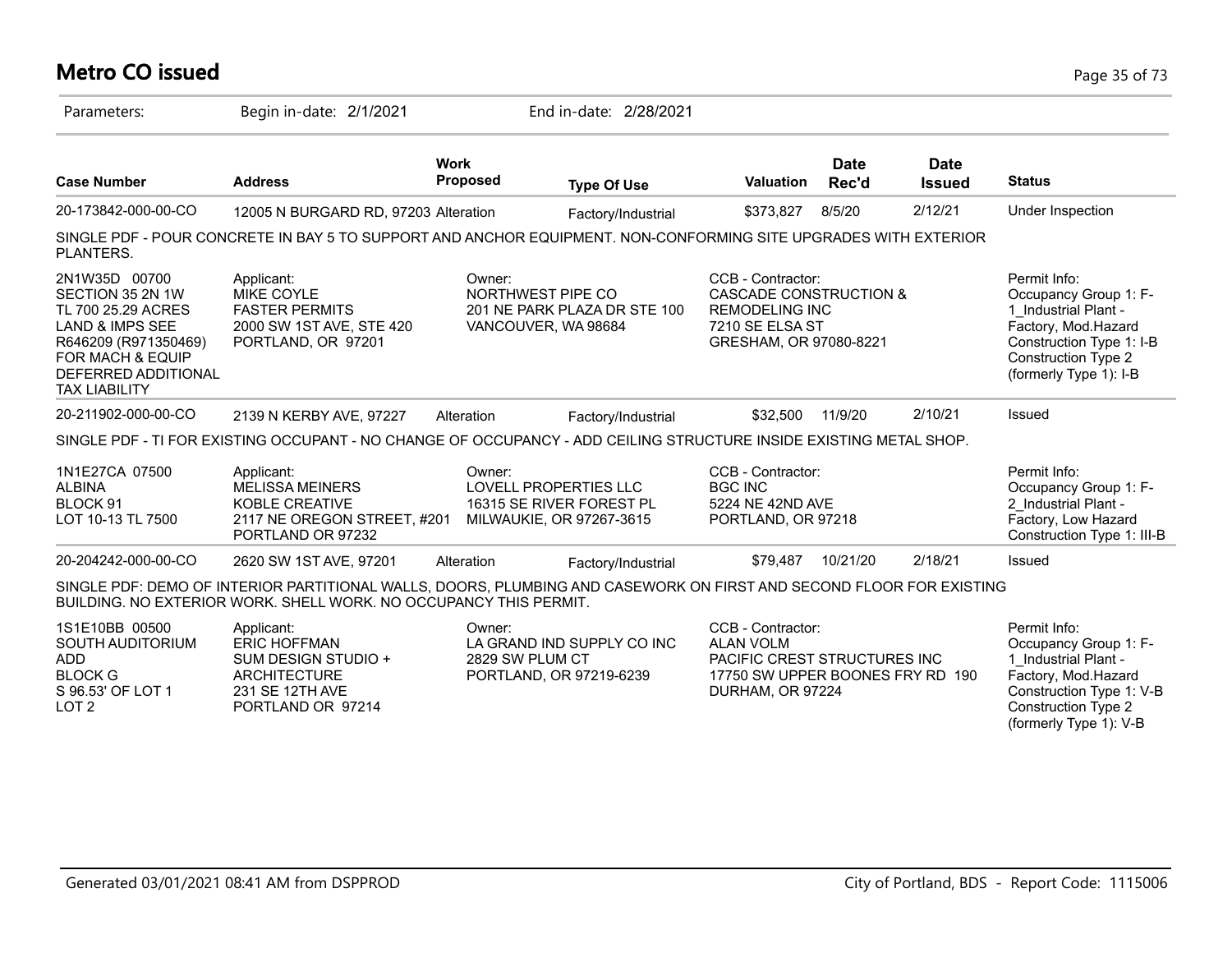# **Metro CO issued** Page 36 of 73

| Parameters:                                                                                                                                                         | Begin in-date: 2/1/2021                                                                                                                                                 |                                                                                | End in-date: 2/28/2021                                                    |                                                                                                       |                      |                              |                                                                                                                                               |
|---------------------------------------------------------------------------------------------------------------------------------------------------------------------|-------------------------------------------------------------------------------------------------------------------------------------------------------------------------|--------------------------------------------------------------------------------|---------------------------------------------------------------------------|-------------------------------------------------------------------------------------------------------|----------------------|------------------------------|-----------------------------------------------------------------------------------------------------------------------------------------------|
| <b>Case Number</b>                                                                                                                                                  | <b>Address</b>                                                                                                                                                          | <b>Work</b><br><b>Proposed</b>                                                 | <b>Type Of Use</b>                                                        | <b>Valuation</b>                                                                                      | <b>Date</b><br>Rec'd | <b>Date</b><br><b>Issued</b> | <b>Status</b>                                                                                                                                 |
| 20-191627-000-00-CO                                                                                                                                                 | 2075 NW WILSON ST, 97209                                                                                                                                                | Alteration                                                                     | Factory/Industrial                                                        | \$750,000                                                                                             | 9/18/20              | 2/17/21                      | Under Inspection                                                                                                                              |
|                                                                                                                                                                     | PDOX PS - TI FOR NEW TENANT: ADD DISTILLING EQUIPMENT TO EXISTING BOTTLING PROCESS: CHANGE OF USE TO ADD TASTING ROOM:<br>EXTERIOR IMPROVEMENT FOR NEW ENTRY AND CANOPY |                                                                                |                                                                           |                                                                                                       |                      |                              |                                                                                                                                               |
| 1N1E28CA 01200                                                                                                                                                      | Applicant:<br><b>ZACHARY FREUND</b><br><b>LRS ARCHITECTS</b><br>720 NW DAVIS ST., STE 300<br>PORTLAND, OR 97209                                                         | Owner:                                                                         | MW 2000 WILSON LLC<br>210 SW MORRISON ST #600<br>PORTLAND, OR 97204-3150  | CCB - Contractor:<br>R & H CONSTRUCTION CO<br>2019 NW WILSON ST<br>PORTLAND, OR 97209                 |                      |                              | Permit Info:<br>Occupancy Group 1: A-<br>2 Restaurant<br>Construction Type 1: III-B<br><b>Construction Type 2</b><br>(formerly Type 1): III-B |
| 19-267992-DFS-02-CO                                                                                                                                                 | 210 SE MADISON ST, 97214                                                                                                                                                | Alteration                                                                     | Factory/Industrial                                                        | \$8.500                                                                                               | 12/15/20             | 2/8/21                       | Issued                                                                                                                                        |
|                                                                                                                                                                     | SINGLE PDF; DEFERRED SUBMITTAL FOR STAIR / RAILINGS                                                                                                                     |                                                                                |                                                                           |                                                                                                       |                      |                              |                                                                                                                                               |
| 1S1E03AD 06200<br><b>EAST PORTLAND</b><br>BLOCK 52<br>LOT 1-3<br>LOT 4 EXC PT IN ST,<br><b>LAND &amp; IMPS SEE</b><br>R149953 (R226503131)<br><b>FOR OTHER IMPS</b> | Applicant:<br><b>ZAC HORTON</b><br><b>FASTER PERMITS</b><br>2000 SW 1ST AVE SUITE 420<br>PORTLAND, OR 97201                                                             | Owner:<br>210 SE MADISON OZ LLC<br>210 SE MADISON ST #19<br>PORTLAND, OR 97214 |                                                                           | CCB - Contractor:<br>TRUEBECK CONSTRUCTION INC<br>951 MARINERS ISLAND BLVD 700<br>SAN MATEO, CA 94404 |                      |                              |                                                                                                                                               |
| 19-263178-DFS-01-CO                                                                                                                                                 | 845 NE COLUMBIA BLVD,<br>97211                                                                                                                                          | Alteration                                                                     | Factory/Industrial                                                        | \$20,000                                                                                              | 1/21/21              | 2/5/21                       | Final                                                                                                                                         |
|                                                                                                                                                                     | SINGLE PDF - DFS FOR WALK IN COOLERS. SEE COMMENT                                                                                                                       |                                                                                |                                                                           |                                                                                                       |                      |                              |                                                                                                                                               |
| 1N1E11CD 03200<br>SECTION 11 1N 1E<br>TL 3200 1.14 ACRES                                                                                                            | Applicant:<br><b>DARIN BOUSKA</b><br>NORTHWEST PRECISION<br><b>DESIGN</b><br>22605 SW Pinehurst Court<br>Sherwood, OR 97140                                             | Owner:                                                                         | GS 845 COLUMBIA LLC<br>2437 1/2 UNIVERSITY BLVD<br>HOUSTON, TX 77005-3226 | CCB - Contractor:<br><b>SMITH ARNOLD INC</b><br>PO BOX 19742<br>PORTLAND, OR 97280                    |                      |                              |                                                                                                                                               |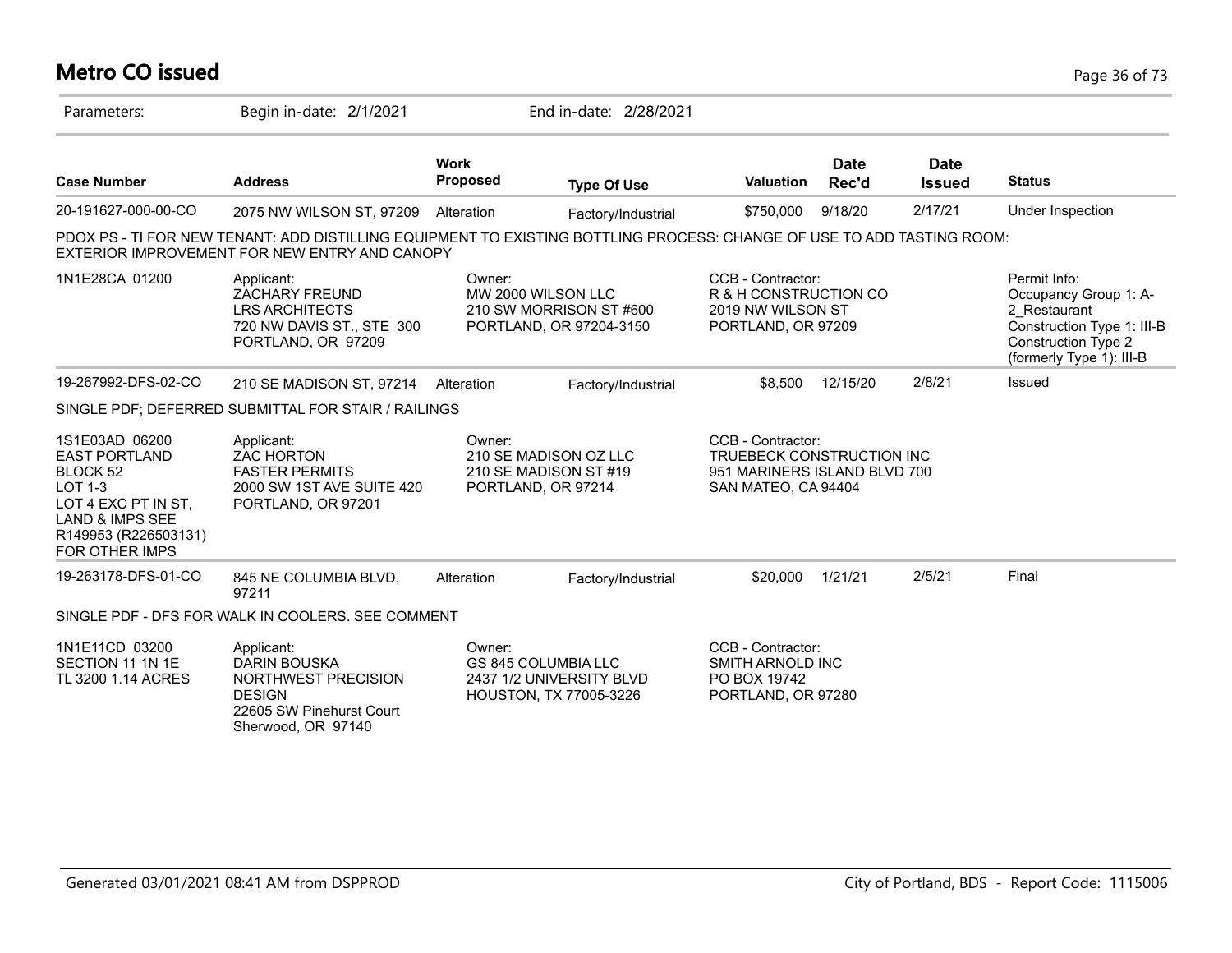# **Metro CO issued** Page 37 of 73

| Parameters:                                                                                                                                                                | Begin in-date: 2/1/2021                                                                                                                                                                                                                          |                                | End in-date: 2/28/2021                                                      |                                                                                                       |               |                              |                                                                                   |
|----------------------------------------------------------------------------------------------------------------------------------------------------------------------------|--------------------------------------------------------------------------------------------------------------------------------------------------------------------------------------------------------------------------------------------------|--------------------------------|-----------------------------------------------------------------------------|-------------------------------------------------------------------------------------------------------|---------------|------------------------------|-----------------------------------------------------------------------------------|
| <b>Case Number</b>                                                                                                                                                         | <b>Address</b>                                                                                                                                                                                                                                   | <b>Work</b><br><b>Proposed</b> | <b>Type Of Use</b>                                                          | <b>Valuation</b>                                                                                      | Date<br>Rec'd | <b>Date</b><br><b>Issued</b> | <b>Status</b>                                                                     |
| 19-267992-DFS-03-CO                                                                                                                                                        | 210 SE MADISON ST, 97214                                                                                                                                                                                                                         | Alteration                     | Factory/Industrial                                                          | \$86,900                                                                                              | 1/8/21        | 2/26/21                      | Issued                                                                            |
| SINGLE PDF - DFS FOR STOREFRONT SYSTEM.                                                                                                                                    |                                                                                                                                                                                                                                                  |                                |                                                                             |                                                                                                       |               |                              |                                                                                   |
| 1S1E03AD 06200<br><b>EAST PORTLAND</b><br>BLOCK 52<br><b>LOT 1-3</b><br>LOT 4 EXC PT IN ST.<br><b>LAND &amp; IMPS SEE</b><br>R149953 (R226503131)<br><b>FOR OTHER IMPS</b> | Applicant:<br><b>ZAC HORTON</b><br><b>FASTER PERMITS</b><br>2000 SW 1ST AVE SUITE 420<br>PORTLAND, OR 97201                                                                                                                                      | Owner:<br>PORTLAND, OR 97214   | 210 SE MADISON OZ LLC<br>210 SE MADISON ST #19                              | CCB - Contractor:<br>TRUEBECK CONSTRUCTION INC<br>951 MARINERS ISLAND BLVD 700<br>SAN MATEO, CA 94404 |               |                              |                                                                                   |
| 20-207308-REV-01-CO                                                                                                                                                        | 12785 NE WHITAKER WAY,<br>97230                                                                                                                                                                                                                  | Alteration                     | Factory/Industrial                                                          | \$1,000                                                                                               | 2/2/21        | 2/24/21                      | Issued                                                                            |
| NARRATIVE FOR DETAILS.                                                                                                                                                     | SINGLE PDF - VALUE-ADDED REVISION TO CREATE BOILER ROOM CEILING AT 8' ABOVE FINISHED FLOOR, AS OPPOSED TO RUNNING IT TO<br>ROOF. CONSTRUCT BOILER ROOM PER 509.4 FIRE/SMOKE REQUIREMENTS AND ELIMINATE NON-REQUIRED FIRE-RATED CONSTRUCTION. SEE |                                |                                                                             |                                                                                                       |               |                              |                                                                                   |
| 1N2E23BA 00500<br>SPACE INDUSTRIAL PK<br>BLOCK <sub>3</sub><br>LOT 2 TL 500                                                                                                | Applicant:<br><b>JEREMY SPURGIN</b><br><b>OUTSIDE ARCHITECTURE</b><br>522 N THOMPSON ST<br>PORTLAND, OR 97227                                                                                                                                    | Owner:<br><b>HONEY LLC</b>     | 21400 SE TILLSTROM RD<br>DAMASCUS, OR 97089-6026                            | CCB - Contractor:<br>TRUE BLUE CONSTRUCTION INC<br>307 SE 30TH AVE<br>PORTLAND, OR 97214              |               |                              |                                                                                   |
| 19-243352-REV-01-CO                                                                                                                                                        | 550 SW OAK ST, 97204                                                                                                                                                                                                                             | Alteration                     | Hotel/Motel                                                                 | \$0                                                                                                   | 1/11/21       | 2/4/21                       | Issued                                                                            |
|                                                                                                                                                                            | SINGLE PDF - REMOVE FROM SCOPE OF WORK: "CONVERT UTILITY ROOM ON 2ND FL TO RESTROOM"                                                                                                                                                             |                                |                                                                             |                                                                                                       |               |                              |                                                                                   |
| 1N1E34CD 06600<br><b>PORTLAND</b><br>BLOCK 82<br>E 1/2 OF LOT 5&6<br><b>LOT 7&amp;8</b>                                                                                    | Applicant:<br>RACHEL SOUSA<br><b>ROSS BUILDERS NW</b><br>3155 SE CENTURY BLVD STE B<br><b>HILLSBORO OR</b>                                                                                                                                       | Owner:<br>#1000                | RLJ C PORTLAND DT LLC<br>3 BETHESDA METRO CENTER<br>BETHESDA, MD 20814-6347 | CCB - Contractor:<br>ROSS BUILDERS NORTHWEST LLC<br>3155 SE CENTURY BLVD STE B<br>HILLSBORO, OR 97123 |               |                              | Permit Info:<br>Occupancy Group 1: A-<br>2 Restaurant<br>Construction Type 1: I-A |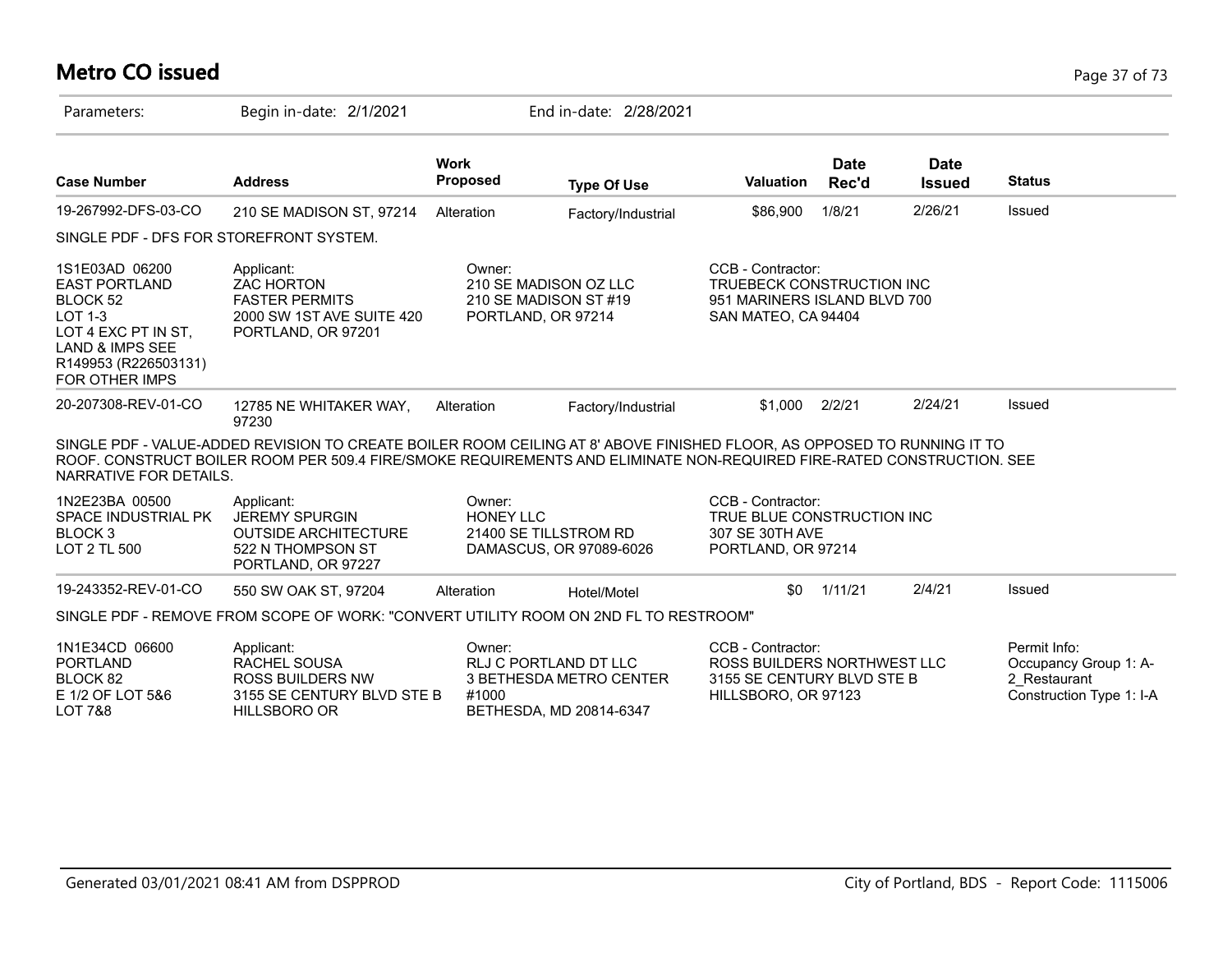# **Metro CO issued** Page 38 of 73

| Parameters:                                                                               | Begin in-date: 2/1/2021                                                                                    |                                | End in-date: 2/28/2021                      |                                                                                                            |                      |                              |                                                                                                                                          |
|-------------------------------------------------------------------------------------------|------------------------------------------------------------------------------------------------------------|--------------------------------|---------------------------------------------|------------------------------------------------------------------------------------------------------------|----------------------|------------------------------|------------------------------------------------------------------------------------------------------------------------------------------|
| <b>Case Number</b>                                                                        | <b>Address</b>                                                                                             | <b>Work</b><br><b>Proposed</b> | <b>Type Of Use</b>                          | <b>Valuation</b>                                                                                           | <b>Date</b><br>Rec'd | <b>Date</b><br><b>Issued</b> | <b>Status</b>                                                                                                                            |
| 19-267072-DFS-13-CO                                                                       | 7000 NE AIRPORT WAY,<br>97218                                                                              | Alteration                     | Institutional                               | \$65,000                                                                                                   | 2/1/21               | 2/1/21                       | Issued                                                                                                                                   |
|                                                                                           | T CORE - Package "A" - DFS-13 - Seismic anchorage of electrical raceways and equipment                     |                                |                                             |                                                                                                            |                      |                              |                                                                                                                                          |
| 1N2E08B 00400<br>SECTION 08 1N 2E<br>TL 400 7.39 ACRES<br>SEE SUB ACCOUNT<br>R705697 (R - | Applicant:<br><b>MIKE COYLE</b><br><b>FASTER PERMITS</b><br>2000 SW 1ST AVE, STE 420<br>PORTLAND, OR 97201 | Owner:<br>PO BOX 3529          | PORT OF PORTLAND<br>PORTLAND, OR 97208-3529 | CCB - Contractor:<br><b>HOFFMAN SKANSKA LLC</b><br>389 INTERPACE PARKWAY 5TH FLOOR<br>PARSIPPANY, NJ 07054 |                      |                              |                                                                                                                                          |
| 19-140299-DFS-07-CO                                                                       | 7000 NE AIRPORT WAY,<br>97218                                                                              | Alteration                     | Institutional                               | \$8,000,000                                                                                                | 2/4/21               | 2/5/21                       | Issued                                                                                                                                   |
|                                                                                           | PDX AIRPORT - CONCOURSE B - DFS 07 - Seismic anchorage of electrical equipment                             |                                |                                             |                                                                                                            |                      |                              |                                                                                                                                          |
| 1N2E08B 00400<br>SECTION 08 1N 2E<br>TL 400 7.39 ACRES<br>SEE SUB ACCOUNT<br>R705697 (R - | Applicant:<br>Mike Coyle<br><b>Faster Permits</b><br>2000 SW 1st Avenue, Suite 420<br>Portland, OR 97201   | Owner:<br>PO BOX 3529          | PORT OF PORTLAND<br>PORTLAND, OR 97208-3529 | CCB - Contractor:<br>HOFFMAN SKANSKA LLC<br>389 INTERPACE PARKWAY 5TH FLOOR<br>PARSIPPANY, NJ 07054        |                      |                              | Permit Info:<br>Occupancy Group 1: A-<br>2 Nightclub<br>Construction Type 1: I-A<br><b>Construction Type 2</b><br>(formerly Type 1): I-A |
| 19-140299-DFS-09-CO                                                                       | 7000 NE AIRPORT WAY,<br>97218                                                                              | Alteration                     | Institutional                               | \$4,500,000                                                                                                | 2/4/21               | 2/5/21                       | Issued                                                                                                                                   |
|                                                                                           | PDX AIRPORT - CONCOURSE B - DFS 09 - Seismic bracing of mechanical and plumbing piping equipment           |                                |                                             |                                                                                                            |                      |                              |                                                                                                                                          |
| 1N2E08B 00400<br>SECTION 08 1N 2E<br>TL 400 7.39 ACRES<br>SEE SUB ACCOUNT<br>R705697 (R   | Applicant:<br>Mike Coyle<br><b>Faster Permits</b><br>2000 SW 1st Avenue, Suite 420<br>Portland, OR 97201   | Owner:<br>PO BOX 3529          | PORT OF PORTLAND<br>PORTLAND, OR 97208-3529 | CCB - Contractor:<br><b>HOFFMAN SKANSKA LLC</b><br>389 INTERPACE PARKWAY 5TH FLOOR<br>PARSIPPANY, NJ 07054 |                      |                              | Permit Info:<br>Occupancy Group 1: A-<br>2 Nightclub<br>Construction Type 1: I-A<br><b>Construction Type 2</b><br>(formerly Type 1): I-A |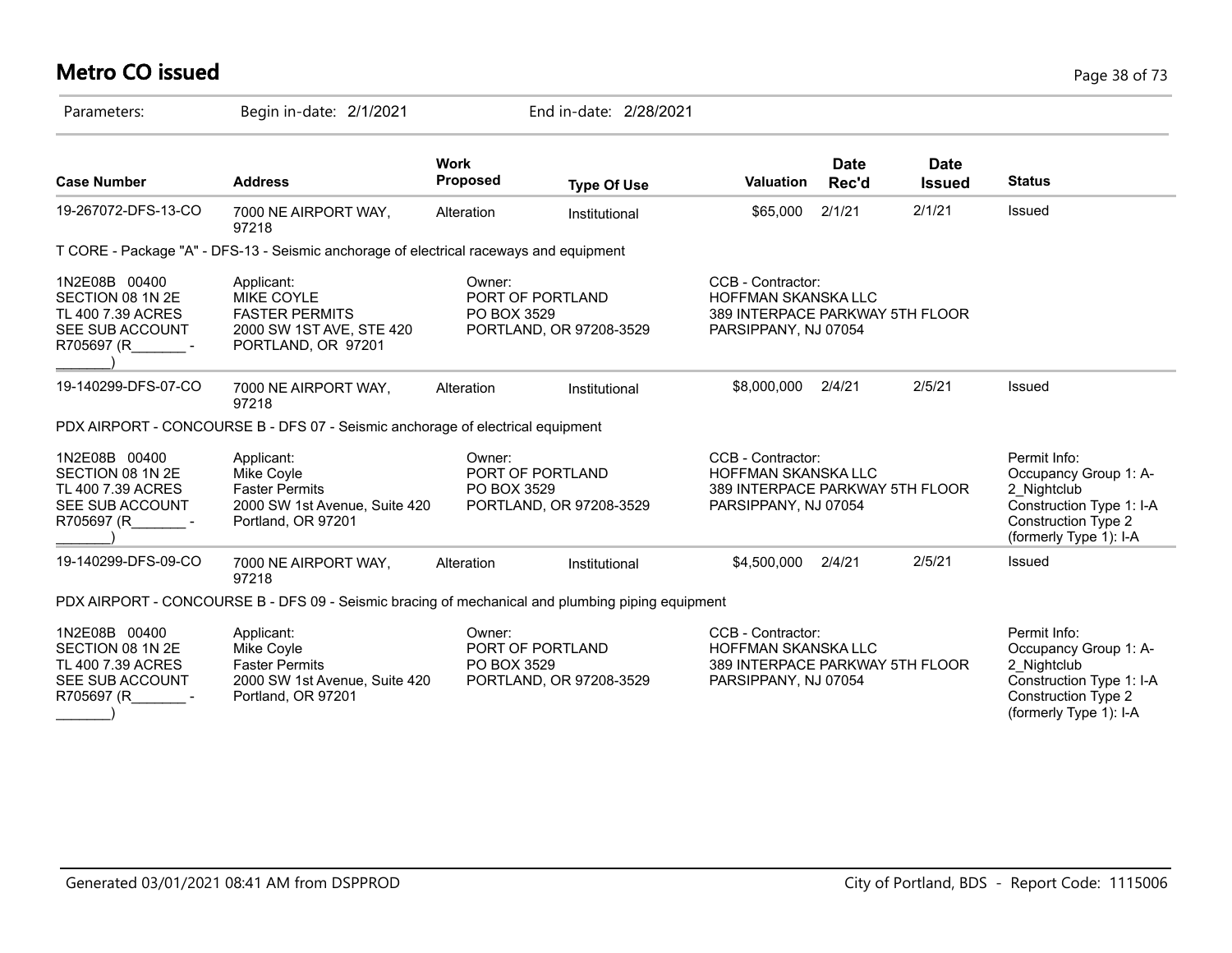# **Metro CO issued** Page 39 of 73

| Parameters:                                                                                      | Begin in-date: 2/1/2021                                                                                  |                                | End in-date: 2/28/2021                      |                                                                                                            |                      |                              |                                                                                                                                                   |
|--------------------------------------------------------------------------------------------------|----------------------------------------------------------------------------------------------------------|--------------------------------|---------------------------------------------|------------------------------------------------------------------------------------------------------------|----------------------|------------------------------|---------------------------------------------------------------------------------------------------------------------------------------------------|
| <b>Case Number</b>                                                                               | <b>Address</b>                                                                                           | <b>Work</b><br><b>Proposed</b> | <b>Type Of Use</b>                          | <b>Valuation</b>                                                                                           | <b>Date</b><br>Rec'd | <b>Date</b><br><b>Issued</b> | <b>Status</b>                                                                                                                                     |
| 19-267072-DFS-16-CO                                                                              | 7000 NE AIRPORT WAY,<br>97218                                                                            | Alteration                     | Institutional                               | \$55,000                                                                                                   | 2/4/21               | 2/5/21                       | <b>Issued</b>                                                                                                                                     |
|                                                                                                  | T CORE - Package "A" - DFS-16 - Seismic attachment of medium voltage switchgear (Base for E5D1-4CD)      |                                |                                             |                                                                                                            |                      |                              |                                                                                                                                                   |
| 1N2E08B 00400<br>SECTION 08 1N 2E<br>TL 400 7.39 ACRES<br><b>SEE SUB ACCOUNT</b><br>R705697 (R - | Applicant:<br>MIKE COYLE<br><b>FASTER PERMITS</b><br>2000 SW 1ST AVE, STE 420<br>PORTLAND, OR 97201      | Owner:<br>PO BOX 3529          | PORT OF PORTLAND<br>PORTLAND, OR 97208-3529 | CCB - Contractor:<br><b>HOFFMAN SKANSKA LLC</b><br>389 INTERPACE PARKWAY 5TH FLOOR<br>PARSIPPANY, NJ 07054 |                      |                              | Permit Info:<br>Occupancy Group 1: A-<br>3 Assembly - General<br>Construction Type 1: I-A<br><b>Construction Type 2</b><br>(formerly Type 1): I-A |
| 19-140299-DFS-10-CO                                                                              | 7000 NE AIRPORT WAY,<br>97218                                                                            | Alteration                     | Institutional                               | \$50,000                                                                                                   | 2/17/21              | 2/26/21                      | Issued                                                                                                                                            |
|                                                                                                  | PDX AIRPORT - CONCOURSE B - DFS 10 - Fall protection                                                     |                                |                                             |                                                                                                            |                      |                              |                                                                                                                                                   |
| 1N2E08B 00400<br>SECTION 08 1N 2E<br>TL 400 7.39 ACRES<br>SEE SUB ACCOUNT<br>R705697 (R          | Applicant:<br>Mike Coyle<br><b>Faster Permits</b><br>2000 SW 1st Avenue, Suite 420<br>Portland, OR 97201 | Owner:<br>PO BOX 3529          | PORT OF PORTLAND<br>PORTLAND, OR 97208-3529 | CCB - Contractor:<br>HOFFMAN SKANSKA LLC<br>389 INTERPACE PARKWAY 5TH FLOOR<br>PARSIPPANY, NJ 07054        |                      |                              |                                                                                                                                                   |
| 19-140299-DFS-08-CO                                                                              | 7000 NE AIRPORT WAY,<br>97218                                                                            | Alteration                     | Institutional                               | \$275,000                                                                                                  | 2/18/21              | 2/24/21                      | Issued                                                                                                                                            |
|                                                                                                  | PDX AIRPORT - CONCOURSE B - DFS 08 - Apron lighting - light pole structures and foundations              |                                |                                             |                                                                                                            |                      |                              |                                                                                                                                                   |
| 1N2E08B 00400<br>SECTION 08 1N 2E<br>TL 400 7.39 ACRES<br>SEE SUB ACCOUNT<br>R705697 (R          | Applicant:<br>Mike Coyle<br><b>Faster Permits</b><br>2000 SW 1st Avenue, Suite 420<br>Portland, OR 97201 | Owner:<br>PO BOX 3529          | PORT OF PORTLAND<br>PORTLAND, OR 97208-3529 | CCB - Contractor:<br><b>HOFFMAN SKANSKA LLC</b><br>389 INTERPACE PARKWAY 5TH FLOOR<br>PARSIPPANY, NJ 07054 |                      |                              | Permit Info:<br>Occupancy Group 1: A-<br>2 Nightclub<br>Construction Type 1: I-A<br><b>Construction Type 2</b><br>(formerly Type 1): I-A          |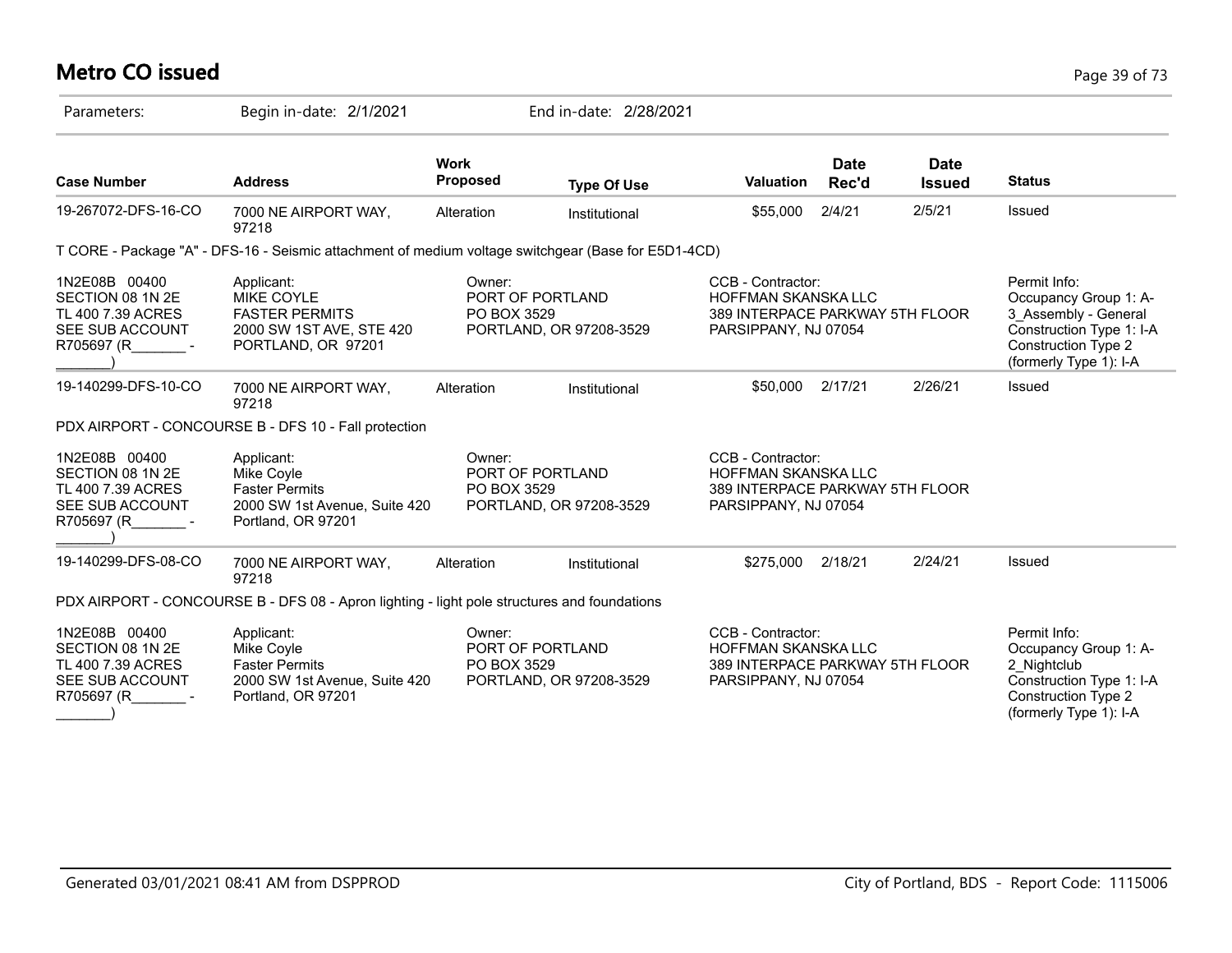# **Metro CO issued** Page 40 of 73

| Parameters:                                                                             | Begin in-date: 2/1/2021                                                                                                                                                                                                          |                                                | End in-date: 2/28/2021                                                                                                       |                                                                                                                                         |                      |                              |                                                                                                                                                   |
|-----------------------------------------------------------------------------------------|----------------------------------------------------------------------------------------------------------------------------------------------------------------------------------------------------------------------------------|------------------------------------------------|------------------------------------------------------------------------------------------------------------------------------|-----------------------------------------------------------------------------------------------------------------------------------------|----------------------|------------------------------|---------------------------------------------------------------------------------------------------------------------------------------------------|
| <b>Case Number</b>                                                                      | <b>Address</b>                                                                                                                                                                                                                   | Work<br><b>Proposed</b>                        | <b>Type Of Use</b>                                                                                                           | Valuation                                                                                                                               | <b>Date</b><br>Rec'd | <b>Date</b><br><b>Issued</b> | <b>Status</b>                                                                                                                                     |
| 19-267072-DFS-15-CO                                                                     | 7000 NE AIRPORT WAY,<br>97218                                                                                                                                                                                                    | Alteration                                     | Institutional                                                                                                                | \$10,000                                                                                                                                | 2/4/21               | 2/5/21                       | Issued                                                                                                                                            |
|                                                                                         | T CORE - Package "A" - DFS-15 - Seismic attachment of low voltage transformer in Room C1225                                                                                                                                      |                                                |                                                                                                                              |                                                                                                                                         |                      |                              |                                                                                                                                                   |
| 1N2E08B 00400<br>SECTION 08 1N 2E<br>TL 400 7.39 ACRES<br>SEE SUB ACCOUNT<br>R705697 (R | Applicant:<br>MIKE COYLE<br><b>FASTER PERMITS</b><br>2000 SW 1ST AVE, STE 420<br>PORTLAND, OR 97201                                                                                                                              | Owner:<br>PO BOX 3529                          | PORT OF PORTLAND<br>PORTLAND, OR 97208-3529                                                                                  | CCB - Contractor:<br>HOFFMAN SKANSKA LLC<br>389 INTERPACE PARKWAY 5TH FLOOR<br>PARSIPPANY, NJ 07054                                     |                      |                              | Permit Info:<br>Occupancy Group 1: A-<br>3 Assembly - General<br>Construction Type 1: I-A<br><b>Construction Type 2</b><br>(formerly Type 1): I-A |
| 18-280717-000-00-CO                                                                     | 3550 SE POWELL BLVD,<br>97202                                                                                                                                                                                                    | Alteration                                     | Mercantile                                                                                                                   | \$400,000                                                                                                                               | 12/19/18             | 2/1/21                       | Final                                                                                                                                             |
|                                                                                         | SHELL AND CORE IMPROVEMENTS TO PORTION OF AN EXISTING ONE STORY BUILDING, CONCRETE AND WOOD FRAMED, OVER CRAWL SPACE.<br>NEW STOREFRONT, PLUMBING FIXTURES, FIRE PROTECTION AND ALARM SYSTEMS, AND SEISMIC UPGRADE/STRENGTHENING |                                                |                                                                                                                              |                                                                                                                                         |                      |                              |                                                                                                                                                   |
| 1S1E12DB 00300                                                                          | Applicant:<br><b>ERIK MATTHEWS</b><br><b>EM ARCHITECTURE LLC</b><br>2712 SE 47TH AVE<br>PORTLAND, OR 97206                                                                                                                       | Owner:<br>Owner:<br><b>N&amp;NRES VIII LLC</b> | POWELL BLVD PROPERTY LLC<br>900 SW 13TH AVE #90<br>PORTLAND, OR 97205-1707<br>900 SW 13TH AVE #90<br>PORTLAND, OR 97205-1707 | CCB - Contractor:<br>PAT BRADY<br>WESTERN CONSTRUCTION SERVICES<br>INC A CORP OF WA<br>2300 E 3RD LOOP SUITE 110<br>VANCOUVER, WA 98661 |                      |                              | Permit Info:<br>Occupancy Group 1: A-<br>2 Restaurant<br>Construction Type 1: V-B<br>Construction Type 2<br>(formerly Type 1): V-B                |
| 18-280717-STR-02-CO                                                                     | 3550 SE POWELL BLVD,<br>97202                                                                                                                                                                                                    | Alteration                                     | Mercantile                                                                                                                   | \$100,000                                                                                                                               | 1/31/21              | 2/1/21                       | Final                                                                                                                                             |
|                                                                                         | PHASE 2; INSTALLATION OF THE ADDITIONAL GRAVITY SUPPORT AT THE EXISTING BOW STRING TRUSSES; BOW STRING TRUSS<br>STRENGTHENING; AND SEISMIC STRENGTHENING OF COMPONENTS BELOW THE ROOF STRUCTURE BETWEEN GRIDS A TO E AND 1 TO 5  |                                                |                                                                                                                              |                                                                                                                                         |                      |                              |                                                                                                                                                   |
| 1S1E12DB 00300                                                                          | Applicant:<br><b>ERIK MATTHEWS</b><br><b>EM ARCHITECTURE LLC</b><br>2712 SE 47TH AVE<br>PORTLAND, OR 97206                                                                                                                       | Owner:<br>Owner:<br><b>N&amp;NRES VIII LLC</b> | POWELL BLVD PROPERTY LLC<br>900 SW 13TH AVE #90<br>PORTLAND, OR 97205-1707<br>900 SW 13TH AVE #90<br>PORTLAND, OR 97205-1707 | CCB - Contractor:<br>PAT BRADY<br>WESTERN CONSTRUCTION SERVICES<br>INC A CORP OF WA<br>2300 E 3RD LOOP SUITE 110<br>VANCOUVER, WA 98661 |                      |                              | Permit Info:<br>Occupancy Group 1: A-<br>2 Restaurant<br>Construction Type 1: V-B<br><b>Construction Type 2</b><br>(formerly Type 1): V-B         |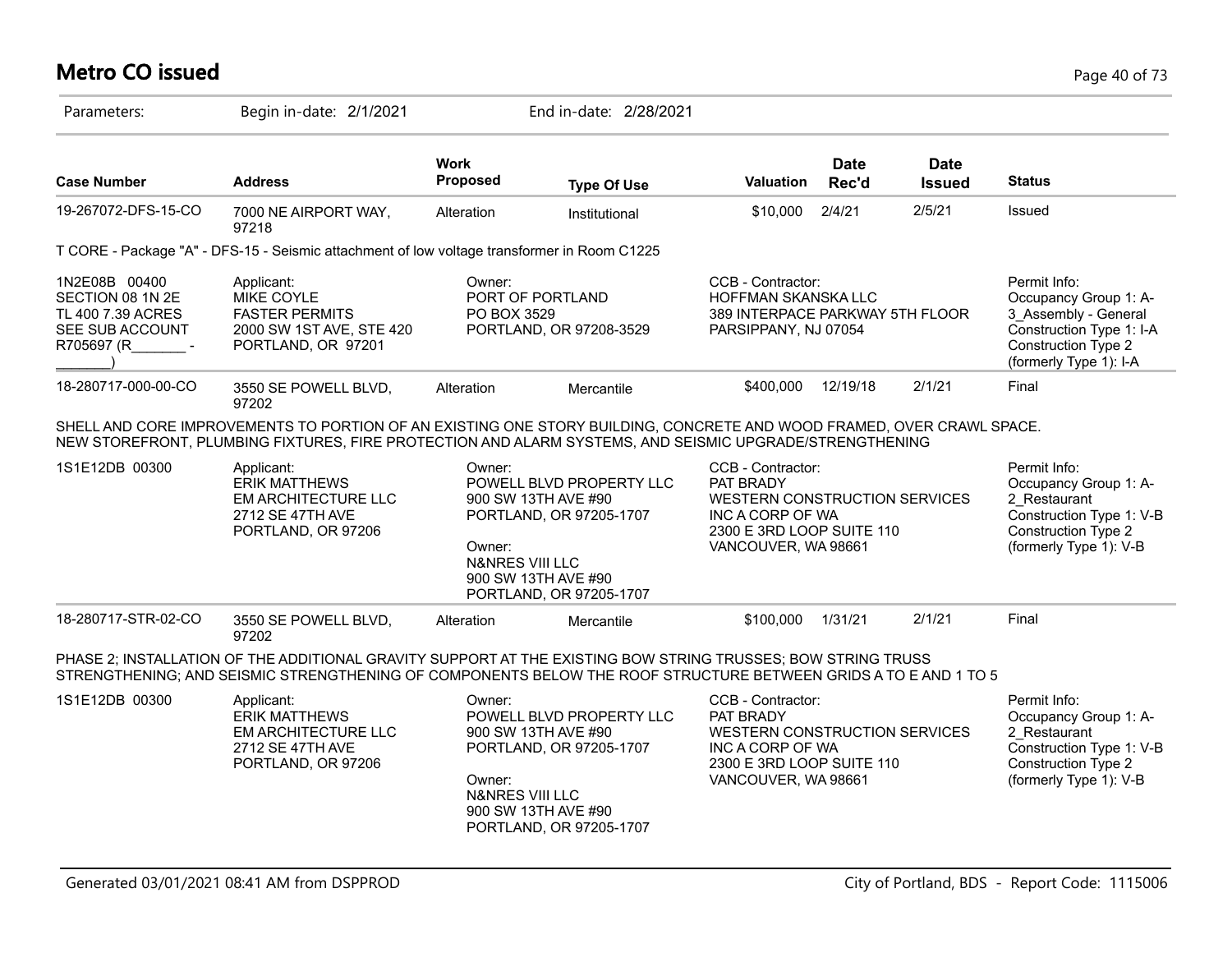# **Metro CO issued** Page 41 of 73

| Parameters:                                                 | Begin in-date: 2/1/2021                                                                                                                                                          |                                           | End in-date: 2/28/2021                                              |                                                                                                              |                      |                              |                                                                                                                                                                     |
|-------------------------------------------------------------|----------------------------------------------------------------------------------------------------------------------------------------------------------------------------------|-------------------------------------------|---------------------------------------------------------------------|--------------------------------------------------------------------------------------------------------------|----------------------|------------------------------|---------------------------------------------------------------------------------------------------------------------------------------------------------------------|
| <b>Case Number</b>                                          | <b>Address</b>                                                                                                                                                                   | <b>Work</b><br>Proposed                   | <b>Type Of Use</b>                                                  | <b>Valuation</b>                                                                                             | <b>Date</b><br>Rec'd | <b>Date</b><br><b>Issued</b> | <b>Status</b>                                                                                                                                                       |
| 19-267742-DFS-01-CO                                         | 4030 NE HALSEY ST, 97232                                                                                                                                                         | Alteration                                | Mercantile                                                          | \$500                                                                                                        | 11/3/20              | 2/9/21                       | Under Inspection                                                                                                                                                    |
| SINGLE PDF; ATTACHMENT OF EQUIPMENT                         |                                                                                                                                                                                  |                                           |                                                                     |                                                                                                              |                      |                              |                                                                                                                                                                     |
| 1N1E36AA 00200<br>LAURELHURST<br>BLOCK 44<br>LOT 1-8 TL 200 | Applicant:<br><b>AMANDA BOSTIC</b><br>AMERICAN HEATING, INC.<br>5035 SE 24TH AVE<br>PORTLAND OR 97202                                                                            | Owner:<br>LLC.<br>PO BOX 9456             | WILSHIRE LUCAS INVESTMENTS<br>MINNEAPOLIS, MN 55440-9456            | CCB - Contractor:<br>AMERICAN HEATING INC<br>5035 SE 24TH AVENUE<br>PORTLAND, OR 97202-4765                  |                      |                              | Permit Info:<br>Occupancy Group 1:<br>M_Store, Service Station<br>Construction Type 1: III-B<br><b>Construction Type 2</b><br>(formerly Type 1): III-B              |
| 19-231493-REV-03-CO                                         | 1601 NE COLUMBIA BLVD,<br>97211                                                                                                                                                  | Alteration                                | Mercantile                                                          | \$0                                                                                                          | 10/27/20             | 2/24/21                      | Issued                                                                                                                                                              |
| OUTSIDE THE BUILDING. W/ 20-207973-MT                       | SINGLE PDF - VALUE ADDED REVISION TO ADD DUST CONTROL SYSTEM AND FOOTING SUPPORT FOR THE DUST CONTAINER LOCATED                                                                  |                                           |                                                                     |                                                                                                              |                      |                              |                                                                                                                                                                     |
| 1N1E11DC 00500<br>SECTION 11 1N 1E<br>TL 500 1.87 ACRES     | Applicant:<br><b>MARTIN CHABOT</b><br><b>SWINERTON BUILDERS</b><br>342 SW 2ND AVE<br>PORTLAND, OR 97204                                                                          | Owner:                                    | 1601 NE COLUMBIA LLC<br>5510 SW SWEETBRIAR ST<br>PORTLAND, OR 97221 | CCB - Contractor:<br><b>SWINERTON BUILDERS INC</b><br>2001 CLAYTON ROAD 7TH FLOOR LEGAL<br>CONCORD, CA 94520 |                      |                              | Permit Info:<br>Occupancy Group 1: S-<br>1_Storage - Moderate<br>Hazard, Warehouse<br>Construction Type 1: III-B<br>Construction Type 2<br>(formerly Type 1): III-B |
| 19-270303-REV-01-CO                                         | 1821 NE 33RD AVE, 97212                                                                                                                                                          | Alteration                                | Mercantile                                                          | \$0                                                                                                          | 2/19/21              | 2/19/21                      | Issued                                                                                                                                                              |
|                                                             | SINGLE PDF - REMOVE EXISTING MEZZANINE AND CHANGE ROOF PLAN. MISC CHANGES DUE TO FIELD CONDITIONS. SEE REVISION WRITE UP<br>FOR DETAILED LIST OF CHANGES. W/ 19-270310-REV-01 MT |                                           |                                                                     |                                                                                                              |                      |                              |                                                                                                                                                                     |
| 1N1E25CD 03900                                              | Applicant:<br><b>TERRI DOUGLAS</b><br>NORR ARCH./ENGINERING PC<br>150 JEFFERSON AVE #1300<br>DETROIT MI 48226                                                                    | Owner:<br>MJH LAND LLC<br>1 CVS DR        | WOONSOCKET, RI 02895                                                | CCB - Contractor:<br>SOLEX CONTRACTING INC<br>42146 REMINGTON AVE<br>TEMECULA, CA 92590                      |                      |                              | Permit Info:<br>Occupancy Group 1:<br>M_Store, Service Station<br>Construction Type 1: V-A                                                                          |
| 19-270303-DFS-03-CO                                         | 1821 NE 33RD AVE, 97212                                                                                                                                                          | Alteration                                | Mercantile                                                          | \$38,030                                                                                                     | 11/12/20             | 2/1/21                       | Issued                                                                                                                                                              |
|                                                             | SINGLE PDF; DEFERRED SUBMITTAL FOR STOREFRONT                                                                                                                                    |                                           |                                                                     |                                                                                                              |                      |                              |                                                                                                                                                                     |
| 1N1E25CD 03900                                              | Applicant:<br><b>TERRI DOUGLAS</b><br>NORR ARCH./ENGINERING PC<br>150 JEFFERSON AVE #1300<br>DETROIT MI 48226                                                                    | Owner:<br><b>MJH LAND LLC</b><br>1 CVS DR | WOONSOCKET, RI 02895                                                | CCB - Contractor:<br>SOLEX CONTRACTING INC<br>42146 REMINGTON AVE<br>TEMECULA, CA 92590                      |                      |                              |                                                                                                                                                                     |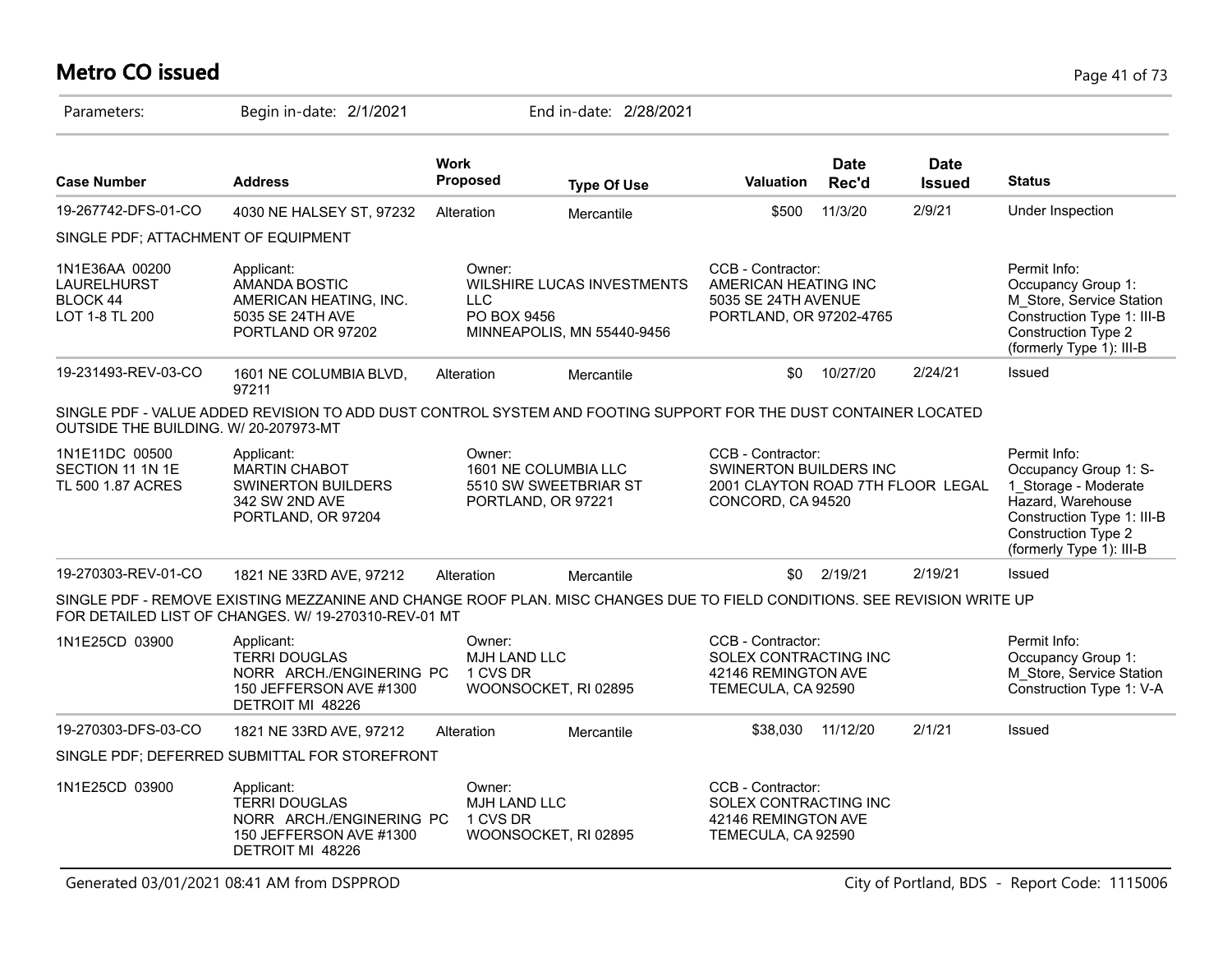# **Metro CO issued** Page 42 of 73

| Parameters:                                                                       | Begin in-date: 2/1/2021                                                                                                          |                                                                                 | End in-date: 2/28/2021                             |                                                                                                           |                      |                              |                                                                                             |
|-----------------------------------------------------------------------------------|----------------------------------------------------------------------------------------------------------------------------------|---------------------------------------------------------------------------------|----------------------------------------------------|-----------------------------------------------------------------------------------------------------------|----------------------|------------------------------|---------------------------------------------------------------------------------------------|
| <b>Case Number</b>                                                                | <b>Address</b>                                                                                                                   | <b>Work</b><br><b>Proposed</b>                                                  | <b>Type Of Use</b>                                 | Valuation                                                                                                 | <b>Date</b><br>Rec'd | <b>Date</b><br><b>Issued</b> | <b>Status</b>                                                                               |
| 19-270303-DFS-04-CO                                                               | 1821 NE 33RD AVE, 97212                                                                                                          | Alteration                                                                      | Mercantile                                         | \$37,784                                                                                                  | 11/23/20             | 2/2/21                       | Issued                                                                                      |
|                                                                                   | SINGLE PDF; DEFERRED SUBMITTAL FOR WALK IN COOLER                                                                                |                                                                                 |                                                    |                                                                                                           |                      |                              |                                                                                             |
| 1N1E25CD 03900                                                                    | Applicant:<br><b>TERRI DOUGLAS</b><br>NORR ARCH./ENGINERING PC<br>150 JEFFERSON AVE #1300<br>DETROIT MI 48226                    | Owner:<br>MJH LAND LLC<br>1 CVS DR<br>WOONSOCKET, RI 02895                      |                                                    | CCB - Contractor:<br>SOLEX CONTRACTING INC<br>42146 REMINGTON AVE<br>TEMECULA, CA 92590                   |                      |                              | Permit Info:<br>Occupancy Group 1:<br>M_Store, Service Station<br>Construction Type 1: V-A  |
| 19-270303-DFS-05-CO                                                               | 1821 NE 33RD AVE, 97212                                                                                                          | Alteration                                                                      | Mercantile                                         | \$34,600                                                                                                  | 12/17/20             | 2/17/21                      | Issued                                                                                      |
|                                                                                   | SINGLE PDF; DEFERRED SUBMITTAL FOR RTU SCREENS                                                                                   |                                                                                 |                                                    |                                                                                                           |                      |                              |                                                                                             |
| 1N1E25CD 03900                                                                    | Applicant:<br><b>TERRI DOUGLAS</b><br>NORR ARCH./ENGINERING PC<br>150 JEFFERSON AVE #1300<br>DETROIT MI 48226                    | Owner:<br>MJH LAND LLC<br>1 CVS DR<br>WOONSOCKET, RI 02895                      |                                                    | CCB - Contractor:<br>SOLEX CONTRACTING INC<br>42146 REMINGTON AVE<br>TEMECULA, CA 92590                   |                      |                              |                                                                                             |
| 20-176386-REV-01-CO                                                               | 1445 NE WEIDLER ST, 97232 Alteration                                                                                             |                                                                                 | Mercantile                                         | \$0                                                                                                       | 2/12/21              | 2/24/21                      | Issued                                                                                      |
|                                                                                   | SINGLE PDF - REVISION TO REMOVE 2-HOUR WALL REQUIREMENT.                                                                         |                                                                                 |                                                    |                                                                                                           |                      |                              |                                                                                             |
| 1N1E26DC 13400                                                                    | Applicant:<br><b>AMY HODGSON</b><br><b>STATE PERMITS</b><br>319 ELAINES CT<br>DODGEVILLE, WI 53533                               | Owner:<br>200 INTERNATIONAL WAY                                                 | NE BROADWAY PARTNERS<br>SPRINGFIELD, OR 97477-1186 | CCB - Contractor:<br><b>BCI NATIONAL INC</b><br>3158 S. MAIN STREET<br>SALT LAKE CITY, UT 84115           |                      |                              | Permit Info:<br>Occupancy Group 1:<br>M Store, Service Station<br>Construction Type 1: V-B  |
| 21-003128-000-00-CO                                                               | 2281 NW GLISAN ST, 97210                                                                                                         | Alteration                                                                      | Mercantile                                         | \$82,496                                                                                                  | 1/13/21              | 2/24/21                      | Issued                                                                                      |
|                                                                                   | SINGLE PDF - TENANT IMPROVEMENT FOR NEW RETAIL TENANT, NEW WALL AND DOOR TO CREATE STORAGE ROOM.                                 |                                                                                 |                                                    |                                                                                                           |                      |                              |                                                                                             |
| 1N1E33CB 80001<br><b>GLISAN STREET</b><br><b>CONDOMINIUMS</b><br>LOT <sub>1</sub> | Applicant:<br><b>LORRAINE GUTHERIE</b><br><b>LORRAINE GUTHERIE</b><br>ARCHITECT, INC.<br>2748 SW PATTON CT<br>PORTLAND, OR 97201 | Owner:<br><b>DOWNSTAIRS LLC</b><br>2281 NW GLISAN ST #302<br>PORTLAND, OR 97210 |                                                    | CCB - Contractor:<br>ALGONQUIN CONSTRUCTION INC<br>2281 NW GLISAN ST SUITE 302<br>PORTLAND, OR 97210-3418 |                      |                              | Permit Info:<br>Occupancy Group 1:<br>M_Store, Service Station<br>Construction Type 1: II-B |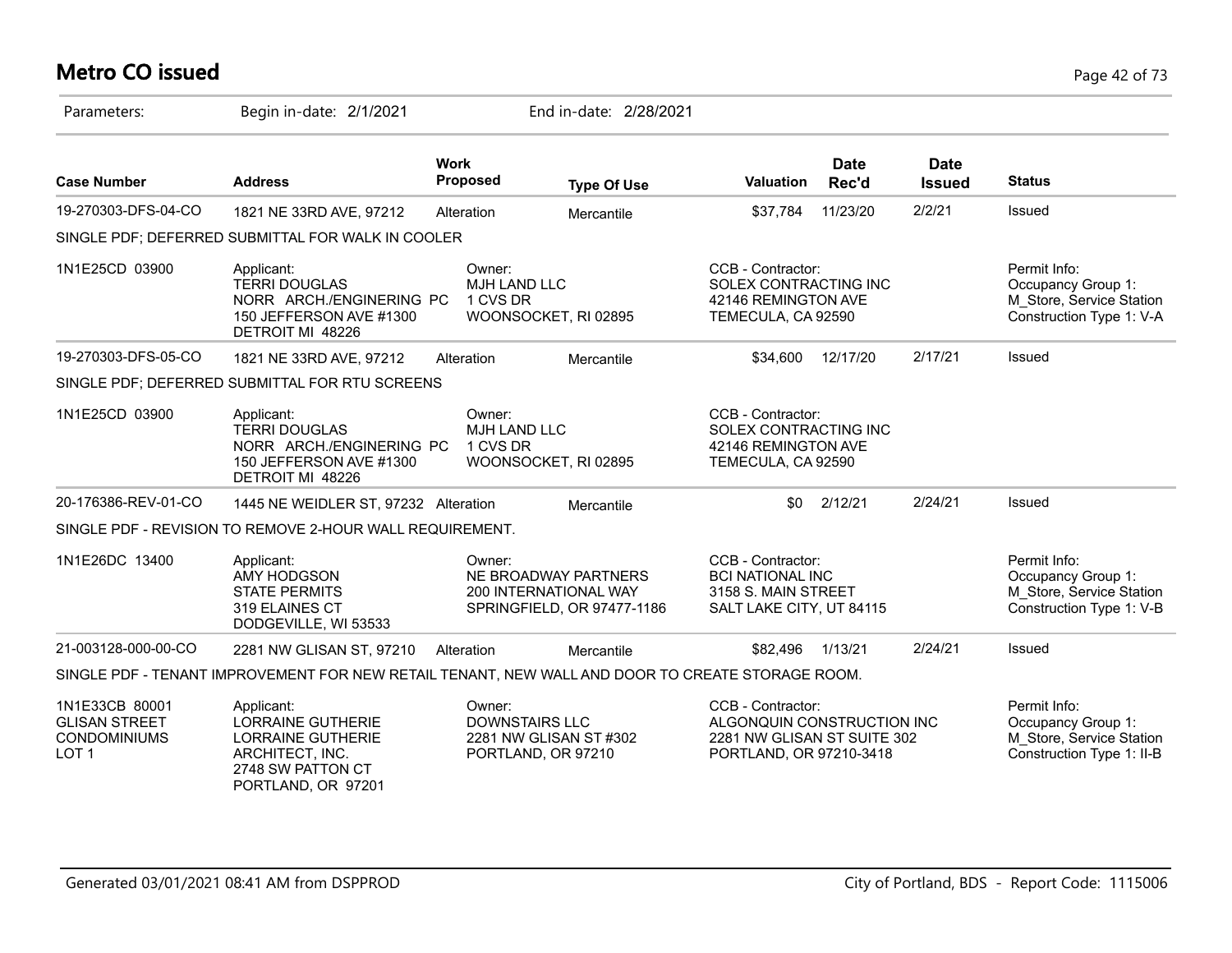# **Metro CO issued** Page 43 of 73

| Parameters:                                             | Begin in-date: 2/1/2021                                                                                                                                                                                                                                       |                                         | End in-date: 2/28/2021                                              |                                                                                                       |                      |                              |                                                                                                                                                                            |
|---------------------------------------------------------|---------------------------------------------------------------------------------------------------------------------------------------------------------------------------------------------------------------------------------------------------------------|-----------------------------------------|---------------------------------------------------------------------|-------------------------------------------------------------------------------------------------------|----------------------|------------------------------|----------------------------------------------------------------------------------------------------------------------------------------------------------------------------|
| <b>Case Number</b>                                      | <b>Address</b>                                                                                                                                                                                                                                                | <b>Work</b><br>Proposed                 | <b>Type Of Use</b>                                                  | <b>Valuation</b>                                                                                      | <b>Date</b><br>Rec'd | <b>Date</b><br><b>Issued</b> | <b>Status</b>                                                                                                                                                              |
| 21-000278-000-00-CO                                     | 95 NE GRAND AVE, 97232                                                                                                                                                                                                                                        | Alteration                              | Mercantile                                                          | \$10,000                                                                                              | 1/13/21              | 2/18/21                      | <b>Issued</b>                                                                                                                                                              |
|                                                         | SINGLE PDF - SHELL IMPROVEMENT, NEW ACCESSIBLE RESTROOM. NO OCCUPANCY THIS PERMIT. Change design occupancy from R-2 to M.                                                                                                                                     |                                         |                                                                     |                                                                                                       |                      |                              |                                                                                                                                                                            |
| 1N1E35CB 08900                                          | Applicant:<br><b>DARIN BOUSKA</b><br>NW PRECISION DESIGN<br>17407 SW INKSTER DR<br>SHERWOOD, OR 97140                                                                                                                                                         | Owner:<br>353 N CLARK ST                | MFREVF III - BURNSIDE LLC<br>CHICAGO, IL 60654                      | CCB - Contractor:<br>BNK CONSTRUCTION INC<br>45 82ND DR STE 53 B<br>GLADSTONE, OR 97027-2562          |                      |                              | Permit Info:<br>Occupancy Group 1:<br>M_Store, Service Station<br>Construction Type 1: I-A                                                                                 |
| 19-248038-000-00-CO                                     | 14021 NE GLISAN ST, 97230 Alteration                                                                                                                                                                                                                          |                                         | Storage                                                             | \$74,042 11/7/19                                                                                      |                      | 2/10/21                      | <b>Issued</b>                                                                                                                                                              |
|                                                         | ACESSIBLE PARKING UPGRADES AND TREE PLANTING ON PARKING LOT OF VON-EBERT BREWING RESTAURANT. INCLUDES REMOVING<br>PORTION OF ASHPHALT AND REPLACE WITH PLANTER AND ACCESSIBLE PATH AND, RELOCATE ACCESSIBILE PARKING SPOTS.                                   |                                         |                                                                     |                                                                                                       |                      |                              |                                                                                                                                                                            |
| 1N2E35A 00300<br>SECTION 35 1N 2E<br>TL 300 1.96 ACRES  | Applicant:<br><b>GARY SHEPHERD</b><br>OFFICE OF METRO ATTORNEY<br>600 NE GRAND AVE<br>PORTLAND OR 97232                                                                                                                                                       | Owner:<br><b>METRO</b><br>111 W 39TH ST | VANCOUVER, WA 98660                                                 | CCB - Contractor:<br>MJ HUGHES CONSTRUCTION INC<br>11510 NE 87TH AVE<br>VANCOUVER, WA 98662           |                      |                              | Permit Info:<br>Occupancy Group 1: A-<br>2 Nightclub<br>Construction Type 1: V-B                                                                                           |
| 20-221772-000-00-CO                                     | 1601 NE COLUMBIA BLVD,<br>97211                                                                                                                                                                                                                               | Alteration                              | Storage                                                             | \$20,000                                                                                              | 12/9/20              | 2/25/21                      | Issued                                                                                                                                                                     |
|                                                         | SINGLE PDF: INSTALLATION OF HIGH PILE STORAGE RACKING FOR EXISTING WAREHOUSE.                                                                                                                                                                                 |                                         |                                                                     |                                                                                                       |                      |                              |                                                                                                                                                                            |
| 1N1E11DC 00500<br>SECTION 11 1N 1E<br>TL 500 1.87 ACRES | Applicant:<br><b>MARTIN CHABOT</b><br><b>SWINERTON BUILDERS</b><br>342 SW 2ND AVE<br>PORTLAND OR 97211                                                                                                                                                        | Owner:                                  | 1601 NE COLUMBIA LLC<br>5510 SW SWEETBRIAR ST<br>PORTLAND, OR 97221 | CCB - Contractor:<br>SWINERTON BUILDERS INC<br>2001 CLAYTON ROAD 7TH FLOOR LEGAL<br>CONCORD, CA 94520 |                      |                              | Permit Info:<br>Occupancy Group 1: S-<br>1_Storage - Moderate<br>Hazard, Warehouse<br>Construction Type 1: III-B<br><b>Construction Type 2</b><br>(formerly Type 1): III-B |
| 20-205319-000-00-CO                                     | 2041 NW MILLER RD                                                                                                                                                                                                                                             | Alteration                              | Utility                                                             | \$15,000                                                                                              | 10/20/20             | 2/8/21                       | Issued                                                                                                                                                                     |
| KIT, W/ 1 ASKI CARD/ABILCARDS, INDSTALL                 | SINGLE PDF - PERSONAL WIRELESS SERVICE FACILITY - WIRELESS ROOF TOP - APPLICATION #3 - INSTALL 3 RRH, RELOCAT 6 ANTENNAS, AND<br>RELOCATE 9 AIRSCALE DUAL RRH AT ANTENNA ARRAY. INSTALL 1 RECTIFIER IN EXISTING POWER PLANT, INSTALL 1 ABIA CARD, 1 5G GROWTH |                                         |                                                                     |                                                                                                       |                      |                              |                                                                                                                                                                            |
| 1N1W26CC 00103                                          | Applicant:<br><b>BRYSON BURGHARDT</b><br><b>SMARTLINK GROUP</b><br>11232 120TH AVE NE, SUITE 204<br>KIRKLAND, WA 98033                                                                                                                                        | Owner:<br><b>GSP LLC</b>                | 2137 MARYLWOOD CT<br>WEST LINN, OR 97068-1434                       | CCB - Contractor:<br><b>ERICSSON INC</b><br>6300 LEGACY DR<br>PLANO, TX 45024                         |                      |                              |                                                                                                                                                                            |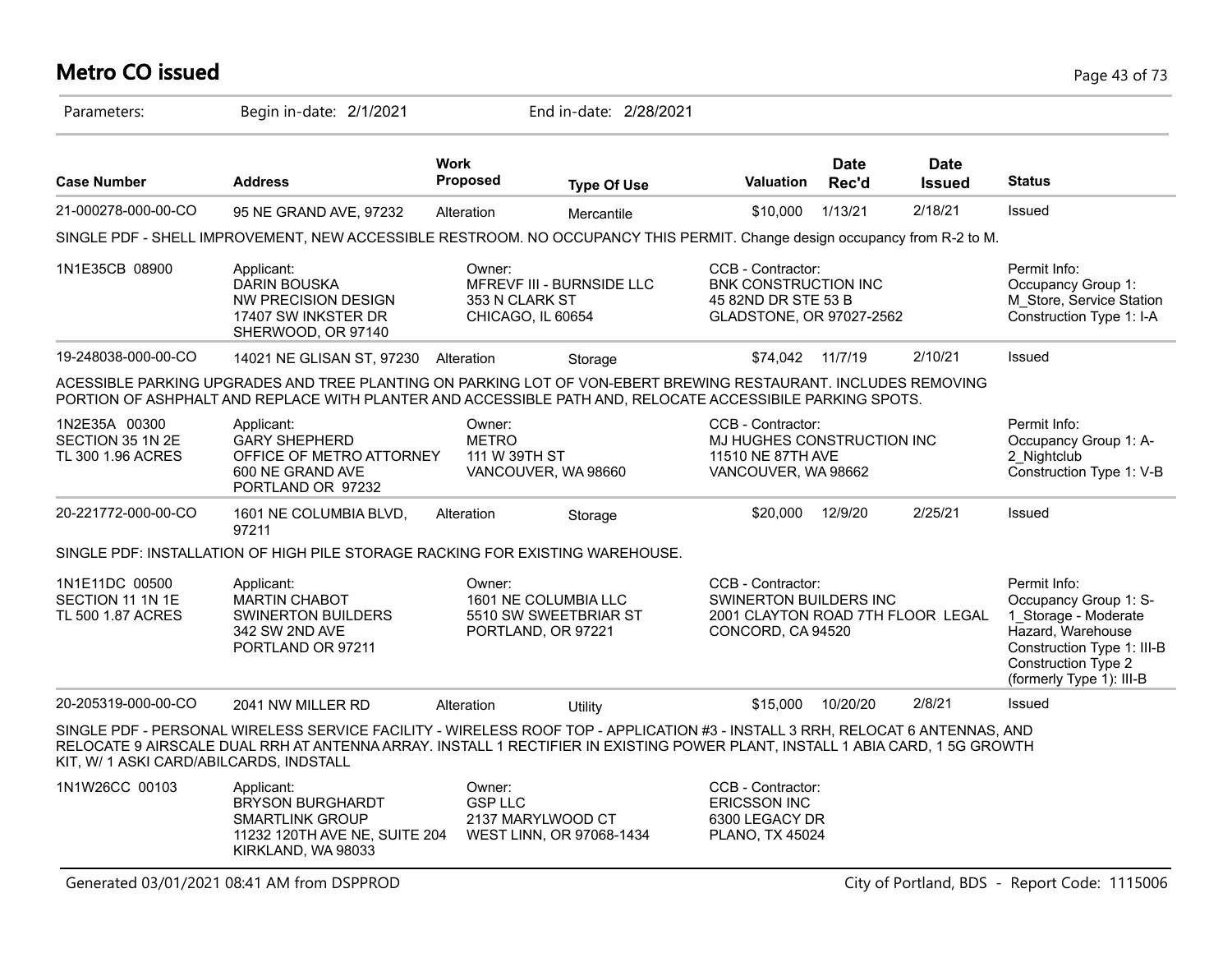### **Metro CO issued** Page 44 of 73

| Parameters:                                                                                                                            | Begin in-date: 2/1/2021                                                                                                                                                                                                                            |                                                            | End in-date: 2/28/2021                                                         |                                                                                                                |                      |                       |                                          |
|----------------------------------------------------------------------------------------------------------------------------------------|----------------------------------------------------------------------------------------------------------------------------------------------------------------------------------------------------------------------------------------------------|------------------------------------------------------------|--------------------------------------------------------------------------------|----------------------------------------------------------------------------------------------------------------|----------------------|-----------------------|------------------------------------------|
| <b>Case Number</b>                                                                                                                     | <b>Address</b>                                                                                                                                                                                                                                     | <b>Work</b><br><b>Proposed</b>                             | <b>Type Of Use</b>                                                             | <b>Valuation</b>                                                                                               | <b>Date</b><br>Rec'd | Date<br><b>Issued</b> | <b>Status</b>                            |
| 20-188560-000-00-CO                                                                                                                    | 4027 SW CANYON RD, 97221 Alteration                                                                                                                                                                                                                |                                                            | Utility                                                                        | \$30,000                                                                                                       | 9/9/20               | 2/18/21               | Issued                                   |
|                                                                                                                                        | SINGLE PDF - PERSONAL WIRELESS SERVICE FACILITY - APPLICATION #3 - WIRELESS TUNNEL - TUNNEL: ADD 14 ADDITIONAL NEW ANTENNAS<br>TO TRIMET TUNNEL, PLASTFORM AND ELEVATOR SHAFT. ADD 2 NEW PURCELL CABINETS TO EXISTING COMPOUND.                    |                                                            |                                                                                |                                                                                                                |                      |                       |                                          |
| 1S1E05 00801<br>SECTION 05 1S 1E<br>TL 801 1.27 ACRES                                                                                  | Applicant:<br><b>PATRICK EVANS</b><br>LYNX CONSULTING<br>17311 135TH AVE NE, A100<br>WOODINVILLE, WA 98072                                                                                                                                         | Owner:<br>OF OREGON<br>PO BOX 162734<br>AUSTIN, TX 78716   | TRI-COUNTY METRO TRANS DIST                                                    | CCB - Contractor:<br><b>TURNURE TELECOM LLC</b><br>4304 S 131ST PLACE<br>TUKWILA, WA 98168                     |                      |                       |                                          |
| 20-193809-000-00-CO                                                                                                                    | 1724 SE TENINO ST, 97202                                                                                                                                                                                                                           | Alteration                                                 | Utility                                                                        | \$15,000                                                                                                       | 9/23/20              | 2/19/21               | Issued                                   |
| EQUIPMENT ROOM AND REPLACE WITH NEW.                                                                                                   | SINGLE PDF - PERSONAL WIRELESS SERVICE FACILITY - WIRELESS ROOFTOP - APPLICATION #3 - REMOVE EXISTING ANTEANNA ARRAY AND<br>MOUNTS. INSTALL FRP/STEALTH ENCLOSURE. INSTALL NEW LADDER TO ACCESS FRP/STEALTH ENCLOSURE. REMOVE EXISTING CABINETS IN |                                                            |                                                                                |                                                                                                                |                      |                       |                                          |
| 1S1E23DC 01600<br><b>SELLWOOD</b><br>BLOCK 88<br>N 1/2 OF LOT 9<br>LOT 11-16, LAND ONLY<br><b>SEE R669090</b><br>(R752714951) FOR IMPS | Applicant:<br><b>NICHOLE GARCIA</b><br>SMARTLINK, LLC<br>11232 120TH AVE NE, SUITE 204<br>KIRKLAND, WA 98033                                                                                                                                       | Owner:<br><b>ENTERPRISES CORP</b>                          | HOME FORWARD DEVELOPMENT<br>135 SW ASH ST 5TH FLOOR<br>PORTLAND, OR 97204-3540 | CCB - Contractor:<br><b>ERICSSON INC</b><br>6300 LEGACY DR<br><b>PLANO, TX 45024</b>                           |                      |                       | Permit Info:<br>Construction Type 1: I-A |
| 20-211652-000-00-CO                                                                                                                    | 3575 SE DIVISION ST, 97202 Alteration                                                                                                                                                                                                              |                                                            | Utility                                                                        | \$25,000                                                                                                       | 11/4/20              | 2/19/21               | Issued                                   |
| <b>LEASE AREA.</b>                                                                                                                     | SINGLE PDF - PERSONAL WIRELESS SERVICE FACILITY - WIRELESS ROOFTOP - APPLICATION #3 - REMOVE AND REPLACE 3 ANTENNAS AND<br>RMEOVE AND REPLACE 3 RRHS. WORK IN EXISTING EQUIPMENT AREA. THERE WILL NE NO INCREASE IN HEIGHT AND NO WORK OUTSIDE THE |                                                            |                                                                                |                                                                                                                |                      |                       |                                          |
| 1S1E01DC 09600<br>SWAN ADD<br>BLOCK <sub>3</sub><br><b>LOT 7-9</b>                                                                     | Applicant:<br>NICHOLE GARCIA<br><b>SMARTLINK, LLC</b><br>11232 120TH AVE NE, SUITE 204<br>KIRKLAND, WA 98033                                                                                                                                       | Owner:<br><b>EMERSON HOUSE LLC</b><br>5335 MEADOWS RD #190 | LAKE OSWEGO, OR 97035-3152                                                     | CCB - Contractor:<br>Sen Galindo<br>LEGACY WIRELESS SERVICES INC<br>15580 SE FOR MOR CT<br>CLACKAMAS, OR 97015 |                      |                       |                                          |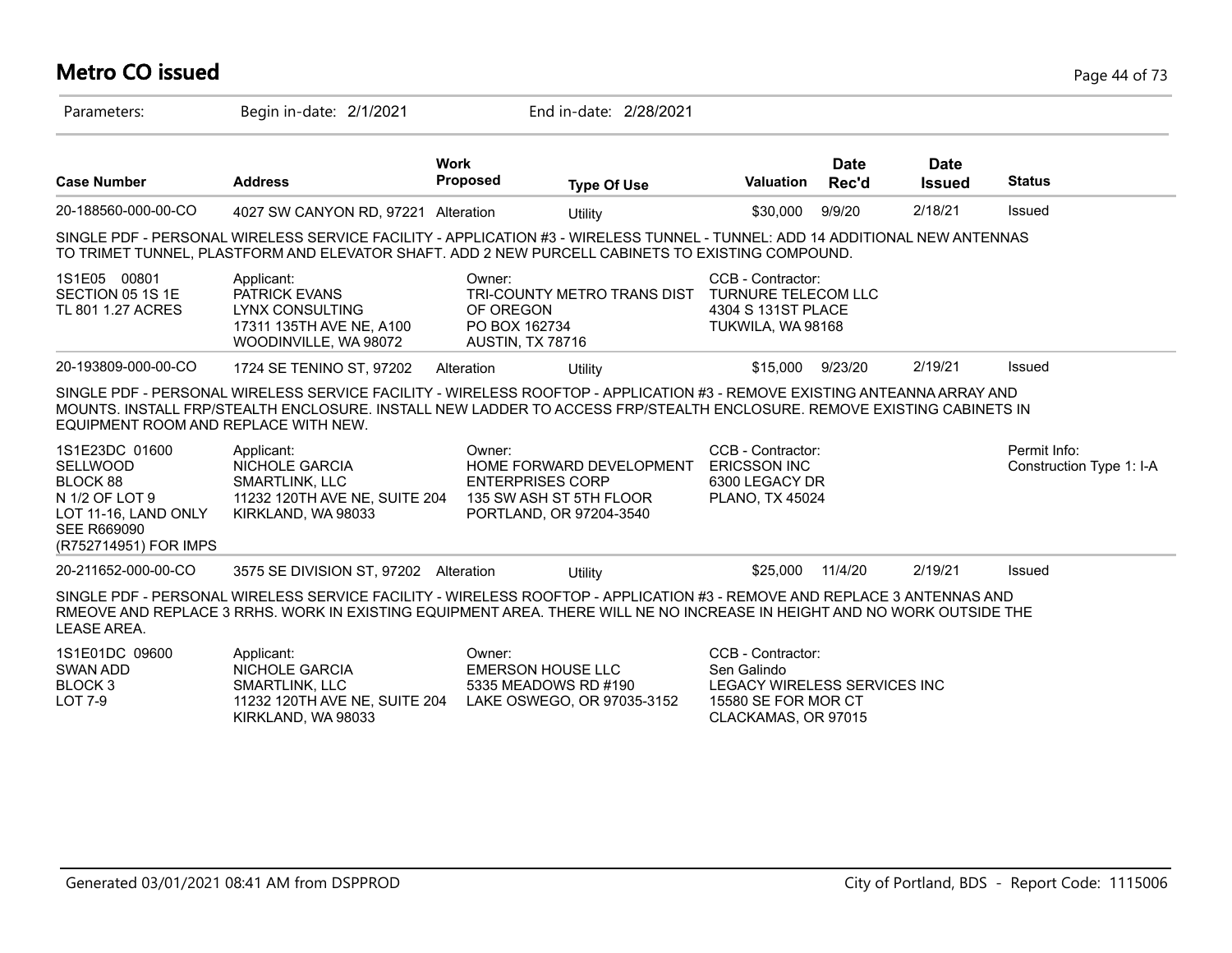# **Metro CO issued** Page 45 of 73

| Parameters:                                                                             | Begin in-date: 2/1/2021                                                                                                                                                                                                                                                                                                                                           |                                                                                                        | End in-date: 2/28/2021                                                                        |                                                                                                                                     |                      |                              |                                                                         |
|-----------------------------------------------------------------------------------------|-------------------------------------------------------------------------------------------------------------------------------------------------------------------------------------------------------------------------------------------------------------------------------------------------------------------------------------------------------------------|--------------------------------------------------------------------------------------------------------|-----------------------------------------------------------------------------------------------|-------------------------------------------------------------------------------------------------------------------------------------|----------------------|------------------------------|-------------------------------------------------------------------------|
| <b>Case Number</b>                                                                      | <b>Address</b>                                                                                                                                                                                                                                                                                                                                                    | <b>Work</b><br><b>Proposed</b>                                                                         | <b>Type Of Use</b>                                                                            | <b>Valuation</b>                                                                                                                    | <b>Date</b><br>Rec'd | <b>Date</b><br><b>Issued</b> | <b>Status</b>                                                           |
| 20-211191-000-00-CO                                                                     | 3427 NE 72ND AVE, 97213                                                                                                                                                                                                                                                                                                                                           | Alteration                                                                                             | Utility                                                                                       | \$24,000                                                                                                                            | 11/3/20              | 2/4/21                       | Under Inspection                                                        |
|                                                                                         | SINGLE PDF - PERSONAL WIRELESS SERVICE FACILITY - WIRLEESS TOWER - APPLICATION #3 - TOWER: REPLACE 3 AND ADD 3 ANTENNAS.<br>REMOVE 5 RRUS AND 12 DIPLEXERS AND INSTALL 6 RRU RDIOS. REMOVE 13 CABLES AND INSTALL 2 HYBRID CABLES WITH PENDANT AND J-<br>BOX. REPLACE MOUNT. GROUND: REMOVE 3 RRU. REPLACE 2 CABINETS. REINSTALL AND UPGRADE QUIPMENT IN CABINETS. |                                                                                                        |                                                                                               |                                                                                                                                     |                      |                              |                                                                         |
| 1N2E29BA 11900<br><b>CREST VIEW VILLAS</b><br><b>BLOCK A</b><br>LOT 1 TL 11900          | Applicant:<br><b>AMELIA MECKLER</b><br><b>CROWN CASTLE</b><br>PORTLAND OR<br><b>USA</b>                                                                                                                                                                                                                                                                           | Owner:<br><b>LLC</b>                                                                                   | <b>WILLIAM F BITAR &amp; ASSOCIATES</b><br>9828 E BURNSIDE ST #200<br>PORTLAND, OR 97216-2330 | CCB - Contractor:<br>MASTEC NETWORK SOLUTIONS LLC<br>806 S DOUGLAS RD 11TH FLOOR ATTN<br><b>JOY DAVIS</b><br>CORAL GABLES, FL 33134 |                      |                              |                                                                         |
| 20-179927-DFS-02-CO                                                                     | 11040 N LOMBARD ST, 97203 Alteration                                                                                                                                                                                                                                                                                                                              |                                                                                                        | Utility                                                                                       | \$75,000 12/2/20                                                                                                                    |                      | 2/17/21                      | Issued                                                                  |
|                                                                                         | SINGLE PDF - DEFERRED SUBMITTAL FOR SKYLIGHTS AND FLASHING                                                                                                                                                                                                                                                                                                        |                                                                                                        |                                                                                               |                                                                                                                                     |                      |                              |                                                                         |
| 1N1W02 00100<br>SECTION 02 1N 1W<br>TL 100 91.96 ACRES                                  | Applicant:<br><b>AUSTIN CHEADLE</b><br><b>FASTER PERMITS</b><br>2000 SW 1ST AVE SUITE 420<br>PORTLAND, OR 97201                                                                                                                                                                                                                                                   | Owner:<br>PO BOX 3529                                                                                  | PORT OF PORTLAND<br>PORTLAND, OR 97208-3529                                                   | CCB - Contractor:<br>FORTIS CONSTRUCTION INC<br>1705 SW TAYLOR ST SUITE 200<br>PORTLAND, OR 97205                                   |                      |                              |                                                                         |
| 20-199274-000-00-CO                                                                     | N COLUMBIA CT, 97203                                                                                                                                                                                                                                                                                                                                              | Alteration                                                                                             | Utility                                                                                       | \$100,000                                                                                                                           | 10/7/20              | 2/11/21                      | Issued                                                                  |
|                                                                                         | SINGLE PDF - PERSONAL WIRELESS SERVICE FACILITY - WIRELESS TOWER - APPLICATION #1 - PROPOSED COLLLOCATION ON EXISTING<br>CROWN TOWER WITH 20-FOOT EXTENSION IN HIEGHT AND COMPOUND EXPANSION OF 366 SF.                                                                                                                                                           |                                                                                                        |                                                                                               |                                                                                                                                     |                      |                              |                                                                         |
| 1N1E05CC 00800<br><b>COLLEGE PL</b><br>BLOCK 28<br>S 25' OF LOT 5-8<br>LOT <sub>9</sub> | Applicant:<br><b>SARA MITCHELL</b><br><b>J5 INFRASTRUCTURE</b><br>1410 E 9TH ST<br>NEWBERG, OR 97132                                                                                                                                                                                                                                                              | Owner:<br><b>LINDA ADAMS</b><br>6614 N CURTIS AVE<br>Owner:<br><b>DAVID ADAMS</b><br>6614 N CURTIS AVE | PORTLAND, OR 97217-4062<br>PORTLAND, OR 97217-4062                                            | CCB - Contractor:<br>MASTEC NETWORK SOLUTIONS LLC<br>806 S DOUGLAS RD 11TH FLOOR ATTN<br><b>JOY DAVIS</b><br>CORAL GABLES, FL 33134 |                      |                              | Permit Info:<br>Occupancy Group 1:<br>U Private Garage\Utility<br>Misc. |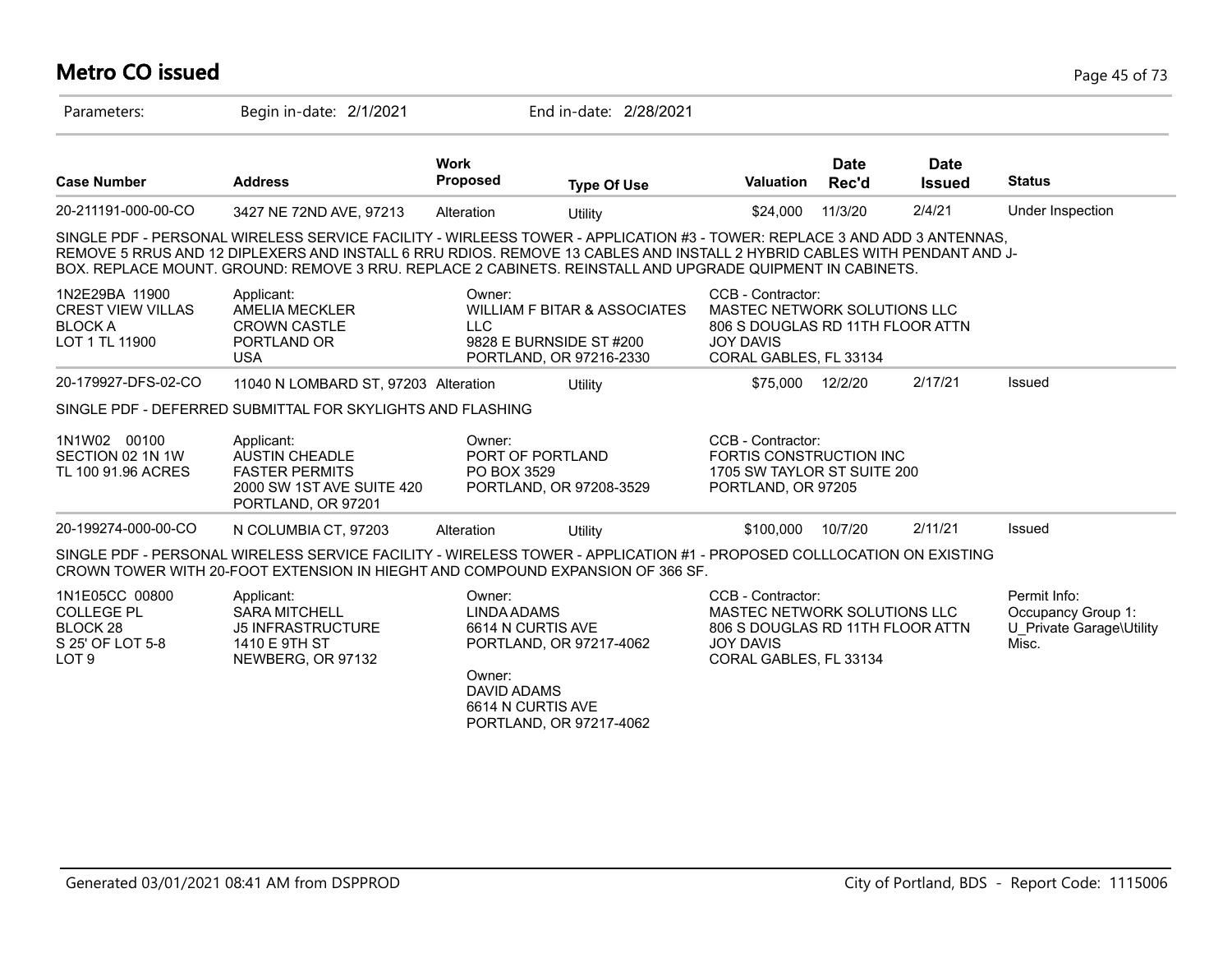# **Metro CO issued** Page 46 of 73

| Parameters:                                                                                  | Begin in-date: 2/1/2021                                                                                                                                                                                                                                                                                                                                |                         | End in-date: 2/28/2021                                                    |                                                                                                                    |                      |                              |               |  |
|----------------------------------------------------------------------------------------------|--------------------------------------------------------------------------------------------------------------------------------------------------------------------------------------------------------------------------------------------------------------------------------------------------------------------------------------------------------|-------------------------|---------------------------------------------------------------------------|--------------------------------------------------------------------------------------------------------------------|----------------------|------------------------------|---------------|--|
| <b>Case Number</b>                                                                           | <b>Address</b>                                                                                                                                                                                                                                                                                                                                         | <b>Work</b><br>Proposed | <b>Type Of Use</b>                                                        | <b>Valuation</b>                                                                                                   | <b>Date</b><br>Rec'd | <b>Date</b><br><b>Issued</b> | <b>Status</b> |  |
| 20-179927-DFS-01-CO                                                                          | 11040 N LOMBARD ST, 97203 Alteration                                                                                                                                                                                                                                                                                                                   |                         | Utility                                                                   | \$5,800                                                                                                            | 12/2/20              | 2/17/21                      | Issued        |  |
|                                                                                              | SINGLE PDF - DEFERRED SUBMITTAL FOR INSTALLATION OF NEW RIDGE VENTS ON METAL BUILDING                                                                                                                                                                                                                                                                  |                         |                                                                           |                                                                                                                    |                      |                              |               |  |
| 1N1W02 00100<br>SECTION 02 1N 1W<br>TL 100 91.96 ACRES                                       | Applicant:<br>AUSTIN CHEADLE<br><b>FASTER PERMITS</b><br>2000 SW 1ST AVE SUITE 420<br>PORTLAND, OR 97201                                                                                                                                                                                                                                               | Owner:<br>PO BOX 3529   | PORT OF PORTLAND<br>PORTLAND, OR 97208-3529                               | CCB - Contractor:<br>FORTIS CONSTRUCTION INC<br>1705 SW TAYLOR ST SUITE 200<br>PORTLAND, OR 97205                  |                      |                              |               |  |
| 20-186229-000-00-CO                                                                          | 7201 N MARINE DR                                                                                                                                                                                                                                                                                                                                       | Alteration              | Utility                                                                   | \$2,800,000                                                                                                        | 9/29/20              | 2/10/21                      | <b>Issued</b> |  |
| <b>STANDARDS</b>                                                                             | PDOX PS - NEW STORMWATER TREATMENT SYSTEM TO CAPTURE, TREAT, AND DISCHARGE RUNOFF OT MEET DEQ TIER II TREATMENT                                                                                                                                                                                                                                        |                         |                                                                           |                                                                                                                    |                      |                              |               |  |
| 2N1W24 00201                                                                                 | Applicant:<br>MIKE COYLE<br><b>FASTER PERMITS</b><br>2000 SW 1ST AVENUE, SUITE 420 PORTLAND, OR 97208-3529<br>PORTLAND, OR 97201                                                                                                                                                                                                                       | Owner:<br>PO BOX 3529   | PORT OF PORTLAND                                                          | CCB - Contractor:<br><b>CAT WORKS LLC</b><br>3501 THOMPSON AVE.<br>VANCOUVER, WA 98660                             |                      |                              |               |  |
| 20-226987-000-00-CO                                                                          | 4601 SE CESAR E CHAVEZ<br>BLVD, 97202                                                                                                                                                                                                                                                                                                                  | Alteration              | Utility                                                                   | \$15,000                                                                                                           | 12/28/20             | 2/23/21                      | Issued        |  |
|                                                                                              | SINGLE PDF - PERSONAL WIRELESS SERVICE FACILITY - WIRELESS ROOFTOP - APPLICATION #3 - MINOR MODIFICATION OF AN EXISTING<br>ROOFTOP WIRELESS COMMUNICATION SITE. REMOVE (6) ANTENNAS AND REPLACE WITH (6) ANTENNAS, AND MAKE OTHER ANCILLARY<br>EQUIPMENT MODIFICATIONS TO EXISTING SITE. PLEASE SEE T-1 OF THE PLAN SET FOR MORE DETAILED INFORMATION. |                         |                                                                           |                                                                                                                    |                      |                              |               |  |
| 1S1E13AA 13600<br><b>GRACELAND</b><br><b>BLOCK 2 TL 13600</b>                                | Applicant:<br><b>BRYSON BURGHARDT</b><br><b>SMARTLINK GROUP</b><br>11232 120TH AVE NE, SUITE 204<br>KIRKLAND, WA 98033                                                                                                                                                                                                                                 | Owner:<br>135 SW ASH ST | <b>HOUSING AUTHORITY OF</b><br>PORTLAND OREGON<br>PORTLAND, OR 97204-3540 | CCB - Contractor:<br>Sen Galindo<br>LEGACY WIRELESS SERVICES INC<br>15580 SE FOR MOR CT<br>CLACKAMAS, OR 97015     |                      |                              |               |  |
| 20-220066-000-00-CO                                                                          | 118 SW ALICE ST, 97219                                                                                                                                                                                                                                                                                                                                 | Alteration              | Utility                                                                   | \$20,000 12/1/20                                                                                                   |                      | 2/23/21                      | Issued        |  |
| PENDANT, REMOVE 6 TMAS.                                                                      | SINGLE PDF - PERSONAL WIRELESS SERVICE FACILITY - WIRELESS TOWER - APPLICATION #3 - REPLACE 6 ANTENNAS AND 6 RRUS. INSTALL 1                                                                                                                                                                                                                           |                         |                                                                           |                                                                                                                    |                      |                              |               |  |
| 1S1E27BC 07100<br><b>COLLINS VIEW TR</b><br>BLOCK 13<br>W 23.5' OF LOT 1<br>LOT <sub>2</sub> | Applicant:<br><b>ANNIE WYMER</b><br><b>T-MOBILE WEST LLC</b><br>1890 MURRELET DR<br>REDMOND, OR 97756                                                                                                                                                                                                                                                  | Owner:                  | PORTLAND CITY OF<br>1120 SW 5TH AVE #405<br>PORTLAND, OR 97204-1912       | CCB - Contractor:<br>BLUESTREAM PROFESSIONAL<br><b>SERVICES LLC</b><br>3305 HIGHWAY 60 WEST<br>FARIBAULT, MN 55021 |                      |                              |               |  |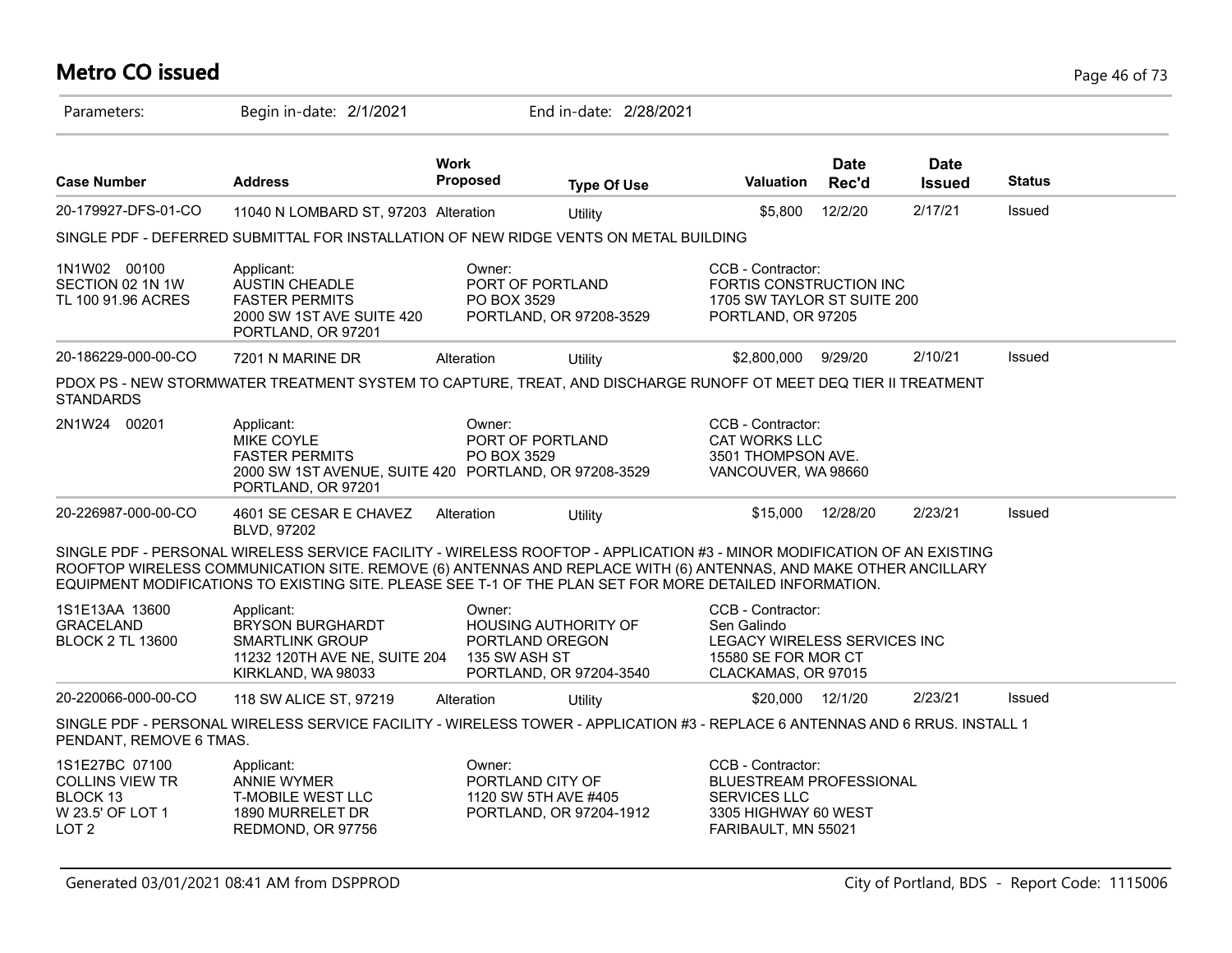### **Metro CO issued** Page 47 of 73

| Parameters:                                                                                                                 | Begin in-date: 2/1/2021                                                                                                                                                                                                                                                                                                                                                                                                                                                                                                                                                       |                                                                               | End in-date: 2/28/2021  |                                                                                                                    |                      |                              |               |
|-----------------------------------------------------------------------------------------------------------------------------|-------------------------------------------------------------------------------------------------------------------------------------------------------------------------------------------------------------------------------------------------------------------------------------------------------------------------------------------------------------------------------------------------------------------------------------------------------------------------------------------------------------------------------------------------------------------------------|-------------------------------------------------------------------------------|-------------------------|--------------------------------------------------------------------------------------------------------------------|----------------------|------------------------------|---------------|
| <b>Case Number</b>                                                                                                          | <b>Address</b>                                                                                                                                                                                                                                                                                                                                                                                                                                                                                                                                                                | <b>Work</b><br>Proposed                                                       | <b>Type Of Use</b>      | <b>Valuation</b>                                                                                                   | <b>Date</b><br>Rec'd | <b>Date</b><br><b>Issued</b> | <b>Status</b> |
| 20-223837-000-00-CO                                                                                                         | 2201 SW VERMONT ST,<br>97219                                                                                                                                                                                                                                                                                                                                                                                                                                                                                                                                                  | Alteration                                                                    | Utility                 | \$25,000                                                                                                           | 12/17/20             | 2/26/21                      | Issued        |
|                                                                                                                             | SINGLE PDF - PERSONAL WIRELESS SERVICE FACILITY - WIRELESS ROOFTOP - APPLICATION #3 - RMEOVE 8 ANTENNAS AND REPLACE WITH 6<br>NEW ANTENNAS AT RAY. EQUIPMENT SHELTER: REMOVE 3 RRH, REMOVE 12 DIPLEXERS, REMOVE ONE 24V POWER PLANT, REMOVE DC TO DC<br>CONVERTER SHEL WITH CONVERTERS & MIGRATE DC CABLING TO NEW POWER PLANT. REMOVE GNB31 BATTERIS. INSTALL 6 RRHS, 16<br>DIPLEXERS, PIPE TO PIPE MOUNT KITS, 1 NETSURE 7100 POWER PLANT, 10 RECTIFIERS AND 2 CONVERTERS, 2 M180 BATTERY STINGS, 1 DC6-<br>48-60-RM SURGE SUPRESSOR, 5G GROWTH KIT WITH 1 ASIK AND 1 ABIL. |                                                                               |                         |                                                                                                                    |                      |                              |               |
| 1S1E16CC 09500<br><b>BERTHA</b><br>BLOCK <sub>2</sub><br>INC PT VAC ST LOT 1<br>LOT 2-5, LOT 12-15, INC<br>PT VAC ST LOT 16 | Applicant:<br><b>BRYSON BURGHARDT</b><br><b>SMARTLINK GROUP</b><br>11232 120TH AVE NE, SUITE 204<br>KIRKLAND, WA 98033                                                                                                                                                                                                                                                                                                                                                                                                                                                        | Owner:<br>ST BARNABAS PARISH<br>2201 SW VERMONT ST<br>PORTLAND, OR 97219-1935 |                         | CCB - Contractor:<br><b>ERICSSON INC</b><br>6300 LEGACY DR<br><b>PLANO, TX 45024</b>                               |                      |                              |               |
| 16-139475-DFS-03-CO                                                                                                         | SW JEFFERSON ST, 97201                                                                                                                                                                                                                                                                                                                                                                                                                                                                                                                                                        | Alteration                                                                    | Utility                 | \$5,000                                                                                                            | 2/1/21               | 2/25/21                      | Issued        |
|                                                                                                                             | WA PARK RES 4 & GATE HOUSE 4 - DFS-03 - Attaching motor control center (MCC) to concrete pad at Gatehouse 4                                                                                                                                                                                                                                                                                                                                                                                                                                                                   |                                                                               |                         |                                                                                                                    |                      |                              |               |
| 1N1E33C 00300<br>SECTION 33 1N 1E<br>TL 300 20.71 ACRES                                                                     | Applicant:<br><b>BILL WALSH</b><br><b>CHERRY CITY ELECTRIC</b><br>2501 SE COLUMBIA WAY SUITE<br>240<br>VANCOUVER WA 98661                                                                                                                                                                                                                                                                                                                                                                                                                                                     | Owner:<br>PORTLAND CITY OF<br>1120 SW 5TH AVE #405                            | PORTLAND, OR 97204-1912 | CCB - Contractor:<br>HOFFMAN CONSTRUCTION COMPANY<br>OF OREGON<br>805 SW BROADWAY SUITE 2100<br>PORTLAND, OR 97205 |                      |                              |               |
| 19-197564-REV-01-CO                                                                                                         | 5340 N INTERSTATE AVE,<br>97217                                                                                                                                                                                                                                                                                                                                                                                                                                                                                                                                               | Alteration                                                                    | Utility                 | \$0                                                                                                                | 1/8/21               | 2/26/21                      | Issued        |
|                                                                                                                             | SINGLE PDF - REVISION TO OMIT WORK FOR REINFORCING EXISTING ANTENNA FRAME SUPPORTS FROM PREVIOUSLY APPROVED PERMIT 19-<br>197564-CO. NO LONGER NEEDED PER SITE OBSERVATION. RESULT: NO SPECIAL INSPECTIONS REQUIRED.                                                                                                                                                                                                                                                                                                                                                          |                                                                               |                         |                                                                                                                    |                      |                              |               |
| 1N1E22BB 08800<br><b>M PATTONS &amp; SUB</b><br>S 1/2 OF LOT B                                                              | Applicant:<br><b>BRYSON BURGHARDT</b><br><b>SMARTLINK GROUP</b><br>11232 120TH AVE NE, SUITE 204<br>KIRKLAND, WA 98033                                                                                                                                                                                                                                                                                                                                                                                                                                                        | Owner:<br>PORTLAND CITY OF<br>1120 SW 5TH AVE #1302                           | PORTLAND, OR 97204-1912 | CCB - Contractor:<br>CAPSTONE SOLUTIONS INC<br>8195 166TH AVE NE, SUITE 100<br>REDMOND, WA 98052                   |                      |                              |               |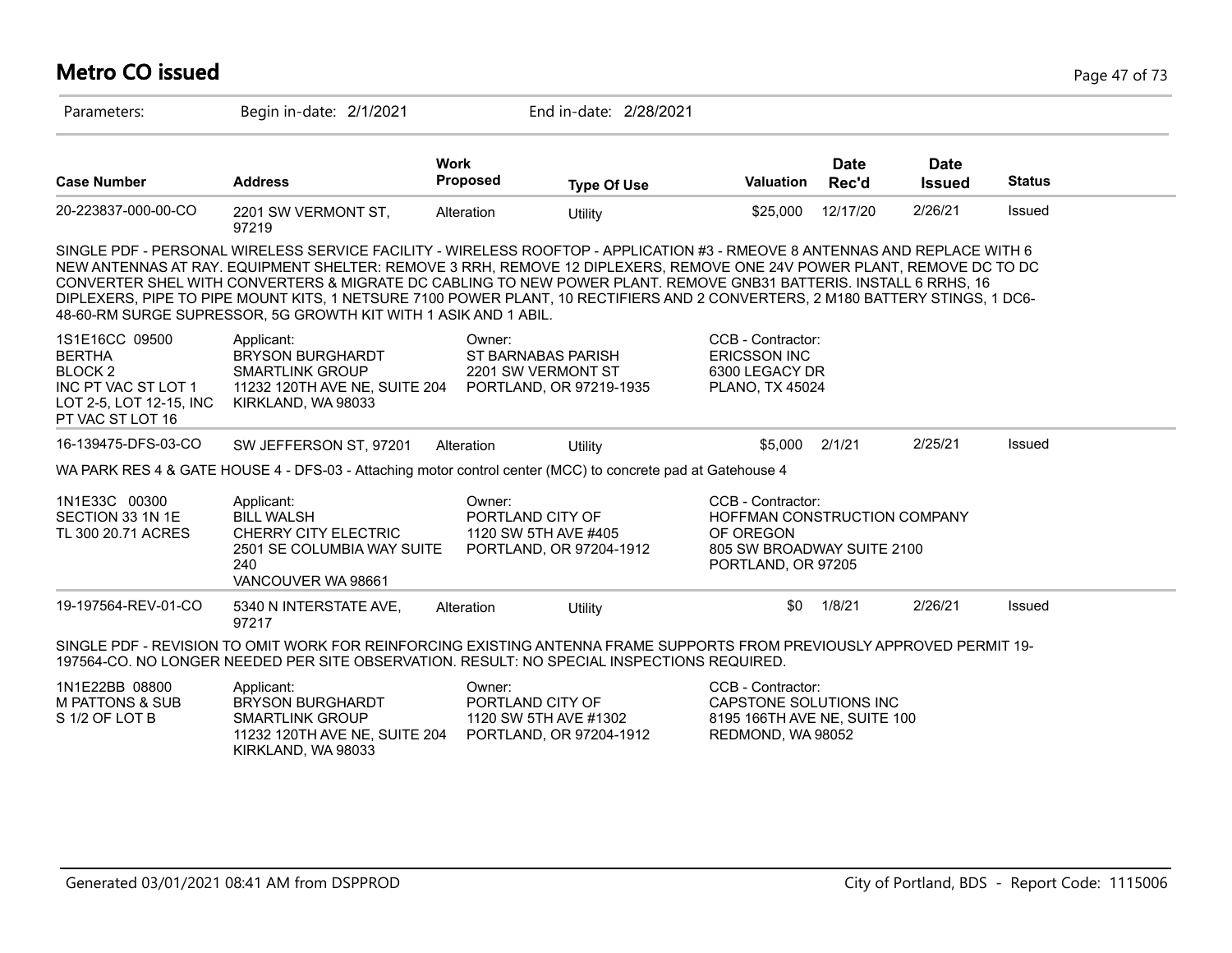### **Metro CO issued** Page 48 of 73

| Parameters:                                                                                                                    | Begin in-date: 2/1/2021                                                                                                     |                            | End in-date: 2/28/2021                                                               |                                                                                                                    |                      |                              |                                                               |
|--------------------------------------------------------------------------------------------------------------------------------|-----------------------------------------------------------------------------------------------------------------------------|----------------------------|--------------------------------------------------------------------------------------|--------------------------------------------------------------------------------------------------------------------|----------------------|------------------------------|---------------------------------------------------------------|
| <b>Case Number</b>                                                                                                             | <b>Address</b>                                                                                                              | <b>Work</b><br>Proposed    | <b>Type Of Use</b>                                                                   | <b>Valuation</b>                                                                                                   | <b>Date</b><br>Rec'd | <b>Date</b><br><b>Issued</b> | <b>Status</b>                                                 |
| 16-139473-DFS-09-CO                                                                                                            | SW JEFFERSON ST, 97201                                                                                                      | Alteration                 | Utility                                                                              | \$5,000                                                                                                            | 2/1/21               | 2/1/21                       | Issued                                                        |
|                                                                                                                                | WASH PK RES 3 GATE HOUSE 3 - DFS-09 Attaching motor control (MCC) to concrete pad Gatehouse 3                               |                            |                                                                                      |                                                                                                                    |                      |                              |                                                               |
| 1N1E33C 00300<br>SECTION 33 1N 1E<br>TL 300 20.71 ACRES                                                                        | Applicant:<br><b>BILL WALSH</b><br>CHERRY CITY ELECTRIC<br>2501 SE COLUMBIA WAY SUITE<br>240<br>VANCOUVER WA 98661          | Owner:<br>PORTLAND CITY OF | 1120 SW 5TH AVE #405<br>PORTLAND, OR 97204-1912                                      | CCB - Contractor:<br>HOFFMAN CONSTRUCTION COMPANY<br>OF OREGON<br>805 SW BROADWAY SUITE 2100<br>PORTLAND, OR 97205 |                      |                              |                                                               |
| Total # of CO Alteration permits issued: 135                                                                                   |                                                                                                                             |                            |                                                                                      |                                                                                                                    |                      |                              | Total valuation of CO Alteration permits issued: \$27,352,078 |
| 19-256162-000-00-CO                                                                                                            | 6183 N LOMBARD ST, 97203 Demolition                                                                                         |                            | Apartments/Condos<br>(3 or more units)                                               | \$40,000                                                                                                           | 11/22/19             | 2/26/21                      | Issued                                                        |
| DESIGNATION***                                                                                                                 | SB871: DEMO OF 2 STORY, 4 UNIT APARTMENT BUILDING INCLUDING BASEMENT AND ALL DEBRIS. *** NON-RESIDENTIAL COMPREHENSIVE PLAN |                            |                                                                                      |                                                                                                                    |                      |                              |                                                               |
| 1N1E07AC 13300<br><b>WILLUMBIA</b><br><b>BLOCK5</b><br>$E$ 0.5' OF LOT 6<br>LOT 7-10 EXC PT IN<br>ALLEY                        | Applicant:<br>JOE ZODY<br>FFA ARCHITECTURE AND<br><b>INTERIORS INC</b><br>520 SW YAMHILL SUITE 900<br>PORTLAND OR 97204     | Owner:<br><b>LLC</b>       | NORTH LOMBARD LAND PARTNERSRONALD KING<br>922 NW 11TH AVE #408<br>PORTLAND, OR 97209 | CCB - Contractor:<br>3 KINGS ENVIRONMENTAL INC<br><b>PO BOX 280</b><br>BATTLE GROUND, WA 98604                     |                      |                              |                                                               |
| 20-220699-000-00-CO                                                                                                            | 1233 SE POWELL BLVD.<br>97202                                                                                               | Demolition                 | <b>Business</b>                                                                      | \$25,000                                                                                                           | 12/8/20              | 2/10/21                      | Issued                                                        |
|                                                                                                                                | SINGLE PDF - DEMOLISH BUILDING, PREVIOUSLY USED AS COFFEE SHOP. NO BASEMENT.                                                |                            |                                                                                      |                                                                                                                    |                      |                              |                                                               |
| 1S1E11BD 00500<br>SECTION 11 1S 1E<br>TL 500 0.07 ACRES<br><b>LAND &amp; IMPS SEE</b><br>R327946 (R991110221)<br>FOR BILLBOARD | Applicant:<br><b>INNA MISHCHUK</b><br>STACY AND WITBECK INC.<br>1490 SE GIDEON ST<br>PORTLAND, OR 97202                     | Owner:                     | STACY AND WITBECK INC<br>2800 HARBOR BAY PKWY<br>ALAMEDA, CA 94502-3040              | CCB - Contractor:<br>Larry Margolin<br>STACY AND WITBECK INC<br>2800 HARBOR BAY PKWY<br>ALAMEDA, CA 94502          |                      |                              |                                                               |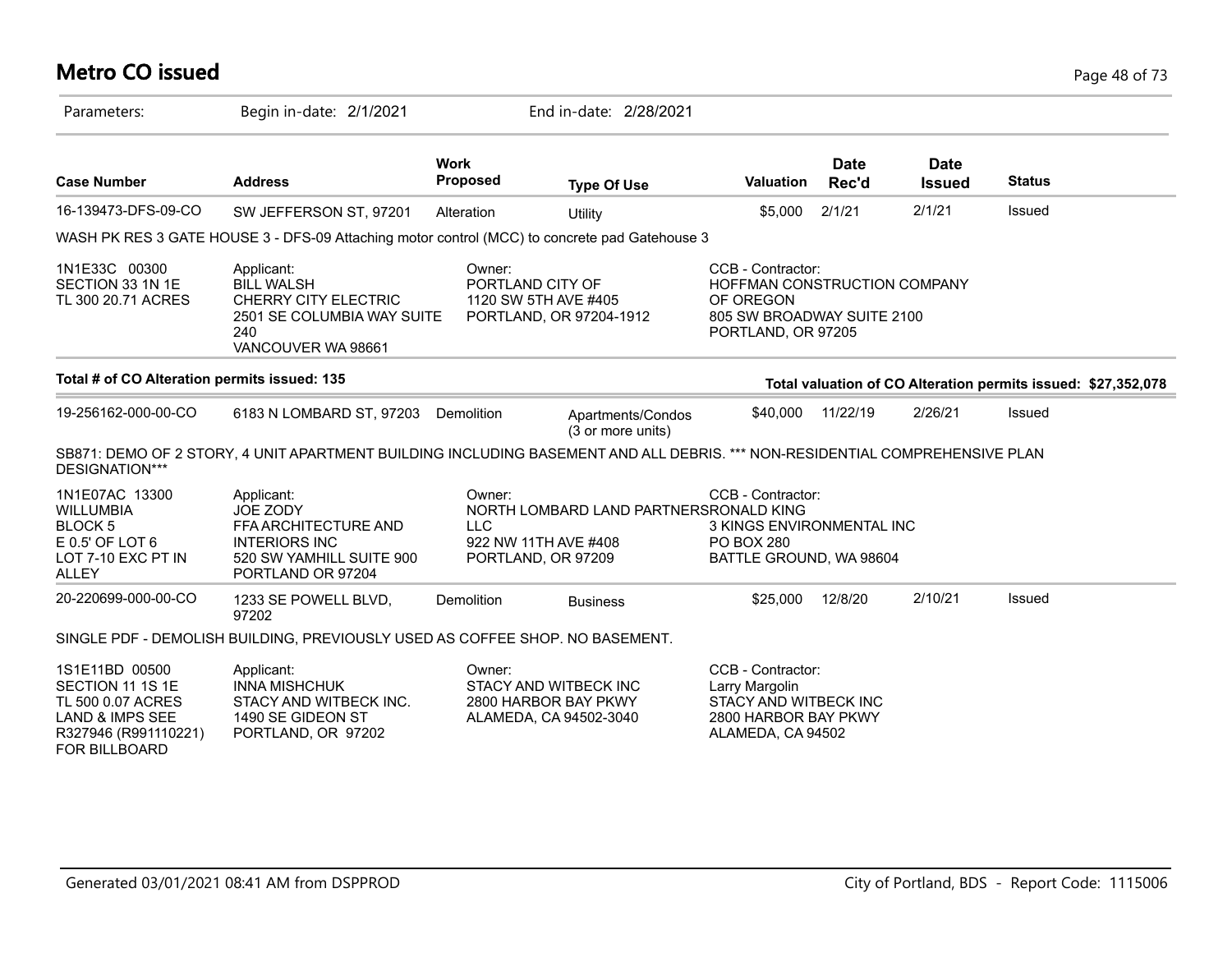### **Metro CO issued** Page 49 of 73

| Parameters:                                                                                                                                                                                                                                | Begin in-date: 2/1/2021                                                                       |                                        | End in-date: 2/28/2021                                                                         |                                                                                       |                      |                              |                                                                         |
|--------------------------------------------------------------------------------------------------------------------------------------------------------------------------------------------------------------------------------------------|-----------------------------------------------------------------------------------------------|----------------------------------------|------------------------------------------------------------------------------------------------|---------------------------------------------------------------------------------------|----------------------|------------------------------|-------------------------------------------------------------------------|
| <b>Case Number</b>                                                                                                                                                                                                                         | <b>Address</b>                                                                                | <b>Work</b><br>Proposed                | <b>Type Of Use</b>                                                                             | Valuation                                                                             | <b>Date</b><br>Rec'd | <b>Date</b><br><b>Issued</b> | <b>Status</b>                                                           |
| 17-248950-REV-01-CO                                                                                                                                                                                                                        | 2525 NW WILSON ST, 97210                                                                      | Demolition                             | Factory/Industrial                                                                             | \$0                                                                                   | 2/3/21               | 2/3/21                       | Issued                                                                  |
|                                                                                                                                                                                                                                            | ESCO - Building 4 - Remove demolition of Building 4 from plans; Building 4 to remain.         |                                        |                                                                                                |                                                                                       |                      |                              |                                                                         |
| 1N1E28C 00100                                                                                                                                                                                                                              | Applicant:<br>MATT JOHNSON<br><b>KPFF</b><br>111 SW 5TH AVE, STE 2500<br>PORTLAND OR 97204    |                                        |                                                                                                | CCB - Contractor:<br>CALBAG RESOURCES LLC<br>2495 NW NICOLAI ST<br>PORTLAND, OR 97210 |                      |                              |                                                                         |
| 20-220470-000-00-CO                                                                                                                                                                                                                        | 1208 N RIVER ST, 97227                                                                        | Demolition                             | Factory/Industrial                                                                             | \$16,704                                                                              | 12/17/20             | 2/11/21                      | Under Inspection                                                        |
|                                                                                                                                                                                                                                            | SINGLE PDF - DEMOLITION OF OPERATIONS & CONTROL BUILDING. W/ 20-220470/86-CO                  |                                        |                                                                                                |                                                                                       |                      |                              |                                                                         |
| 1N1E27CB 03000<br><b>ALBINA</b><br>RIVER LOTS LOT 7-9 TL<br>3000<br><b>LAND &amp; IMPS SEE</b><br>R102751 (R009618741) &<br>R102752 (R009618742)<br>FOR OTHER IMPS &<br>R646363 (R009618743) &<br>R646233 (R009618744)<br>FOR MACH & EQUIP | Applicant:<br><b>CHRIS MENTING</b><br>5501 NE 223RD AVE<br>FAIRVIEW, OR 97024                 | Owner:<br><b>TRUST</b><br>PO BOX 22005 | R B PAMPLIN CORPORATION &<br>SUBSIDIARIES PENSION PLAN &<br>PORTLAND, OR 97269-2005            | CCB - Contractor:<br>MOORE EXCAVATION INC<br><b>PO BOX 789</b><br>FAIRVIEW, OR 97024  |                      |                              | Permit Info:<br>Occupancy Group 1:<br>U Private Garage\Utility<br>Misc. |
| 20-220486-000-00-CO                                                                                                                                                                                                                        | 1208 N RIVER ST, 97227                                                                        | Demolition                             | Factory/Industrial                                                                             | \$38,275                                                                              | 12/17/20             | 2/11/21                      | Under Inspection                                                        |
|                                                                                                                                                                                                                                            | SINGLE PDF - DEMOLITION OF STORAGE SILOS AND ATTACHED MACHINERY/EQUIPMENT. W/ 20-220470/86-CO |                                        |                                                                                                |                                                                                       |                      |                              |                                                                         |
| 1N1E27CB 03000<br><b>ALBINA</b><br>RIVER LOTS LOT 7-9 TL<br>3000<br>LAND & IMPS SEE<br>R102751 (R009618741) &<br>R102752 (R009618742)<br>FOR OTHER IMPS &<br>R646363 (R009618743) &<br>R646233 (R009618744)<br>FOR MACH & EQUIP            | Applicant:<br><b>CHRIS MENTING</b><br>5501 NE 223RD AVE<br>FAIRVIEW, OR 97024                 | Owner:<br><b>TRUST</b><br>PO BOX 22005 | R B PAMPLIN CORPORATION &<br><b>SUBSIDIARIES PENSION PLAN &amp;</b><br>PORTLAND, OR 97269-2005 | CCB - Contractor:<br>MOORE EXCAVATION INC<br><b>PO BOX 789</b><br>FAIRVIEW, OR 97024  |                      |                              | Permit Info:<br>Occupancy Group 1:<br>U Private Garage\Utility<br>Misc. |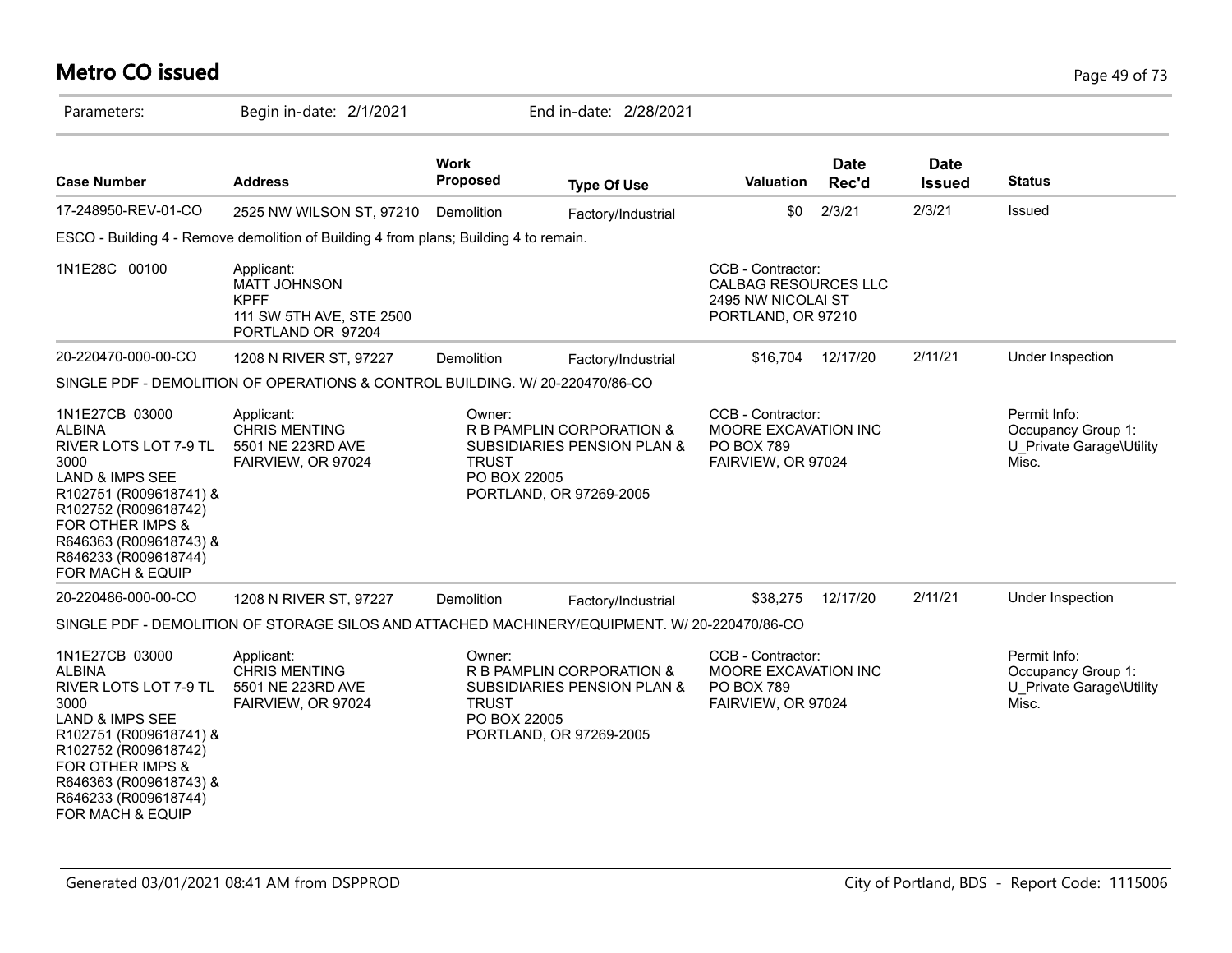# **Metro CO issued** Page 50 of 73

| Parameters:                                                                                             | Begin in-date: 2/1/2021                                                                                                |                                             | End in-date: 2/28/2021                                                                  |                                                                                             |                      |                       |                                                                                                                |
|---------------------------------------------------------------------------------------------------------|------------------------------------------------------------------------------------------------------------------------|---------------------------------------------|-----------------------------------------------------------------------------------------|---------------------------------------------------------------------------------------------|----------------------|-----------------------|----------------------------------------------------------------------------------------------------------------|
| <b>Case Number</b>                                                                                      | <b>Address</b>                                                                                                         | <b>Work</b><br><b>Proposed</b>              | <b>Type Of Use</b>                                                                      | <b>Valuation</b>                                                                            | <b>Date</b><br>Rec'd | Date<br><b>Issued</b> | <b>Status</b>                                                                                                  |
| 20-203076-000-00-CO                                                                                     | 4225 SE MILWAUKIE AVE,<br>97202                                                                                        | Demolition                                  | Storage                                                                                 | \$10,000                                                                                    | 11/2/20              | 2/24/21               | <b>Issued</b>                                                                                                  |
|                                                                                                         | Demo free standing walk-in cooler w/20-138278-CO, 20-138287-CO, 20-138290-RS, 20-138292-RS, 20-203067-CO, 20-203076-CO |                                             |                                                                                         |                                                                                             |                      |                       |                                                                                                                |
| 1S1E11CD 04300                                                                                          | Applicant:<br>Dan DeVeau<br><b>Hacker Architects</b><br>1615 SE 6TH AVE, 5TH FLOOR<br>PORTLAND OR 97214                | Owner:<br>5122 NE WISTARIA DR               | THOMAS MILWAUKIE LLC<br>PORTLAND, OR 97213-2557                                         | CCB - Contractor:<br>R & H CONSTRUCTION CO<br>2019 NW WILSON ST<br>PORTLAND, OR 97209       |                      |                       |                                                                                                                |
| 20-200638-000-00-CO                                                                                     | 2238 SE MADISON ST, 97214 Demolition                                                                                   |                                             | Storage                                                                                 | \$1,000                                                                                     | 10/13/20             | 2/10/21               | Issued                                                                                                         |
|                                                                                                         | SINGLE PDF - DEMOLISH ACCESSORY STRUCTURE.                                                                             |                                             |                                                                                         |                                                                                             |                      |                       |                                                                                                                |
| 1S1E02AD 20200<br><b>SALISBURY HILL</b><br>BLOCK <sub>3</sub><br>LOT <sub>1</sub><br>LOT A EXC PT IN ST | Applicant:<br><b>NATHAN ARNOLD</b><br><b>FASTER PERMITS</b><br>2000 SW 1ST AVE, SUITE 420<br>PORTLAND OR 97201         | Owner:                                      | <b>GARDEN HOUSE LLC ETAL</b><br>3414 SE CRYSTAL SPRINGS BLVD<br>PORTLAND, OR 97202-8428 | CCB - Contractor:<br><b>SGP DEVELOPMENT INC</b><br>3503 NE 141ST AVE<br>VANCOUVER, WA 98682 |                      |                       | Permit Info:<br>Occupancy Group 1: S-<br>2_Storage - Low Hazard,<br>Parking Garage<br>Construction Type 1: V-B |
| Total # of CO Demolition permits issued: 7                                                              |                                                                                                                        |                                             |                                                                                         |                                                                                             |                      |                       | Total valuation of CO Demolition permits issued: \$130,979                                                     |
| 17-228336-DFS-04-CO                                                                                     | 6263 N CECELIA ST, 97203                                                                                               | <b>New Construction</b>                     | Apartments/Condos<br>(3 or more units)                                                  | \$400                                                                                       | 1/8/21               | 2/24/21               | Issued                                                                                                         |
| SINGLE PDF - DFS FOR SHIPS LADDER                                                                       |                                                                                                                        |                                             |                                                                                         |                                                                                             |                      |                       |                                                                                                                |
| 1N1E06DC 02600                                                                                          | Applicant:<br><b>JACK LYON</b><br>INVESTMENT BUILDERS, LLC<br>3411 NE 65TH ST<br>VANCOUVER, WA 98661                   | Owner:<br>PO BOX 6777<br>PORTLAND, OR 97228 | <b>CECELIA APARTMENTS LLC</b>                                                           | CCB - Contractor:<br><b>CONSTRUCTIVE INC</b><br>PO BOX 80514<br>PORTLAND, OR 97280          |                      |                       |                                                                                                                |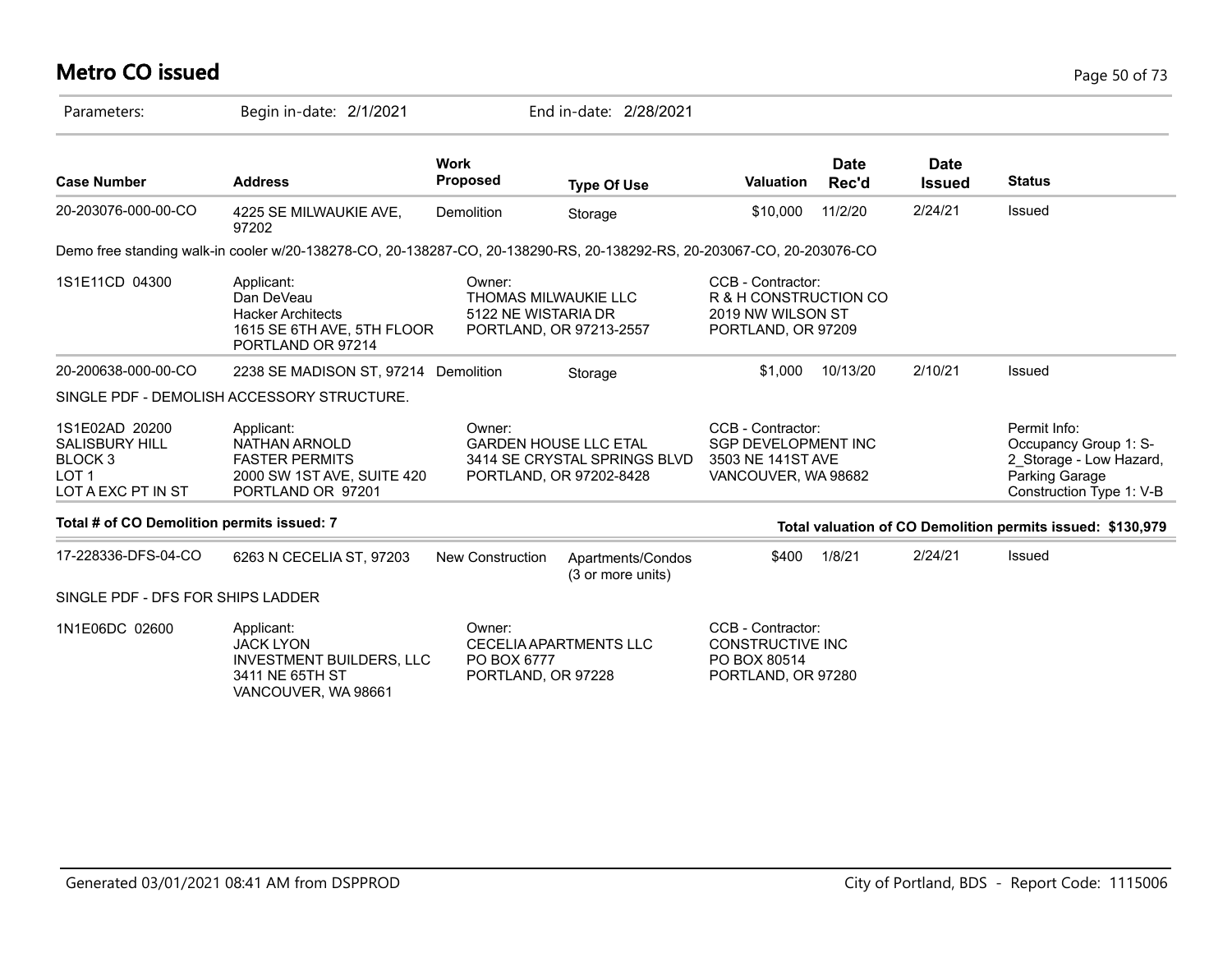| <b>Metro CO issued</b>                                         |                                                                                                                                                                  |                                                     |                                                                               |                                                                                                                                    |                      |                              |               | Page 51 of 73 |
|----------------------------------------------------------------|------------------------------------------------------------------------------------------------------------------------------------------------------------------|-----------------------------------------------------|-------------------------------------------------------------------------------|------------------------------------------------------------------------------------------------------------------------------------|----------------------|------------------------------|---------------|---------------|
| Parameters:                                                    | Begin in-date: 2/1/2021                                                                                                                                          |                                                     | End in-date: 2/28/2021                                                        |                                                                                                                                    |                      |                              |               |               |
| <b>Case Number</b>                                             | <b>Address</b>                                                                                                                                                   | <b>Work</b><br><b>Proposed</b>                      | <b>Type Of Use</b>                                                            | <b>Valuation</b>                                                                                                                   | <b>Date</b><br>Rec'd | <b>Date</b><br><b>Issued</b> | <b>Status</b> |               |
| 19-106186-REV-02-CO                                            | 1510 SW ALDER ST, 97205                                                                                                                                          | New Construction                                    | Apartments/Condos<br>(3 or more units)                                        | \$0                                                                                                                                | 1/20/21              | 2/12/21                      | Issued        |               |
| the roof concrete deck.                                        | ART Tower Rev 02 - revision to dfs 09- revise location of the SW and SE most davit's 1' North to allow the embed to be installed entirely in the flat portion of |                                                     |                                                                               |                                                                                                                                    |                      |                              |               |               |
| 1N1E33DC 01700                                                 | Applicant:<br>MIKE COYLE<br><b>FASTER PERMITS</b><br>2000 SW 1ST AVE, STE 420<br>PORTLAND, OR 97201                                                              | Owner:<br>220 NW 8TH AVE<br>PORTLAND, OR 97209-3503 | REEP-WP ART TOWER JV LLC                                                      | CCB - Contractor:<br><b>MICHAEL CARRIGG</b><br>ANDERSEN CONSTRUCTION COMPANY<br>OF OREGON LLC<br>PO BOX 6712<br>PORTLAND, OR 97228 |                      |                              |               |               |
| 18-244022-DFS-02-CO                                            | 1315 NW JOHNSON ST, 97209 New Construction                                                                                                                       |                                                     | Apartments/Condos<br>(3 or more units)                                        | \$40,000                                                                                                                           | 1/7/21               | 2/2/21                       | Issued        |               |
| SINGLE PDF - DFS FOR ATS HOLDOWNS                              |                                                                                                                                                                  |                                                     |                                                                               |                                                                                                                                    |                      |                              |               |               |
| 1N1E33AD 01500                                                 | Applicant:<br><b>MIKE COYLE</b><br><b>FASTER PERMITS</b><br>2000 SW 1ST AVENUE, SUITE 420 PORTLAND, OR 97209<br>PORTLAND, OR 97201                               | Owner:<br>JOHNSON 13 LLC<br>1325 NW JOHNSON ST      |                                                                               | CCB - Contractor:<br>SEABOLD CONSTRUCTION CO INC<br>9965 SW ARCTIC DR<br>BEAVERTON, OR 97005-4194                                  |                      |                              |               |               |
| 19-175536-EXC-01-CO                                            | 1540 NW 13TH AVE, 97209                                                                                                                                          | New Construction                                    | Apartments/Condos<br>(3 or more units)                                        | \$930,000                                                                                                                          | 6/27/19              | 2/5/21                       | Issued        |               |
| plumbing and utilities associated with this permit             | Partial permit for excavation and shoring for new 16 story tower with 3 story podium, courtyard, and 1 below grade level for parking. Shoring in the ROW. No     |                                                     |                                                                               |                                                                                                                                    |                      |                              |               |               |
| 1N1E28DD 00712<br><b>COUCHS ADD</b><br><b>BLOCK 246 TL 712</b> | Applicant:<br><b>JAKE CORINGTON</b><br>ANKROM MOISAN ARCHITECTS<br>1505 5TH AVE SUITE 300<br>SEATTLE WA 98101                                                    | Owner:<br><b>LLC</b><br>PHOENIX, AZ 85016           | US ALLIANCE HOLDEN OF PEARL<br>2525 E CAMELBACK RD, SUITE 500 2905 SW 1ST AVE | CCB - Contractor:<br><b>TOM MITCHELL</b><br>WALSH CONSTRUCTION CO OREGON<br>PORTLAND, OR 97201-4705                                |                      |                              |               |               |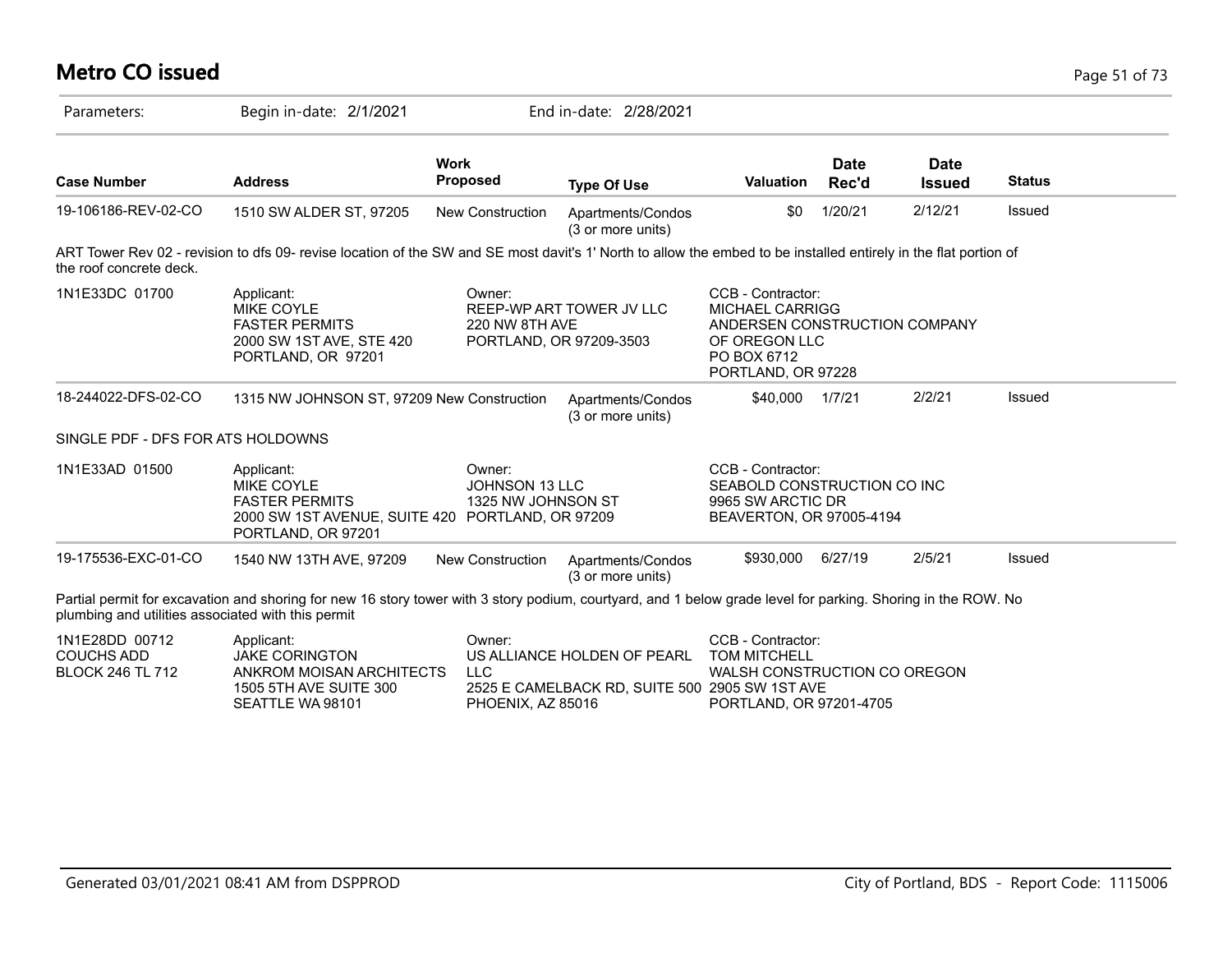# **Metro CO issued** Page 52 of 73

| Parameters:                                                                                                            | Begin in-date: 2/1/2021                                                                                           |                                                                                 | End in-date: 2/28/2021                                 |                                                                                                                               |                      |                              |                                                                                                                                                                |
|------------------------------------------------------------------------------------------------------------------------|-------------------------------------------------------------------------------------------------------------------|---------------------------------------------------------------------------------|--------------------------------------------------------|-------------------------------------------------------------------------------------------------------------------------------|----------------------|------------------------------|----------------------------------------------------------------------------------------------------------------------------------------------------------------|
| <b>Case Number</b>                                                                                                     | <b>Address</b>                                                                                                    | <b>Work</b><br><b>Proposed</b>                                                  | <b>Type Of Use</b>                                     | <b>Valuation</b>                                                                                                              | <b>Date</b><br>Rec'd | <b>Date</b><br><b>Issued</b> | <b>Status</b>                                                                                                                                                  |
| 19-254273-000-00-CO                                                                                                    | 1455 NE 62ND AVE, 97213                                                                                           | <b>New Construction</b>                                                         | Apartments/Condos<br>(3 or more units)                 | \$843,445                                                                                                                     | 11/19/19             | 2/24/21                      | Issued                                                                                                                                                         |
| MANAGEMENT.                                                                                                            | NEW 3-STORY, 3-UNIT APARTMENT BUILDING, INCLUDING INTERIOR TRASH, ASSOCIATED SITEWORK AND ON-SITE STORMWATER      |                                                                                 |                                                        |                                                                                                                               |                      |                              |                                                                                                                                                                |
| 1N2E31AA 06300                                                                                                         | Applicant:<br><b>MELISSA MEINERS</b><br><b>KOBLE CREATIVE</b><br>2117 NE OREGON STREET, #201<br>PORTLAND OR 97232 | Owner:<br><b>BARLEY POD LLC</b><br>2222 NE OREGON ST #209<br>PORTLAND, OR 97232 |                                                        | CCB - Contractor:<br>OBRIEN & COMPANY LLC<br>PO BOX 4008<br>WILSONVILLE, OR 97070                                             |                      |                              | Permit Info:<br>Occupancy Group 1: R-<br>2 Residential Multi-<br>family<br>Construction Type 1: V-B<br>Total Square Footage -<br>Display Only: 7480            |
| 19-219520-DFS-01-CO                                                                                                    | 6430 N MONTANA AVE, 97217 New Construction                                                                        |                                                                                 | Apartments/Condos<br>(3 or more units)                 | \$9,000                                                                                                                       | 9/4/20               | 2/26/21                      | Issued                                                                                                                                                         |
|                                                                                                                        | SINGLE PDF; DEFERRED SUBMITTAL FOR STAIR GUARDRAILS AND HANDRAILS                                                 |                                                                                 |                                                        |                                                                                                                               |                      |                              |                                                                                                                                                                |
| 1N1E15CB 02000                                                                                                         | Applicant:<br><b>KIMBERLY CULVER</b><br>14325 NE AIRPORT WAY SUITE<br>PORTLAND OR 97230                           | Owner:<br>6416 MONTANA LLC<br>6416 N MONTANA AVE<br>PORTLAND, OR 97217          |                                                        | CCB - Contractor:<br>DBM CONSTRUCTION LLC<br>205 SE SPOKANE ST SUITE 329<br>PORTLAND, OR 97202                                |                      |                              |                                                                                                                                                                |
| 19-135368-DFS-03-CO                                                                                                    | 3192 SW 12TH AVE, 97239                                                                                           | New Construction                                                                | Apartments/Condos<br>(3 or more units)                 | \$200,000                                                                                                                     | 8/5/20               | 2/24/21                      | Issued                                                                                                                                                         |
|                                                                                                                        | SINGLE PDF; DEFERRED SUBMITTAL FOR FLOOR JOISTS                                                                   |                                                                                 |                                                        |                                                                                                                               |                      |                              |                                                                                                                                                                |
| 1S1E09AC 01700<br>PORTLAND CITY HMSTD ZAC HORTON<br>BLOCK <sub>91</sub><br>INC PT VAC ST LOT 1&5<br><b>LOT 2&amp;6</b> | Applicant:<br><b>FASTER PERMITS</b><br>2000 SW 1ST AVE SUITE 420<br>PORTLAND, OR 97201                            | Owner:<br><b>LLC</b><br>TUCSON, AZ 85718-3183                                   | SWS 12TH AVENUE APARTMENTS<br>6340 N CAMPBELL AVE #240 | CCB - Contractor:<br><b>STEPHEN MCHUGH</b><br><b>COLUMBIA EQUITIES INC</b><br>3300 NW 185TH AVE PMB 264<br>PORTLAND, OR 97229 |                      |                              | Permit Info:<br>Occupancy Group 1:<br>B Bank, Off., Med.Off.,<br>Pub.Bldg.<br>Construction Type 1: I-A<br><b>Construction Type 2</b><br>(formerly Type 1): I-A |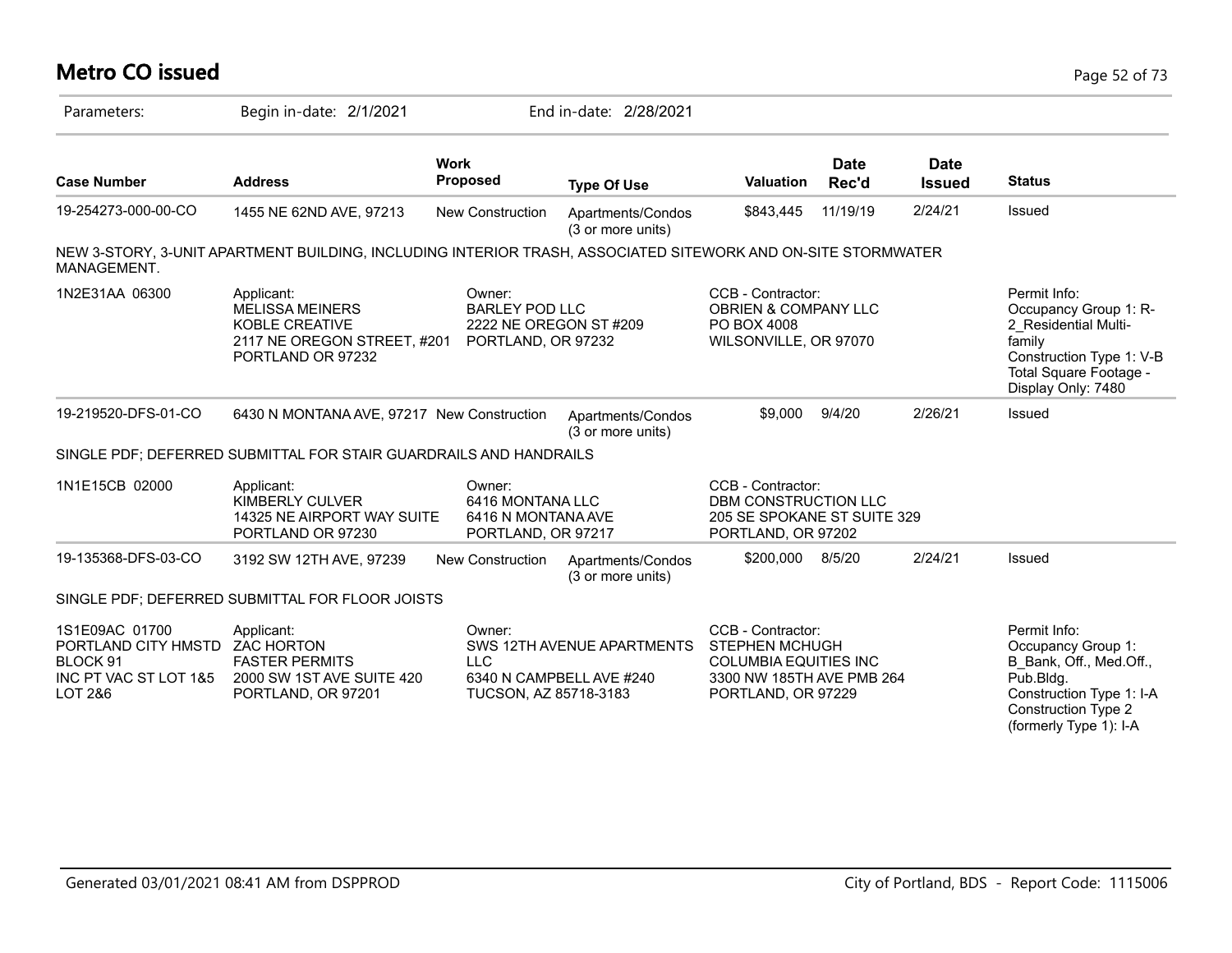# **Metro CO issued** Page 53 of 73

| Parameters:                                                               | Begin in-date: 2/1/2021                                                                                                                                        |                                                                       | End in-date: 2/28/2021                                        |                                                                                                                                    |                      |                              |               |
|---------------------------------------------------------------------------|----------------------------------------------------------------------------------------------------------------------------------------------------------------|-----------------------------------------------------------------------|---------------------------------------------------------------|------------------------------------------------------------------------------------------------------------------------------------|----------------------|------------------------------|---------------|
| <b>Case Number</b>                                                        | <b>Address</b>                                                                                                                                                 | <b>Work</b><br><b>Proposed</b>                                        | <b>Type Of Use</b>                                            | <b>Valuation</b>                                                                                                                   | <b>Date</b><br>Rec'd | <b>Date</b><br><b>Issued</b> | <b>Status</b> |
| 16-132892-DFS-09-CO                                                       | 3956 N VANCOUVER AVE,<br>97227                                                                                                                                 | New Construction                                                      | Apartments/Condos<br>(3 or more units)                        | \$80,325                                                                                                                           | 2/9/21               | 2/9/21                       | <b>Issued</b> |
|                                                                           | VANCOUVER AVE APTS - DFS-09 - Fireproofing - Intumescent Paint                                                                                                 |                                                                       |                                                               |                                                                                                                                    |                      |                              |               |
| 1N1E22DC 01100<br><b>ALBINA HMSTD</b><br>BLOCK <sub>28</sub><br>LOT 12-16 | Applicant:<br><b>TONIA DICKERSON</b><br><b>MARATHON CONSTRUCTION</b><br><b>SERVICES</b><br>30050 SW TOWN CENTER LOOP<br>WEST, STE 200<br>WILSONVILLE, OR 97070 | Owner:<br>VANCOUVER AVENUE<br>APARTMENTS LLC<br>WILSONVILLE, OR 97070 | 30050 SW TOWN CTR LOOP W #200 30050 SW TOWN CENTER LOOP W STE | CCB - Contractor:<br>MARATHON CONSTRUCTION SERVICES<br><b>LLC</b><br>200<br>WILSONVILLE, OR 97070                                  |                      |                              |               |
| 19-106186-DFS-10-CO                                                       | 1510 SW ALDER ST, 97205                                                                                                                                        | <b>New Construction</b>                                               | Apartments/Condos<br>(3 or more units)                        | \$12,600                                                                                                                           | 10/16/20             | 2/4/21                       | Issued        |
| ART Tower DFS 10 - Vertical Metal Wall Panel                              |                                                                                                                                                                |                                                                       |                                                               |                                                                                                                                    |                      |                              |               |
| 1N1E33DC 01700                                                            | Applicant:<br><b>MIKE COYLE</b><br><b>FASTER PERMITS</b><br>2000 SW 1ST AVE, STE 420<br>PORTLAND, OR 97201                                                     | Owner:<br>220 NW 8TH AVE                                              | REEP-WP ART TOWER JV LLC<br>PORTLAND, OR 97209-3503           | CCB - Contractor:<br><b>MICHAEL CARRIGG</b><br>ANDERSEN CONSTRUCTION COMPANY<br>OF OREGON LLC<br>PO BOX 6712<br>PORTLAND, OR 97228 |                      |                              |               |
| 18-226906-DFS-04-CO                                                       | 1825 N ROSA PARKS WAY,<br>97217                                                                                                                                | <b>New Construction</b>                                               | Apartments/Condos<br>(3 or more units)                        | \$15,000                                                                                                                           | 12/11/20             | 2/18/21                      | Issued        |
|                                                                           | SINGLE PDF; DEFERRED SUBMITTAL FOR METAL STAIRS                                                                                                                |                                                                       |                                                               |                                                                                                                                    |                      |                              |               |
| 1N1E16AD 14500<br><b>WILBURTON</b><br>BLOCK 4<br><b>LOT 12</b>            | Applicant:<br>NATHAN ARNOLD<br><b>FASTER PERMITS</b><br>2000 SW 1ST AVE #420<br>PORTLAND OR 97201                                                              | Owner:<br>931 SW KING AVE<br>PORTLAND, OR 97205                       | 1825 ROSA ROWHOUSES LLC                                       |                                                                                                                                    |                      |                              |               |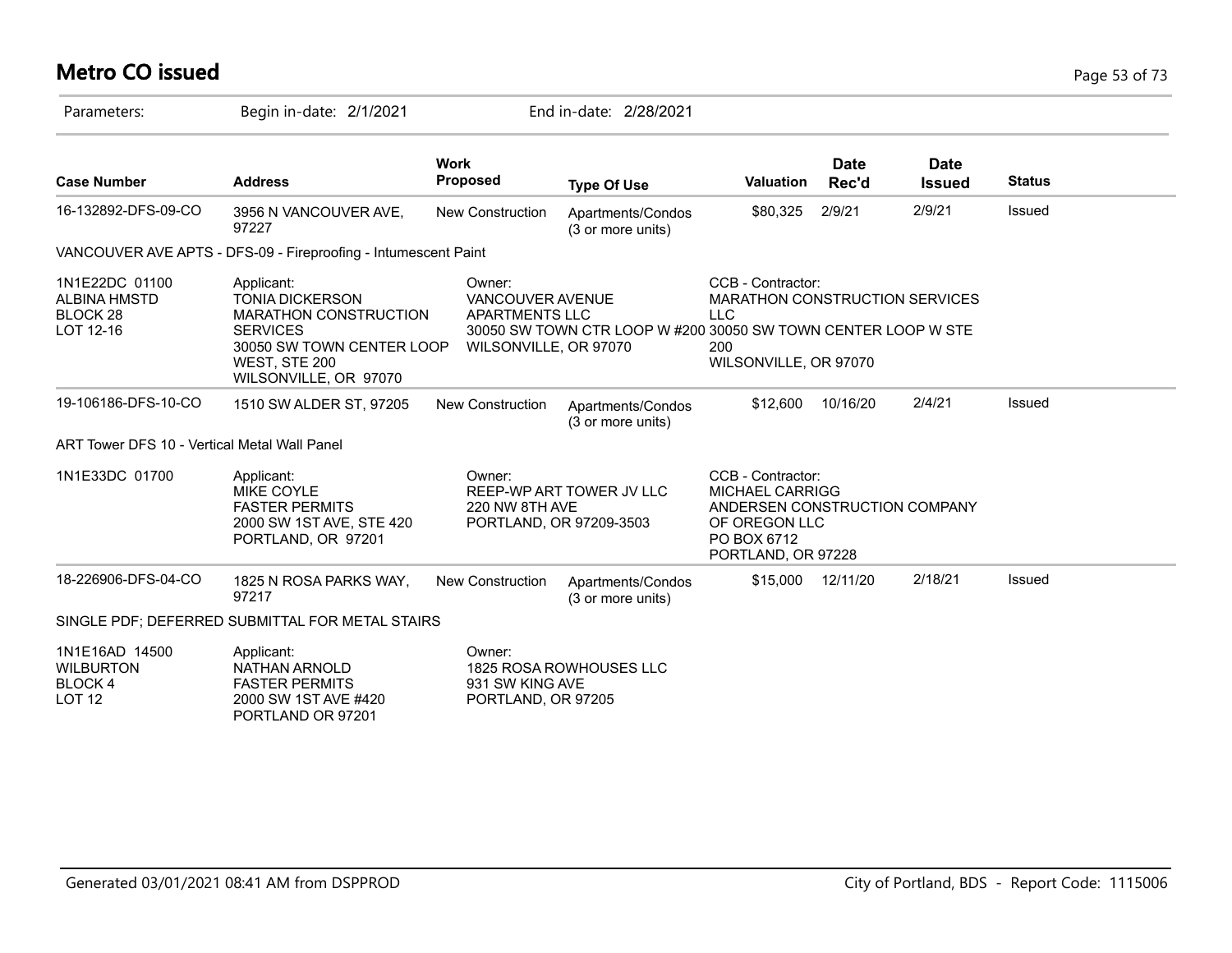# **Metro CO issued** Page 54 of 73

| Parameters:                       | Begin in-date: 2/1/2021                                                                                                                                                                                                                                                                               |                                                          | End in-date: 2/28/2021                                   |                                                                                                       |                      |                              |                                                                                                                                                             |
|-----------------------------------|-------------------------------------------------------------------------------------------------------------------------------------------------------------------------------------------------------------------------------------------------------------------------------------------------------|----------------------------------------------------------|----------------------------------------------------------|-------------------------------------------------------------------------------------------------------|----------------------|------------------------------|-------------------------------------------------------------------------------------------------------------------------------------------------------------|
| <b>Case Number</b>                | <b>Address</b>                                                                                                                                                                                                                                                                                        | <b>Work</b><br><b>Proposed</b>                           | <b>Type Of Use</b>                                       | <b>Valuation</b>                                                                                      | <b>Date</b><br>Rec'd | <b>Date</b><br><b>Issued</b> | <b>Status</b>                                                                                                                                               |
| 18-278451-DFS-13-CO               | 2050 NW RALEIGH ST, 97209 New Construction                                                                                                                                                                                                                                                            |                                                          | Apartments/Condos<br>(3 or more units)                   | \$250,000                                                                                             | 2/3/21               | 2/4/21                       | Issued                                                                                                                                                      |
| SALTWOOD SOUTH DFS-13 Storefronts |                                                                                                                                                                                                                                                                                                       |                                                          |                                                          |                                                                                                       |                      |                              |                                                                                                                                                             |
| 1N1E33BA 00100                    | Applicant:<br>Raul Velazco<br><b>R&amp;H CONSTRUCTION</b><br>2019 NW WILSON ST<br>PORTLAND OR 97209                                                                                                                                                                                                   | Owner:<br>PREG NW PORTLAND LLC<br>1900 S NORFOLK ST #150 | SAN MATEO, CA 94403-1161                                 | CCB - Contractor:<br>R & H CONSTRUCTION CO<br>2019 NW WILSON ST<br>PORTLAND, OR 97209                 |                      |                              |                                                                                                                                                             |
| 19-266950-REV-02-CO               | 2871 SE DIVISION ST, 97202 New Construction                                                                                                                                                                                                                                                           |                                                          | Apartments/Condos<br>(3 or more units)                   | \$50,000                                                                                              | 2/2/21               | 2/2/21                       | Issued                                                                                                                                                      |
|                                   | 28 DIVISION-REV-02 structural and landscape changes to retaining wall design/landscape planters along the north east property line and the slab of the<br>green roof revised to be a sloped concrete slab to accommodate positive drainage **VALUE ADDED REV ** see comments for full rev description |                                                          |                                                          |                                                                                                       |                      |                              |                                                                                                                                                             |
| 1S1E01CC 04500                    | Applicant:<br>VIJAYETA DAVDA<br><b>HACKER ARCHITECTS</b><br>1615 SE 3RD AVE, 5TH FLOOR<br>PORTLAND OR 97214                                                                                                                                                                                           | Owner:<br>DIVISION 28 LLC<br>PO BOX 492268               | LOS ANGELES, CA 90049-8268                               | CCB - Contractor:<br>TRUEBECK CONSTRUCTION INC<br>951 MARINERS ISLAND BLVD 700<br>SAN MATEO, CA 94404 |                      |                              | Permit Info:<br>Occupancy Group 1: R-<br>2 Residential Multi-<br>family<br>Construction Type 1: V-A<br><b>Construction Type 2</b><br>(formerly Type 1): V-A |
| 19-134282-DFS-01-CO               | 7240 N ST LOUIS AVE, 97203 New Construction                                                                                                                                                                                                                                                           |                                                          | Apartments/Condos<br>(3 or more units)                   | \$25,000                                                                                              | 12/16/20             | 2/18/21                      | Issued                                                                                                                                                      |
|                                   | SINGLE PDF; DEFERRED SUBMITTAL FOR ROOF TRUSSES                                                                                                                                                                                                                                                       |                                                          |                                                          |                                                                                                       |                      |                              |                                                                                                                                                             |
| 1N1W01CD 09000                    | Applicant:<br><b>ZAC HORTON</b><br><b>FASTER PERMITS</b><br>2000 SW 1ST AVE SUITE 420<br>PORTLAND, OR 97201                                                                                                                                                                                           | Owner:<br>DEZ DEVELOPMENT LLC                            | 10117 SE SUNNYSIDE RD #F1123<br>CLACKAMAS, OR 97015-7708 | CCB - Contractor:<br><b>SGP DEVELOPMENT INC</b><br>3503 NE 141ST AVE<br>VANCOUVER, WA 98682           |                      |                              |                                                                                                                                                             |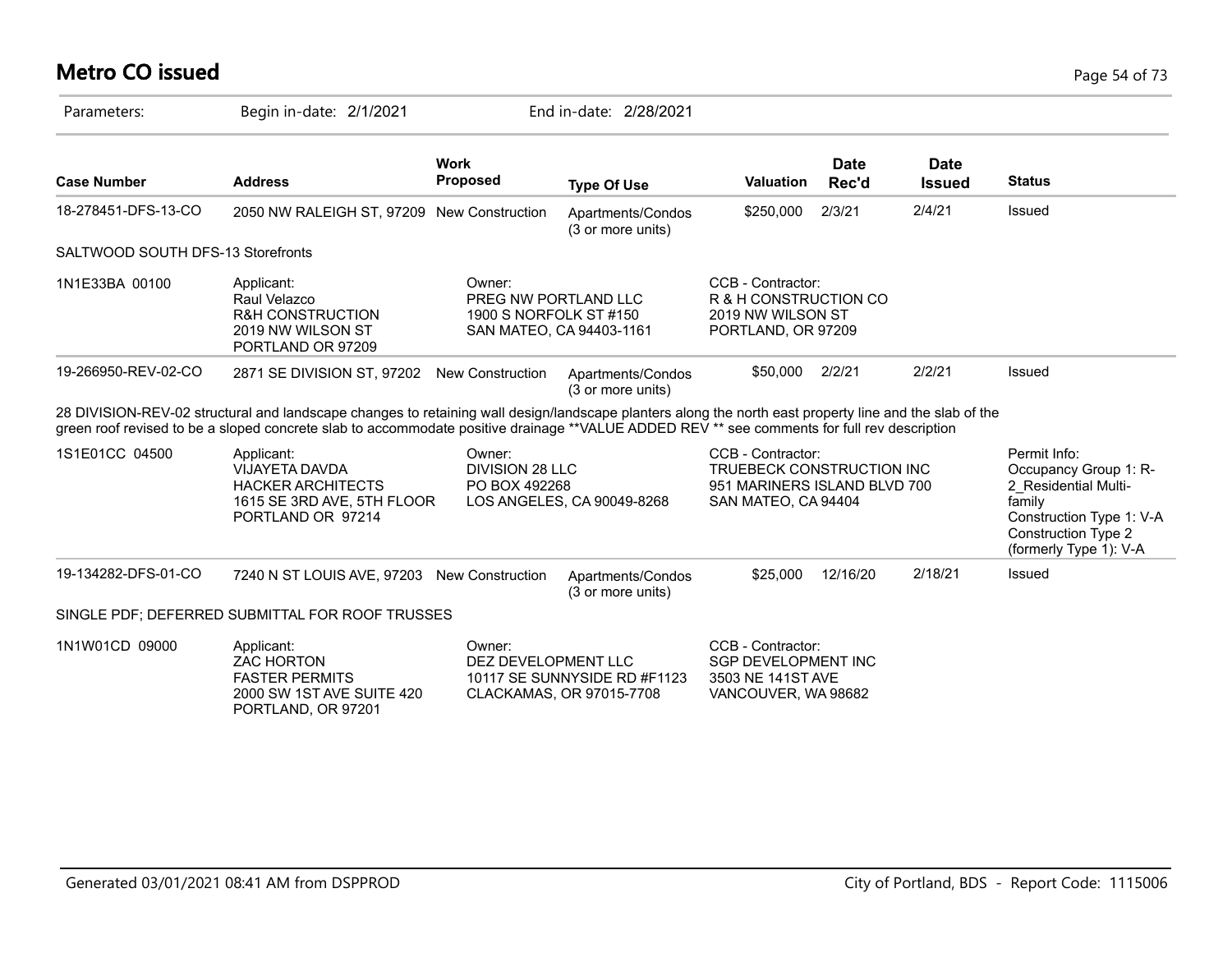# **Metro CO issued** Page 55 of 73

| Parameters:                                                                           | Begin in-date: 2/1/2021                                                                                     |                                                                                       | End in-date: 2/28/2021                                 |                                                                                                       |                      |                              |                                                                                                                                                         |
|---------------------------------------------------------------------------------------|-------------------------------------------------------------------------------------------------------------|---------------------------------------------------------------------------------------|--------------------------------------------------------|-------------------------------------------------------------------------------------------------------|----------------------|------------------------------|---------------------------------------------------------------------------------------------------------------------------------------------------------|
| <b>Case Number</b>                                                                    | <b>Address</b>                                                                                              | <b>Work</b><br>Proposed                                                               | <b>Type Of Use</b>                                     | Valuation                                                                                             | <b>Date</b><br>Rec'd | <b>Date</b><br><b>Issued</b> | <b>Status</b>                                                                                                                                           |
| 19-135396-DFS-02-CO                                                                   | 3158 SW 12TH AVE, 97239                                                                                     | <b>New Construction</b>                                                               | Apartments/Condos<br>(3 or more units)                 | \$30,000                                                                                              | 10/13/20             | 2/2/21                       | Issued                                                                                                                                                  |
|                                                                                       | SINGLE PDF - DEFERRED SUBMITTAL FOR FLOOR JOISTS                                                            |                                                                                       |                                                        |                                                                                                       |                      |                              |                                                                                                                                                         |
| 1S1E09AC 01700<br>PORTLAND CITY HMSTD<br>BLOCK 91<br>INC PT VAC ST LOT 1&5<br>LOT 2&6 | Applicant:<br><b>ZAC HORTON</b><br><b>FASTER PERMITS</b><br>2000 SW 1ST AVE, STE 420<br>PORTLAND OR 97201   | Owner:<br><b>LLC</b><br>TUCSON, AZ 85718-3183                                         | SWS 12TH AVENUE APARTMENTS<br>6340 N CAMPBELL AVE #240 |                                                                                                       |                      |                              | Permit Info:<br>Occupancy Group 1:<br>B Bank, Off., Med.Off.,<br>Pub.Bldg.<br>Construction Type 1: V-B<br>Construction Type 2<br>(formerly Type 1): V-B |
| 19-266950-DFS-01-CO                                                                   | 2871 SE DIVISION ST, 97202 New Construction                                                                 |                                                                                       | Apartments/Condos<br>(3 or more units)                 | \$10,000                                                                                              | 12/22/20             | 2/3/21                       | Issued                                                                                                                                                  |
| 28 DIVISION-DFS-01 - Post tension                                                     |                                                                                                             |                                                                                       |                                                        |                                                                                                       |                      |                              |                                                                                                                                                         |
| 1S1E01CC 04500                                                                        | Applicant:<br>DAN WILLIAMS<br><b>FASTER PERMITS</b><br>2000 SW 1ST AVE SUITE 420<br>PORTLAND OR 97201       | Owner:<br><b>DIVISION 28 LLC</b><br>PO BOX 492268                                     | LOS ANGELES, CA 90049-8268                             | CCB - Contractor:<br>TRUEBECK CONSTRUCTION INC<br>951 MARINERS ISLAND BLVD 700<br>SAN MATEO, CA 94404 |                      |                              |                                                                                                                                                         |
| 18-131650-DFS-07-CO                                                                   | 1717 SE TENINO ST, 97202                                                                                    | <b>New Construction</b>                                                               | Apartments/Condos<br>(3 or more units)                 | \$30,000                                                                                              | 10/22/20             | 2/26/21                      | Issued                                                                                                                                                  |
|                                                                                       | SINGLE PDF; DEFERRED SUBMITTAL FOR STOREFRONT GLAZING                                                       |                                                                                       |                                                        |                                                                                                       |                      |                              |                                                                                                                                                         |
| 1S1E23DC 01200<br><b>SELLWOOD</b><br>BLOCK 89<br>LOT 9-11                             | Applicant:<br><b>DAVID MULLENS</b><br>URBAN DEVELOPMENT GROUP<br>735 SW 158TH AVENUE<br>BEAVERTON, OR 97006 | Owner:<br><b>UDG 17TH &amp; TENINO LLC</b><br>1707 SE TENINO ST<br>PORTLAND, OR 97202 |                                                        | CCB - Contractor:<br>SK HOFF CONSTRUCTION LLC<br>735 SW 158TH AVE<br>BEAVERTON, OR 97006              |                      |                              | Permit Info:<br>Occupancy Group 1: R-<br>2 Residential Multi-<br>family<br>Construction Type 1: V-A<br>Construction Type 2<br>(formerly Type 1): V-A    |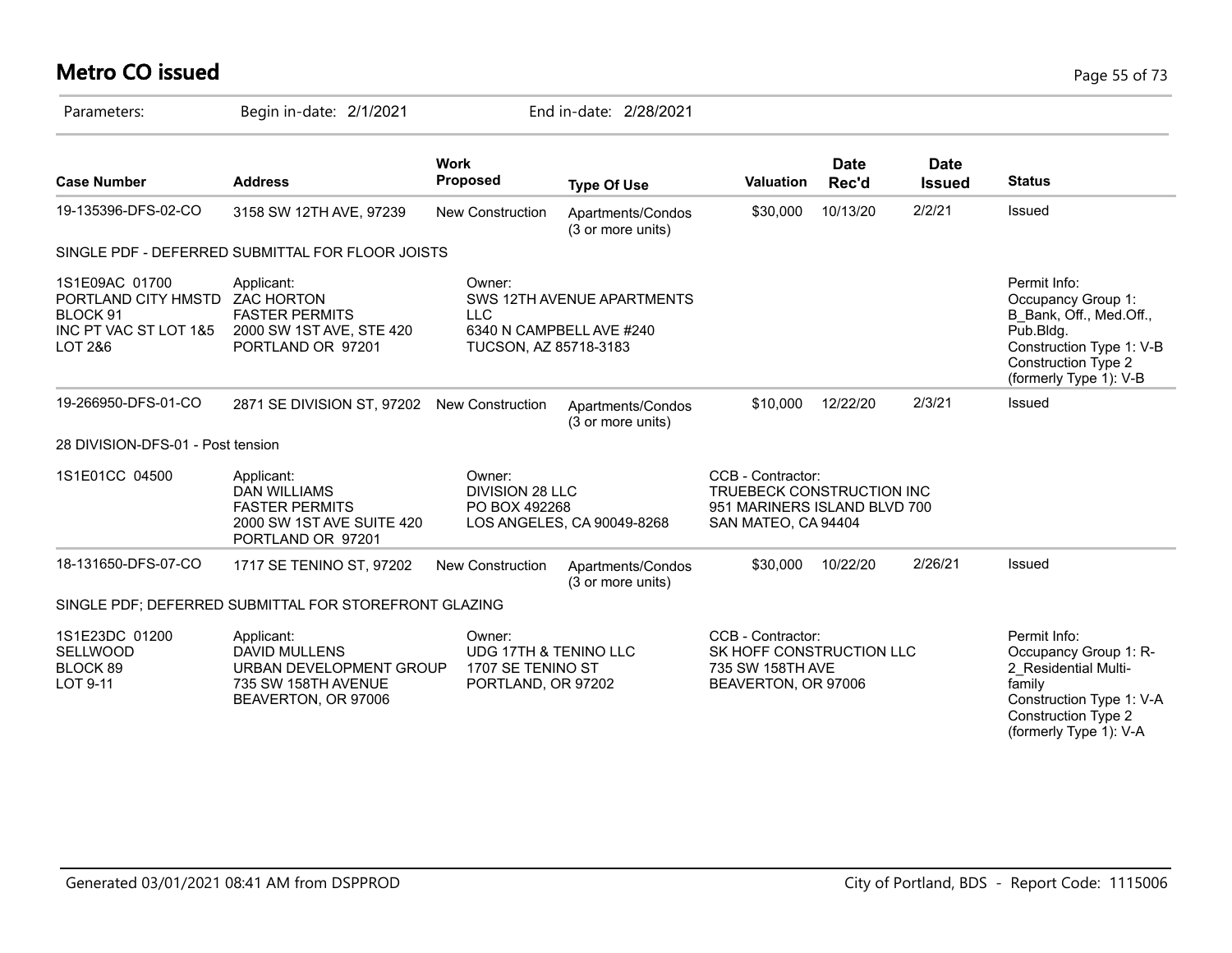# **Metro CO issued** Page 56 of 73

| Parameters:                                                              | Begin in-date: 2/1/2021                                                                                       |                                                                                  | End in-date: 2/28/2021                                   |                                                                                                   |                      |                              |                                                                                                                                                             |
|--------------------------------------------------------------------------|---------------------------------------------------------------------------------------------------------------|----------------------------------------------------------------------------------|----------------------------------------------------------|---------------------------------------------------------------------------------------------------|----------------------|------------------------------|-------------------------------------------------------------------------------------------------------------------------------------------------------------|
| <b>Case Number</b>                                                       | <b>Address</b>                                                                                                | <b>Work</b><br><b>Proposed</b>                                                   | <b>Type Of Use</b>                                       | <b>Valuation</b>                                                                                  | <b>Date</b><br>Rec'd | <b>Date</b><br><b>Issued</b> | <b>Status</b>                                                                                                                                               |
| 17-288642-DFS-13-CO                                                      | 3912 N VANCOUVER AVE,<br>97217                                                                                | <b>New Construction</b>                                                          | Apartments/Condos<br>(3 or more units)                   | \$28,000                                                                                          | 12/2/20              | 2/8/21                       | Issued                                                                                                                                                      |
|                                                                          | SINGLE PDF; DEFERRED SUBMITTAL FOR ACCESSIBLE DOORS                                                           |                                                                                  |                                                          |                                                                                                   |                      |                              |                                                                                                                                                             |
| 1N1E22DC 00800<br><b>ALBINA HMSTD</b><br>BLOCK <sub>28</sub><br>LOT 9&10 | Applicant:<br><b>JOHN MADDOX</b><br>SEABOLD CONSTRUCTION<br>9965 SW ARCTIC DR<br>BEAVERTON OR 97005           | Owner:<br><b>BRIO PORTLAND LLC</b><br>606 MAYNARD AVE S#251<br>SEATTLE, WA 98104 |                                                          | CCB - Contractor:<br>SEABOLD CONSTRUCTION CO INC<br>9965 SW ARCTIC DR<br>BEAVERTON, OR 97005-4194 |                      |                              | Permit Info:<br>Occupancy Group 1: R-<br>2_Residential Multi-<br>family<br>Construction Type 1: V-A<br>Construction Type 2<br>(formerly Type 1): I-A        |
| 20-144378-DFS-01-CO                                                      | 3440 SE 54TH AVE, 97206                                                                                       | New Construction                                                                 | Apartments/Condos<br>(3 or more units)                   | \$25,000                                                                                          | 2/11/21              | 2/11/21                      | Issued                                                                                                                                                      |
|                                                                          | FINDLEY COMMONS - DFS-01 - Engineered floor Joists                                                            |                                                                                  |                                                          |                                                                                                   |                      |                              |                                                                                                                                                             |
| 1S2E07AC 05300                                                           | Applicant:<br><b>JAMES KOH</b><br><b>BEAUDIN CONSTRUCTION</b><br>PO BOX 80514<br>PORTLAND, OR 97280           | Owner:<br><b>ST MARK'S EVANGELICAL</b><br>LUTHERAN CHURCH<br>5415 SE POWELL BLVD | PORTLAND, OR 97206-2953                                  | CCB - Contractor:<br><b>CONSTRUCTIVE INC</b><br>PO BOX 80514<br>PORTLAND, OR 97280                |                      |                              | Permit Info:<br>Occupancy Group 1: R-<br>2_Residential Multi-<br>family<br>Construction Type 1: V-B<br><b>Construction Type 2</b><br>(formerly Type 1): V-B |
| 19-134282-REV-01-CO                                                      | 7240 N ST LOUIS AVE, 97203 New Construction                                                                   |                                                                                  | Apartments/Condos<br>(3 or more units)                   | \$0                                                                                               | 12/15/20             | 2/4/21                       | Issued                                                                                                                                                      |
|                                                                          | SINGLE PDF - REVISION TO SHOW PROTECTION OF CEDAR TREE                                                        |                                                                                  |                                                          |                                                                                                   |                      |                              |                                                                                                                                                             |
| 1N1W01CD 09000                                                           | Applicant:<br><b>TYSON OKELY</b><br>DEZ DEVELOPMENT LLC<br>10121 SE SUNNYSIDE RD #F1123<br>CLACKAMAS OR 97015 | Owner:<br>DEZ DEVELOPMENT LLC                                                    | 10117 SE SUNNYSIDE RD #F1123<br>CLACKAMAS, OR 97015-7708 | CCB - Contractor:<br><b>SGP DEVELOPMENT INC</b><br>3503 NE 141ST AVE<br>VANCOUVER, WA 98682       |                      |                              |                                                                                                                                                             |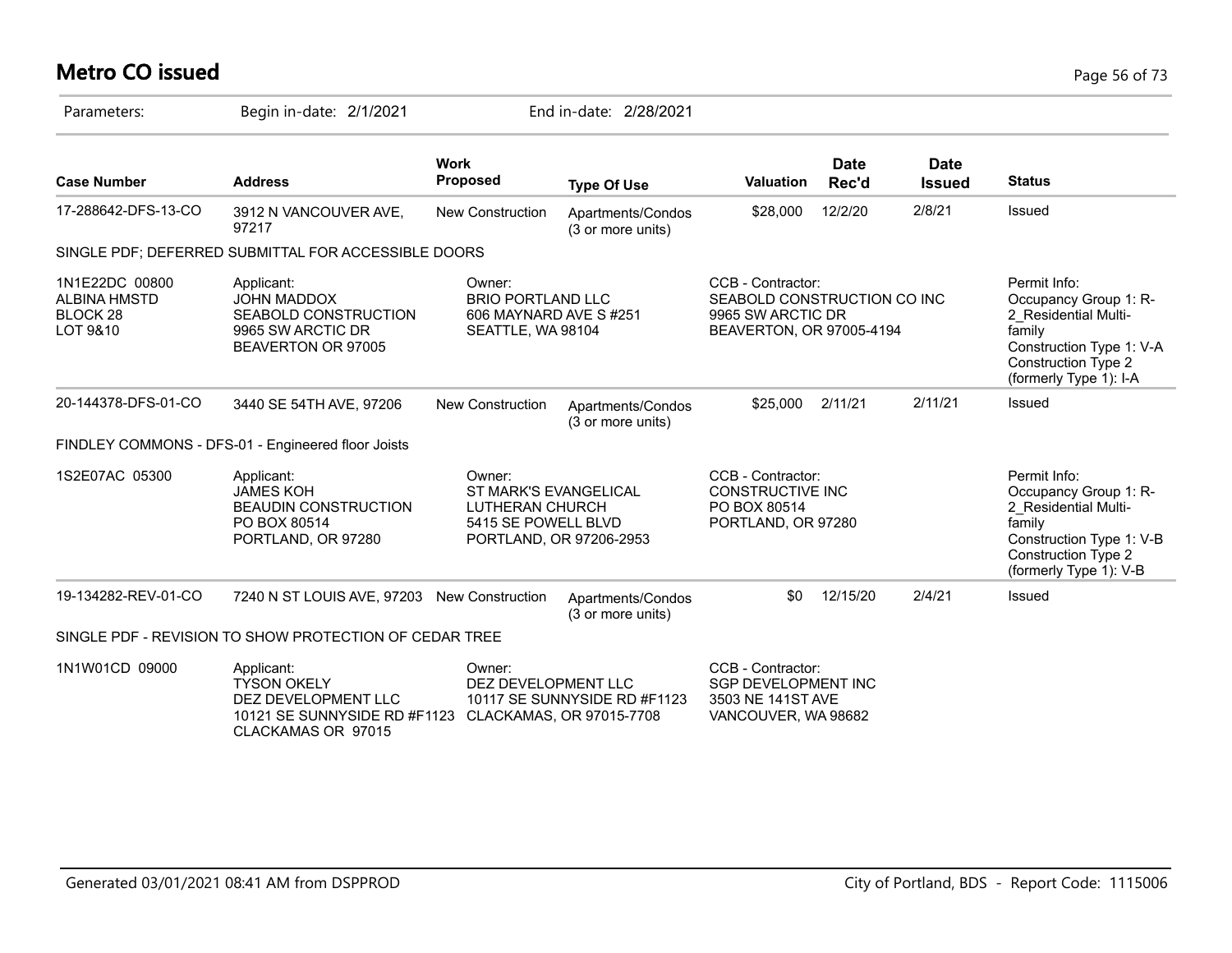# **Metro CO issued** Page 57 of 73

| Parameters:         | Begin in-date: 2/1/2021                                                                                                           |                                                                         | End in-date: 2/28/2021                                 |                                                                                                                               |                      |                              |               |  |
|---------------------|-----------------------------------------------------------------------------------------------------------------------------------|-------------------------------------------------------------------------|--------------------------------------------------------|-------------------------------------------------------------------------------------------------------------------------------|----------------------|------------------------------|---------------|--|
| <b>Case Number</b>  | <b>Address</b>                                                                                                                    | Work<br>Proposed                                                        | <b>Type Of Use</b>                                     | <b>Valuation</b>                                                                                                              | <b>Date</b><br>Rec'd | <b>Date</b><br><b>Issued</b> | <b>Status</b> |  |
| 20-137487-DFS-02-CO | 3178 SW 12TH AVE, 97239                                                                                                           | <b>New Construction</b>                                                 | Apartments/Condos<br>(3 or more units)                 | \$30,000                                                                                                                      | 10/20/20             | 2/22/21                      | Issued        |  |
|                     | SINGLE PDF; DEFERRED SUBMITTAL FOR FLOOR JOISTS                                                                                   |                                                                         |                                                        |                                                                                                                               |                      |                              |               |  |
| 1S1E09AC 01700      | Applicant:<br><b>ZAC HORTON</b><br><b>FASTER PERMITS</b><br>2000 SW 1ST AVE SUITE 420<br>PORTLAND, OR 97201                       | Owner:<br><b>LLC</b><br>TUCSON, AZ 85718-3183                           | SWS 12TH AVENUE APARTMENTS<br>6340 N CAMPBELL AVE #240 | CCB - Contractor:<br><b>STEPHEN MCHUGH</b><br><b>COLUMBIA EQUITIES INC</b><br>3300 NW 185TH AVE PMB 264<br>PORTLAND, OR 97229 |                      |                              |               |  |
| 18-235456-DFS-06-CO | 15 NW PARK AVE, 97209                                                                                                             | New Construction                                                        | Apartments/Condos<br>(3 or more units)                 | \$1,100,000 2/25/21                                                                                                           |                      | 2/25/21                      | Issued        |  |
|                     | AMARA a.k.a. 818 W BURNSIDE - DFS 06 - metal and cement panels                                                                    |                                                                         |                                                        |                                                                                                                               |                      |                              |               |  |
| 1N1E34CB 10600      | Applicant:<br><b>ANDREY MITRIK</b><br>LENNAR MULITFAMILY<br><b>BUILDERS</b><br>815 W BURNSIDE<br>PORTLAND OR 97209                | Owner:<br>1325 4TH AVE #1300<br>SEATTLE, WA 98101                       | LMC BURNSIDE HOLDINGS LLC                              | CCB - Contractor:<br>LENNAR MULTIFAMILIY BUILDERS LLC<br>95 ENTERPRISE SUITE 200<br>ALISO VIEJO, CA 90620                     |                      |                              |               |  |
| 19-266950-DFS-02-CO | 2871 SE DIVISION ST, 97202 New Construction                                                                                       |                                                                         | Apartments/Condos<br>(3 or more units)                 | \$10,000                                                                                                                      | 1/11/21              | 2/3/21                       | Issued        |  |
|                     | 28 Division Homes - DFS 02- Post Tension 2nd Level                                                                                |                                                                         |                                                        |                                                                                                                               |                      |                              |               |  |
| 1S1E01CC 04500      | Applicant:<br><b>DAN WILLIAMS</b><br><b>FASTER PERMITS</b><br>2000 SW 1ST AVE SUITE 420<br>PORTLAND OR 97201                      | Owner:<br>DIVISION 28 LLC<br>PO BOX 492268                              | LOS ANGELES, CA 90049-8268                             | CCB - Contractor:<br>TRUEBECK CONSTRUCTION INC<br>951 MARINERS ISLAND BLVD 700<br>SAN MATEO, CA 94404                         |                      |                              |               |  |
| 17-156305-REV-04-CO | 2065 SW RIVER PKY, 97201                                                                                                          | <b>New Construction</b>                                                 | Apartments/Condos<br>(3 or more units)                 | \$0                                                                                                                           | 2/18/21              | 2/18/21                      | Issued        |  |
|                     | RiverPlace Parcel 3 East Building - REV 04 - The non displacement method of the piling along gridline A-2 revised to utilize sand |                                                                         |                                                        |                                                                                                                               |                      |                              |               |  |
| 1S1E03CD 00800      | Applicant:<br><b>DON SOWIEJA</b><br>ANKROM MOISAN ARCHITECTS<br>38 NW Davis Street<br>PORTLAND OR 97209                           | Owner:<br>CITY OF PORTLAND<br>421 SW 6TH AVE #500<br>PORTLAND, OR 97204 |                                                        | CCB - Contractor:<br><b>WALSH CONSTRUCTION CO</b><br>2905 SW FIRST AVE<br>PORTLAND, OR 97201-4707                             |                      |                              |               |  |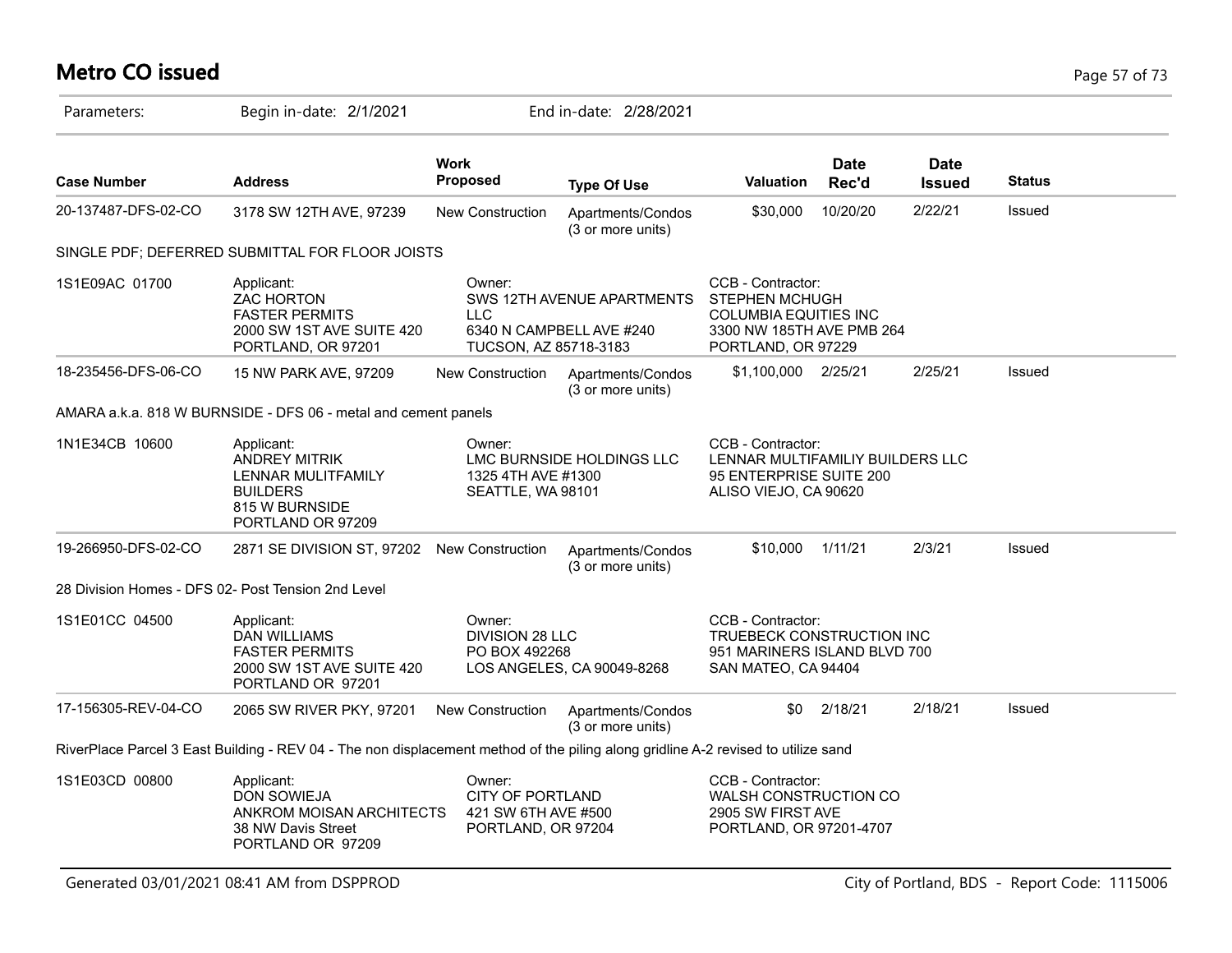# **Metro CO issued** Page 58 of 73

| Parameters:                                                                                                                                         | Begin in-date: 2/1/2021                                                                                 |                                                                               | End in-date: 2/28/2021                                |                                                                                                                                    |                      |                              |               |
|-----------------------------------------------------------------------------------------------------------------------------------------------------|---------------------------------------------------------------------------------------------------------|-------------------------------------------------------------------------------|-------------------------------------------------------|------------------------------------------------------------------------------------------------------------------------------------|----------------------|------------------------------|---------------|
| <b>Case Number</b>                                                                                                                                  | <b>Address</b>                                                                                          | <b>Work</b><br>Proposed                                                       | <b>Type Of Use</b>                                    | Valuation                                                                                                                          | <b>Date</b><br>Rec'd | <b>Date</b><br><b>Issued</b> | <b>Status</b> |
| 18-128344-DFS-03-CO                                                                                                                                 | 1645 SE NEHALEM ST, 97202 New Construction                                                              |                                                                               | Apartments/Condos<br>(3 or more units)                | \$500                                                                                                                              | 12/30/20             | 2/18/21                      | Issued        |
|                                                                                                                                                     | SINGLE PDF; ROOFTOP PLATFORM FOR AN EXTERIOR GAS GENERATOR                                              |                                                                               |                                                       |                                                                                                                                    |                      |                              |               |
| 1S1E23DB 08200<br>SELLWOOD<br>BLOCK <sub>73</sub><br>W 42' OF LOT 7<br>LOT 8&15 EXC W 2', W<br>42' OF LOT 16,<br>POTENTIAL ADDITIONAL<br><b>TAX</b> | Applicant:<br><b>DAVID MULLENS</b><br>UDG 11TH & BURNSIDE LLC<br>735 SW 158TH AVE<br>BEAVERTON OR 97006 | Owner:<br>735 SW 158TH AVE                                                    | SACKHOFF FAMILY LLC ET AL<br>BEAVERTON, OR 97006-4952 | CCB - Contractor:<br>SK HOFF CONSTRUCTION LLC<br>735 SW 158TH AVE<br>BEAVERTON, OR 97006                                           |                      |                              |               |
| 18-128344-DFS-01-CO                                                                                                                                 | 1645 SE NEHALEM ST, 97202 New Construction                                                              |                                                                               | Apartments/Condos<br>(3 or more units)                | \$15,000                                                                                                                           | 12/9/20              | 2/22/21                      | Issued        |
|                                                                                                                                                     | SINGLE PDF; DEFERRED SUBMITTAL FOR ENGINEERED WOOD PRODUCTS FOR FLOOR JOISTS                            |                                                                               |                                                       |                                                                                                                                    |                      |                              |               |
| 1S1E23DB 08200<br>SELLWOOD<br>BLOCK <sub>73</sub><br>W 42' OF LOT 7<br>LOT 8&15 EXC W 2', W<br>42' OF LOT 16,<br>POTENTIAL ADDITIONAL<br><b>TAX</b> | Applicant:<br><b>DAVID MULLENS</b><br>UDG 11TH & BURNSIDE LLC<br>735 SW 158TH AVE<br>BEAVERTON OR 97006 | Owner:<br>735 SW 158TH AVE                                                    | SACKHOFF FAMILY LLC ET AL<br>BEAVERTON, OR 97006-4952 | CCB - Contractor:<br>SK HOFF CONSTRUCTION LLC<br>735 SW 158TH AVE<br>BEAVERTON, OR 97006                                           |                      |                              |               |
| 18-209390-DFS-08-CO                                                                                                                                 | 3883 SW MOODY AVE, 97201 New Construction                                                               |                                                                               | Apartments/Condos<br>(3 or more units)                | \$280,000                                                                                                                          | 2/3/21               | 2/3/21                       | Issued        |
| DFS 08 - Storefronts                                                                                                                                |                                                                                                         |                                                                               |                                                       |                                                                                                                                    |                      |                              |               |
| 1S1E10CA 00400                                                                                                                                      | Applicant:<br>Mike Carrigg<br>Andersen Construction<br>6712 N Cutter Circle<br>Portland OR 97217        | Owner:<br><b>OWNER LLC</b><br>3012 FAIRMOUNT ST #100<br>DALLAS, TX 75201-1210 | ALAMO MANHATTAN BLOCK 40                              | CCB - Contractor:<br><b>MICHAEL CARRIGG</b><br>ANDERSEN CONSTRUCTION COMPANY<br>OF OREGON LLC<br>PO BOX 6712<br>PORTLAND, OR 97228 |                      |                              |               |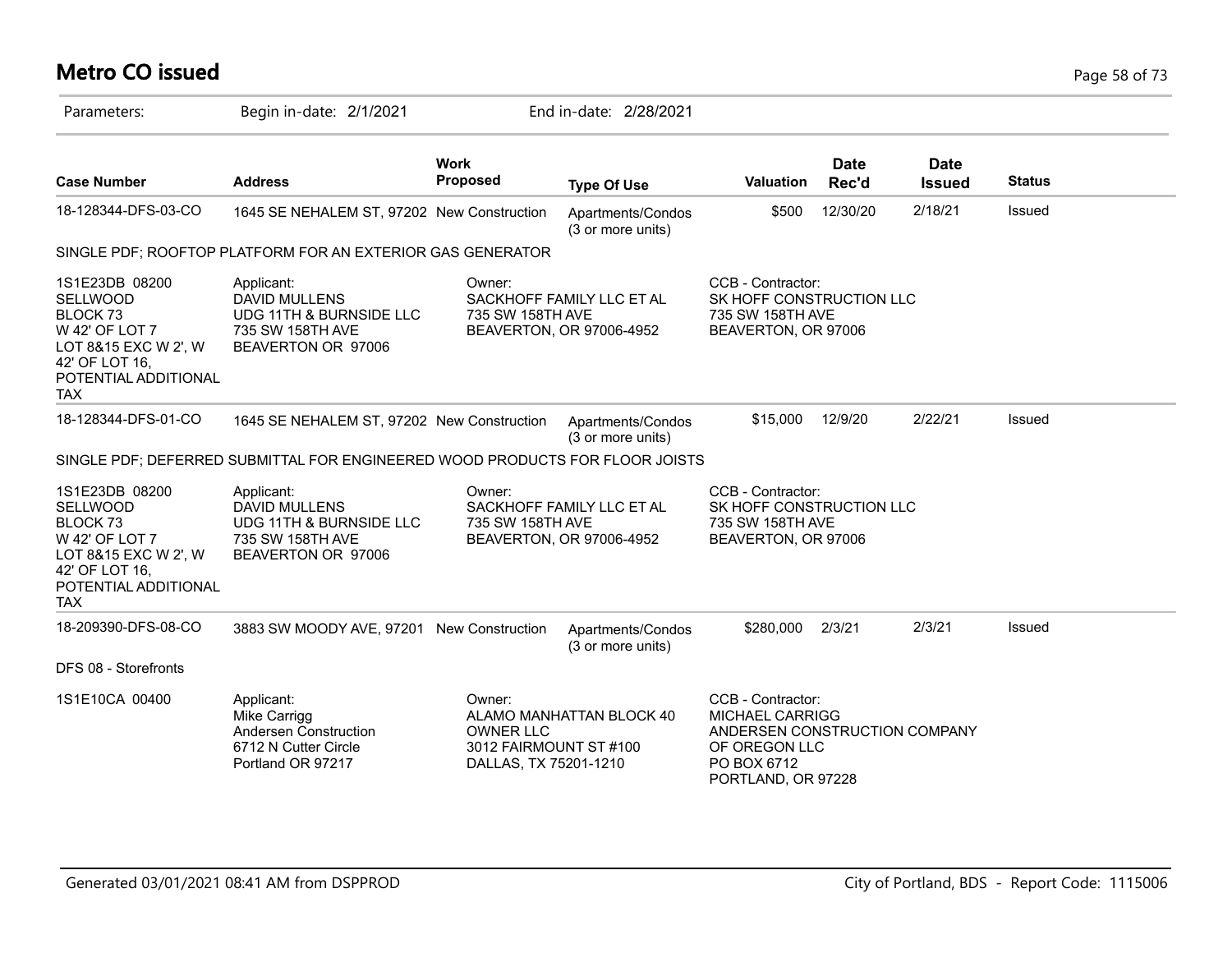# **Metro CO issued** Page 59 of 73

| Parameters:                                             | Begin in-date: 2/1/2021                                                                           |                                                                                  | End in-date: 2/28/2021                 |                                                                                                       |                      |                              |                                                                                                                                                                  |
|---------------------------------------------------------|---------------------------------------------------------------------------------------------------|----------------------------------------------------------------------------------|----------------------------------------|-------------------------------------------------------------------------------------------------------|----------------------|------------------------------|------------------------------------------------------------------------------------------------------------------------------------------------------------------|
| <b>Case Number</b>                                      | <b>Address</b>                                                                                    | <b>Work</b><br><b>Proposed</b>                                                   | <b>Type Of Use</b>                     | <b>Valuation</b>                                                                                      | <b>Date</b><br>Rec'd | <b>Date</b><br><b>Issued</b> | <b>Status</b>                                                                                                                                                    |
| 20-122184-REV-02-CO                                     | 5155 E BURNSIDE ST, 97215 New Construction                                                        |                                                                                  | Apartments/Condos<br>(3 or more units) | \$0                                                                                                   | 1/7/21               | 2/16/21                      | Issued                                                                                                                                                           |
|                                                         | SINGLE PDF - REVISION TO DOOR SCHEDULE IN RESPONSE TO COMMENTS ON 20-122210-MT                    |                                                                                  |                                        |                                                                                                       |                      |                              |                                                                                                                                                                  |
| 1N2E31CA 08200                                          | Applicant:<br>Zac Horton<br>Faster Permits, LLC<br>2000 SW 1ST AVE SUITE 420<br>Portlnad OR 97201 | Owner:<br><b>BURNSIDE PROJECT LLC</b><br>3280 ROUND HILL RD<br>HAYWARD, CA 94542 |                                        | CCB - Contractor:<br><b>GREEN HAMMER INC</b><br>721 NW 9TH AVE #195<br>PORTLAND, OR 97209             |                      |                              | Permit Info:<br>Occupancy Group 1: R-<br>3 Residential One and<br>Two Family<br>Construction Type 1: V-B<br><b>Construction Type 2</b><br>(formerly Type 1): V-B |
| 18-270848-DFS-02-CO                                     | 4001 SW CANYON RD, 97221 New Construction                                                         |                                                                                  | Assembly                               | \$25,000                                                                                              | 2/9/21               | 2/9/21                       | Under Inspection                                                                                                                                                 |
| DFS 02 - Polar Cave - Precast roof                      |                                                                                                   |                                                                                  |                                        |                                                                                                       |                      |                              |                                                                                                                                                                  |
| 1S1E05 01400<br>SECTION 05 1S 1E<br>TL 1400 60.69 ACRES | Applicant:<br><b>ALEX ROTH</b><br><b>LEWIS BUILDS</b><br>550 SW 12TH AVE<br>PORTLAND OR 97205     | Owner:<br><b>METRO</b><br>600 NE GRAND AVE                                       | PORTLAND, OR 97232-2736                | CCB - Contractor:<br>LEASE CRUTCHER LEWIS LLC<br>550 SW 12TH AVE<br>PORTLAND, OR 97205                |                      |                              | Permit Info:<br>Occupancy Group 1: A-<br>5 Stadiums,<br>Grandstands<br>Construction Type 1: V-B<br>Construction Type 2<br>(formerly Type 1): V-B                 |
| 20-110875-DFS-04-CO                                     | 2130 NE MARTIN LUTHER<br>KING JR BLVD, 97212                                                      | New Construction                                                                 | <b>Business</b>                        | \$41,561                                                                                              | 2/11/21              | 2/11/21                      | Issued                                                                                                                                                           |
| DFS 04 - Skylights                                      |                                                                                                   |                                                                                  |                                        |                                                                                                       |                      |                              |                                                                                                                                                                  |
| 1N1E26CB 18600                                          | Applicant:<br><b>Troy Aitken</b><br>Swinerton<br>342 SW Second Avenue Portland.<br>OR 97204       | Owner:<br>CNS PROPERTIES LLC<br>PO BOX 5118                                      | PORTLAND, OR 97208-5118                | CCB - Contractor:<br>SWINERTON BUILDERS INC<br>2001 CLAYTON ROAD 7TH FLOOR LEGAL<br>CONCORD, CA 94520 |                      |                              |                                                                                                                                                                  |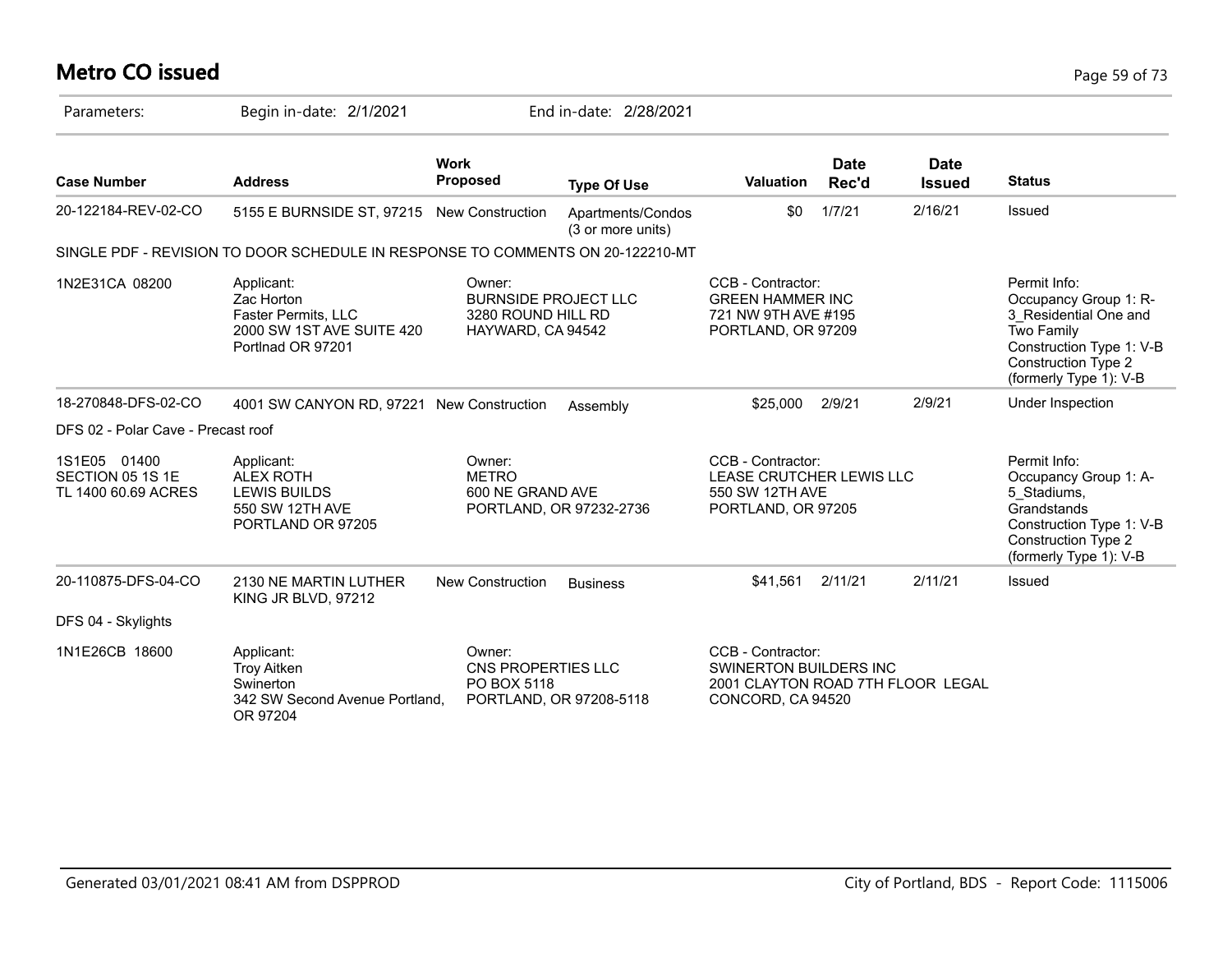# **Metro CO issued** Page 60 of 73

| Parameters:                                                                       | Begin in-date: 2/1/2021                                                                                                |                                                                                                              | End in-date: 2/28/2021      |                                                                                           |                      |                              |                                                                                                                                                                                                                     |
|-----------------------------------------------------------------------------------|------------------------------------------------------------------------------------------------------------------------|--------------------------------------------------------------------------------------------------------------|-----------------------------|-------------------------------------------------------------------------------------------|----------------------|------------------------------|---------------------------------------------------------------------------------------------------------------------------------------------------------------------------------------------------------------------|
| <b>Case Number</b>                                                                | <b>Address</b>                                                                                                         | <b>Work</b><br><b>Proposed</b>                                                                               | <b>Type Of Use</b>          | <b>Valuation</b>                                                                          | <b>Date</b><br>Rec'd | <b>Date</b><br><b>Issued</b> | <b>Status</b>                                                                                                                                                                                                       |
| 20-129930-000-00-CO                                                               | 4610 NE 158TH AVE, 97230                                                                                               | New Construction                                                                                             | <b>Business</b>             | \$2,860,000                                                                               | 3/13/20              | 2/17/21                      | Under Inspection                                                                                                                                                                                                    |
|                                                                                   | NEW SINGLE STORY TILT UP CONCRETE BUILDING WITH OFFICE AND CROSS DOCK FOR STORAGE AND LOADING.                         |                                                                                                              |                             |                                                                                           |                      |                              |                                                                                                                                                                                                                     |
| 1N2E24AD 00109                                                                    | Applicant:<br><b>MCKAYLA DEAR</b><br><b>MACKENZIE</b><br>1515 SE WATER AVE #100<br>PORTLAND, OR 97214                  | Owner:<br><b>DIAMOND LINE DELIVERY</b><br><b>SYSTEMS INC</b><br><b>PO BOX 938</b><br>MERIDIAN, ID 83680-0938 |                             | CCB - Contractor:<br>PERLO CONSTRUCTION LLC<br>11450 SW AMU STREET<br>TUALATIN, OR 97062  |                      |                              | Permit Info:<br>Occupancy Group 1:<br>B_Bank, Off., Med.Off.,<br>Pub.Bldg.<br>Construction Type 1: III-B<br><b>Construction Type 2</b><br>(formerly Type 1): III-B<br>Total Square Footage -<br>Display Only: 32169 |
| 18-254687-DFS-36-CO                                                               | 9800 SE POWELL BLVD,<br>97266                                                                                          | New Construction                                                                                             | <b>Business</b>             | \$5,000                                                                                   | 2/5/21               | 2/17/21                      | Issued                                                                                                                                                                                                              |
| DFS 36 - EQ 1636 Tire Rack Cart                                                   |                                                                                                                        |                                                                                                              |                             |                                                                                           |                      |                              |                                                                                                                                                                                                                     |
| 1S2E09<br>00100                                                                   | Applicant:<br><b>GRIFFIN CHARD</b><br>J.E. Dunn Construction Company<br>424 NW 14TH AVE PORTLAND<br>Portland, OR 97209 | Owner:<br>OF OREGON<br>PO BOX 162734<br>AUSTIN, TX 78716                                                     | TRI-COUNTY METRO TRANS DIST | CCB - Contractor:<br>JE DUNN CONSTRUCTION COMPANY<br>1001 LOCUST<br>KANSAS CITY, MO 64106 |                      |                              | Permit Info:<br>Occupancy Group 1: S-<br>1_Storage - Moderate<br>Hazard, Warehouse<br>Construction Type 1: II-B<br><b>Construction Type 2</b><br>(formerly Type 1): II-B                                            |
| 19-161743-DFS-02-CO                                                               | 2521 SE 41ST AVE, 97202                                                                                                | <b>New Construction</b>                                                                                      | <b>Business</b>             | \$2,000                                                                                   | 2/10/21              | 2/10/21                      | Issued                                                                                                                                                                                                              |
|                                                                                   | SINGLE PDF DFS FOR OPEN WEB FLOOR TRUSSES                                                                              |                                                                                                              |                             |                                                                                           |                      |                              |                                                                                                                                                                                                                     |
| 1S1E12AA 00200<br><b>RICHMOND ADD</b><br>BLOCK <sub>2</sub><br>S 40' OF LOT 17&19 | Applicant:<br><b>ADAM JONES</b><br>TEAM PDX, LLC<br>3233 SE 41ST AVE<br>PORTLAND OR 97202                              | Owner:<br>2244 WINDER CIR<br>FRANKLIN, TN 37064                                                              | 2515 SE 41ST AVENUE LLC     | CCB - Contractor:<br><b>TEAM PDX LLC</b><br>11845 SE 34TH AVE<br>MILWAUKIE, OR 97222      |                      |                              |                                                                                                                                                                                                                     |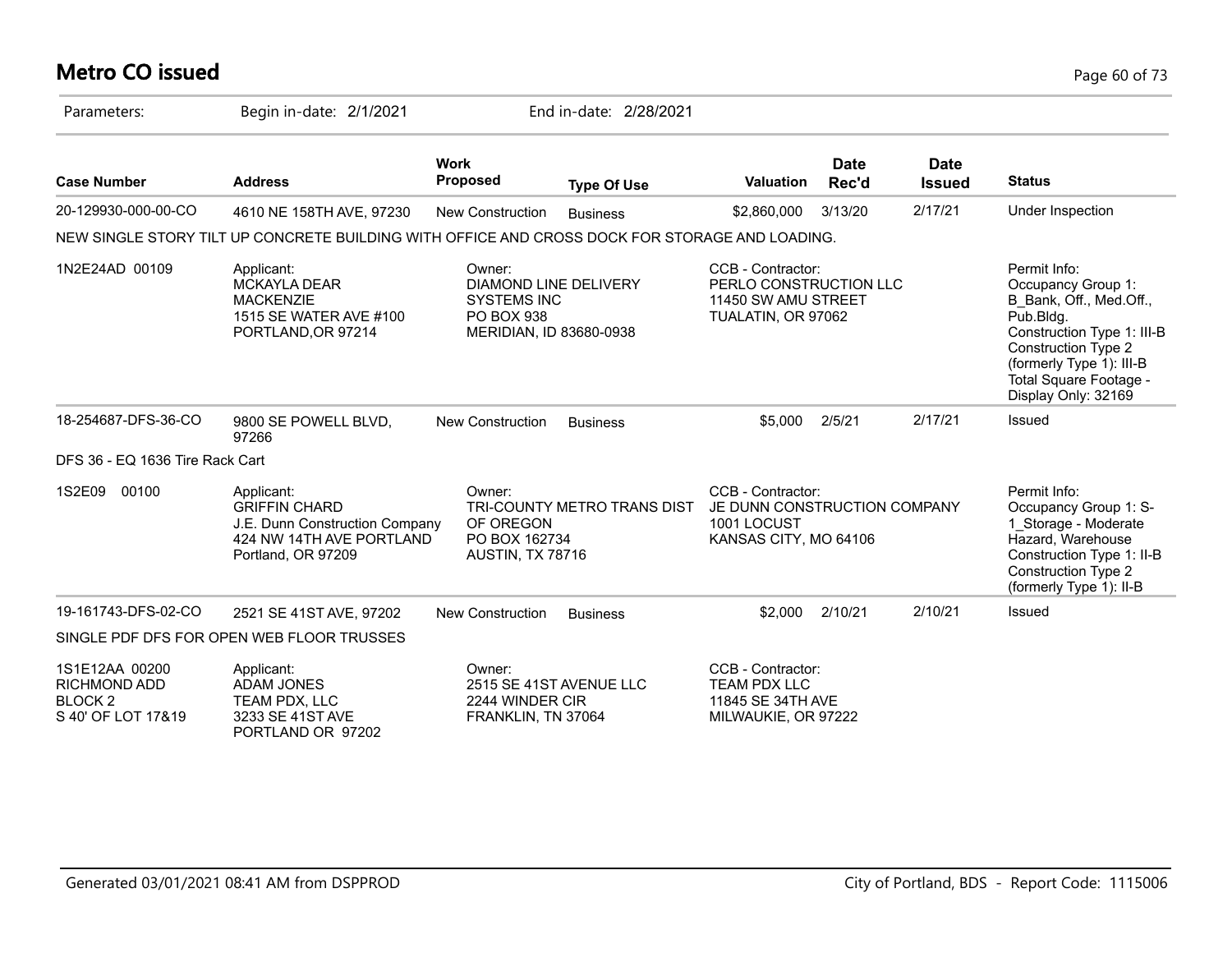# **Metro CO issued** Page 61 of 73

| Parameters:                                                                         | Begin in-date: 2/1/2021                                                                                                                                                                             |                                                                        | End in-date: 2/28/2021      |                                                                                                       |                      |                              |                                                                                                                                                                          |
|-------------------------------------------------------------------------------------|-----------------------------------------------------------------------------------------------------------------------------------------------------------------------------------------------------|------------------------------------------------------------------------|-----------------------------|-------------------------------------------------------------------------------------------------------|----------------------|------------------------------|--------------------------------------------------------------------------------------------------------------------------------------------------------------------------|
| <b>Case Number</b>                                                                  | <b>Address</b>                                                                                                                                                                                      | <b>Work</b><br><b>Proposed</b>                                         | <b>Type Of Use</b>          | <b>Valuation</b>                                                                                      | <b>Date</b><br>Rec'd | <b>Date</b><br><b>Issued</b> | <b>Status</b>                                                                                                                                                            |
| 17-253901-REV-01-CO                                                                 | 3612 SE 82ND AVE, 97266                                                                                                                                                                             | New Construction                                                       | <b>Business</b>             | \$0                                                                                                   | 11/23/20             | 2/8/21                       | Final                                                                                                                                                                    |
|                                                                                     | SINGLE PDF - REVISE PLUMBING PLANS TO REFLECT AS-BUILTS, ELIMINATE SOLAR ARRAY DFS, ELIMINATE EQUIPMENT ATTACHMENT DFS AND<br>SPECIAL INSPECTION FOR MECHANICAL EQUIPMENT - SEE 19-195630-REV-01-MT |                                                                        |                             |                                                                                                       |                      |                              |                                                                                                                                                                          |
| 1S2E09CB 06900<br><b>GRAND VIEW HTS</b><br><b>BLOCK 5</b><br>LOT 7-11&14-16 TL 6900 | Applicant:<br><b>DAVID MCILNAY</b><br>DMARC-ABE<br>2411 NW NORTHRUP S<br>PORTLAND OR 97210                                                                                                          | Owner:<br>TDH INVESTMENTS LLC<br>4423 SE ANDEREGG LOOP                 | PORTLAND, OR 97236-9378     | CCB - Contractor:<br><b>BNK CONSTRUCTION INC</b><br>45 82ND DR STE 53 B<br>GLADSTONE, OR 97027-2562   |                      |                              |                                                                                                                                                                          |
| 18-254687-DFS-40-CO                                                                 | 9800 SE POWELL BLVD,<br>97266                                                                                                                                                                       | <b>New Construction</b>                                                | <b>Business</b>             | \$10,000                                                                                              | 2/5/21               | 2/17/21                      | Issued                                                                                                                                                                   |
| DFS 40 - EQ 7970 and 7980 Seismic                                                   |                                                                                                                                                                                                     |                                                                        |                             |                                                                                                       |                      |                              |                                                                                                                                                                          |
| 1S2E09<br>00100                                                                     | Applicant:<br><b>GRIFFIN CHARD</b><br>J.E. Dunn Construction Company<br>424 NW 14TH AVE PORTLAND<br>Portland, OR 97209                                                                              | Owner:<br>OF OREGON<br>PO BOX 162734<br>AUSTIN, TX 78716               | TRI-COUNTY METRO TRANS DIST | CCB - Contractor:<br>JE DUNN CONSTRUCTION COMPANY<br>1001 LOCUST<br>KANSAS CITY, MO 64106             |                      |                              | Permit Info:<br>Occupancy Group 1: S-<br>1 Storage - Moderate<br>Hazard, Warehouse<br>Construction Type 1: II-B<br><b>Construction Type 2</b><br>(formerly Type 1): II-B |
| 20-110875-DFS-01-CO                                                                 | 2130 NE MARTIN LUTHER<br>KING JR BLVD, 97212                                                                                                                                                        | New Construction                                                       | <b>Business</b>             | \$24,000                                                                                              | 2/11/21              | 2/11/21                      | Issued                                                                                                                                                                   |
| DFS 01 - New metal stair and railing                                                |                                                                                                                                                                                                     |                                                                        |                             |                                                                                                       |                      |                              |                                                                                                                                                                          |
| 1N1E26CB 18600                                                                      | Applicant:<br>Ariana Felix<br>Swinerton<br>342 SW Second Ave Portland, OR<br>97204                                                                                                                  | Owner:<br>CNS PROPERTIES LLC<br>PO BOX 5118<br>PORTLAND, OR 97208-5118 |                             | CCB - Contractor:<br>SWINERTON BUILDERS INC<br>2001 CLAYTON ROAD 7TH FLOOR LEGAL<br>CONCORD, CA 94520 |                      |                              |                                                                                                                                                                          |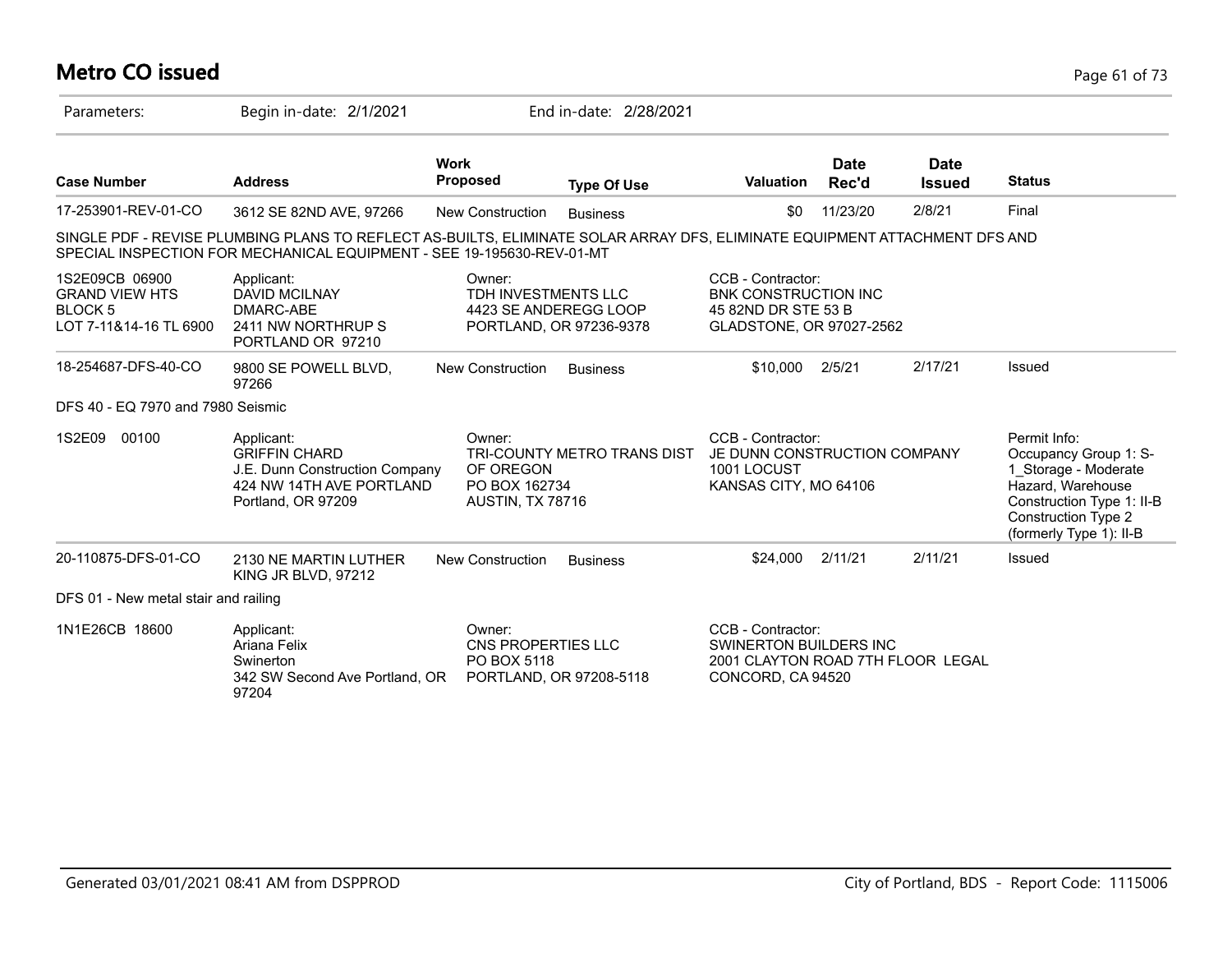### **Metro CO issued** Page 62 of 73 Parameters: Begin in-date: 2/1/2021 End in-date: 2/28/2021 **Work Case Number Address Proposed Type Of Use Valuation Status Date Rec'd Date Issued** 18-270844-REV-03-CO 4001 SW CANYON RD, 97221 New Construction Business \$52,000 11/17/20 2/8/21 Issued OREGON ZOO - REV 03 - Site revisions to include adjusting the property boundary to include the moated chimp habitat, demolition of a catch basin and limited rock work, polar and primate material revision, new rockwork, details for hotwire barrier, structural details for four polar bear sculpture footings and polar bear cave \*\*\* SEE REVISION MEMO IN PDOX \*\*\* 1S1E05 01400 SECTION 05 1S 1E TL 1400 60.69 ACRES CCB - Contractor: LEASE CRUTCHER LEWIS LLC 550 SW 12TH AVE PORTLAND, OR 97205 Owner: METRO - LEASED MULTIPLE **TENANTS** 600 NE GRAND AVE PORTLAND, OR 97232-2736 Applicant: Kate Giraud Oregon Zoo 4001 SW Canyon Rd Portland OR 97221 18-254687-DFS-37-CO 9800 SE POWELL BLVD, 97266 New Construction Business  $$20,000$   $2/5/21$  2/17/21 Issued DFS 37 - EQ 4920 Tire Balancer Seismic Calcs 1S2E09 00100 Permit Info: Occupancy Group 1: S-1\_Storage - Moderate Hazard, Warehouse Construction Type 1: II-B Construction Type 2 (formerly Type 1): II-B CCB - Contractor: JE DUNN CONSTRUCTION COMPANY 1001 LOCUST KANSAS CITY, MO 64106 Owner: TRI-COUNTY METRO TRANS DIST OF OREGON PO BOX 162734 AUSTIN, TX 78716 Applicant: GRIFFIN CHARD J.E. Dunn Construction Company 424 NW 14TH AVF PORTI AND Portland, OR 97209 20-110875-DFS-03-CO 2130 NE MARTIN LUTHER KING JR BLVD, 97212 New Construction Business **\$20,000** 2/11/21 2/11/21 Issued DFS 03 - Terrace Metal Guardrail 1N1E26CB 18600 Applicant: CD Owner: CCB - Contractor: Permit Info: Occupancy Group 1: B\_Bank, Off., Med.Off., Pub.Bldg. Construction Type 1: V-B Construction Type 2 (formerly Type 1): V-B CCB - Contractor: SWINERTON BUILDERS INC 2001 CLAYTON ROAD 7TH FLOOR LEGAL CONCORD, CA 94520 Owner: CNS PROPERTIES LLC PO BOX 5118 342 SW Second Ave Portland, OR PORTLAND, OR 97208-5118 Applicant: Ariana Felix **Swinerton** 97204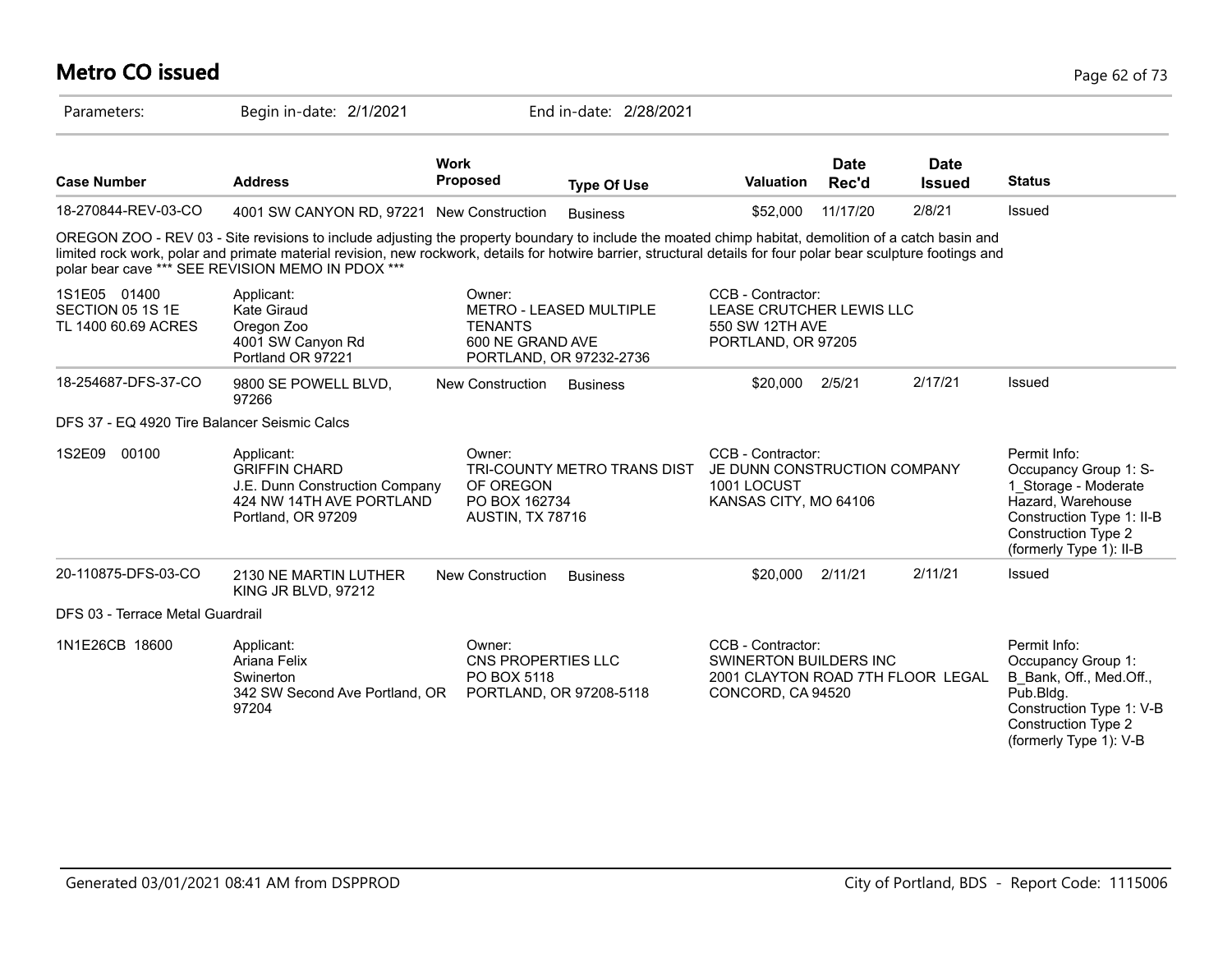# **Metro CO issued** Page 63 of 73

| Parameters:         | Begin in-date: 2/1/2021                                                                                                   |                                             | End in-date: 2/28/2021                                                         |                                                                                           |                      |                                   |                                                                                                                                                                |
|---------------------|---------------------------------------------------------------------------------------------------------------------------|---------------------------------------------|--------------------------------------------------------------------------------|-------------------------------------------------------------------------------------------|----------------------|-----------------------------------|----------------------------------------------------------------------------------------------------------------------------------------------------------------|
| <b>Case Number</b>  | <b>Address</b>                                                                                                            | <b>Work</b><br><b>Proposed</b>              | <b>Type Of Use</b>                                                             | <b>Valuation</b>                                                                          | <b>Date</b><br>Rec'd | <b>Date</b><br><b>Issued</b>      | <b>Status</b>                                                                                                                                                  |
| 20-110875-DFS-05-CO | 2130 NE MARTIN LUTHER<br>KING JR BLVD, 97212                                                                              | <b>New Construction</b>                     | <b>Business</b>                                                                | \$203,062                                                                                 | 2/23/21              | 2/23/21                           | Issued                                                                                                                                                         |
|                     | DFS 05 - Design of Windows Exceeding 7 feet in Height or Width, and their Attachment to the Building                      |                                             |                                                                                |                                                                                           |                      |                                   |                                                                                                                                                                |
| 1N1E26CB 18600      | Applicant:<br><b>Troy Aitken</b><br>Swinerton<br>342 SW Second Avenue Portland,<br>OR 97204                               | Owner:<br>CNS PROPERTIES LLC<br>PO BOX 5118 | PORTLAND, OR 97208-5118                                                        | CCB - Contractor:<br><b>SWINERTON BUILDERS INC</b><br>CONCORD, CA 94520                   |                      | 2001 CLAYTON ROAD 7TH FLOOR LEGAL | Permit Info:<br>Occupancy Group 1:<br>B Bank, Off., Med.Off.,<br>Pub.Bldg.<br>Construction Type 1: V-B<br><b>Construction Type 2</b><br>(formerly Type 1): V-B |
| 18-162608-REV-01-CO | 7150 NE AIRPORT WAY,<br>97218                                                                                             | <b>New Construction</b>                     | <b>Business</b>                                                                | \$0                                                                                       | 2/1/21               | 2/2/21                            | Issued                                                                                                                                                         |
|                     | PACR - RCC - REV-01 to DFS-18 - Revision to add or modify different types of braces due to field conditions               |                                             |                                                                                |                                                                                           |                      |                                   |                                                                                                                                                                |
| 00300<br>1N2E08     | Applicant:<br>Mike Coyle<br><b>Faster Permits</b><br>2000 SW 1st Avenue, Suite 420<br>Portland, OR 97201                  | Owner:<br>PORT OF PORTLAND<br>PO BOX 3529   | PORTLAND, OR 97208-3529                                                        | CCB - Contractor:<br>JE DUNN CONSTRUCTION COMPANY<br>1001 LOCUST<br>KANSAS CITY, MO 64106 |                      |                                   | Permit Info:<br>Occupancy Group 1: A-<br>3 Assembly - General<br>Construction Type 1: II-B<br>Construction Type 2<br>(formerly Type 1): II-B                   |
| 20-122937-REV-02-CO | 12000 SW 49TH AVE, 97219                                                                                                  | <b>New Construction</b>                     | <b>Business</b>                                                                | \$0                                                                                       | 2/9/21               | 2/10/21                           | Final                                                                                                                                                          |
|                     | PCC TMU - Revision to remove bike enclosure structure and 6 bike parking racks                                            |                                             |                                                                                |                                                                                           |                      |                                   |                                                                                                                                                                |
| 1S1E31D 00200       | Applicant:<br>RASHMI VASAVADA<br><b>HACKER ARCHITECTS</b><br>1615 SW 3RD AVE., FIFTH<br><b>FLOOR</b><br>PORTLAND OR 97214 | Owner:<br><b>DISTRICT</b><br>PO BOX 19000   | PORTLAND COMMUNITY COLLEGE LEASE CRUTCHER LEWIS LLC<br>PORTLAND, OR 97280-0990 | CCB - Contractor:<br>550 SW 12TH AVE<br>PORTLAND, OR 97205                                |                      |                                   |                                                                                                                                                                |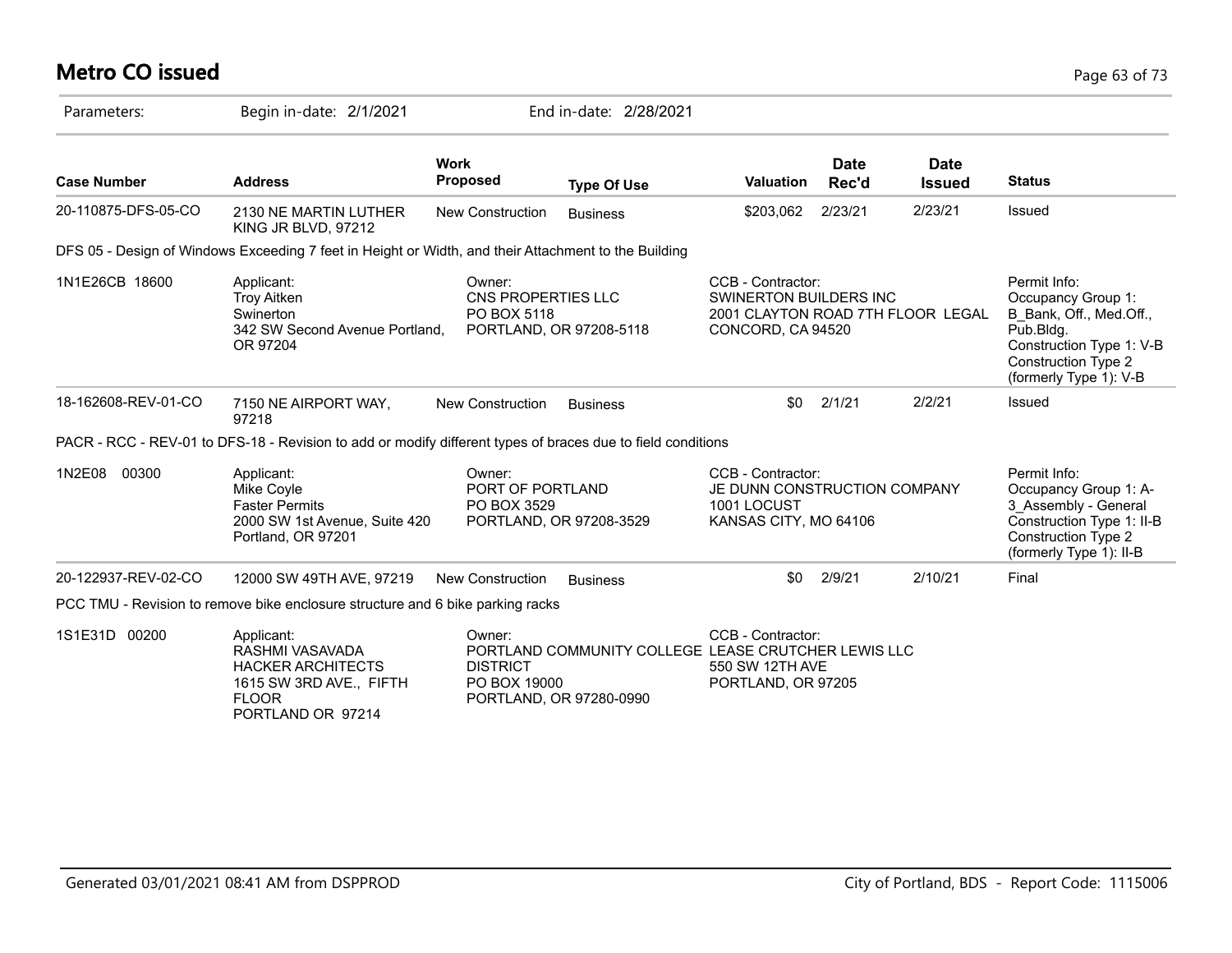# **Metro CO issued** Page 64 of 73

| Parameters:                              | Begin in-date: 2/1/2021                                                                                                        |                                                                          | End in-date: 2/28/2021                                |                                                                                                                    |                      |                              |                                                                            |
|------------------------------------------|--------------------------------------------------------------------------------------------------------------------------------|--------------------------------------------------------------------------|-------------------------------------------------------|--------------------------------------------------------------------------------------------------------------------|----------------------|------------------------------|----------------------------------------------------------------------------|
| <b>Case Number</b>                       | <b>Address</b>                                                                                                                 | <b>Work</b><br>Proposed                                                  | <b>Type Of Use</b>                                    | Valuation                                                                                                          | <b>Date</b><br>Rec'd | <b>Date</b><br><b>Issued</b> | <b>Status</b>                                                              |
| 19-218657-DFS-10-CO                      | 1750 SW SALMON ST, 97205 New Construction                                                                                      |                                                                          | Educational                                           | \$110,000                                                                                                          | 2/17/21              | 2/17/21                      | Issued                                                                     |
| LINCOLN H.S. - DFS-10 - Glass canopies   |                                                                                                                                |                                                                          |                                                       |                                                                                                                    |                      |                              |                                                                            |
| 1S1E04AB 00100                           | Applicant:<br><b>MARK SAWALLICH</b><br><b>HOFFMAN CONSTRUCTION</b><br>805 SW BROADWAY ST., SUITE<br>2100<br>PORTLAND, OR 97205 | Owner:<br>SCHOOL DISTRICT NO 1<br>PO BOX 3107                            | PORTLAND, OR 97208-3107                               | CCB - Contractor:<br>HOFFMAN CONSTRUCTION COMPANY<br>OF OREGON<br>805 SW BROADWAY SUITE 2100<br>PORTLAND, OR 97205 |                      |                              | Permit Info:<br>Occupancy Group 1:<br>E_School<br>Construction Type 1: I-B |
| 19-256420-DFS-01-CO                      | 4300 NE KILLINGSWORTH<br>ST, 97218                                                                                             | <b>New Construction</b>                                                  | Educational                                           | \$150,000                                                                                                          | 2/24/21              | 2/24/21                      | Issued                                                                     |
|                                          | DE LA SALLE H.S. - DFS-01 - Glazing systems *** w/20-105975-DFS-04-CO ***                                                      |                                                                          |                                                       |                                                                                                                    |                      |                              |                                                                            |
| 1N2E19BB 04000                           | Applicant:<br>Alex Helm<br>P & C Construction Co.<br>2133 NW York St<br>Portland, OR 97210                                     | Owner:<br>PORTLAND OREGON<br>5310 NE 42ND AVE                            | ST CHARLES CATHOLIC CHURCH<br>PORTLAND, OR 97218-1510 | CCB - Contractor:<br><b>STEVE BARTELL</b><br>P & C CONSTRUCTION CO<br>2133 NW YORK ST<br>PORTLAND, OR 97210        |                      |                              |                                                                            |
| 19-218657-DFS-14-CO                      | 1750 SW SALMON ST, 97205 New Construction                                                                                      |                                                                          | Educational                                           | \$2,379,555 2/25/21                                                                                                |                      | 2/25/21                      | Issued                                                                     |
|                                          | LINCOLN H.S. - DFS-14 - Hangers and supports for electrical systems and equipment - seismic                                    |                                                                          |                                                       |                                                                                                                    |                      |                              |                                                                            |
| 1S1E04AB 00100                           | Applicant:<br><b>MARK SAWALLICH</b><br>HOFFMAN CONSTRUCTION<br>805 SW BROADWAY ST., SUITE<br>2100<br>PORTLAND, OR 97205        | Owner:<br>SCHOOL DISTRICT NO 1<br>PO BOX 3107<br>PORTLAND, OR 97208-3107 |                                                       | CCB - Contractor:<br>HOFFMAN CONSTRUCTION COMPANY<br>OF OREGON<br>805 SW BROADWAY SUITE 2100<br>PORTLAND, OR 97205 |                      |                              | Permit Info:<br>Occupancy Group 1:<br>E School<br>Construction Type 1: I-B |
| 19-256420-DFS-04-CO                      | 4300 NE KILLINGSWORTH<br>ST, 97218                                                                                             | New Construction                                                         | Educational                                           | \$123,000                                                                                                          | 2/19/21              | 2/19/21                      | Issued                                                                     |
| DE LA SALLE H.S. - DFS-04 - Steel joists |                                                                                                                                |                                                                          |                                                       |                                                                                                                    |                      |                              |                                                                            |
| 1N2E19BB 04000                           | Applicant:<br>Alex Helm<br>P & C Construction Co.<br>2133 NW York St<br>Portland, OR 97210                                     | Owner:<br>PORTLAND OREGON<br>5310 NE 42ND AVE                            | ST CHARLES CATHOLIC CHURCH<br>PORTLAND, OR 97218-1510 | CCB - Contractor:<br><b>STEVE BARTELL</b><br>P & C CONSTRUCTION CO<br>2133 NW YORK ST<br>PORTLAND, OR 97210        |                      |                              |                                                                            |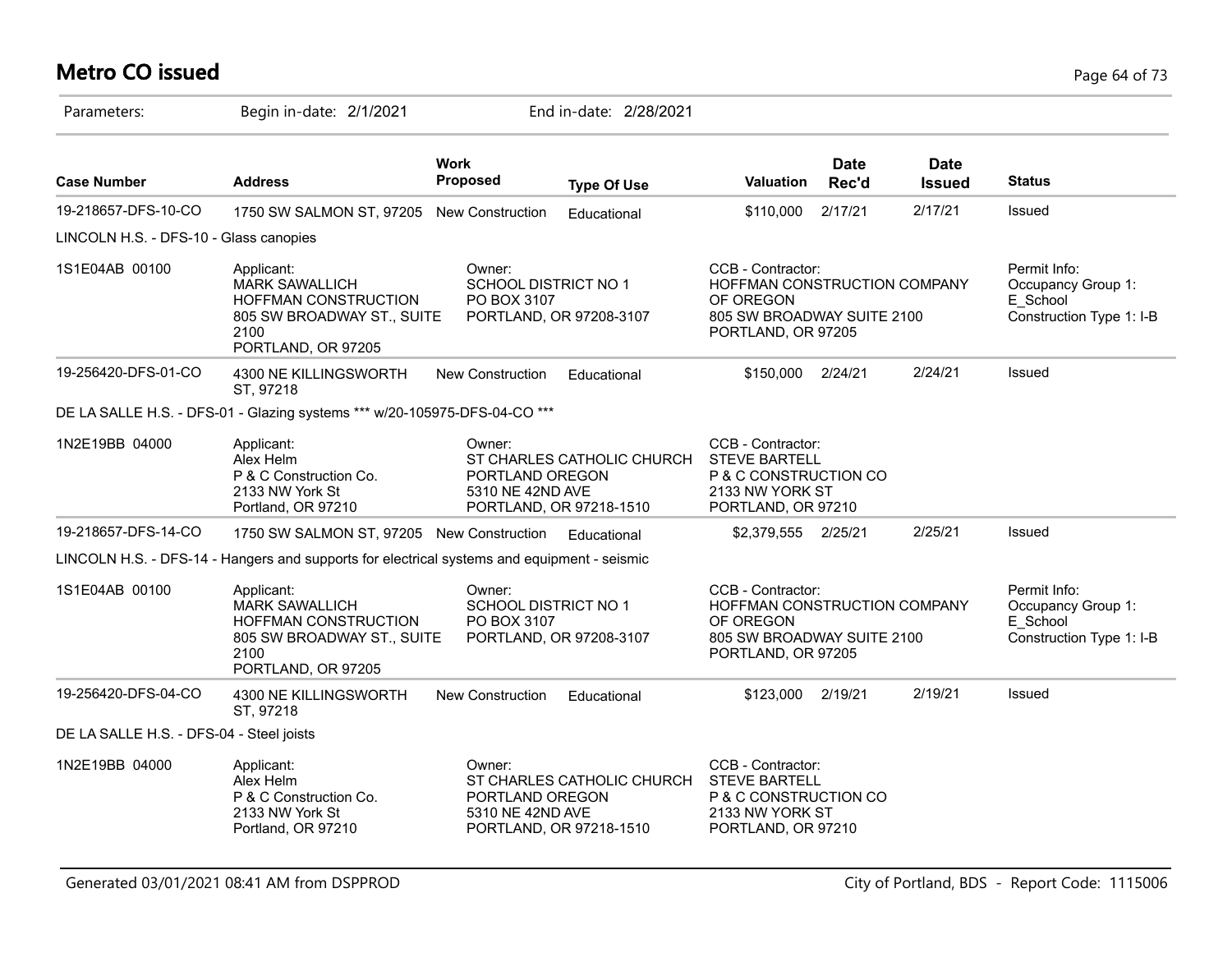# **Metro CO issued** Page 65 of 73

| Parameters:                                             | Begin in-date: 2/1/2021                                                                                       |                                                                     | End in-date: 2/28/2021                             |                                                                                                    |                      |                              |                                                                                                                    |
|---------------------------------------------------------|---------------------------------------------------------------------------------------------------------------|---------------------------------------------------------------------|----------------------------------------------------|----------------------------------------------------------------------------------------------------|----------------------|------------------------------|--------------------------------------------------------------------------------------------------------------------|
| <b>Case Number</b>                                      | <b>Address</b>                                                                                                | <b>Work</b><br><b>Proposed</b>                                      | <b>Type Of Use</b>                                 | <b>Valuation</b>                                                                                   | <b>Date</b><br>Rec'd | <b>Date</b><br><b>Issued</b> | <b>Status</b>                                                                                                      |
| 20-137002-REV-01-CO                                     | 10925 N LOMBARD ST, 97203 New Construction                                                                    |                                                                     | Factory/Industrial                                 | \$0                                                                                                | 2/4/21               | 2/10/21                      | Issued                                                                                                             |
|                                                         | SINGLE PDF - REVISION TO LANDSCAPING, REMOVE (1) TREE TO ALLOW FOR PGE TRANSFORMER INSTALLATION.              |                                                                     |                                                    |                                                                                                    |                      |                              |                                                                                                                    |
| 1N1W02A 00100                                           | Applicant:<br><b>NICK TEETER</b><br><b>HEXION INC</b><br>10915 N LOMBARD ST<br>PORTLAND, OR 97203             | Owner:<br><b>BORDEN CHEMICAL INC</b>                                | 180 E BROAD ST 25TH FLR<br>COLUMBUS, OH 43215-3707 | CCB - Contractor:<br><b>JH KELLY LLC</b><br>PO BOX 2038<br>LONGVIEW, WA 98632<br>LONGVIEW WA 98632 |                      |                              |                                                                                                                    |
| 18-270860-DFS-04-CO                                     | 4001 SW CANYON RD, 97221 New Construction                                                                     |                                                                     | Factory/Industrial                                 | \$44,210 2/25/21                                                                                   |                      | 2/25/21                      | Issued                                                                                                             |
|                                                         | OREGON ZOO - CAFE - DFS-04 - Seismic bracing for kitchen hoods and walk in cooler/freezer                     |                                                                     |                                                    |                                                                                                    |                      |                              |                                                                                                                    |
| 1S1E05 01400<br>SECTION 05 1S 1E<br>TL 1400 60.69 ACRES | Applicant:<br><b>DEBORAH BANNISTER</b><br>SMITH AND GREENE CO.<br>3645 NW FRONT AVE.<br>PORTLAND, OR<br>97210 | Owner:<br><b>METRO</b><br>600 NE GRAND AVE                          | PORTLAND, OR 97232-2736                            | CCB - Contractor:<br>LEASE CRUTCHER LEWIS LLC<br>550 SW 12TH AVE<br>PORTLAND, OR 97205             |                      |                              | Permit Info:<br>Occupancy Group 1: F-<br>1 Industrial Plant -<br>Factory, Mod.Hazard<br>Construction Type 1: V-B   |
| 19-143208-DFS-03-CO                                     | 9448 NE BROADWAY                                                                                              | <b>New Construction</b>                                             | Factory/Industrial                                 | \$9,000                                                                                            | 10/12/20             | 2/16/21                      | Issued                                                                                                             |
|                                                         | SINGLE PDF; DFS ODOR CONTROL SEISMIC RESTRAINT OF EQUIPMENT                                                   |                                                                     |                                                    |                                                                                                    |                      |                              |                                                                                                                    |
|                                                         | Applicant:<br><b>STAN ORR</b><br>STETTLER SUPPLY CO<br>4420 RIDGE DR. NE<br><b>SALEM, OR 97301</b>            | Owner:<br>Huong Nguyen<br>5001 N COLUMBIA BLVD<br>PORTLAND OR 97203 | <b>Bureau of Environmental Services</b>            | CCB - Contractor:<br>STETTLER SUPPLY COMPANY<br>4420 RIDGE DR NE<br><b>SALEM, OR 97301</b>         |                      |                              |                                                                                                                    |
| 19-143208-DFS-05-CO                                     | 9448 NE BROADWAY                                                                                              | <b>New Construction</b>                                             | Factory/Industrial                                 |                                                                                                    | \$1,000 12/21/20     | 2/20/21                      | Issued                                                                                                             |
|                                                         | SINGLE PDF; DEFERRED SUBMITTAL FOR SEISMIC ANCHORS FOR GENSET SYSTEM                                          |                                                                     |                                                    |                                                                                                    |                      |                              |                                                                                                                    |
|                                                         | Applicant:<br><b>STAN ORR</b><br>STETTLER SUPPLY CO<br>4420 RIDGE DR. NE<br><b>SALEM, OR 97301</b>            | Owner:<br>Huong Nguyen<br>5001 N COLUMBIA BLVD<br>PORTLAND OR 97203 | <b>Bureau of Environmental Services</b>            | CCB - Contractor:<br>STETTLER SUPPLY COMPANY<br>4420 RIDGE DR NE<br><b>SALEM, OR 97301</b>         |                      |                              | Permit Info:<br>Occupancy Group 1: F-<br>2 Industrial Plant -<br>Factory, Low Hazard<br>Construction Type 1: III-B |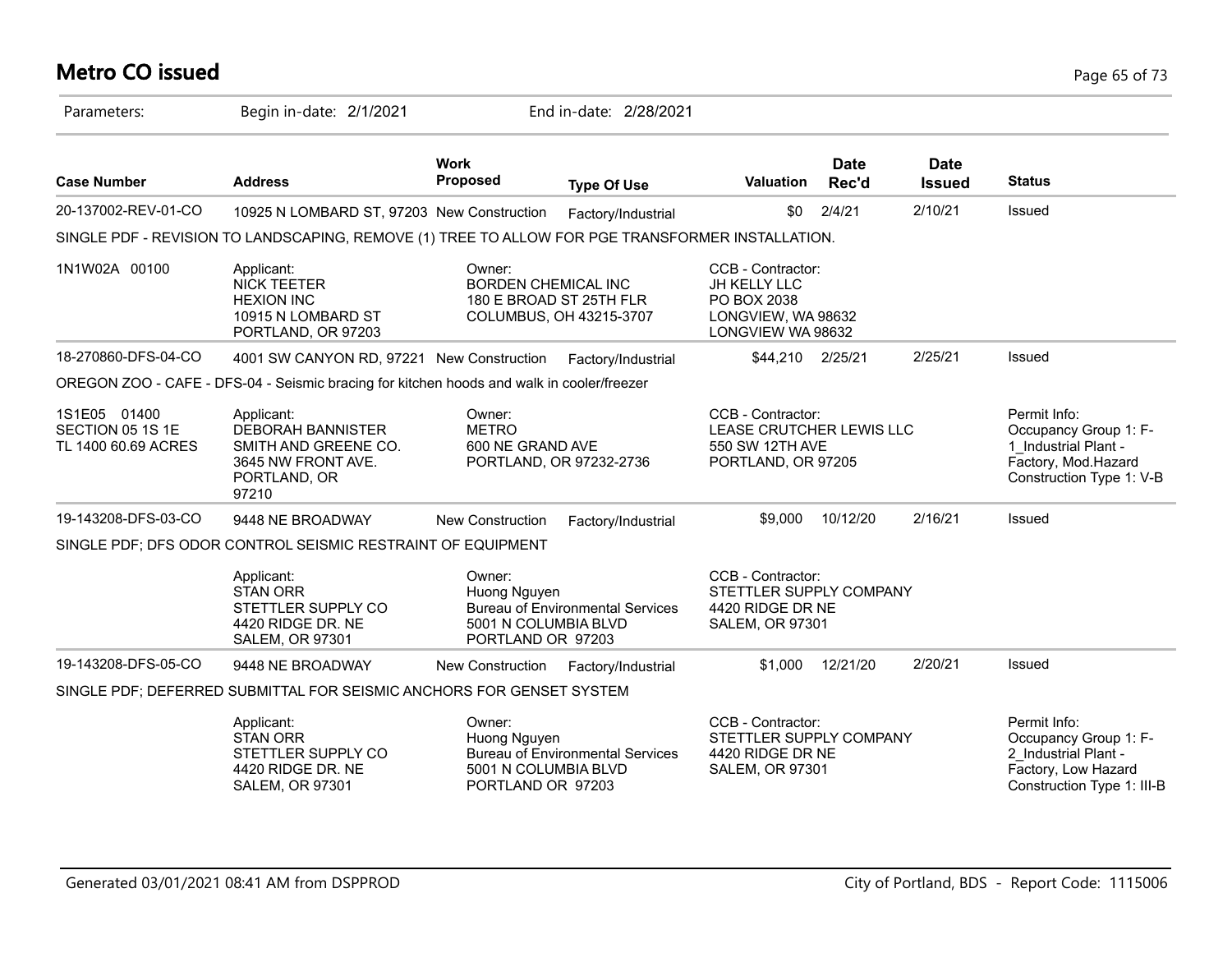### **Metro CO issued** Page 66 of 73

| Parameters:                            | Begin in-date: 2/1/2021                                                                                                                                               |                                                                     | End in-date: 2/28/2021                            |                                                                                                                      |                      |                              |                                                                                                                                                                                                                          |
|----------------------------------------|-----------------------------------------------------------------------------------------------------------------------------------------------------------------------|---------------------------------------------------------------------|---------------------------------------------------|----------------------------------------------------------------------------------------------------------------------|----------------------|------------------------------|--------------------------------------------------------------------------------------------------------------------------------------------------------------------------------------------------------------------------|
| <b>Case Number</b>                     | <b>Address</b>                                                                                                                                                        | <b>Work</b><br><b>Proposed</b>                                      | <b>Type Of Use</b>                                | <b>Valuation</b>                                                                                                     | <b>Date</b><br>Rec'd | <b>Date</b><br><b>Issued</b> | <b>Status</b>                                                                                                                                                                                                            |
| 19-143208-DFS-04-CO                    | 9448 NE BROADWAY                                                                                                                                                      | New Construction                                                    | Factory/Industrial                                | \$1,000                                                                                                              | 12/21/20             | 2/4/21                       | Issued                                                                                                                                                                                                                   |
|                                        | SINGLE PDF; DEFERRED SUBMITTAL FOR SEISMIC ANCHORS FOR MOTOR CONTROL CENTER                                                                                           |                                                                     |                                                   |                                                                                                                      |                      |                              |                                                                                                                                                                                                                          |
|                                        | Applicant:<br><b>STAN ORR</b><br>STETTLER SUPPLY CO<br>4420 RIDGE DR. NE<br><b>SALEM, OR 97301</b>                                                                    | Owner:<br>Huong Nguyen<br>5001 N COLUMBIA BLVD<br>PORTLAND OR 97203 | <b>Bureau of Environmental Services</b>           | CCB - Contractor:<br>STETTLER SUPPLY COMPANY<br>4420 RIDGE DR NE<br><b>SALEM, OR 97301</b>                           |                      |                              | Permit Info:<br>Occupancy Group 1: F-<br>2 Industrial Plant -<br>Factory, Low Hazard<br>Construction Type 1: III-B                                                                                                       |
| 20-144699-000-00-CO                    | 3140 NE SANDY BLVD, 97232 New Construction                                                                                                                            |                                                                     | Institutional                                     | \$29,470,300                                                                                                         | 5/15/20              | 2/25/21                      | Issued                                                                                                                                                                                                                   |
| parking below grade. (w/ 20-144708-MT) | New five-story building of assisted living and memory care units with related amenities in a single building. A total of 115 units is proposed. 1 level of structured |                                                                     |                                                   |                                                                                                                      |                      |                              |                                                                                                                                                                                                                          |
| 1N1E36BA 04600                         | Applicant:<br><b>ZAC HORTON</b><br><b>FASTER PERMITS</b><br>2000 SW 1ST AVE #420<br>PORTLAND OR 97201                                                                 | Owner:<br>LA JOLLA, CA 92037                                        | SANDY LOT PORTLAND LLC<br>6211 CAMINO DE LA COSTA | CCB - Contractor:<br><b>RICHARD BECK</b><br><b>LCG PENCE LLC</b><br>5400 MEADOWS RD STE 400<br>LAKE OSWEGO, OR 97035 |                      |                              | Permit Info:<br>Occupancy Group 1: I-<br>1 Convalescent Hospital<br>Construction Type 1: I-A<br><b>Construction Type 2</b><br>(formerly Type 1): III-A<br>Total Square Footage -<br>Display Only: 146010                 |
| 20-204260-000-00-CO                    | 5001 N COLUMBIA BLVD,<br>97203                                                                                                                                        | <b>New Construction</b>                                             | Institutional                                     | \$1,105,267                                                                                                          | 2/10/21              | 2/10/21                      | Under Inspection                                                                                                                                                                                                         |
| -204266-CO & 20-204270-CO).            | BES STEP Project - SOG Building - pre-engineered shop/storage building on new foundation slab. (with 20-204274-MT). Plans include 2 temporary trailers 20             |                                                                     |                                                   |                                                                                                                      |                      |                              |                                                                                                                                                                                                                          |
| 1N1E05C 00800                          | Applicant:<br><b>JULIETTA RANDLES</b><br><b>BUREAU OF ENVIRONMENTAL</b><br><b>SERVICES</b><br>5001 N COLUMBIA BLVD<br>PORTLAND OR 97203                               | Owner:<br>PORTLAND CITY OF<br>1120 SW 5TH AVE #1000                 | PORTLAND, OR 97204-1912                           | CCB - Contractor:<br>KIEWIT INFRASTRUCTURE WEST CO<br>1550 MIKE FAHEY ST<br><b>OMAHA, NE 68102</b>                   |                      |                              | Permit Info:<br>Occupancy Group 1: F-<br>1 Industrial Plant -<br>Factory, Mod.Hazard<br>Construction Type 1: V-B<br><b>Construction Type 2</b><br>(formerly Type 1): V-B<br>Total Square Footage -<br>Display Only: 3586 |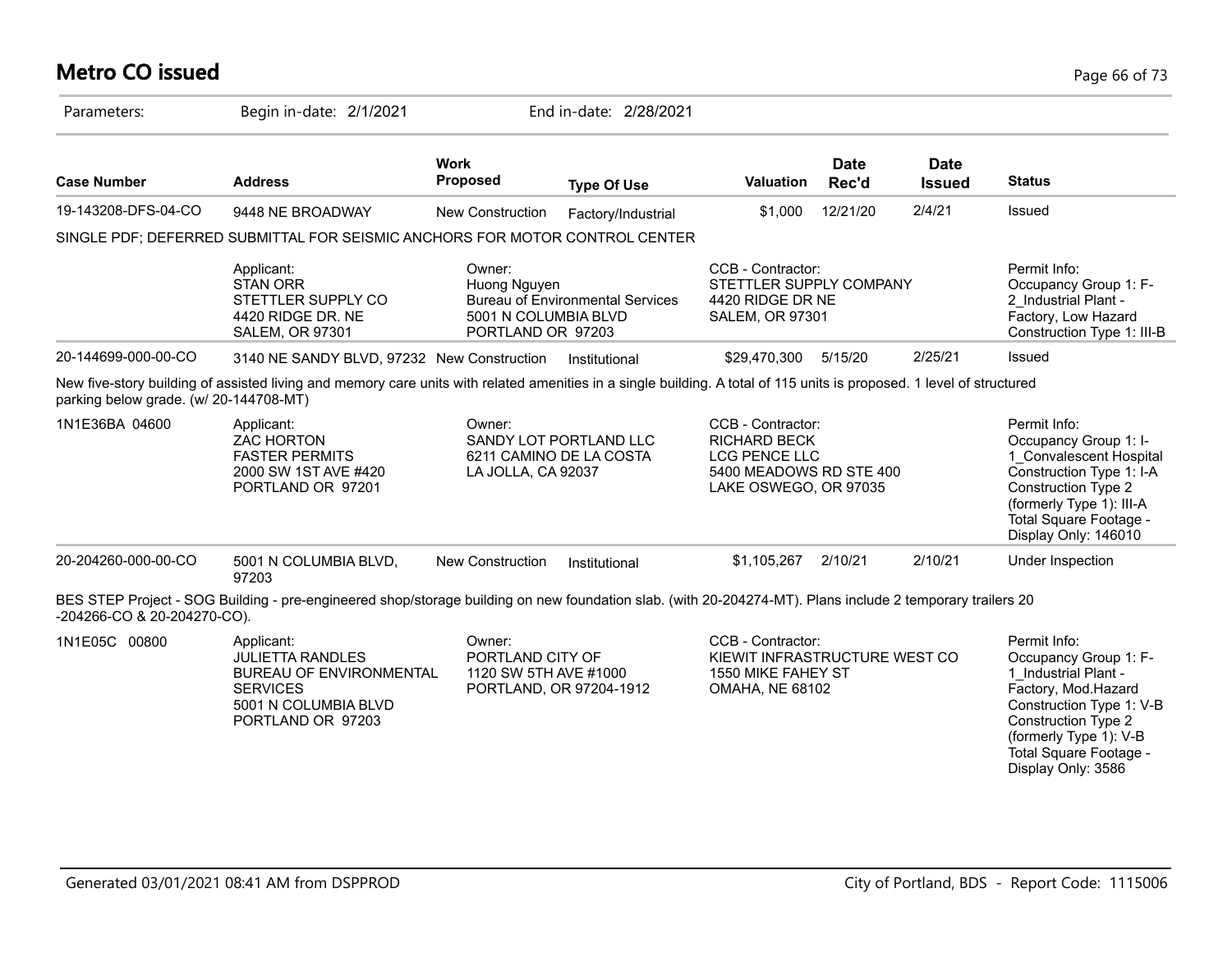# **Metro CO issued** Page 67 of 73

| Parameters:         | Begin in-date: 2/1/2021                                                                                                                 |                                                                                | End in-date: 2/28/2021  |                                                                                                    |               |                              |                                                                                                                                                                                                                |
|---------------------|-----------------------------------------------------------------------------------------------------------------------------------------|--------------------------------------------------------------------------------|-------------------------|----------------------------------------------------------------------------------------------------|---------------|------------------------------|----------------------------------------------------------------------------------------------------------------------------------------------------------------------------------------------------------------|
| <b>Case Number</b>  | <b>Address</b>                                                                                                                          | <b>Work</b><br><b>Proposed</b>                                                 | <b>Type Of Use</b>      | <b>Valuation</b>                                                                                   | Date<br>Rec'd | <b>Date</b><br><b>Issued</b> | <b>Status</b>                                                                                                                                                                                                  |
| 20-204266-000-00-CO | 5001 N COLUMBIA BLVD,<br>97203                                                                                                          | <b>New Construction</b>                                                        | Institutional           | \$389,057                                                                                          | 2/10/21       | 2/10/21                      | Under Inspection                                                                                                                                                                                               |
|                     | BES STEP Project-SOG - temporary trailer for change house/locker room (with 20-204260-CO & 20-204270-CO)                                |                                                                                |                         |                                                                                                    |               |                              |                                                                                                                                                                                                                |
| 1N1E05C 00800       | Applicant:<br><b>JULIETTA RANDLES</b><br><b>BUREAU OF ENVIRONMENTAL</b><br><b>SERVICES</b><br>5001 N COLUMBIA BLVD<br>PORTLAND OR 97203 | Owner:<br>PORTLAND CITY OF<br>1120 SW 5TH AVE #1000                            | PORTLAND, OR 97204-1912 | CCB - Contractor:<br>KIEWIT INFRASTRUCTURE WEST CO<br>1550 MIKE FAHEY ST<br><b>OMAHA, NE 68102</b> |               |                              | Permit Info:<br>Occupancy Group 1:<br>B Bank, Off., Med.Off.,<br>Pub.Bldg.<br>Construction Type 1: V-B<br><b>Construction Type 2</b><br>(formerly Type 1): V-B<br>Total Square Footage -<br>Display Only: 2159 |
| 20-204270-000-00-CO | 5001 N COLUMBIA BLVD,<br>97203                                                                                                          | <b>New Construction</b>                                                        | Institutional           | \$369,871                                                                                          | 2/10/21       | 2/10/21                      | Under Inspection                                                                                                                                                                                               |
|                     | BES STEP Project-SOG - trailer for facility operations staff (with 20-204260-CO & 20-204266-CO)                                         |                                                                                |                         |                                                                                                    |               |                              |                                                                                                                                                                                                                |
| 1N1E05C 00800       | Applicant:<br><b>JULIETTA RANDLES</b><br><b>BUREAU OF ENVIRONMENTAL</b><br><b>SERVICES</b><br>5001 N COLUMBIA BLVD<br>PORTLAND OR 97203 | Owner:<br>PORTLAND CITY OF<br>1120 SW 5TH AVE #1000<br>PORTLAND, OR 97204-1912 |                         | CCB - Contractor:<br>KIEWIT INFRASTRUCTURE WEST CO<br>1550 MIKE FAHEY ST<br><b>OMAHA, NE 68102</b> |               |                              | Permit Info:<br>Occupancy Group 1:<br>B Bank, Off., Med.Off.,<br>Pub.Bldg.<br>Construction Type 1: V-B<br>Construction Type 2<br>(formerly Type 1): V-B<br>Total Square Footage -<br>Display Only: 2670        |
| 18-162599-DFS-23-CO | 7200 NE AIRPORT WAY,<br>97218                                                                                                           | <b>New Construction</b>                                                        | Storage                 | \$12,000                                                                                           | 1/22/21       | 2/8/21                       | Issued                                                                                                                                                                                                         |
|                     | PACR - DFS-23 - Attachment of PV array system via support frames *** SUPPORT FRAMES UNDER SEPARATE PERMIT ***                           |                                                                                |                         |                                                                                                    |               |                              |                                                                                                                                                                                                                |
| 1N2E08B 00400       | Applicant:<br>MIKE COYLE<br><b>FASTER PERMITS</b><br>2000 SW 1ST AVENUE, SUITE 420 PORTLAND, OR 97208-3529<br>PORTLAND, OR 97201        | Owner:<br>PORT OF PORTLAND<br>PO BOX 3529                                      |                         | CCB - Contractor:<br>JE DUNN CONSTRUCTION COMPANY<br>1001 LOCUST<br>KANSAS CITY, MO 64106          |               |                              |                                                                                                                                                                                                                |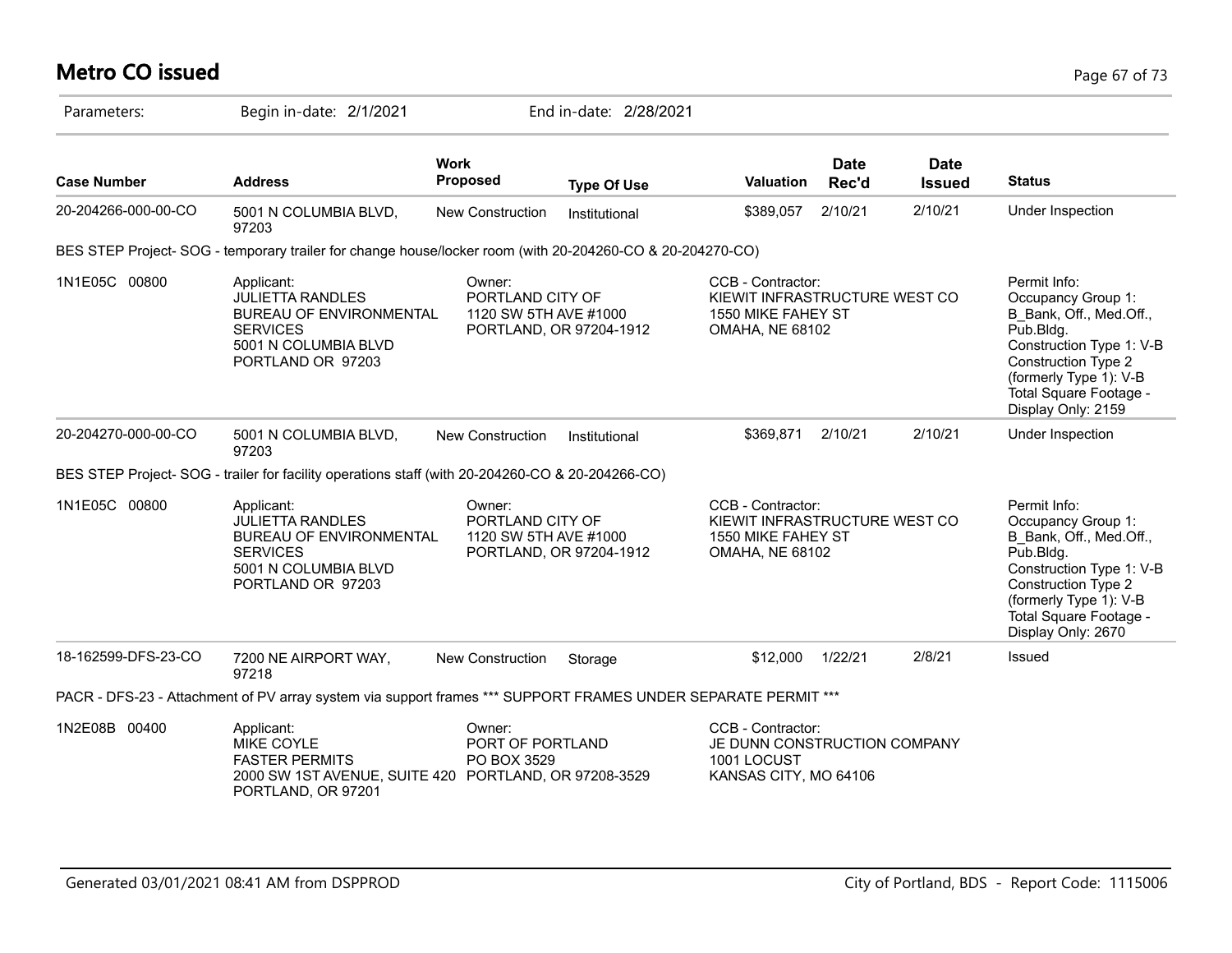# **Metro CO issued** Page 68 of 73

| Parameters:                                                                                           | Begin in-date: 2/1/2021                                                                                                                                                                                                                         |                                                                                       | End in-date: 2/28/2021      |                                                                                                |                      |                              |                                                                                                                                                               |
|-------------------------------------------------------------------------------------------------------|-------------------------------------------------------------------------------------------------------------------------------------------------------------------------------------------------------------------------------------------------|---------------------------------------------------------------------------------------|-----------------------------|------------------------------------------------------------------------------------------------|----------------------|------------------------------|---------------------------------------------------------------------------------------------------------------------------------------------------------------|
| <b>Case Number</b>                                                                                    | <b>Address</b>                                                                                                                                                                                                                                  | <b>Work</b><br>Proposed                                                               | <b>Type Of Use</b>          | <b>Valuation</b>                                                                               | <b>Date</b><br>Rec'd | <b>Date</b><br><b>Issued</b> | <b>Status</b>                                                                                                                                                 |
| 18-162599-DFS-24-CO                                                                                   | 7200 NE AIRPORT WAY,<br>97218                                                                                                                                                                                                                   | <b>New Construction</b>                                                               | Storage                     | \$1,600,000                                                                                    | 1/25/21              | 2/8/21                       | Issued                                                                                                                                                        |
| PACR - DFS-24 - Metal panels and connections                                                          |                                                                                                                                                                                                                                                 |                                                                                       |                             |                                                                                                |                      |                              |                                                                                                                                                               |
| 1N2E08B 00400                                                                                         | Applicant:<br>MIKE COYLE<br><b>FASTER PERMITS</b><br>2000 SW 1ST AVENUE, SUITE 420 PORTLAND, OR 97208-3529<br>PORTLAND, OR 97201                                                                                                                | Owner:<br>PORT OF PORTLAND<br>PO BOX 3529                                             |                             | CCB - Contractor:<br>JE DUNN CONSTRUCTION COMPANY<br>1001 LOCUST<br>KANSAS CITY, MO 64106      |                      |                              |                                                                                                                                                               |
| 20-153143-000-00-CO                                                                                   | 1610 NE MULTNOMAH ST,<br>97232                                                                                                                                                                                                                  | New Construction                                                                      | Storage                     | \$27,214                                                                                       | 6/23/20              | 2/4/21                       | Issued                                                                                                                                                        |
| PDOX PS - NEW TRASH ENCLOSURE                                                                         |                                                                                                                                                                                                                                                 |                                                                                       |                             |                                                                                                |                      |                              |                                                                                                                                                               |
| 1N1E35A 00100<br><b>HOLLADAYS ADD</b><br><b>BLOCK</b><br>180&181&192&193 TL<br>100                    | Applicant:<br><b>CHARLES KIDWELL</b><br><b>LEEB ARCHITECTS</b><br>308 SW FIRST AVE #200<br>PORTLAND OR 97204                                                                                                                                    | Owner:<br><b>GPAI RIDGE LLC</b><br>DENVER, CO 80237                                   | 4582 S ULSTER ST PKWY #1200 | CCB - Contractor:<br><b>LMC INC</b><br>19200 SW TETON AVE<br>TUALATIN, OR 97062                |                      |                              | Permit Info:<br>Occupancy Group 1: S-<br>1 Storage - Moderate<br>Hazard, Warehouse<br>Construction Type 1: V-B<br>Total Square Footage -<br>Display Only: 435 |
| 18-175511-REV-02-CO                                                                                   | 3260 NE COLUMBIA BLVD,<br>97211                                                                                                                                                                                                                 | New Construction                                                                      | Storage                     | \$0                                                                                            | 10/29/20             | 2/24/21                      | Issued                                                                                                                                                        |
|                                                                                                       | PDOX PS - REVISION TO REDUCE BUILDING FOOTPRINT ON SW CORNER. ADD 2-HOUR INDIVIDUAL ENCASEMENT PROTECTION OF COLUMNS AT<br>STAIR ENCLOSURES AND ELEVATOR HOISTWAY WITH UL X528. KEEP FIREPROOFING AND ASSOCIATED SPECIAL INSPECTION IN PROJECT. |                                                                                       |                             |                                                                                                |                      |                              |                                                                                                                                                               |
| 1N1E13BD 00400<br>SUNDERLAND AC &<br>PLAT <sub>3</sub><br>LOT 14 EXC PT IN ST<br>LOT 15 EXC PT IN STS | Applicant:<br><b>MIKE COYLE</b><br><b>FASTER PERMITS</b><br>2000 SW 1ST AVE, SUITE 420<br>PORTLAND, OR 97201                                                                                                                                    | Owner:<br><b>BSS COLUMBIA LLC</b><br>4825 NW 41ST ST #500<br>RIVERSIDE, MO 64150-7806 |                             |                                                                                                |                      |                              |                                                                                                                                                               |
| 19-170562-DFS-01-CO                                                                                   | 4775 NE 185TH DR, 97230                                                                                                                                                                                                                         | <b>New Construction</b>                                                               | Storage                     | \$40,000                                                                                       | 12/24/20             | 2/4/21                       | Final                                                                                                                                                         |
| SINGLE PDF - DFS FOR STOREFRONTS                                                                      |                                                                                                                                                                                                                                                 |                                                                                       |                             |                                                                                                |                      |                              |                                                                                                                                                               |
| 1N3E20B 90008                                                                                         | Applicant:<br><b>GRANT WILLS</b><br><b>2KG CONTRACTORS INC</b><br>4917 NE 185TH DRIVE<br>PORTLAND, OR 97230                                                                                                                                     | Owner:<br>4917 NE 185TH DR<br>PORTLAND, OR 97230-6830                                 | ROSE CITY DEVELOPMENT INC   | CCB - Contractor:<br>RIVER CITY GLASS & WINDOW INC<br>12432 SE CAPPS RD<br>CLACKAMAS, OR 97015 |                      |                              |                                                                                                                                                               |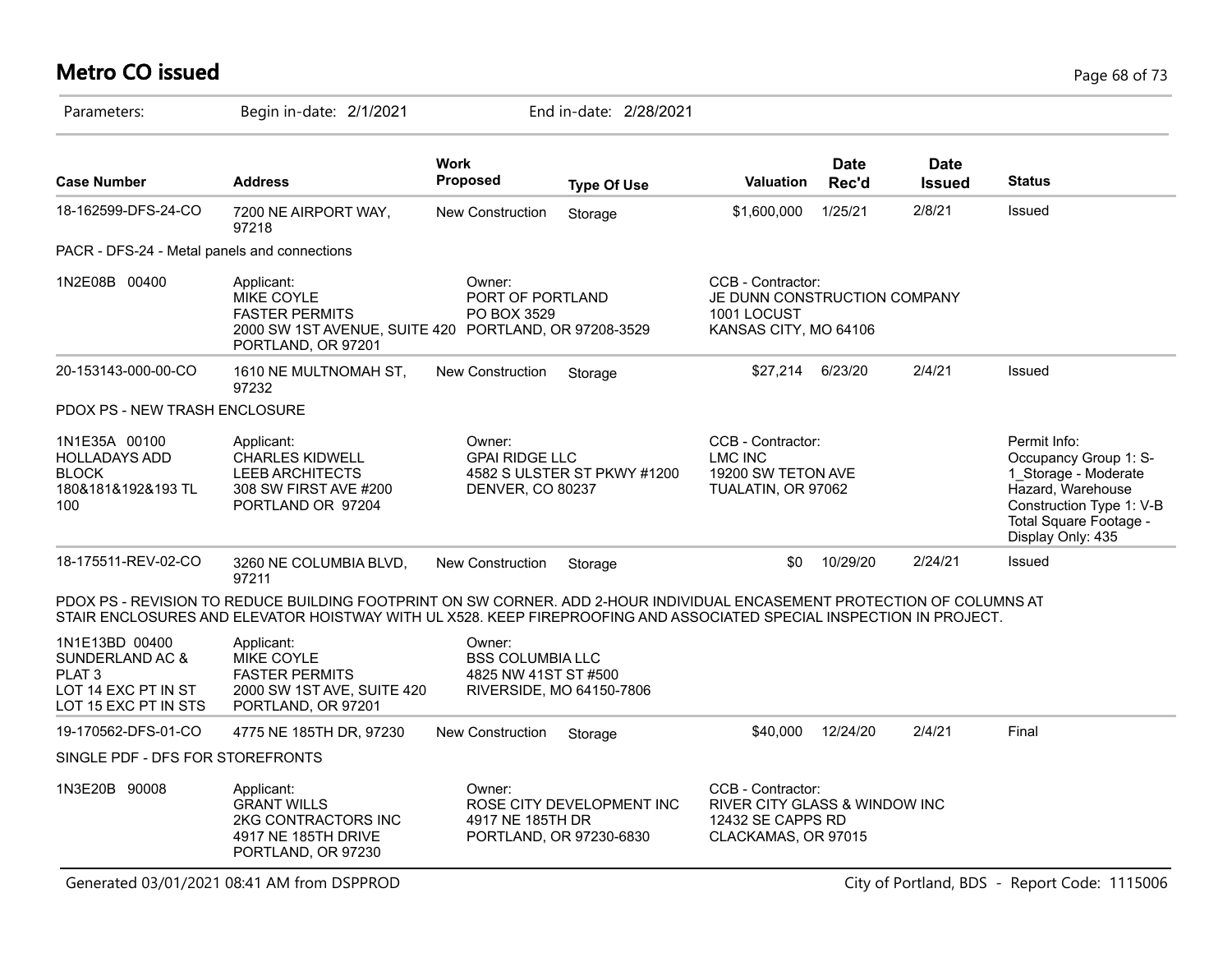# **Metro CO issued** Page 69 of 73

| Parameters:                                                                                                              | Begin in-date: 2/1/2021                                                                                                                                                        |                                                                       | End in-date: 2/28/2021                                |                                                                                                |                      |                              |                                                                                                                                                                  |
|--------------------------------------------------------------------------------------------------------------------------|--------------------------------------------------------------------------------------------------------------------------------------------------------------------------------|-----------------------------------------------------------------------|-------------------------------------------------------|------------------------------------------------------------------------------------------------|----------------------|------------------------------|------------------------------------------------------------------------------------------------------------------------------------------------------------------|
| <b>Case Number</b>                                                                                                       | <b>Address</b>                                                                                                                                                                 | <b>Work</b><br>Proposed                                               | <b>Type Of Use</b>                                    | <b>Valuation</b>                                                                               | <b>Date</b><br>Rec'd | <b>Date</b><br><b>Issued</b> | <b>Status</b>                                                                                                                                                    |
| 19-170562-DFS-02-CO                                                                                                      | 4775 NE 185TH DR, 97230                                                                                                                                                        | <b>New Construction</b>                                               | Storage                                               | \$20,000                                                                                       | 12/30/20             | 2/4/21                       | Final                                                                                                                                                            |
| SINGLE PDF - DFS FOR STEEL JOISTS                                                                                        |                                                                                                                                                                                |                                                                       |                                                       |                                                                                                |                      |                              |                                                                                                                                                                  |
| 1N3E20B 90008                                                                                                            | Applicant:<br><b>GRANT WILLS</b><br>2KG CONTRACTORS INC<br>4917 NE 185TH DRIVE<br>PORTLAND, OR 97230                                                                           | Owner:<br>4917 NE 185TH DR                                            | ROSE CITY DEVELOPMENT INC<br>PORTLAND, OR 97230-6830  | CCB - Contractor:<br>RIVER CITY GLASS & WINDOW INC<br>12432 SE CAPPS RD<br>CLACKAMAS, OR 97015 |                      |                              |                                                                                                                                                                  |
| 18-162599-REV-06-CO                                                                                                      | 7200 NE AIRPORT WAY,<br>97218                                                                                                                                                  | New Construction                                                      | Storage                                               | \$0                                                                                            | 2/1/21               | 2/2/21                       | Issued                                                                                                                                                           |
|                                                                                                                          | PACR - REV-06 to DFS-16 - Revision to add or modify different types of braces due to field conditions                                                                          |                                                                       |                                                       |                                                                                                |                      |                              |                                                                                                                                                                  |
| 1N2E08B 00400                                                                                                            | Applicant:<br><b>MIKE COYLE</b><br><b>FASTER PERMITS</b><br>2000 SW 1ST AVENUE, SUITE 420 PORTLAND, OR 97208-3529<br>PORTLAND, OR 97201                                        | Owner:<br>PORT OF PORTLAND<br>PO BOX 3529                             |                                                       | CCB - Contractor:<br>JE DUNN CONSTRUCTION COMPANY<br>1001 LOCUST<br>KANSAS CITY, MO 64106      |                      |                              | Permit Info:<br>Occupancy Group 1:<br>B_Bank, Off., Med.Off.,<br>Pub.Bldg.<br>Construction Type 1: II-B<br><b>Construction Type 2</b><br>(formerly Type 1): II-B |
| 19-115009-DFS-04-CO                                                                                                      | 4465 NE 150TH CT, 97230                                                                                                                                                        | New Construction                                                      | Storage                                               | \$20,000                                                                                       | 12/31/20             | 2/25/21                      | Issued                                                                                                                                                           |
| SINGLE PDF - DFS FOR STAIRS/RAILING                                                                                      |                                                                                                                                                                                |                                                                       |                                                       |                                                                                                |                      |                              |                                                                                                                                                                  |
| 1N2E24BD 01700                                                                                                           | Applicant:<br><b>RYAN PICKREL</b><br><b>FASTER PERMITS</b><br>2000 SW 1ST AVE #420<br>PORTLAND OR 97201                                                                        | Owner:<br>MASON 150 LLC                                               | 450 NEWPORT CENTER DR #405<br>NEWPORT BEACH, CA 92660 | CCB - Contractor:<br>CORNICE CONSTRUCTION LLC<br>PO BOX 672<br>SCAPPOOSE, OR 97056             |                      |                              | Permit Info:<br>Occupancy Group 1: S-<br>1 Storage - Moderate<br>Hazard, Warehouse<br>Construction Type 1: III-B                                                 |
| 20-110695-REV-03-CO                                                                                                      | 4715 N LAGOON AVE, 97217 New Construction                                                                                                                                      |                                                                       | Utility                                               |                                                                                                | $$0$ $2/5/21$        | 2/16/21                      | Issued                                                                                                                                                           |
|                                                                                                                          | SINGLE PDF - REVISION TO REDESIGN VEHICLE DISPENSER FOUNDATIONS AND ANCHORS. NEW DESIGN INCLUDES A CAST-IN-PLACE VAULT<br>FOR EACH DISPENSER AND MOUNTED ON 3/4" STEEL PLATES. |                                                                       |                                                       |                                                                                                |                      |                              |                                                                                                                                                                  |
| 1N1E21BC 01100<br>SECTION 21 1N 1E<br>TL 1100 2.62 ACRES<br><b>SEE R678608</b><br>(R941210821) FOR SUB<br><b>ACCOUNT</b> | Applicant:<br><b>BREANNE MOCABY</b><br><b>BLACK &amp; VEATCH</b><br>5885 MEADOWS ROAD, SUITE<br>700<br>LAKE OSWEGO OR 97035                                                    | Owner:<br><b>LLC</b><br>7035 SW HAMPTON ST<br><b>TIGARD, OR 97223</b> | DAIMLER TRUCKS NORTH AMERICASAFETY ELECTRIC INC       | CCB - Contractor:<br>PO BOX 13699<br><b>SALEM, OR 97309</b>                                    |                      |                              |                                                                                                                                                                  |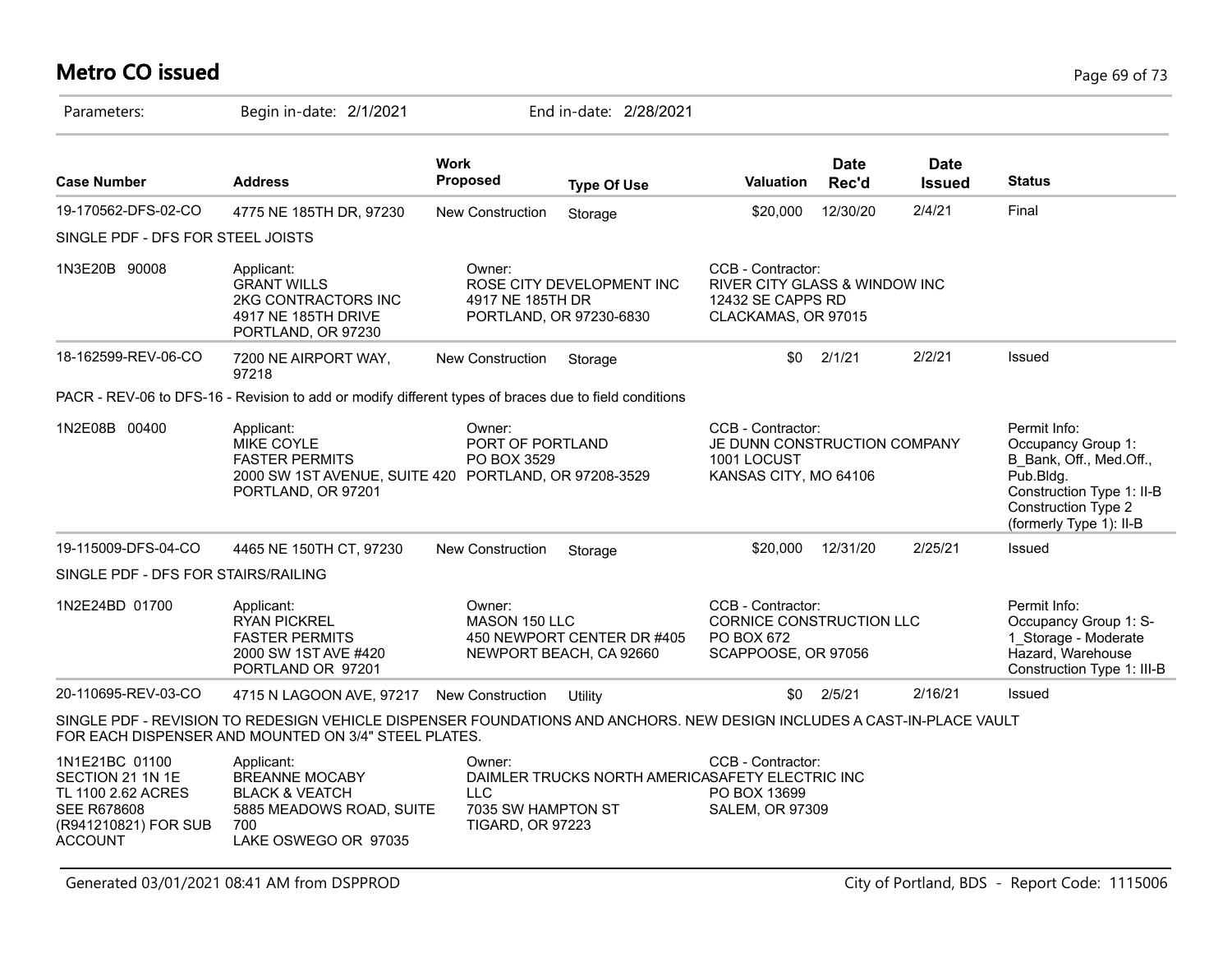# **Metro CO issued** Page 70 of 73

| Parameters:                                                                        | Begin in-date: 2/1/2021                                                                                      |                                                                                    | End in-date: 2/28/2021      |                                                                                 |                      |                              |                                                                                                                                                     |
|------------------------------------------------------------------------------------|--------------------------------------------------------------------------------------------------------------|------------------------------------------------------------------------------------|-----------------------------|---------------------------------------------------------------------------------|----------------------|------------------------------|-----------------------------------------------------------------------------------------------------------------------------------------------------|
| <b>Case Number</b>                                                                 | <b>Address</b>                                                                                               | <b>Work</b><br><b>Proposed</b>                                                     | <b>Type Of Use</b>          | <b>Valuation</b>                                                                | <b>Date</b><br>Rec'd | <b>Date</b><br><b>Issued</b> | <b>Status</b>                                                                                                                                       |
| 20-153133-000-00-CO                                                                | 1610 NE MULTNOMAH ST,<br>97232                                                                               | <b>New Construction</b>                                                            | Utility                     | \$8,000                                                                         | 6/23/20              | 2/4/21                       | Issued                                                                                                                                              |
| PDOX PS - NEW BIKE ENCLOSURE                                                       |                                                                                                              |                                                                                    |                             |                                                                                 |                      |                              |                                                                                                                                                     |
| 1N1E35A 00100<br><b>HOLLADAYS ADD</b><br><b>BLOCK</b><br>180&181&192&193 TL<br>100 | Applicant:<br><b>CHARLES KIDWELL</b><br><b>LEEB ARCHITECTS</b><br>308 SW FIRST AVE #200<br>PORTLAND OR 97204 | Owner:<br><b>GPAI RIDGE LLC</b><br><b>DENVER, CO 80237</b>                         | 4582 S ULSTER ST PKWY #1200 | CCB - Contractor:<br><b>LMC INC</b><br>19200 SW TETON AVE<br>TUALATIN, OR 97062 |                      |                              | Permit Info:<br>Occupancy Group 1:<br>U Private Garage\Utility<br>Misc.<br>Construction Type 1: V-B<br>Total Square Footage -<br>Display Only: 1478 |
| 20-153142-000-00-CO                                                                | 1610 NE MULTNOMAH ST,<br>97232                                                                               | <b>New Construction</b>                                                            | Utility                     | \$8,000                                                                         | 6/23/20              | 2/4/21                       | Issued                                                                                                                                              |
| PDOX PS - NEW BIKE STORAGE                                                         |                                                                                                              |                                                                                    |                             |                                                                                 |                      |                              |                                                                                                                                                     |
| 1N1E35A 00100<br><b>HOLLADAYS ADD</b><br><b>BLOCK</b><br>180&181&192&193 TL<br>100 | Applicant:<br><b>CHARLES KIDWELL</b><br>LEEB ARCHITECTS<br>308 SW FIRST AVE #200<br>PORTLAND OR 97204        | Owner:<br><b>GPAI RIDGE LLC</b><br>4582 S ULSTER ST PKWY #1200<br>DENVER, CO 80237 |                             | CCB - Contractor:<br><b>LMC INC</b><br>19200 SW TETON AVE<br>TUALATIN, OR 97062 |                      |                              | Permit Info:<br>Occupancy Group 1:<br>U Private Garage\Utility<br>Misc.<br>Construction Type 1: V-B<br>Total Square Footage -<br>Display Only: 1129 |
| 20-153129-000-00-CO                                                                | 1610 NE MULTNOMAH ST,<br>97232                                                                               | <b>New Construction</b>                                                            | Utility                     | \$8,000                                                                         | 6/23/20              | 2/4/21                       | <b>Issued</b>                                                                                                                                       |
| PDOX PS - NEW BIKE ENCLOSURE                                                       |                                                                                                              |                                                                                    |                             |                                                                                 |                      |                              |                                                                                                                                                     |
| 1N1E35A 00100<br><b>HOLLADAYS ADD</b><br><b>BLOCK</b><br>180&181&192&193 TL<br>100 | Applicant:<br><b>CHARLES KIDWELL</b><br><b>LEEB ARCHITECTS</b><br>308 SW FIRST AVE #200<br>PORTLAND OR 97204 | Owner:<br><b>GPAI RIDGE LLC</b><br>DENVER, CO 80237                                | 4582 S ULSTER ST PKWY #1200 | CCB - Contractor:<br><b>LMC INC</b><br>19200 SW TETON AVE<br>TUALATIN, OR 97062 |                      |                              | Permit Info:<br>Occupancy Group 1:<br>U Private Garage\Utility<br>Misc.<br>Construction Type 1: V-B<br>Total Square Footage -<br>Display Only: 1494 |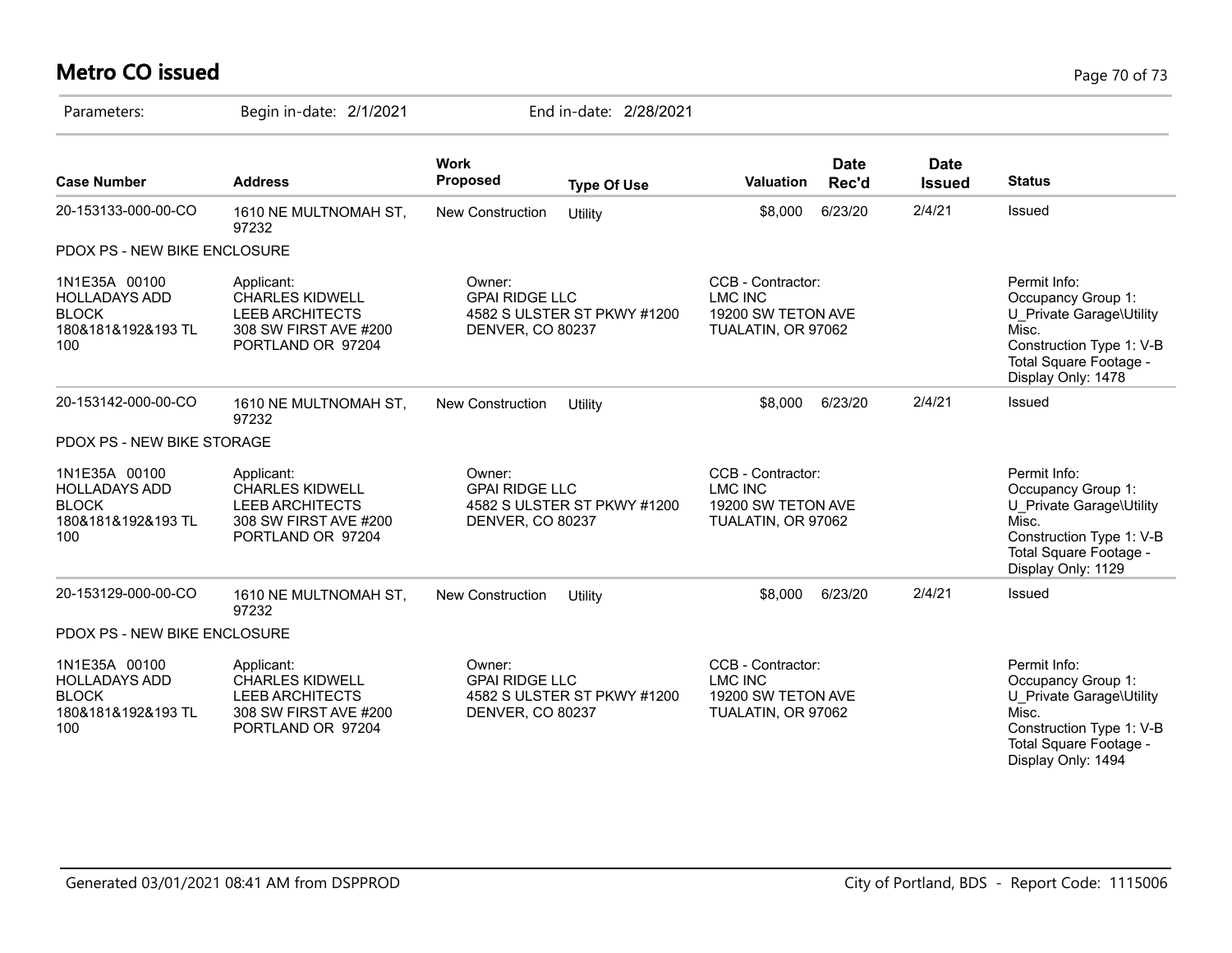# **Metro CO issued** Page 71 of 73

| Parameters:                                                                        | Begin in-date: 2/1/2021                                                                                      |                                                                                           | End in-date: 2/28/2021      |                                                                                 |                      |                              |                                                                                                                                                     |
|------------------------------------------------------------------------------------|--------------------------------------------------------------------------------------------------------------|-------------------------------------------------------------------------------------------|-----------------------------|---------------------------------------------------------------------------------|----------------------|------------------------------|-----------------------------------------------------------------------------------------------------------------------------------------------------|
| <b>Case Number</b>                                                                 | <b>Address</b>                                                                                               | <b>Work</b><br><b>Proposed</b>                                                            | <b>Type Of Use</b>          | <b>Valuation</b>                                                                | <b>Date</b><br>Rec'd | <b>Date</b><br><b>Issued</b> | <b>Status</b>                                                                                                                                       |
| 20-153131-000-00-CO                                                                | 1610 NE MULTNOMAH ST,<br>97232                                                                               | <b>New Construction</b>                                                                   | Utility                     | \$8,000                                                                         | 6/23/20              | 2/4/21                       | Issued                                                                                                                                              |
| PDOX PS - NEW BIKE ENCLOSURE                                                       |                                                                                                              |                                                                                           |                             |                                                                                 |                      |                              |                                                                                                                                                     |
| 1N1E35A 00100<br><b>HOLLADAYS ADD</b><br><b>BLOCK</b><br>180&181&192&193 TL<br>100 | Applicant:<br><b>CHARLES KIDWELL</b><br><b>LEEB ARCHITECTS</b><br>308 SW FIRST AVE #200<br>PORTLAND OR 97204 | Owner:<br><b>GPAI RIDGE LLC</b><br>DENVER, CO 80237                                       | 4582 S ULSTER ST PKWY #1200 | CCB - Contractor:<br><b>LMC INC</b><br>19200 SW TETON AVE<br>TUALATIN, OR 97062 |                      |                              | Permit Info:<br>Occupancy Group 1:<br>U Private Garage\Utility<br>Misc.<br>Construction Type 1: V-B<br>Total Square Footage -<br>Display Only: 969  |
| 20-153137-000-00-CO                                                                | 1610 NE MULTNOMAH ST,<br>97232                                                                               | <b>New Construction</b>                                                                   | Utility                     | \$8,000                                                                         | 6/23/20              | 2/4/21                       | Issued                                                                                                                                              |
| PDOX PS - NEW BIKE ENCLOSURE                                                       |                                                                                                              |                                                                                           |                             |                                                                                 |                      |                              |                                                                                                                                                     |
| 1N1E35A 00100<br><b>HOLLADAYS ADD</b><br><b>BLOCK</b><br>180&181&192&193 TL<br>100 | Applicant:<br><b>CHARLES KIDWELL</b><br><b>LEEB ARCHITECTS</b><br>308 SW FIRST AVE #200<br>PORTLAND OR 97204 | Owner:<br><b>GPAI RIDGE LLC</b><br>4582 S ULSTER ST PKWY #1200<br><b>DENVER, CO 80237</b> |                             | CCB - Contractor:<br><b>LMC INC</b><br>19200 SW TETON AVE<br>TUALATIN, OR 97062 |                      |                              | Permit Info:<br>Occupancy Group 1:<br>U Private Garage\Utility<br>Misc.<br>Construction Type 1: V-B<br>Total Square Footage -<br>Display Only: 629  |
| 20-153139-000-00-CO                                                                | 1610 NE MULTNOMAH ST,<br>97232                                                                               | New Construction                                                                          | Utility                     | \$8,000                                                                         | 6/23/20              | 2/4/21                       | Issued                                                                                                                                              |
| PDOX PS - NEW BIKE ENCLOSURE                                                       |                                                                                                              |                                                                                           |                             |                                                                                 |                      |                              |                                                                                                                                                     |
| 1N1E35A 00100<br><b>HOLLADAYS ADD</b><br><b>BLOCK</b><br>180&181&192&193 TL<br>100 | Applicant:<br><b>CHARLES KIDWELL</b><br><b>LEEB ARCHITECTS</b><br>308 SW FIRST AVE #200<br>PORTLAND OR 97204 | Owner:<br><b>GPAI RIDGE LLC</b><br>DENVER, CO 80237                                       | 4582 S ULSTER ST PKWY #1200 | CCB - Contractor:<br><b>LMC INC</b><br>19200 SW TETON AVE<br>TUALATIN, OR 97062 |                      |                              | Permit Info:<br>Occupancy Group 1:<br>U Private Garage\Utility<br>Misc.<br>Construction Type 1: V-B<br>Total Square Footage -<br>Display Only: 1461 |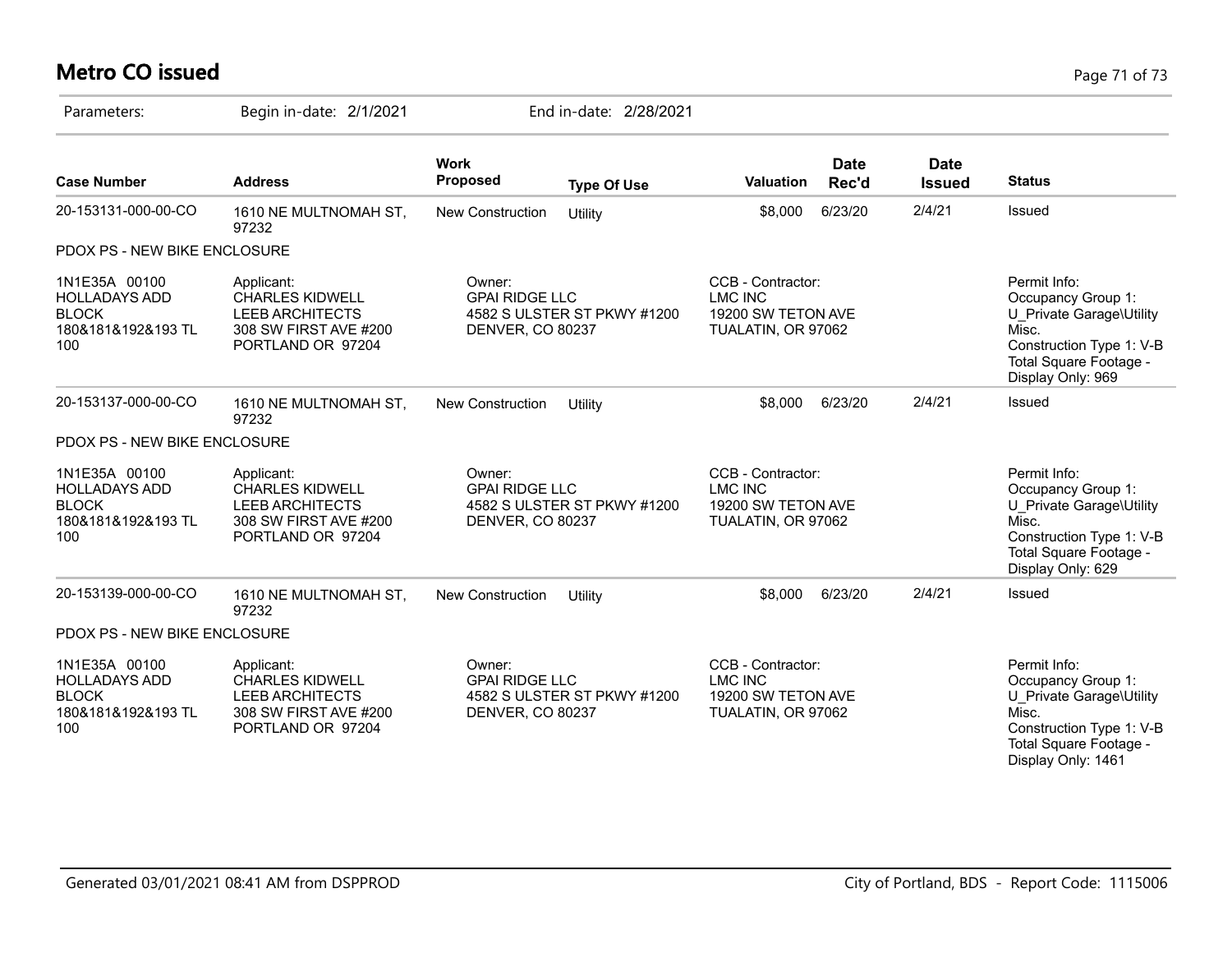# **Metro CO issued** Page 72 of 73

| Parameters:                                                                                    | Begin in-date: 2/1/2021                                                                                                                                                 |                                                                                                        | End in-date: 2/28/2021                             |                                                                                                                                     |                      |                              |                                                                                                                                                     |
|------------------------------------------------------------------------------------------------|-------------------------------------------------------------------------------------------------------------------------------------------------------------------------|--------------------------------------------------------------------------------------------------------|----------------------------------------------------|-------------------------------------------------------------------------------------------------------------------------------------|----------------------|------------------------------|-----------------------------------------------------------------------------------------------------------------------------------------------------|
| <b>Case Number</b>                                                                             | <b>Address</b>                                                                                                                                                          | <b>Work</b><br><b>Proposed</b>                                                                         | <b>Type Of Use</b>                                 | <b>Valuation</b>                                                                                                                    | <b>Date</b><br>Rec'd | <b>Date</b><br><b>Issued</b> | <b>Status</b>                                                                                                                                       |
| 20-153140-000-00-CO                                                                            | 1610 NE MULTNOMAH ST,<br>97232                                                                                                                                          | <b>New Construction</b>                                                                                | Utility                                            | \$8,000                                                                                                                             | 6/23/20              | 2/4/21                       | Issued                                                                                                                                              |
| PDOX PS - NEW BIKE ENCLOSURE                                                                   |                                                                                                                                                                         |                                                                                                        |                                                    |                                                                                                                                     |                      |                              |                                                                                                                                                     |
| 1N1E35A 00100<br><b>HOLLADAYS ADD</b><br><b>BLOCK</b><br>180&181&192&193 TL<br>100             | Applicant:<br><b>CHARLES KIDWELL</b><br>LEEB ARCHITECTS<br>308 SW FIRST AVE #200<br>PORTLAND OR 97204                                                                   | Owner:<br><b>GPAI RIDGE LLC</b><br>DENVER, CO 80237                                                    | 4582 S ULSTER ST PKWY #1200                        | CCB - Contractor:<br><b>LMC INC</b><br>19200 SW TETON AVE<br>TUALATIN, OR 97062                                                     |                      |                              | Permit Info:<br>Occupancy Group 1:<br>U Private Garage\Utility<br>Misc.<br>Construction Type 1: V-B<br>Total Square Footage -<br>Display Only: 1129 |
| 20-215334-000-00-CO                                                                            | , 97219                                                                                                                                                                 | New Construction                                                                                       | Utility                                            | \$40,000                                                                                                                            | 12/10/20             | 2/16/21                      | Issued                                                                                                                                              |
|                                                                                                | SINGLE PDF - REPLACE PEDESTRIAN FOOT BRIDGE AT WOODS MEMORIAL PARK. SEE LU-19-157761                                                                                    |                                                                                                        |                                                    |                                                                                                                                     |                      |                              |                                                                                                                                                     |
| 1S1E29BC 05400<br><b>WEST PORTLAND</b><br>BLOCK 67<br>INC PT VAC STS LOT 1                     | Applicant:<br><b>LISA MOSCINSKI</b><br>CITY OF PORTLAND, BUREAU OF 1120 SW 5TH AVE #1302<br><b>ENVIRONMENTAL SERVICES</b><br>1120 SW 5TH AVE #613<br>PORTLAND, OR 97204 | Owner:<br>PORTLAND CITY OF                                                                             | PORTLAND, OR 97204-1912                            | Primary Contractor:<br><b>TO BID</b>                                                                                                |                      |                              | Permit Info:<br>Occupancy Group 1:<br>U_Private Garage\Utility<br>Misc.<br>Construction Type 1: V-B<br>Total Square Footage -<br>Display Only: 56   |
| 20-199372-000-00-CO                                                                            | N COLUMBIA CT, 97203                                                                                                                                                    | <b>New Construction</b>                                                                                | Utility                                            | \$10,000                                                                                                                            | 10/7/20              | 2/11/21                      | Issued                                                                                                                                              |
|                                                                                                | SINGLE PDF - WITH WIRELESS 20-199274-CO - GENERATOR PAD AND GENERATOR FOR WIRLESS TOWER - MECHANICAL SEPARATE                                                           |                                                                                                        |                                                    |                                                                                                                                     |                      |                              |                                                                                                                                                     |
| 1N1E05CC 00800<br><b>COLLEGE PL</b><br><b>BLOCK 28</b><br>S 25' OF LOT 5-8<br>LOT <sub>9</sub> | Applicant:<br><b>SARA MITCHELL</b><br><b>J5 INFRASTRUCTURE</b><br>1410 E 9TH ST<br>NEWBERG, OR 97132                                                                    | Owner:<br><b>LINDA ADAMS</b><br>6614 N CURTIS AVE<br>Owner:<br><b>DAVID ADAMS</b><br>6614 N CURTIS AVE | PORTLAND, OR 97217-4062<br>PORTLAND, OR 97217-4062 | CCB - Contractor:<br>MASTEC NETWORK SOLUTIONS LLC<br>806 S DOUGLAS RD 11TH FLOOR ATTN<br><b>JOY DAVIS</b><br>CORAL GABLES, FL 33134 |                      |                              | Permit Info:<br>Occupancy Group 1:<br>U Private Garage\Utility<br>Misc.                                                                             |